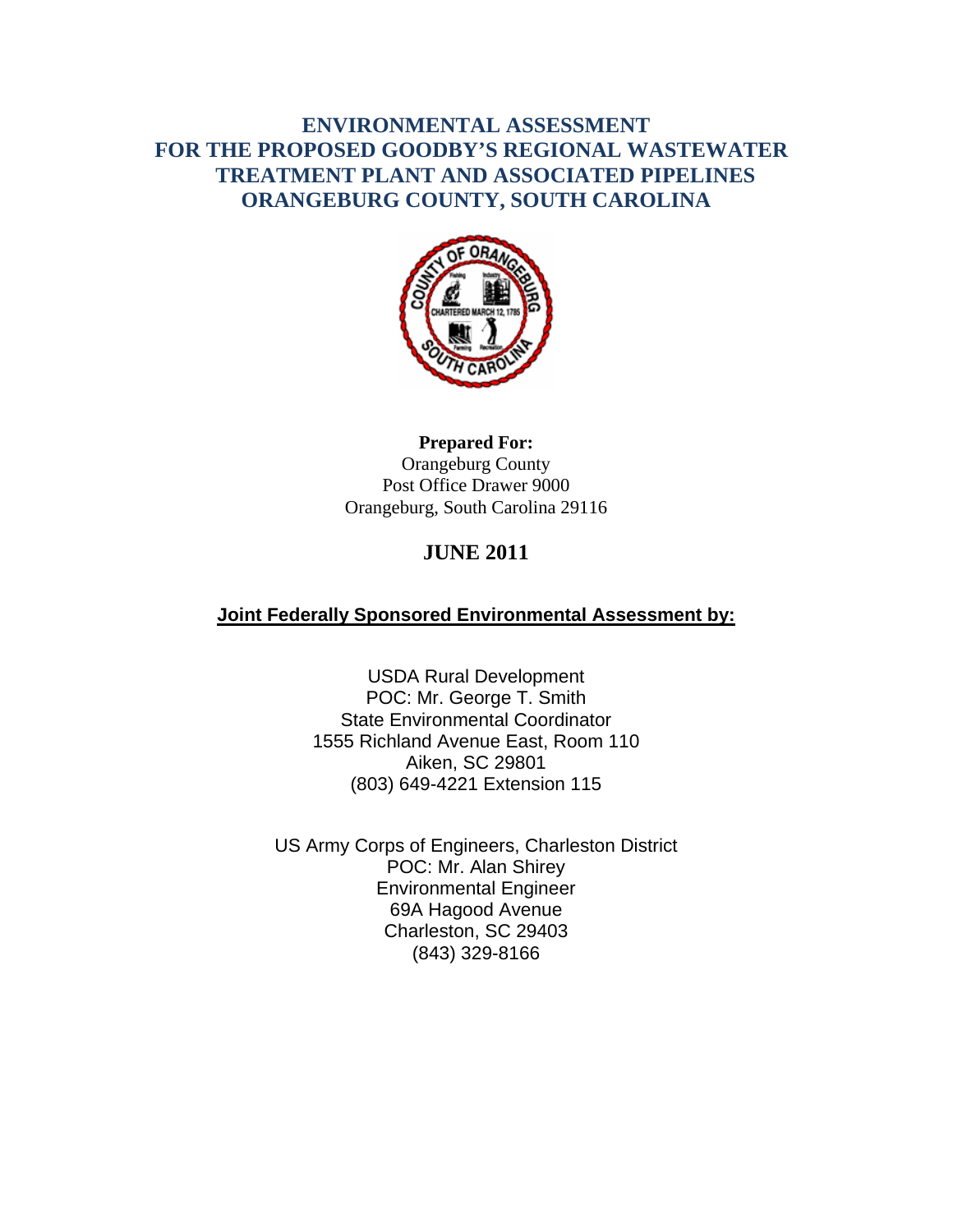



**Prepared By: Environmental Planning Strategies, Inc.** Davenport IA 563-332-6870



**Alliance Consulting Engineers, Inc.**  Post Office Box 8147 Columbia, South Carolina 29202-8147

Project Number: 09152-38



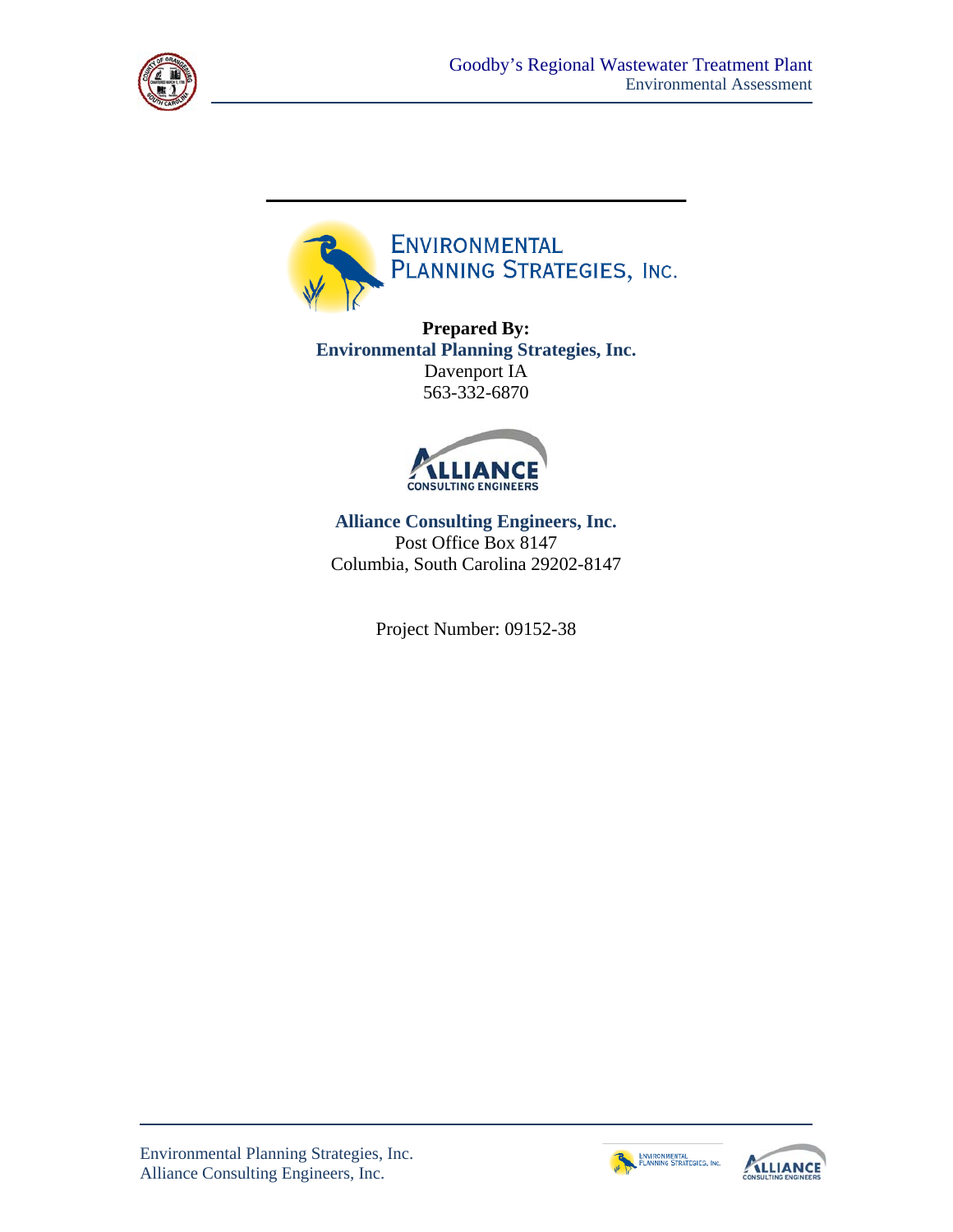

# **TABLE OF CONTENTS**

|     | 1.3.1<br>1.3.2<br>1.3.3<br>1.3.4<br>1.3.5<br>1.3.6<br>1.4.1<br>1.4.2<br>1.4.3<br>1.4.4 | 1.1 SUMMARY OF DESCRIPTION OF THE GOODBY'S REGIONAL WASTEWATER<br>1.3 NEED FOR ACTION FOR GOODBY'S REGIONAL WASTEWATER TREATMENT PLANT 4<br>Population and Economic Trends and Environmental Justice 4<br>Existing and Proposed Public Water Systems in the Area  10<br>Proposed Public Wastewater Systems, Including the Proposed Goodby's<br>Conclusion Regarding Need for the Goodby's Regional WWTP System  12 |  |
|-----|----------------------------------------------------------------------------------------|--------------------------------------------------------------------------------------------------------------------------------------------------------------------------------------------------------------------------------------------------------------------------------------------------------------------------------------------------------------------------------------------------------------------|--|
| 2.0 |                                                                                        |                                                                                                                                                                                                                                                                                                                                                                                                                    |  |
|     | 2.2.1                                                                                  | 2.2 AFFECTED ENVIRONMENT/NO ACTION ALTERNATIVE: DESCRIPTION OF THE GLT                                                                                                                                                                                                                                                                                                                                             |  |
|     |                                                                                        | 2.2.1.1 Lake Marion Regional Water Authority (LMRWA) Potable<br>Water Treatment Plant and Distribution System 19<br>2.2.1.2 Water Distribution/Transmission Pipeline from I-95 to I-26                                                                                                                                                                                                                             |  |
|     |                                                                                        |                                                                                                                                                                                                                                                                                                                                                                                                                    |  |
|     |                                                                                        |                                                                                                                                                                                                                                                                                                                                                                                                                    |  |
|     |                                                                                        |                                                                                                                                                                                                                                                                                                                                                                                                                    |  |
|     |                                                                                        |                                                                                                                                                                                                                                                                                                                                                                                                                    |  |
|     |                                                                                        |                                                                                                                                                                                                                                                                                                                                                                                                                    |  |
|     |                                                                                        | 2.2.1.8 Orangeburg County Water System Expansion 23                                                                                                                                                                                                                                                                                                                                                                |  |
|     |                                                                                        |                                                                                                                                                                                                                                                                                                                                                                                                                    |  |
|     |                                                                                        |                                                                                                                                                                                                                                                                                                                                                                                                                    |  |
|     |                                                                                        | 2.2.1.11 Southern Calhoun County Water System Expansion                                                                                                                                                                                                                                                                                                                                                            |  |
|     |                                                                                        |                                                                                                                                                                                                                                                                                                                                                                                                                    |  |
|     | 2.2.2                                                                                  |                                                                                                                                                                                                                                                                                                                                                                                                                    |  |
|     |                                                                                        |                                                                                                                                                                                                                                                                                                                                                                                                                    |  |
|     |                                                                                        | 2.2.2.2 City of Orangeburg Department of Public Utilities (DPU)                                                                                                                                                                                                                                                                                                                                                    |  |
|     |                                                                                        |                                                                                                                                                                                                                                                                                                                                                                                                                    |  |
|     |                                                                                        | 2.2.2.3 Town of Santee Wastewater Treatment System 25                                                                                                                                                                                                                                                                                                                                                              |  |
|     |                                                                                        |                                                                                                                                                                                                                                                                                                                                                                                                                    |  |



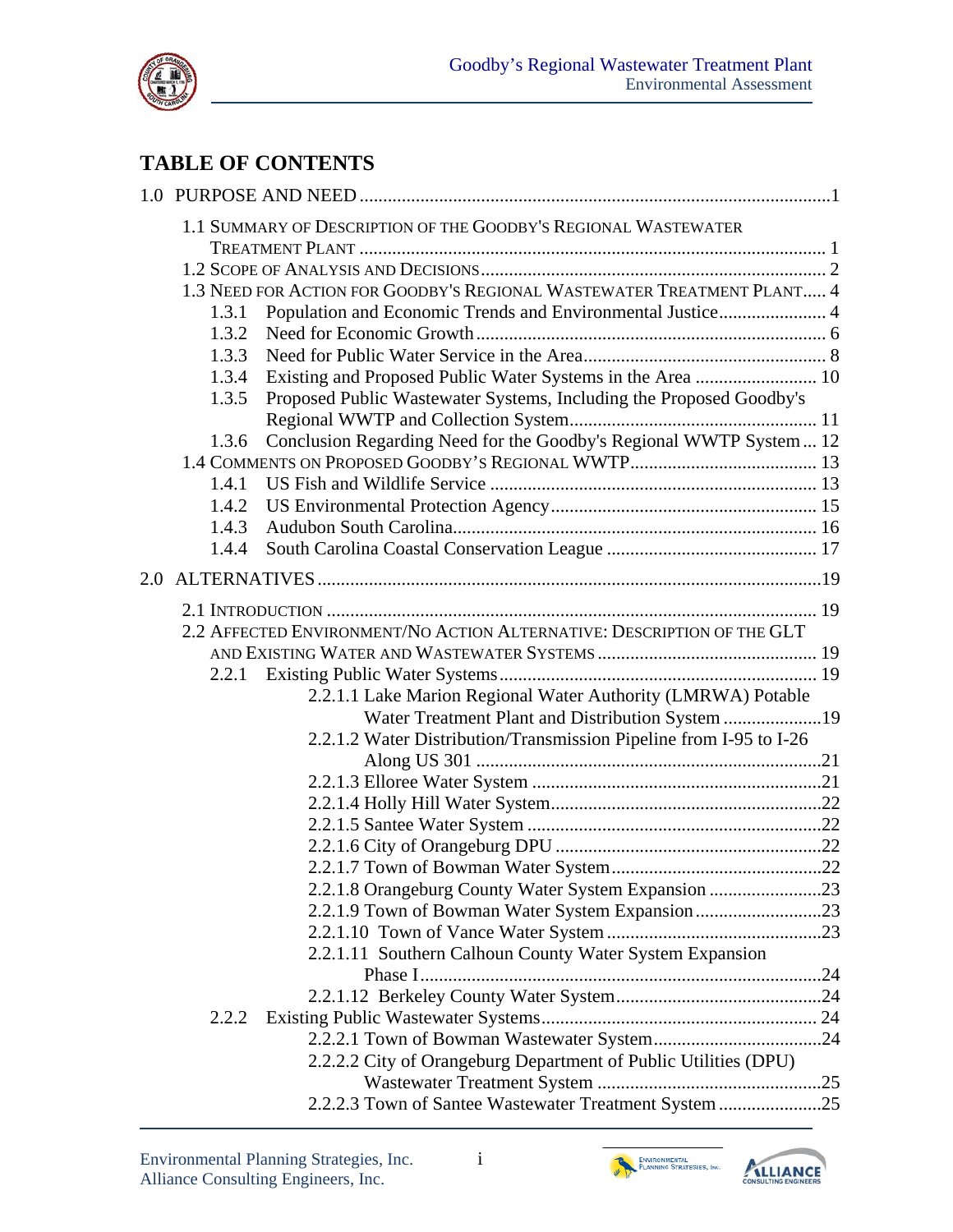

|       | 2.2.2.4 Town of Elloree Wastewater Treatment System 25                 |  |
|-------|------------------------------------------------------------------------|--|
| 2.2.3 |                                                                        |  |
|       | 2.2.3.1 Town of Bowman Expansion of Wastewater Infrastructure25        |  |
| 2.2.4 | Proposed Industrial and Residential Development in the GLT Area  26    |  |
|       |                                                                        |  |
|       | 2.2.4.2 Proposed Tenant in Matthews Industrial Park – Green            |  |
|       | Energy Holding, LLC Biomass Electricity Generating Plant26             |  |
|       | 2.2.4.3 Proposed Residential Developments Along the Southern           |  |
|       |                                                                        |  |
|       | 2.3 GOODBY'S REGIONAL WWTP AND COLLECTION AND CONVEYANCE               |  |
|       |                                                                        |  |
|       | 2.4 WASTEWATER MANAGEMENT ALTERNATIVES NOT CONSIDERED IN DETAIL WITH   |  |
|       |                                                                        |  |
| 2.4.1 | Use of Septic Systems or On-site Wastewater Storage and Pumping  31    |  |
| 2.4.2 | Construction of Collection Lines from Jafza Park/Santee to the City of |  |
|       |                                                                        |  |
| 2.4.3 | Santee, Elloree, and Orangeburg County Expand Individual Municipal     |  |
|       |                                                                        |  |
| 2.4.4 |                                                                        |  |
|       | 3.0 ENVIRONMENTAL CONSEQUENCES AND AFFECTED ENVIRONMENT34              |  |
|       |                                                                        |  |
|       | 3.1 GENERAL DESCRIPTION OF THE GLT AND LMWRA AREA (AFFECTED            |  |
|       |                                                                        |  |
|       |                                                                        |  |
| 3.2.2 | Proposed Strategy for Consideration of Cumulative Impacts and Effects  |  |
|       |                                                                        |  |
|       |                                                                        |  |
|       | 3.2.3.1 Assumptions Regarding the Geographic Scope of the              |  |
|       | Intended and Induced Growth Analysis Area38                            |  |
|       | 3.2.3.2 Assumptions Regarding the Actions Included in the Scope        |  |
|       | of the Intended and Induced Growth Analysis 40                         |  |
|       | 3.2.3.3 Assumptions Regarding Predicted Areas of Residential           |  |
|       |                                                                        |  |
| 3.2.4 | Land Use Ordinances and Their Role in Controlling Growth in            |  |
|       |                                                                        |  |
|       | 3.2.4.1 Assumptions Regarding Land Use Control 43                      |  |
|       | 3.2.4.2 Existing Orangeburg County Land Use Ordinances44               |  |
|       | 3.2.4.3 Existing Covenants for Water and Wastewater Systems in         |  |
|       |                                                                        |  |
|       | 3.2.4.4 Proposed Orangeburg County Binding Covenant for the            |  |
|       |                                                                        |  |
| 3.2.5 | Potential Growth and Management of Traffic Volumes in the GLT Area 50  |  |
|       |                                                                        |  |
|       | 3.2.5.2 Traffic Management during Construction Activities50            |  |
|       |                                                                        |  |



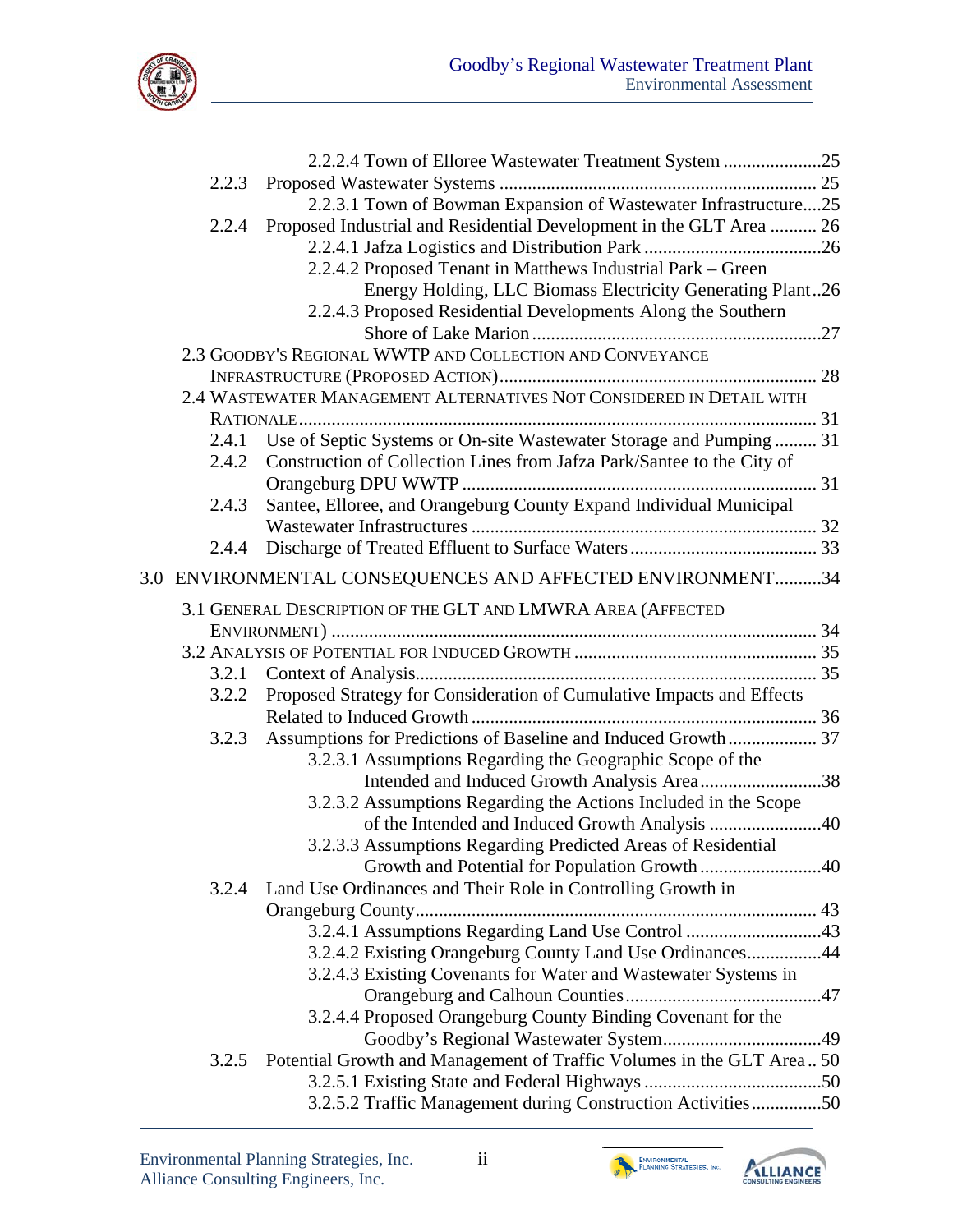

|       | 3.2.5.3 Potential for Increase in Traffic Volumes on Major Roads          |  |
|-------|---------------------------------------------------------------------------|--|
|       |                                                                           |  |
|       |                                                                           |  |
|       | 3.2.5.5 Projected Traffic Generated by Matthews Industrial Park           |  |
|       |                                                                           |  |
| 3.2.6 | Conclusions: Potential for Induced Development and Traffic in the GLT     |  |
|       |                                                                           |  |
|       |                                                                           |  |
| 3.3.1 |                                                                           |  |
| 3.3.2 | Analysis of Impacts to Important Farmlands on Site of Goodby's            |  |
|       |                                                                           |  |
| 3.3.3 | Mitigation for the Goodby's Regional WWTP for Protection of               |  |
|       |                                                                           |  |
| 3.3.4 |                                                                           |  |
|       |                                                                           |  |
| 3.4.1 |                                                                           |  |
| 3.4.2 | Analysis of Impacts to Floodplains from Goodby's Regional Wastewater      |  |
|       |                                                                           |  |
| 3.4.3 | Mitigation for the Goodby's Regional Wastewater System for                |  |
|       |                                                                           |  |
| 3.4.4 |                                                                           |  |
|       | 3.5 POTENTIAL IMPACTS TO WETLANDS FROM THE PROPOSED GOODBY'S REGIONAL     |  |
|       |                                                                           |  |
|       | 3.5.1 US Army Corps of Engineers Nationwide Permit 12 for Limited Fill of |  |
|       |                                                                           |  |
|       |                                                                           |  |
| 3.5.2 | Mitigation for the Goodby's Regional Wastewater System for Wetlands  79   |  |
|       |                                                                           |  |
|       | 3.6 POTENTIAL IMPACTS TO WATER QUALITY FROM THE GOODBY'S REGIONAL         |  |
|       |                                                                           |  |
|       | 3.6.1.1 Protection of Water Quality Through Orangeburg County             |  |
|       |                                                                           |  |
|       | 3.6.1.2 Mitigation for the Goodby's Regional Wastewater System            |  |
|       |                                                                           |  |
|       |                                                                           |  |
|       |                                                                           |  |
| 3.7.1 |                                                                           |  |
| 3.7.2 |                                                                           |  |
|       |                                                                           |  |
|       | 3.7.2.2 Analysis of Impacts to NRI Characteristics of Four Hole           |  |
|       | Swamp from Goodby's Regional Wastewater System93                          |  |
|       | 3.7.2.3 Mitigation for the Goodby's Regional WWTP for                     |  |
|       | Protection of NRI Characteristics of Four Hole Swamp 94                   |  |
|       | 3.7.2.4 Potential Cumulative Impacts to NRI Characteristics of            |  |
|       |                                                                           |  |
| 3.7.3 |                                                                           |  |
|       |                                                                           |  |



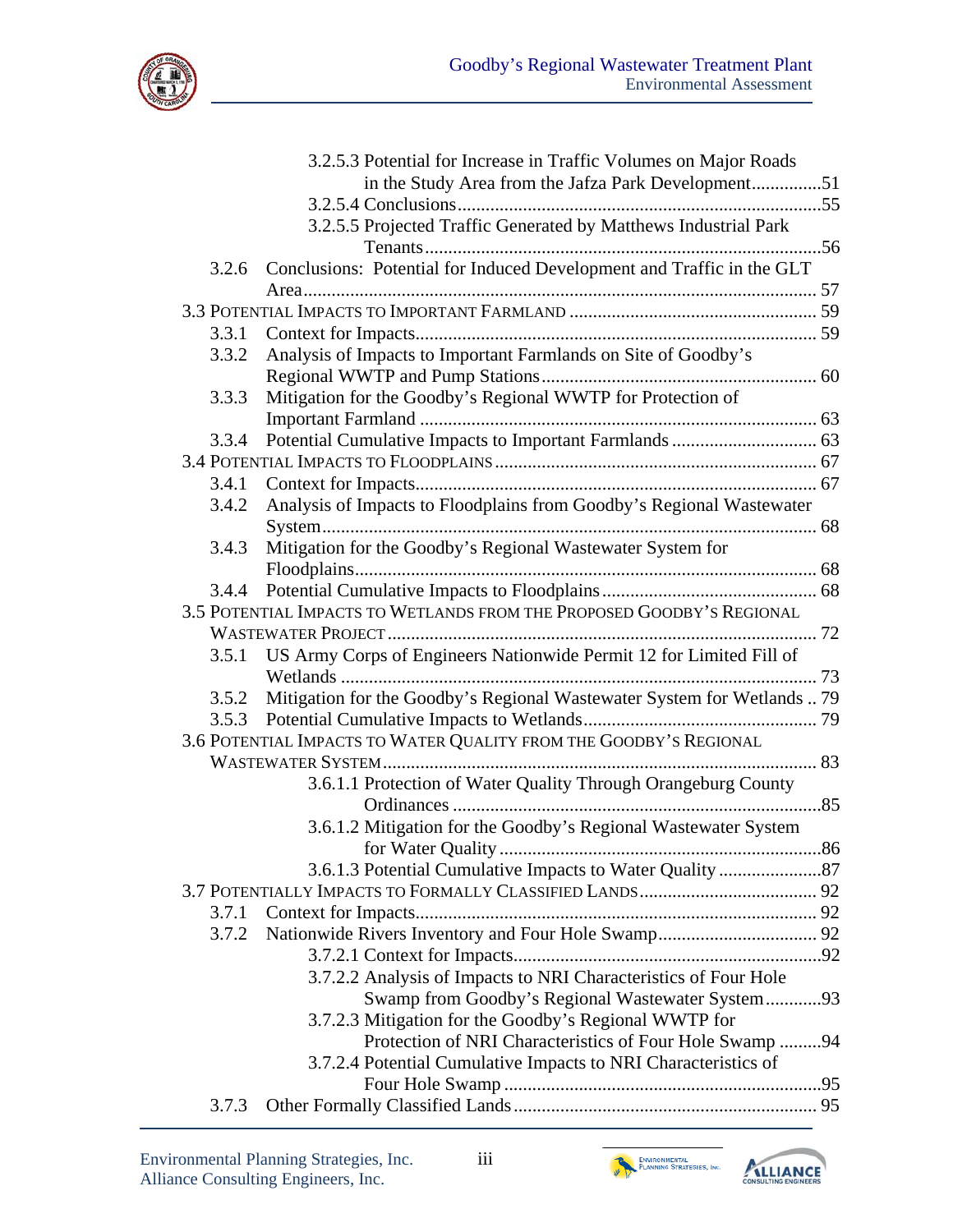

|       | 3.8 POTENTIAL FOR IMPACTS TO THREATENED AND ENDANGERED SPECIES  97  |  |
|-------|---------------------------------------------------------------------|--|
| 3.8.1 |                                                                     |  |
|       | 3.8.1.1 Shortnose sturgeon (Acipenser brevirostrum) 97              |  |
|       | 3.8.1.2 American chaffseed (Schwalbea americana) 97                 |  |
|       |                                                                     |  |
|       |                                                                     |  |
|       | 3.8.1.5 Red-cockaded woodpecker (Picoides borealis)98               |  |
|       |                                                                     |  |
|       | 3.8.1.7 Raffinesque Big-Eared Bat (Plecotus rafinesquii) 99         |  |
|       | 3.8.1.8 Flatwoods Salamander (Ambystoma cingulatum)99               |  |
| 3.8.2 | Potential Impacts of Goodby's Regional Wastewater System on         |  |
|       |                                                                     |  |
| 3.8.3 | Mitigation for the Goodby's Regional Wastewater System for          |  |
|       |                                                                     |  |
| 3.8.4 |                                                                     |  |
|       |                                                                     |  |
| 3.9.1 |                                                                     |  |
|       |                                                                     |  |
|       |                                                                     |  |
| 3.9.2 |                                                                     |  |
| 3.9.3 | Potential Impacts to Cultural and Historic Resources from Goodby's  |  |
|       |                                                                     |  |
| 3.9.4 | Mitigation Identified During Agency Consultation for the Goodby's   |  |
|       |                                                                     |  |
| 3.9.5 | Potential Cumulative Impacts to Cultural and Historic Resources 108 |  |
|       | 3.10 POTENTIAL IMPACTS TO ENVIRONMENTAL JUSTICE POPULATIONS 114     |  |
|       |                                                                     |  |
|       |                                                                     |  |
|       | 3.12.1 Potential Impacts to Air Quality from the Goodby's Regional  |  |
|       |                                                                     |  |
|       |                                                                     |  |
|       | 4.0 SUMMARY OF MITIGATION FOR GOODBY'S REGIONAL WTTP AND            |  |
|       |                                                                     |  |
|       |                                                                     |  |
|       |                                                                     |  |
|       |                                                                     |  |
|       |                                                                     |  |
|       |                                                                     |  |
|       |                                                                     |  |
|       |                                                                     |  |
|       |                                                                     |  |
|       |                                                                     |  |
|       |                                                                     |  |
|       |                                                                     |  |
|       |                                                                     |  |



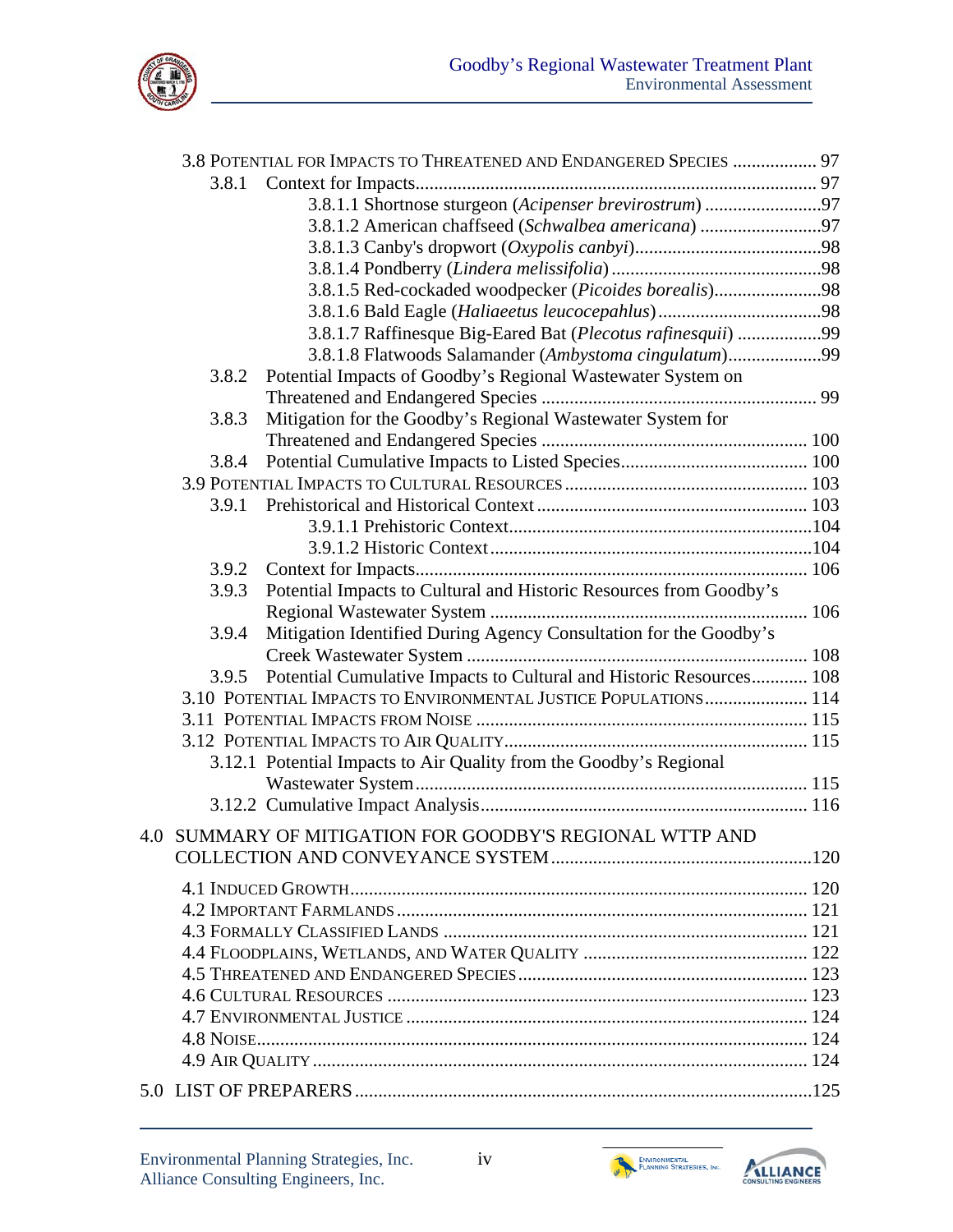

# **TABLES**

| TABLE 2: PROJECTED DAILY TRAFFIC FOR PHASE IC (2020) AND PHASE III (WITH US |
|-----------------------------------------------------------------------------|
| TABLE 3: POTENTIAL IMPACTS TO IMPORTANT FARMLAND FROM OTHER PROJECTS 64     |
| TABLE 4: FLOODPLAIN IMPACTS DUE TO WASTEWATER TREATMENT EXPANSIONS 69       |
| TABLE 5: POTENTIAL WETLANDS IMPACTS DUE TO PROPOSED WATER AND               |
| TABLE 6: IMPAIRED WATERS IN THE ORANGEBURG COUNTY REGION 83                 |
| TABLE 7: POTENTIAL IMPACTS TO WATER QUALITY DUE TO PROPOSED WATER AND       |
| TABLE 8: POTENTIAL IMPACTS TO THREATENED AND ENDANGERED SPECIES DUE TO      |
| TABLE 9: POTENTIAL IMPACTS TO CULTURAL AND HISTORICAL RESOURCES DUE TO      |
| TABLE 10: POTENTIAL AIR QUALITY IMPACTS DUE TO PROPOSED WATER AND           |



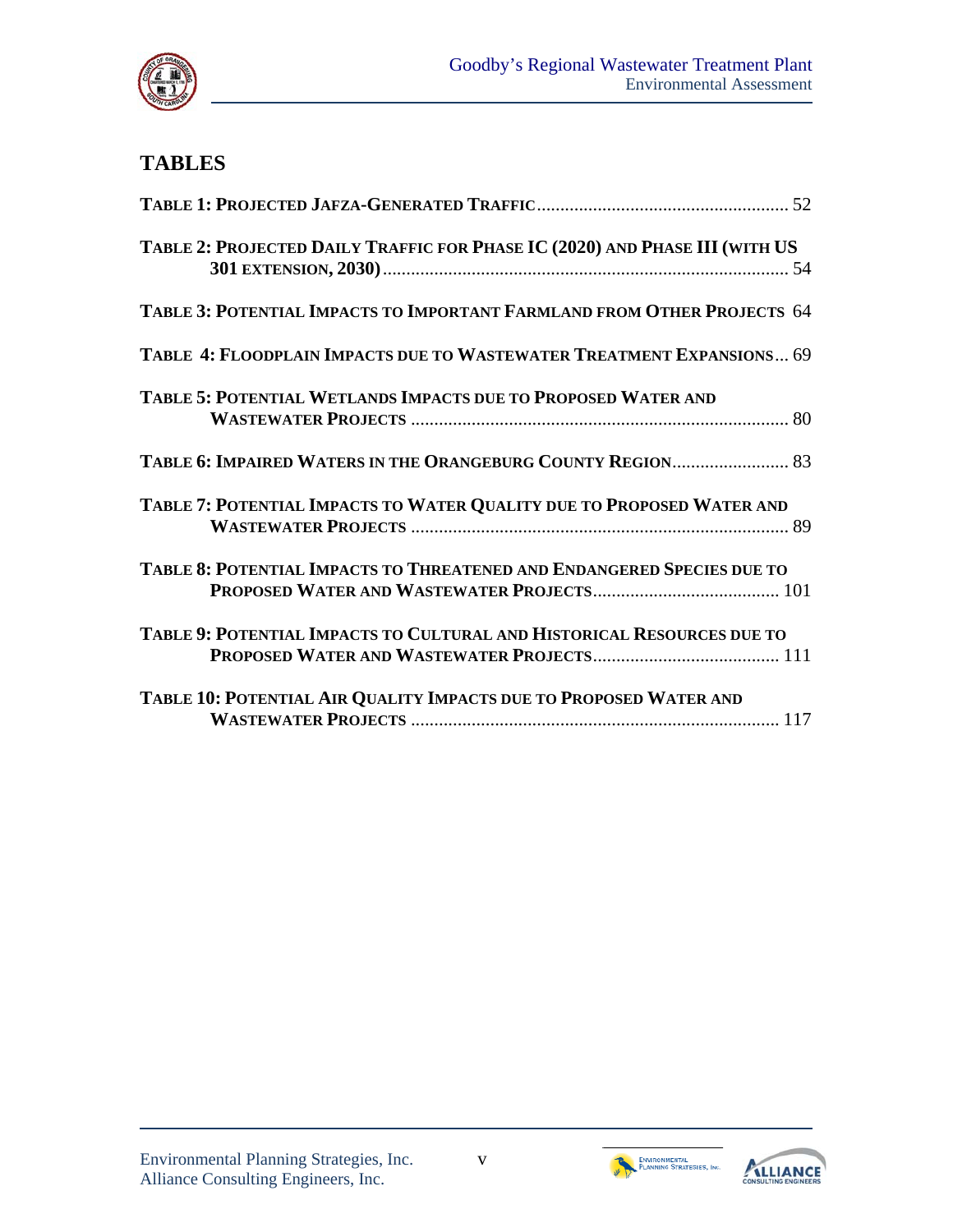

## **APPENDICES**

## **APPENDIX A: Overall regional mapping and additional supporting mapping**

| Exhibit A.1:  | Wastewater Systems in Orangeburg County, South Carolina;               |
|---------------|------------------------------------------------------------------------|
|               | Topographic Map (2 pages)                                              |
| Exhibit A.2:  | Water Systems in Orangeburg County, South Carolina; Topographic        |
|               | Map $(1 \text{ of } 2)$                                                |
| Exhibit A.3:  | Water Systems in Orangeburg County, South Carolina; Topographic        |
|               | Map $(2 \text{ of } 2)$                                                |
| Exhibit A.4:  | Jafza Logistics and Distribution Park; Projected Peak Hour Peak        |
|               | Direction Volumes Near Site-Phase 3 (2030)                             |
| Exhibit A.5:  | Goodby's Creek Regional WWTP, Preliminary Site Plan                    |
| Exhibit A.6:  | Newly Recorded Sites and Isolated Finds in the Project Area            |
| Exhibit A.7:  | Project Areas and Cultural Resources; Jafza South Carolina, LLC        |
| Exhibit A.8:  | Lake Marion Regional Water Agency Distribution System Master Plan      |
| Exhibit A.9:  | Orangeburg County Future Land Use Map                                  |
| Exhibit A.10: | Bowman – Branchville Water System Connector FEMA Map                   |
| Exhibit A.11: | Bowman – Branchville Water System Connector NWI Map                    |
| Exhibit A.12: | Cultural Resources along the Central Portions of Routes 1, 2, 3, and 4 |
|               | (Brockington and Associates)                                           |
| Exhibit A.13: | Location of Proposed Routes and Bonner Avenue Area for the Goodby's    |
|               | Wastewater Treatment Plant (Brockington and Associates)                |
| Exhibit A.14: | Sanders Point Farm Land Application Site, Preliminary Site Plan        |
|               |                                                                        |

## **APPENDIX B: USDA-RD Wastewater project related mapping**

| Exhibit B.1: | Proposed Goodbys Regional Wastewater System Orangeburg, South       |
|--------------|---------------------------------------------------------------------|
|              | Carolina Vicinity Map                                               |
| Exhibit B.2: | Proposed Goodbys Regional Wastewater System Orangeburg, South       |
|              | Carolina Wastewater Systems Improvements Map, Site Location Map (2) |
|              | pages)                                                              |
| Exhibit B.3: | Proposed Goodbys Regional Wastewater System Orangeburg, South       |
|              | Carolina Wastewater Systems Improvements Map, Topographic Map (2)   |
|              | pages)                                                              |
| Exhibit B.4: | Proposed Goodbys Regional Wastewater System Orangeburg, South       |
|              | Carolina Wastewater Systems Improvements Map, Aerial Map (2 pages)  |
| Exhibit B.5: | Proposed Goodbys Regional Wastewater System Orangeburg, South       |
|              | Carolina Wastewater Systems Improvements Map, Soils Map (2 pages)   |
| Exhibit B.6: | Proposed Goodbys Regional Wastewater System Orangeburg, South       |
|              | Carolina Wastewater Systems Improvements Map, NWI Map (2 pages)     |
| Exhibit B.7: | Proposed Goodbys Regional Wastewater System Orangeburg, South       |
|              | Carolina Wastewater Systems Improvements Map, FEMA Map (2)          |
|              | pages)                                                              |



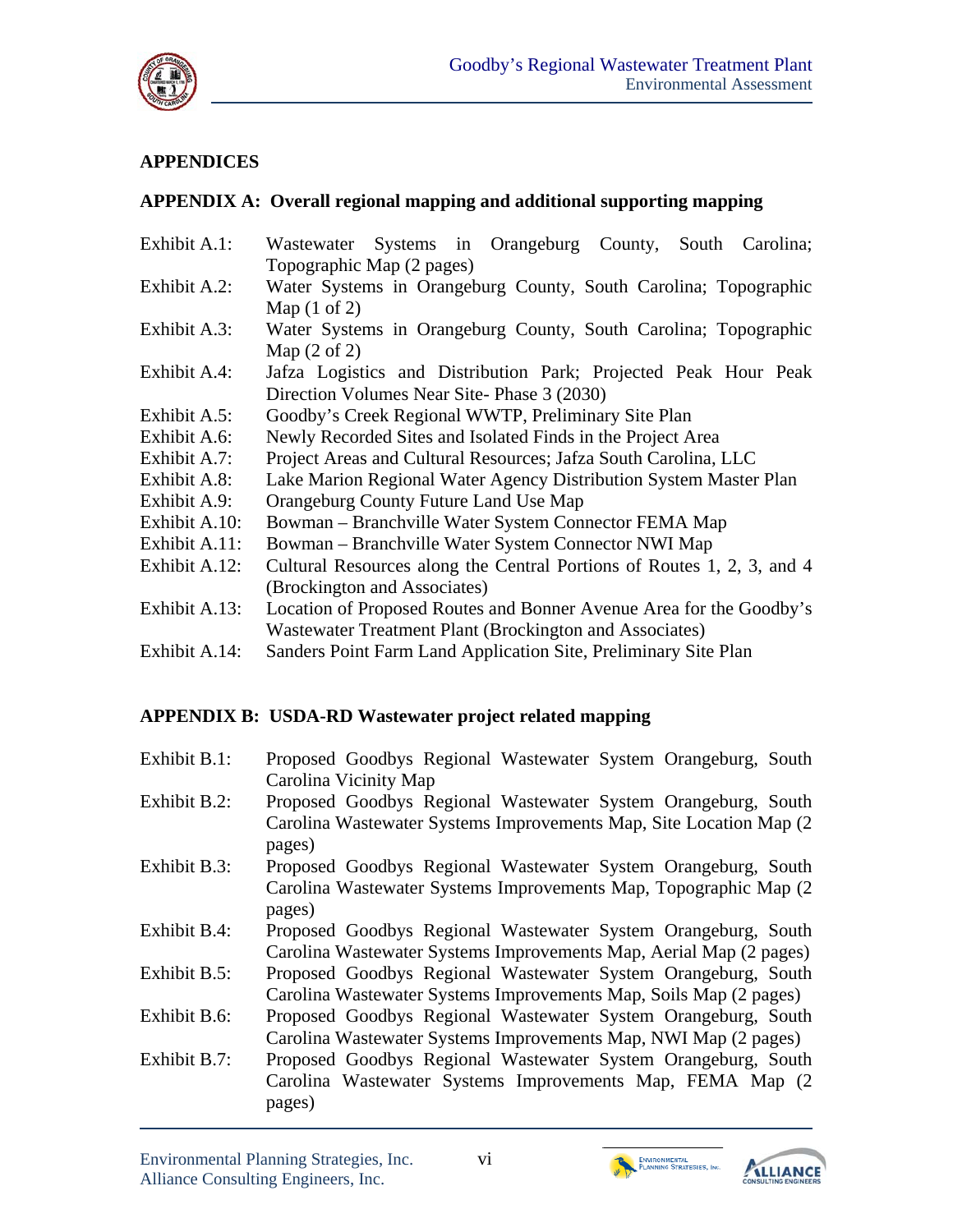

| Exhibit B.8:  | Proposed Wastewater Treatment Plant and Land Application Site        |
|---------------|----------------------------------------------------------------------|
|               | Orangeburg, South Carolina, Site Location Map                        |
| Exhibit B.9:  | Proposed Wastewater Treatment Plant and Land Application Site        |
|               | Orangeburg, South Carolina, Aerial Map                               |
| Exhibit B.10: | Proposed Wastewater Treatment Plant and Land Application Site        |
|               | Orangeburg, South Carolina, Topographic Map                          |
| Exhibit B.11: | Proposed Wastewater Treatment Plant and Land Application Site        |
|               | Orangeburg, South Carolina, Soils Map                                |
| Exhibit B.12: | Proposed Wastewater Treatment Plant and Land Application Site        |
|               | Orangeburg, South Carolina, FEMA Map                                 |
| Exhibit B.13: | Proposed Wastewater Treatment Plant and Land Application Site        |
|               | Orangeburg, South Carolina, NWI Map                                  |
| Exhibit B.14: | Proposed Goodbys Regional Wastewater Pumping Station Sites           |
|               | Orangeburg County, South Carolina, Aerial Map (4 pages)              |
| Exhibit B.15: | Proposed Goodbys Regional Wastewater Pumping Station Sites           |
|               | Orangeburg County, South Carolina, Topographic Map (4 pages)         |
| Exhibit B.16: | Proposed Goodbys Regional Wastewater Pumping Station<br><b>Sites</b> |
|               | Orangeburg County, South Carolina, Soils Map (4 pages)               |
| Exhibit B.17: | Proposed Goodbys Regional Wastewater Pumping Station<br><b>Sites</b> |
|               | Orangeburg County, South Carolina, Site Selection Map                |

#### **APPENDIX C: Related Environmental Correspondences**

- Exhibit C.1: USDA, Natural Resources Conservation Service Correspondence (email), dated May 6, 2010
- Exhibit C.2: USDA, Natural Resources Conservation Service Correspondence, dated April 20, 2010 and November 1, 2010
- Exhibit C.3: USDA Farmland Conversion Impact Rating Form AD-1006, dated December 23, 2009 and November 1, 2010
- Exhibit C.4: South Carolina Archives & History Center Correspondence, dated October 7, 2008; Goodby's Creek Regional Wastewater Treatment Plant, Orangeburg County, South Carolina, SHPO Project No. 08 CC0105
- Exhibit C.5: South Carolina Archives & History Center Correspondence, dated December 2, 2008; Goodby's Creek Regional WWTP, Sander's Pointe Farm Tract, SHPO Project No. 08-CC0105
- Exhibit C.6: South Carolina Archives & History Center Correspondence, dated January 27, 2010; Proposed Wastewater System for Jafza Logistics Center, Orangeburg, South Carolina, SHPO #: 09CW0839
- Exhibit C.7: Catawba Indian Nation, Tribal Historic Preservation Office Correspondence, dated February 16, 2010; THPO # 2010-339-6; Proposed Orangeburg Co. Wastewater System in Orangeburg Co., SC



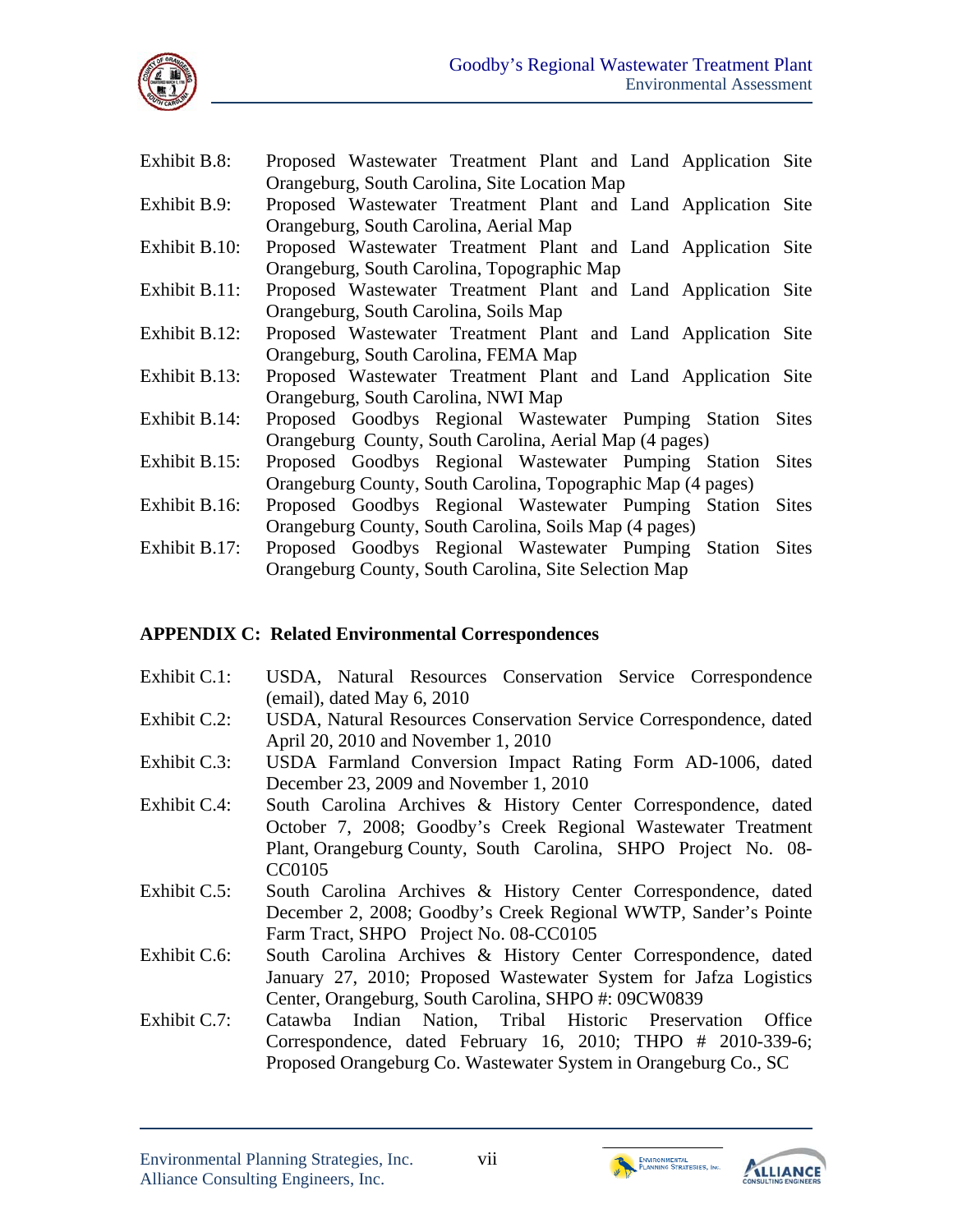

Correspondence, dated December 28, 2009; Orangeburg County Water System Expansion Project/Orangeburg, SC; Project #09151-38 Exhibit C.9: USDA Correspondence from Mr. George Smith to Ms. Caroline Dover Wilson, SHPO, dated March 3, 2010; Orangeburg County Wastewater Treatment Plant, Goodby's Creek Exhibit C.10: USDA Correspondence from Mr. George Smith to Mr. Russ Townsend, Deputy THPO, dated March 3, 2010; Orangeburg County Wastewater Treatment Plant, Goodby's Creek Exhibit C.11: USDA Correspondence from Mr. George Smith to Ms. Robin Dushane, Eastern Shawnee Tribe of Oklahoma, dated March 3, 2010; Orangeburg County Wastewater Treatment Plant, Goodby's Creek Exhibit C.12: USDA Correspondence from Mr. George Smith to Dr. Wenonah Haire, THPO, Catawba Indian Nation, dated March 3, 2010; Orangeburg County Wastewater Treatment Plant, Goodby's Creek Exhibit C.13: United States Department of the Interior, Fish and Wildlife Service, dated January 12, 2010; Protected Species Assessment Exhibit C.14: U.S. Army Corps of Engineers Correspondence, dated March 23, 2010 Exhibit C.15: Correspondence from Michael Chappell, Regional Health Director of the South Carolina Department of Health and Environmental Control Public Health Region 5 to The USDA-Rural Development, dated March 23, 2010; Public Sewer Expansion In Orangeburg County Exhibit C.16: Correspondence from Colin Covington, General Manager, Three Rivers Solid Waste Authority to Mr. J. William "Bill" Clark, Orangeburg County Administrator, dated February 6, 2008; Goodby's Creek Regional WWTP Exhibit C.17: Correspondence from Nancy Vinson, Program Director, Coastal Conservation League to Lieutenant Colonel J. Richard Jordan, III, Commander, United States Army Corps of Engineers, dated May 1, 2009 Exhibit C.18: Correspondence from Heinz J. Mueller, Chief, NEPA Program Office, United States Environmental Protection Agency to Joseph A. Jones, Chief, United States Army Corps of Engineers, dated April 22, 2009 Exhibit C.19: Correspondence from Timothy N. Hall, Field Supervisor, United States Fish and Wildlife Service to Joseph A. Jones, Chief, United States Army Corps of Engineers, dated July 29, 2008 Exhibit C.20: Correspondence from Timothy N. Hall, Field Supervisor, United States Fish and Wildlife Service to Joseph A. Jones, Chief, United States Army Corps of Engineers, dated April 23, 2009

Exhibit C.8: Eastern Shawnee Tribe Cultural Preservation Department

- Exhibit C.21: Correspondence from April Stallings, Conservation Coordinator, Audubon South Carolina to Mr. Alan Shirey, United States Army Corps of Engineers, dated August 19, 2006
- Exhibit C. 22 Correspondence to Ms. Shelby Ozburn LeBron regarding Orangeburg County Environmental Information Document (EID)



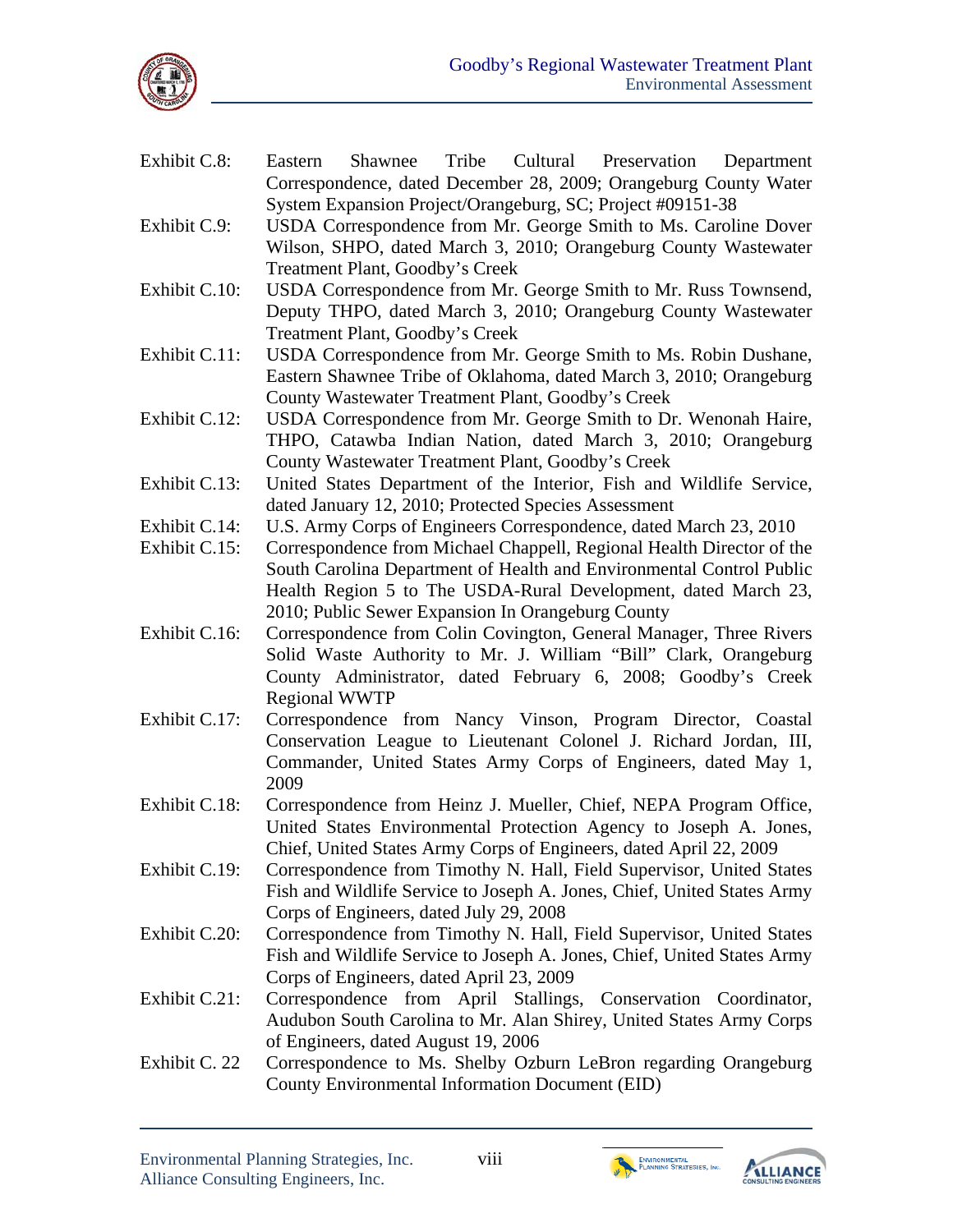

| Exhibit C.23: Correspondence from Timothy N. Hall, Field Supervisor, United States |
|------------------------------------------------------------------------------------|
| Fish and Wildlife Service to Joseph A. Jones, Chief, United States Army            |
| Corps of Engineers, dated August 2, 2006                                           |

- Exhibit C.24: Correspondence from Douglas Kinard, P.E., South Carolina Department of Health and Environmental Control Public Health to Chris Hively, P.E., Santee Cooper Regional Water System dated August 6, 2003; Public Sewer Expansion In Orangeburg County
- Exhibit C.25: Correspondence from Jeff Duncan, National Parks Service to George Smith, USDA dated March 3, 2010; Orangeburg County – Four Holes Swamp

#### **APPENDIX D: Cultural Resources Studies and Wetland Studies**

- Exhibit D.1: Draft results of Phase I Cultural Resources Survey for Goodby's Creek Regional Wastewater Treatment Plant in Orangeburg County, South Carolina Authored by: MACTEC, dated September 11, 2008 (30 Pages)
- Exhibit D.2: Intensive Archeological Survey of Approximately 47 Acres at The Sanders Pointe Farm Tract in Orangeburg County, South Carolina Conducted by: TRC, dated November 2009 (27 Pages)
- Exhibit D.3: Results of Preliminary Protected Species Assessment for Goodby's Creek Regional Wastewater Treatment Plant in Orangeburg County, South CarolinaConducted by: MACTEC, dated September 2, 2008 (13 Pages)
- Exhibit D.4: Protected Species Assessment for Sander's Pointe Farm Site in Orangeburg County, South Carolina Conducted by: S&ME, dated November 10, 2009 (18 Pages)
- Exhibit D.5: Limited Wetland Approximation Report for Orangeburg County Wastewater System in Orangeburg County, South Carolina Authored by: S&ME, dated November 10, 2009 (10 Pages)
- Exhibit D.6: Cultural Resources Assessment of the Proposed Routes and Bonner Avenue Area for the Goodby's Wastewater Treatment Plant Calhoun and Orangeburg Counties by Brockington and Associates, dated August 2008
- Exhibit D.7: Goodby's Regional Wastewater Collection and Conveyance Line Corridors on US 301 and Tee Vee Road Conducted by: Sabine & Waters, dated August 4, 2008

#### **APPENDIX E: Additional Environmental Supporting Information**

| Exhibit E.1: | Francis Marion and Sumter National Forests Map                        |
|--------------|-----------------------------------------------------------------------|
| Exhibit E.2: | National Parks, Battlefields, Monuments, Sites, Trails, and Corridors |
|              | Map and List                                                          |
| Exhibit E.3: | <b>Orangeburg County Trails Map</b>                                   |



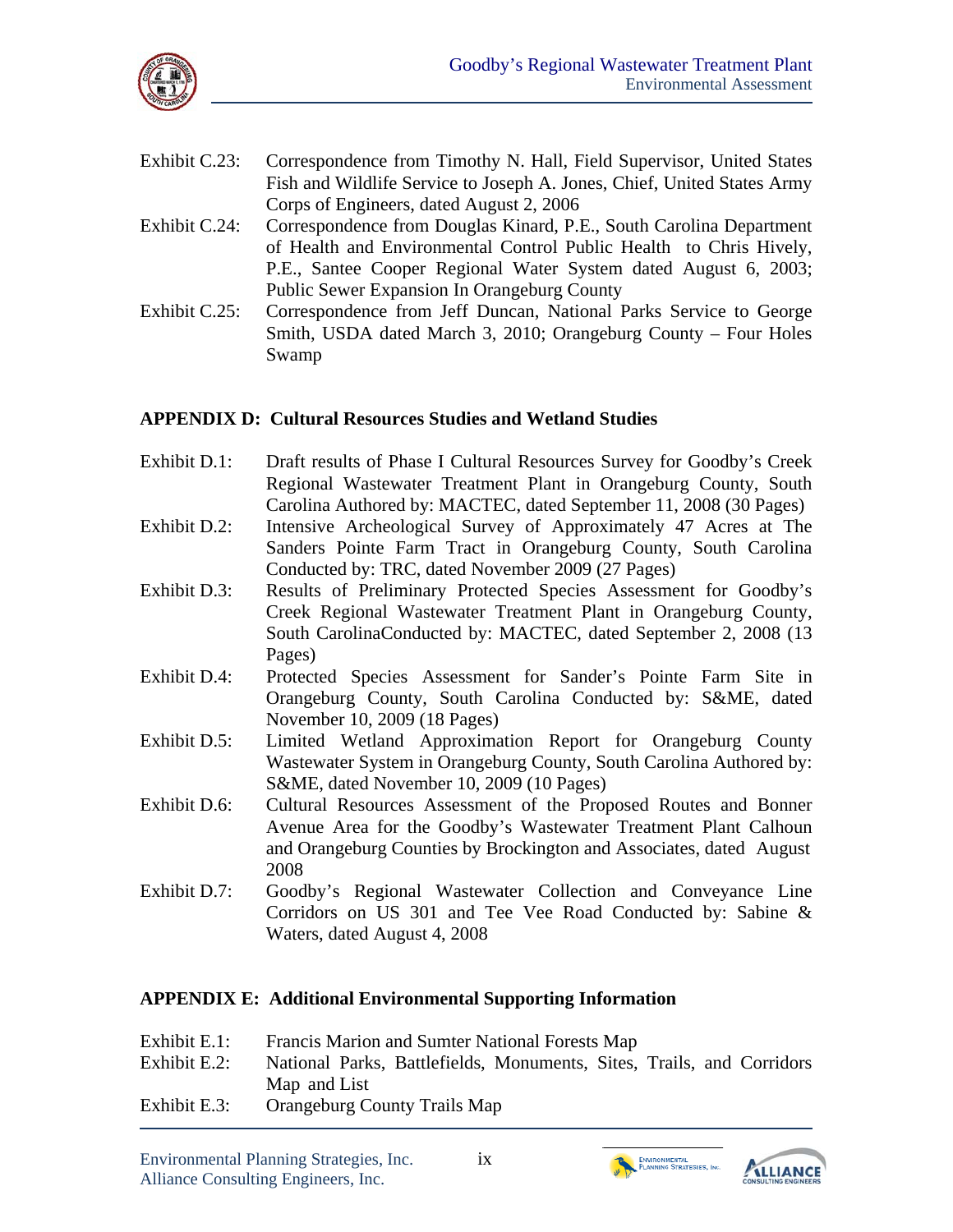

| Exhibit E.4:  | List of National Rivers Inventory                                |
|---------------|------------------------------------------------------------------|
| Exhibit E.5:  | List of Wild and Scenic Rivers in South Carolina                 |
| Exhibit E.6:  | Location Map of State Parks in South Carolina                    |
| Exhibit E.7:  | Location Map of National Wildlife Refuges in South Carolina      |
| Exhibit E.8:  | Location Map of National Wildernesses in South Carolina          |
| Exhibit E.9:  | FEMA Form 81-93; Goodby's Regional Wastewater Treatment Plant    |
|               | (WWTP) Site                                                      |
| Exhibit E.10: | FEMA Form 81-93; Sander's Pointe Farm Land Application Site      |
| Exhibit E.11: | FEMA Form 81-93; I-95 & U.S. Highway 15 Wastewater Pumping       |
|               | <b>Station Site</b>                                              |
| Exhibit E.12: | FEMA Form 81-93; I-95 & U.S. Highway 176 Wastewater Pumping      |
|               | <b>Station Site</b>                                              |
| Exhibit E.13: | FEMA Form 81-93; Tee Vee Road / County Line Wastewater Pumping   |
|               | <b>Station Site</b>                                              |
| Exhibit E.14: | FEMA Form 81-93; Elloree Wastewater Treatment Plant Wastewater   |
|               | <b>Pumping Station Site</b>                                      |
| Exhibit E.15: | FEMA Form 81-93; Tee Vee Road / Highway 6 Wastewater Pumping     |
|               | <b>Station Site</b>                                              |
| Exhibit E.16: | FEMA Form 81-93; Jafza Wastewater Pumping Station Site           |
| Exhibit E.17: | FEMA Form 81-93; White Cane Branch Wastewater Pumping Station    |
|               | <b>Site</b>                                                      |
| Exhibit E.18: | FEMA Form Providence Swamp Wastewater Pumping Station Site       |
| Exhibit E.19: | FEMA Form 81-93; Felderville Wastewater Pumping Station Site     |
| Exhibit E.20: | FEMA Form 81-93; Woolbright Road Wastewater Pumping Station Site |
| Exhibit E.21: | Custom Soil Resource Report (8 Pages)                            |
| Exhibit E.22: | Orangeburg County Flood Damage Prevention Ordinance (14 Pages)   |

## **APPENDIX F: Referenced Reports**

#### **APPENDIX G: Environmental Justice (EJ) and Civil Rights Analysis (CRIA)**

- Exhibit G.1: USDA Rural Development Environmental Justice (EJ) and Civil Rights Impact Analysis (CRIA) Certification and associated mapping (9 pages); Orangeburg County Water System dated March 2, 2010
- Exhibit G.2: USDA Rural Development Environmental Justice (EJ) and Civil Rights Impact Analysis (CRIA) Certification and associated mapping (7 pages); Goodbys Regional Wastewater System Expansion and associated mapping dated October 4, 2010

## **APPENDIX H: County of Orangeburg Comprehensive Plan**

### **APPENDIX I: Jafza Logistics and Distribution Park Design Traffic and Technical Report**



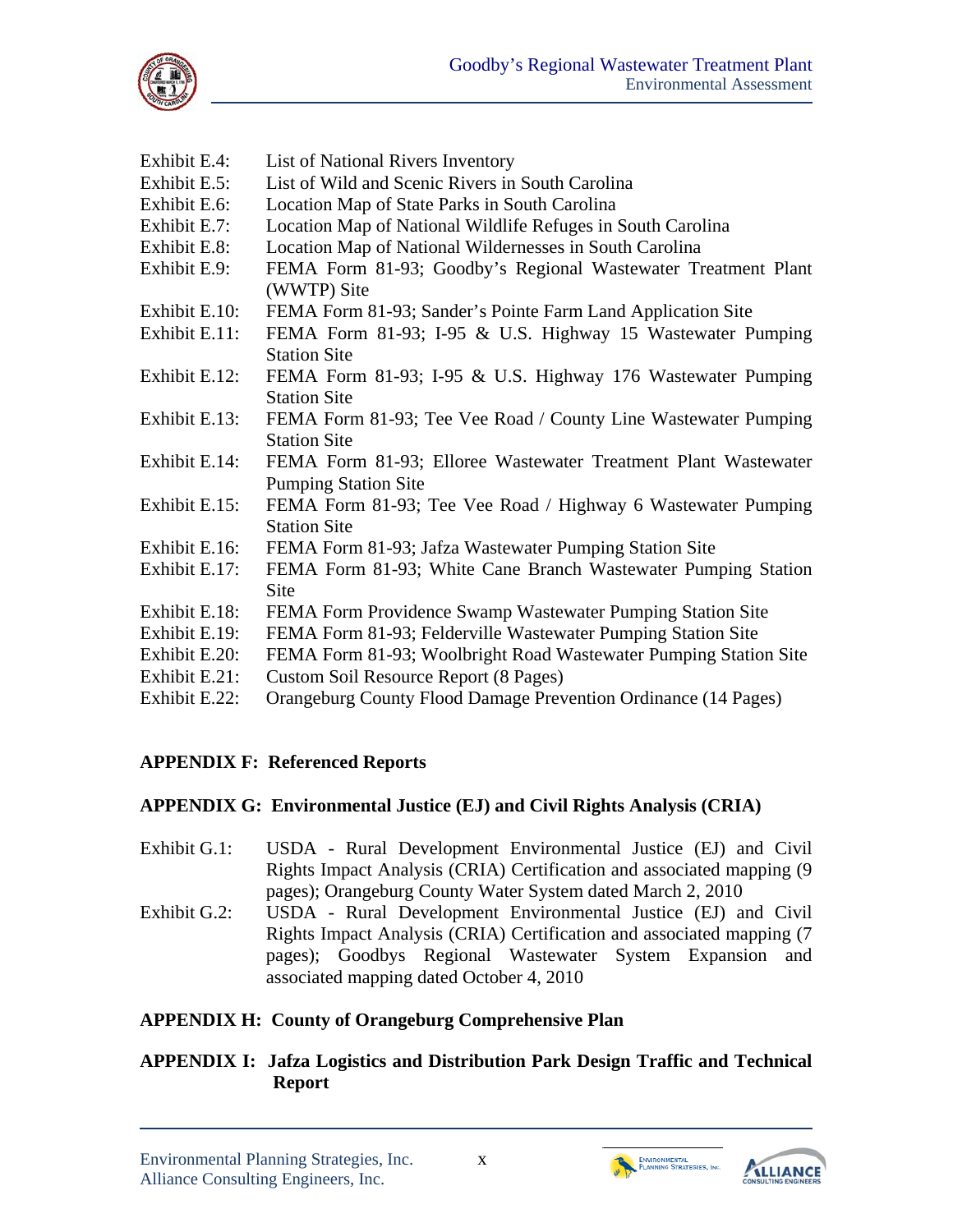

#### **APPENDIX J: Draft Finding of No Significant Impacts Comments**

Exhibit J.1: Correspondence from Mr. L. Nelson Roberts, Manager, South Carolina Department of Health and Environmental Control - Bureau of Air Quality, to Mr. Alan Shirey, United States Army Corps of Engineers, dated March 9, 2011. Exhibit J.2: Correspondence from Mr. Norman L. Burnswig, Executive Director, South Carolina Audubon Society to Mr. Alan Shirey, United States Army Corps of Engineers, dated March 14, 2011. Exhibit J.3: Correspondence from Mr. Jay B. Herrington, Field Supervisor, United States Fish and Wildlife Service to Joseph A. Jones, Chief, United States Army Corps of Engineers, dated March 14, 2011. Exhibit J.4: Correspondence from Jodi Barnes, PhD, Staff Archaeologist/GIS Coordinator, South Carolina Historic Preservation Office to Mr. Patrick E. O'Donnell, Chief, United States Army Corps of Engineers, dated March 31, 2011. Exhibit J.5: Correspondence from Carolina Dover Wilson, Review and Compliance Coordinator, South Carolina Historic Preservation Office to Mr. George T. Smith, State Environmental Coordinator, United States Department of Agriculture Rural Development, dated May 16, 2011. Exhibit J.6: Correspondence from Mr. Greg Mixon, Inland Environmental Coordinator, South Carolina Department of Natural Resources to Mr. Alan Shirey, United States Army Corps of Engineers, dated April 5, 2011. Exhibit J.7: Correspondence from Mr. Heinz J. Mueller, Chief, United States Environmental Protection Agency to Mr. Patrick E. O'Donnell, Chief, United States Army Corps of Engineers, dated April 4, 2011. Exhibit J.8: Correspondence from Kim Jumper, Tribal Historic Preservation Officer, Shawnee Tribe to Mr. Alan Shirey, United States Army Corps of Engineers, dated April 15, 2011. Exhibit J.9: Correspondence from D'Anne Hayde, County Attorney, Orangeburg County to Mr. J. William Clark, Administrator, Orangeburg County, United States Army Corps of Engineers, dated April 15, 2011.



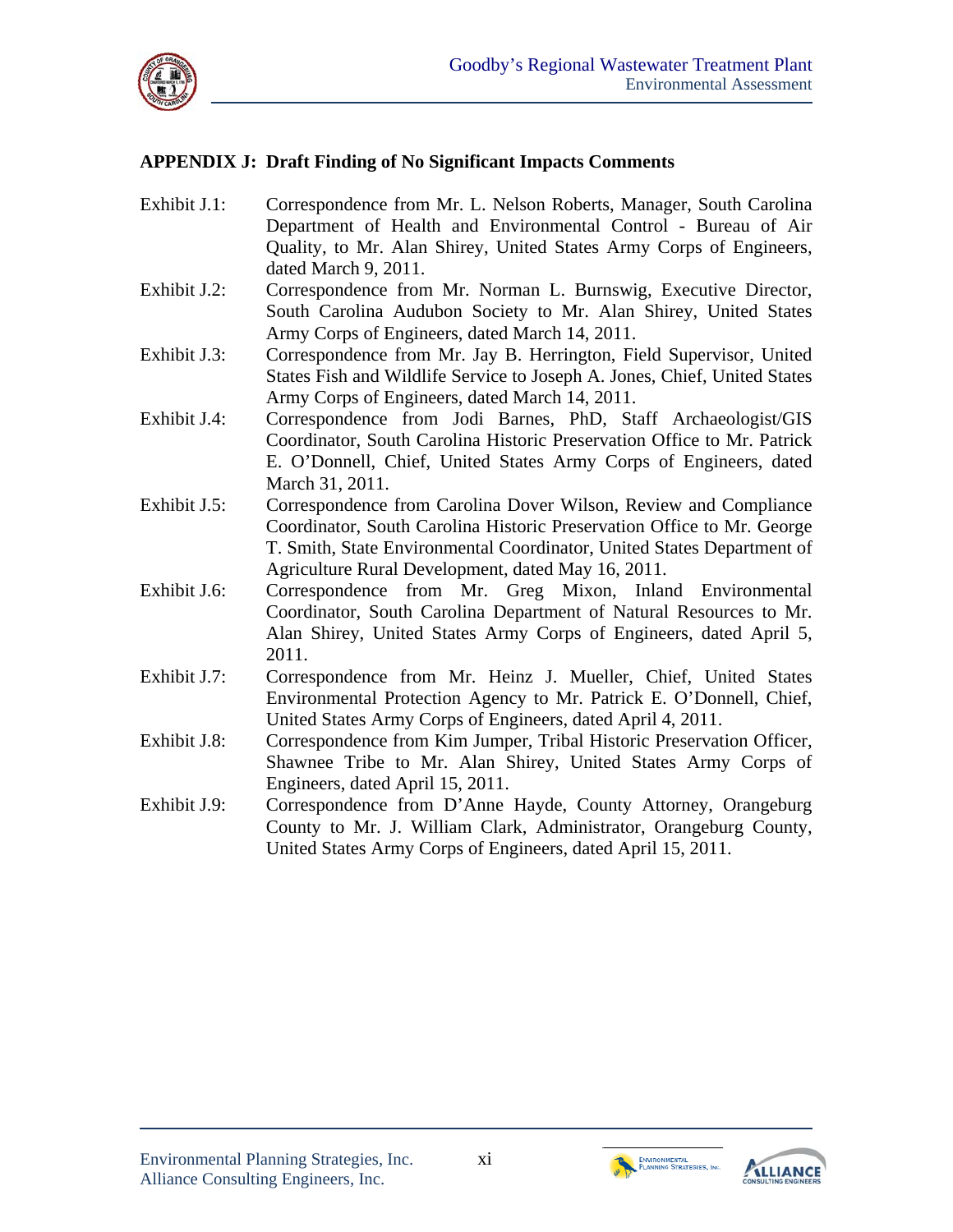

## **1.0 PURPOSE AND NEED**

#### **1.1 Summary of Description of the Goodby's Regional Wastewater Treatment Plant**

Orangeburg County's highest priority for facilitating economic growth in the industrial sector is the development of the John W. Matthew's Industrial Park (MIP) at the intersection of US 301 and US 176 in Orangeburg County, South Carolina. Potable water is already available through the distribution infrastructure constructed in the rightof-way of US 301 from the water treatment plant owned and operated by the Lake Marion Regional Water Agency (LMRWA) on the south shore of Lake Marion. However, to facilitate its development, the MIP still requires a 1.0 million gallon elevated water storage tank connected to the existing 12-inch water distribution system, as well as wastewater service. The proposed Goodby's Regional wastewater treatment plant (WWTP) and the water tank would be constructed near the intersection of US 301 and US 176 adjacent to the MIP and would be managed and operated under the authority of Orangeburg County. The WWTP would occupy approximately 10 acres of the 542-acre site, completely outside of all the on-site wetlands and the 100-year floodplain. The wastewater treatment system would have a capacity of 1.5 mgd (average daily flow) and would serve the wastewater needs of the adjacent MIP, the proposed Jafza International logistics/distribution center near Santee (Jafza park), anticipated residential development in unincorporated areas along the southern shore of Lake Marion in Calhoun County, anticipated commercial development at the I-95/US 15 intersection and the I-95/US 176 intersection, and some of the wastewater needs for the Towns of Elloree and Santee. The facility would use a membrane bioreactor treatment system to achieve tertiary treatment standards (including biologics in the effluent). This level of treatment facilitates re-use of the water for industrial process and cooling uses at the MIP as needed by tenants, decreasing operating costs for tenants and reducing the need for effluent disposal. Any treated effluent that is not re-used would be discharged onto upland fields. The proposed project includes thirty-one miles of wastewater collection and conveyances lines (proposed 10-inch force mains along the major routes and proposed 12-inch gravity lines to the I-95 exits). These lines would be constructed in rights-of-way along US 301 paralleling the existing water pipelines, along Woolbright Road from US 301 to the WWTP, along US 176 from the proposed WWTP to Exit 90 on I-95, from US 176 to US 15 across Providence Swamp to Exit 93 of I-95, and along Tee Vee Road (SC Highway 267) past the Town of Elloree to Little Poplar Creek on the Calhoun County Line. The system is expected to be constructed in phases, with Phase I treating wastewater from the MIP, Phase II treating wastewater from the Jafza Park and any excess wastewater treatment needs from the Town of Santee, and Phase III treating wastewater from the expected residential development along the southern shore of Lake Marion and any excess wastewater treatment needs from the Town of Elloree. See Exhibits B.2 through B.17 for maps and figures depicting the scope of the proposed project.



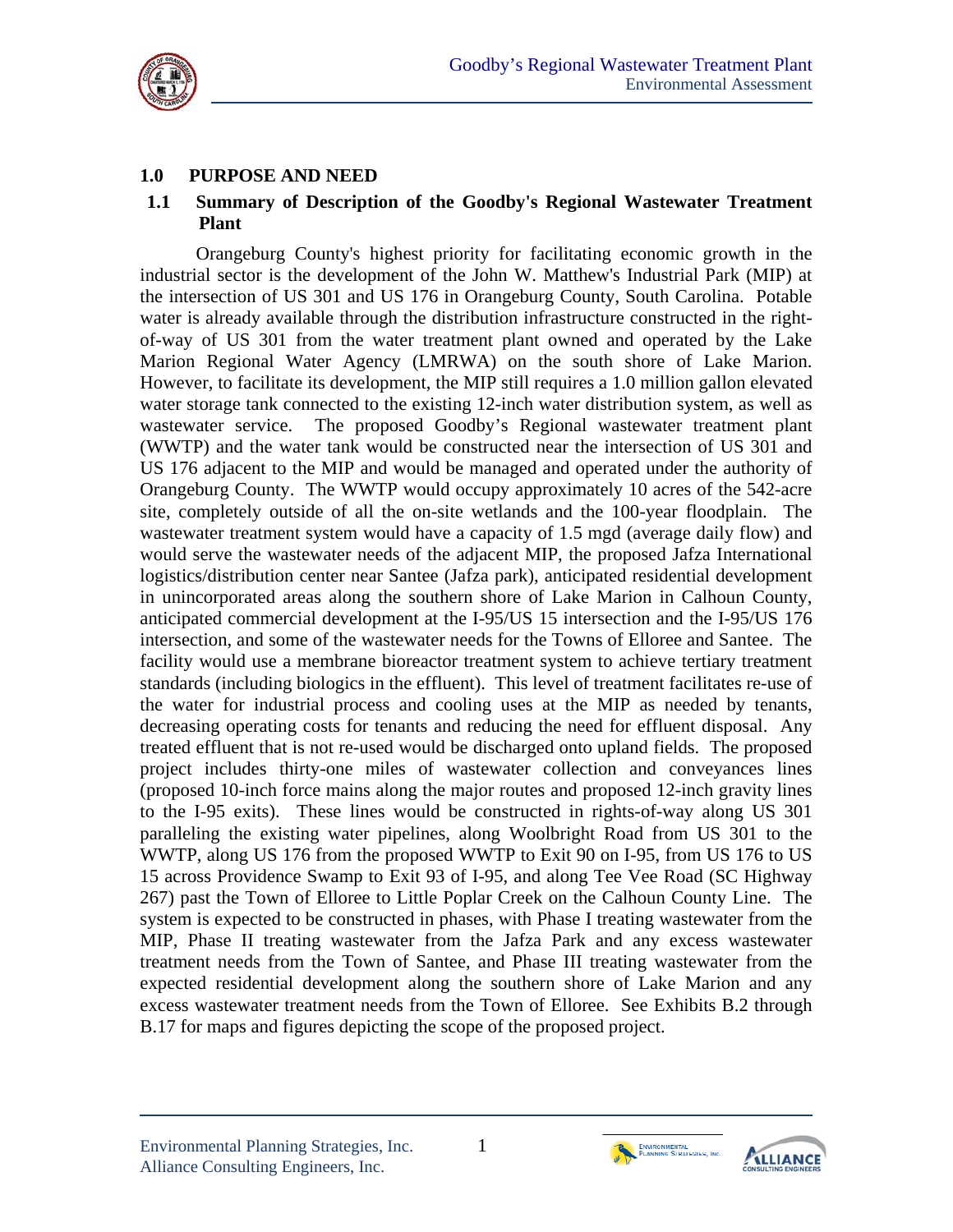

A 189-acre tract of land across US 176 from the MIP, called Sanders Pointe Farm, will be used for land application of effluent from the WWTP via underground drip tubing sprinkler system on approximately 60-acres of the tract. The initial treatment capacity for the Goodby's Regional WWTP would be 0.251 mgd based on initially-approved South Carolina Department of Health and Environmental Control (SCDHEC) land irrigation rates determined in conjunction with the No Discharge (ND) permit currently being considered by SCDHEC. It is expected that this capacity will be gradually increased as other users come on-line and after initial pilot testing of the irrigation rates at the Sanders Pointe land application site occurs. SCDHEC has issued an ND permit (ND0086461) that includes provisions to increase to 0.518 mgd after pilot testing. The 0.518 mgd effluent disposal capacity will be sufficient to treat Phase I effluent from the MIP. As the Goodby's Regional WWTP becomes fully operational, it is possible that tenants of the MIP may use proportions of the tertiary-treated volumes created by the WWTP. If this does not occur, additional land may be needed nearby for land application of effluent above that disposed of at the Sanders Pointe Farm.

#### **1.2 Scope of Analysis and Decisions**

This Environmental Assessment (EA) focuses on the impacts associated with the Goodby's Regional WWTP and its 31 miles of collection and conveyance lines, pump stations, and appurtenances. However, the scope of environmental and socio-economic analyses includes potential cumulative impacts associated with the proposed Goodby's Regional WWTP and other existing and proposed water and wastewater systems and associated projects in the following areas: portions of Orangeburg and Calhoun County on the south side of Lake Marion (Towns of Elloree, Santee, Holly Hill, Bowman, Branchville, Vance, and Eutawville in Orangeburg County, generally considered within the scope of the Global Logistics Triangle). Section 3.2 includes an analysis of the potential for the existing and proposed water and wastewater projects and other industrial and residential projects in and near the GLT to induce development, and any potential impacts associated with induced development are included in the cumulative impact analysis for each resource.

The US Army Corps of Engineers (USACE) and USDA Rural Development (RD) are joint lead agencies for this EA prepared per the National Environmental Policy Act (NEPA). Both USACE and USDA RD are working in direct coordination with Orangeburg County in planning, design, and evaluation of impacts for the proposed action. LMRWA is the non-Federal sponsor for any USACE-funded portions of the proposed project and Orangeburg County is the applicant to the USDA RD for any USDA-funded portions of the project. Calhoun County, to the north of Orangeburg County, is indirectly involved through a proposed residential development in the early stages of planning on the southern shore of Lake Marion (partially in Orangeburg County and partially in Calhoun County) that would be served by the Goodby's Regional wastewater system.



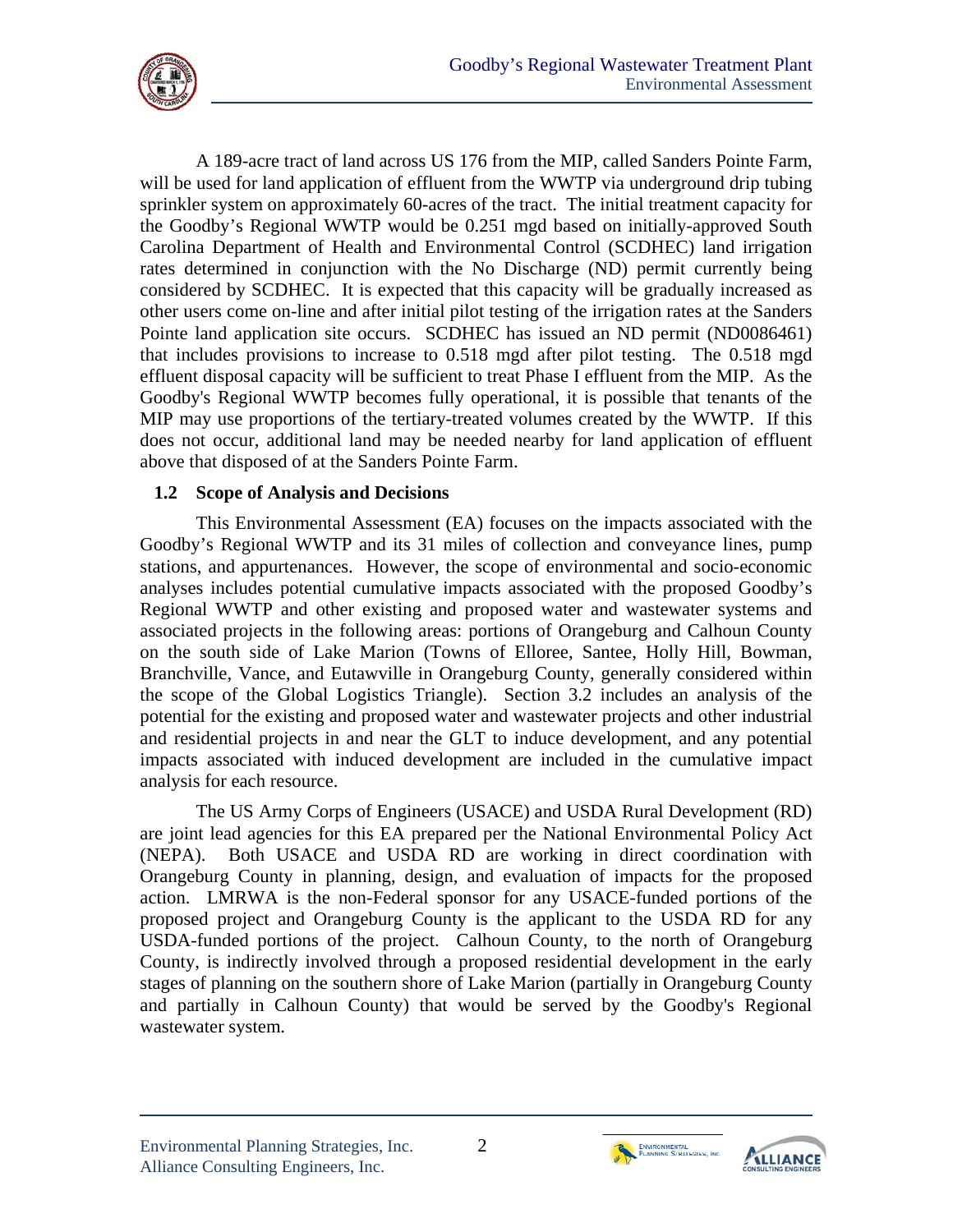

As described in Section 1.3, many water utility infrastructure projects have been implemented, are near final approval, or have been proposed for the Global Logistics Triangle (GLT) within the area encompassed by US 301, I-95 and I-26 in Orangeburg County. These projects are intended to support and facilitate industrial and commercial development and limited residential growth within the GLT. The Town of Bowman also has proposed sewer infrastructure to support existing and future growth needs. The proposed Goodby's Regional WWTP and water storage tank and other existing and proposed water and wastewater utility infrastructure within the GLT are described in further detail in Section 2.

To date, only one industrial entity has proposed to use the MIP. Green Energy Holding, LLC proposes to construct an electrical energy generation plant using waste wood and woodchips from logging operations in the area. The company proposes to use wastewater effluent treated to tertiary standards by the Goodby's Regional WWTP for non-contact cooling purposes, returning the remaining effluent back to the WWTP for further treatment and effluent disposal. This proposed plant is still in the preliminary planning stages and requires a Federal Financing Bank Loan guarantee from the USDA Rural Development (USDA RD) and a purchaser for the electricity generated by the plant. Any other uses of the MIP are entirely speculative at this point and will not be considered within the cumulative impact analyses conducted in this EA.

The geographic scope and proposed action does NOT include:

- Any potential wastewater infrastructure to the residences in existing communities that are proposed to be served by the water distribution loop system extending off US 15 north of its intersection with Vance Road (SC 210).
- Wastewater infrastructure to the area between US 301 and the existing water and wastewater pipelines on SC 267 (Tee Vee Road) serving the Lake Marion High School and the US 15 area, as Orangeburg County does not foresee expanding this system to support residential development in the future, based on priorities, current trends, and environmental constraints caused by Providence Swamp and White Cane Creek.
- Crossing Lake Marion from the south with wastewater collection pipelines to serve the area north of the lake would not be proposed by Orangeburg County because it is neither practical nor cost-effective, and those areas north of the lake would most likely be served by Clarendon County before Orangeburg could provide infrastructure.
- Any other proposed water and wastewater projects in the area described in Section 1.3 and Section 2 of this EA, as these other projects are covered under other NEPA documents and associated Preliminary Engineering Reports (PERs). Any future projects not proposed at this time will require compliance with NEPA and other pertinent Federal, state, and county laws and regulations.

This EA supersedes a draft EA for the proposed Goodby's Regional WWTP project prepared by the US Army Corps of Engineers in April 2009 that was never finalized.



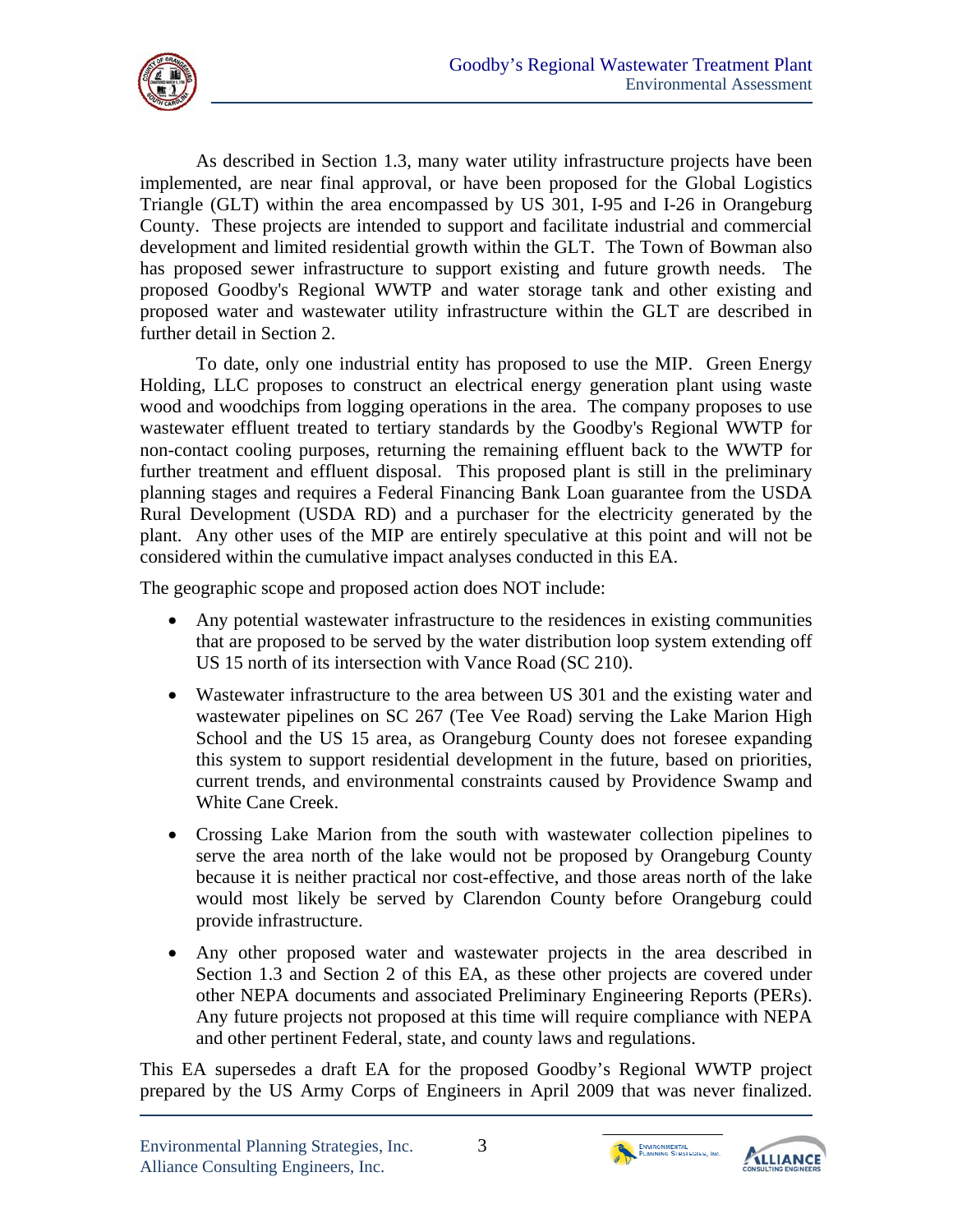

However, agency comments and information included in the April 2009 draft EA are included in Section 1.4.

The proposed elevated water storage tank for the MIP was already evaluated and approved by the US Army Corps of Engineers in the Finding of No Significant Impact (FONSI) dated January 9, 2007.

#### **1.3 Need for Action for Goodby's Regional Wastewater Treatment Plant**

#### **1.3.1 Population and Economic Trends and Environmental Justice**

Historically and to the present, this area of South Carolina within which the GLT is located is rural, characterized by primarily agricultural land use and timber management, with scattered small residential areas outside of the municipalities.

For the nearly 50 years prior to 1970, there was limited change in the population in Orangeburg County, with a slight decrease during the Depression Era, a relatively significant increase during the 1940s, probably due to the increase in birth rates after WWII, then relatively little change until the beginning of the 1970s. Because of lack of significant job opportunities during the 1950s and 1960s, many high school graduates who obtained post-secondary education elsewhere did not return. Much of the population increase during the 1970s was due to a significant portion of minorities who had previously left the region returning because of increased availability to education, manufacturing job opportunities, and social changes that positively affected minority access to jobs.

In the latter part of the 1990s, populations in Calhoun County increased 9% while the Orangeburg County population grew more slowly at 4.4%, probably because Calhoun County is the primary expansion area for the Columbia metropolitan area, unlike Orangeburg County, and also has good access to the interstate system. Orangeburg County has experienced a slight decrease in recent years in in-migration. If not for recent increases in retirees moving into the county, primarily in the Lake Marion area, outmigration may have been greater.

Between 1950 and 2000, the number of people living within corporate city limits of the majority of the towns in the county has decreased, primarily because corporate limits of most towns have changed little over the years (the towns have chosen not to annex adjacent lands) and because most new residential development has occurred outside city limits in areas having more land available for expansion and subdivisions. In addition, aging populations and smaller households have been naturally occurring within city limits, with younger people and families moving into rural areas outside city limits.

Orangeburg County ranks in the bottom 25th percentile among all South Carolina counties in population growth since 1980, according to US Census Bureau records (See Appendix F, Exhibit F.29). The population of Orangeburg County is expected to increase less than 2% every 5 years until it reaches 95,100 in 2015, an increase of 8.5% since 1995, in contrast to the rate of growth for the state of South Carolina, which is projected to be 23% (Orangeburg County Comprehensive Land Use Plan revision 2002).



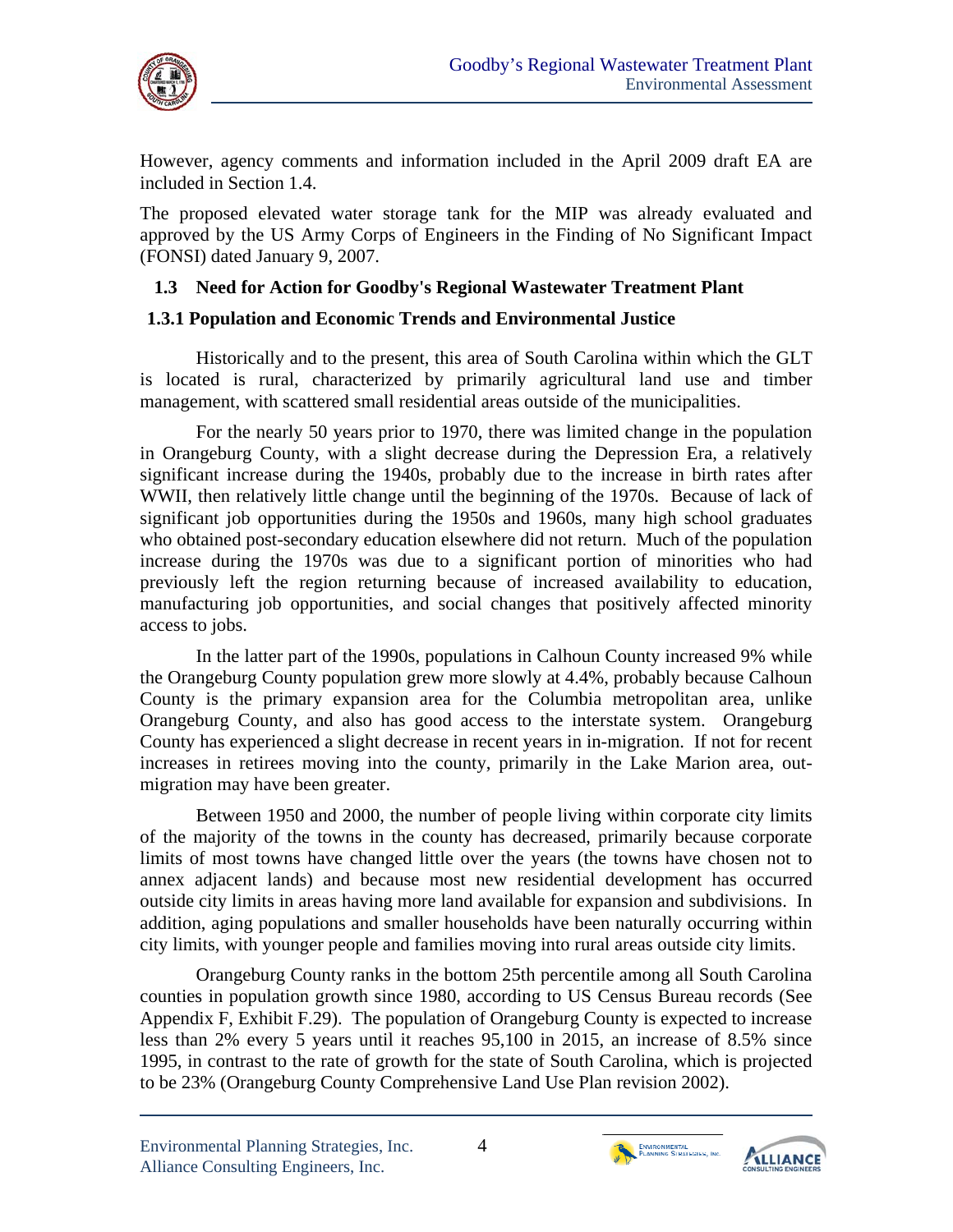

Calhoun, Clarendon, Dorchester, Orangeburg and Berkeley Counties are among the poorest counties in South Carolina, and are included in one of the persistently underdeveloped regions in the United States. Unemployment rates ranged between 4.6% and 7.9% in 2000, with an average of 6%. Rates have been high in Orangeburg County since 2001, averaging over 8% with high degree of monthly variability, indicating that steady jobs are difficult to find for the low-skilled population. In December 2008, after the economic recession occurred, unemployment rates were at 13.6%. Approx 23% of the population lives in poverty across the county, with a trend in increasing poverty between 2000 and 2005 (19% to 24%). The proportion of the population of working age is over 60%, indicating that unemployment rates are seriously problematic. Of those employed in Orangeburg County, 22% are employed outside the county and 1% is employed outside of South Carolina. In comparison, in 2000, 61% of the population of Dorchester County was employed outside the county and 2% employed out-of-state. Median household income in Orangeburg County in 1997 was \$26,554, compared to the South Carolina median household income of \$33,325. Adjacent Calhoun County had a slightly higher level of \$32,200 median income. In general, areas that are more rural tend to have lower household incomes and more populated urban areas have generally higher incomes because of more white collar and high tech industries in the urban areas. In 2005, almost 70% of the Orangeburg County population lived in rural areas outside of municipal boundaries.

Per the South Carolina Budget and Control Board Office of Research and Statistics Community Profile utilizing the 2000 Census from the United States Census Bureau, the population of Orangeburg County (91,582 people in 2000) is predominantly black (55,736 or 60.8%), with 37.2% white. Approximately 27% of the population lives below the poverty level, which increases to 29% for children under the age of 18. Orangeburg County is classified as a chronically poverty-stricken county. The median income in 1999 was \$15,057, which is approximately 72% of the US median income (See Appendix F, Exhibit F.29).

South Carolina has one of the highest rates of ninth graders failing to complete high school, ranking 50 of 50 states, and the corridor along I-95 has a higher average than the state. In Orangeburg County, the proportion of adults lacking basic prose literacy skills is 21%, and 18% of the students in grades 9 through 12 do not graduate. Ten percent of students do not continue their education past ninth grade. The recent documentary "*Corridor of Shame: The neglect of South Carolina's rural schools*" highlighted the extent to which low property values, unemployment, and poverty along the I-95 corridor from North Carolina to Georgia, including eastern portions of the GLT, create the conditions for chronically poor education systems within this corridor. Thirtysix school districts have sued the State of South Carolina for better funding for schools in this area. The case was originally heard in the Clarendon County courthouse, and the case is currently under appeal to the South Carolina Supreme Court, where the decision is still pending two years after final arguments. Evidence presented in court showed that 75% of the schools in the plaintiff districts were rated either unsatisfactory or below average, compared to 17% for South Carolina as a whole. To further emphasize the



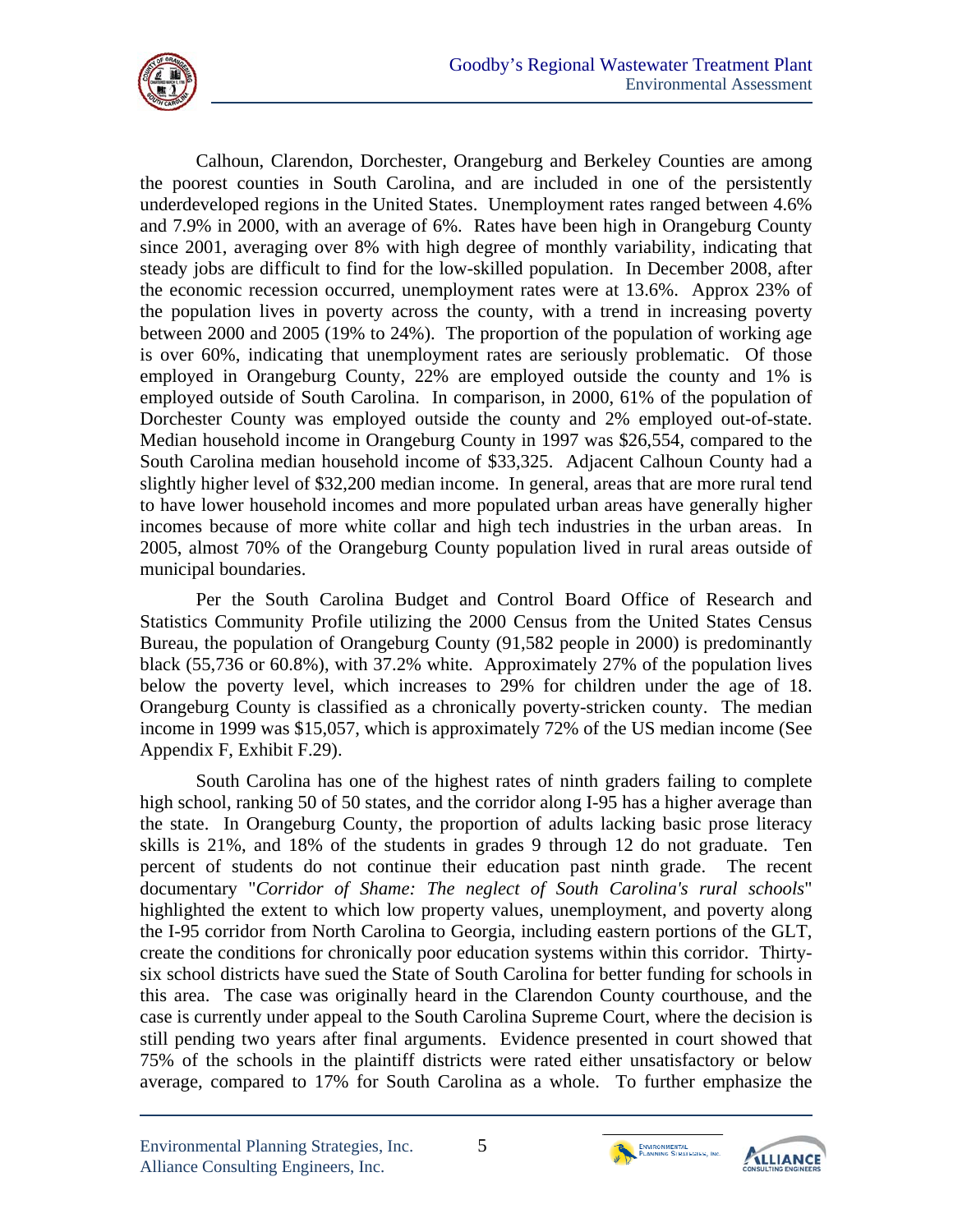

persistence of systemic poor quality educational opportunities in this corridor, parents in Clarendon County sued the state for adequate funding for schools in 1949. This case ultimately led to the *Brown v. Board of Education of Topeka* that decided that the policy of "separate but equal" school systems was unconstitutional. However, the funding situation along the I-95 corridor remains unresolved to this day.

Within this context of poverty, unemployment, and lack of growth, the intent of the regional water system and the proposed wastewater systems is to increase the number of jobs in the area by removing constraints to industrial and commercial development from lack of wastewater and water utility services and to provide reliable and healthy drinking water throughout the rural areas of Orangeburg, Calhoun, Dorchester, Berkeley, and Clarendon Counties. In a study conducted in 2009 for Francis Marion University and South Carolina State University by RTI International (*Creating Greater Opportunity in South Carolina's I-95 corridor: A Human Needs Assessment Report*, RTI Proj. No. 0211544.000.002), interviews of county managers and economic developers indicated a strong belief that the lack of water and wastewater infrastructure was their biggest challenge for promoting economic development in the region. The primary issue was not overall capacity, but making that capacity available to support industrial development. The SCDOT identified that, until the late 1990s, the only two interstate interchanges that had significant development (I-26/US 601 Exit 145 and I-95/Santee Exit 98) were also the only interchanges linked to water and wastewater services.

As many residents of these communities and rural areas in the five-county area are primarily low income and minority, compared to South Carolina statewide, they are disproportionately impacted by the lack of functioning water and wastewater treatment compared to other higher-income communities. Executive Order 12898, *Federal Actions to Address Environmental Justice in Minority Populations and Low Income Populations*, requires "*each Federal agency, whenever practicable and appropriate, to collect, maintain, and analyze information regarding risks borne by populations identified by*  race, national origin, or income. To the extent practicable and appropriate, Federal *agencies shall use this information to determine whether their programs, policies, and activities have disproportionately high and adverse human health or environmental effects on minority populations and low-income populations*" (Section 3-302a)."

Therefore, all of these communities within the GLT area are both low income and minority populations, subject to the executive order, and both the existing and proposed water systems and proposed Goodby's Regional wastewater system would beneficially effect these populations by providing infrastructure for industrial and commercial entities that would provide jobs and by improving existing health concerns associated with use of failing on-site septic systems and groundwater wells.

## **1.3.2 Need for Economic Growth**

The mission statement for the County of Orangeburg is: "*The County of Orangeburg exists for the purpose of providing a prosperous and healthy environment for its citizens. It seeks to create a positive quality of life and economic opportunity for its citizens through progressive leadership and the development of policies consistent* 



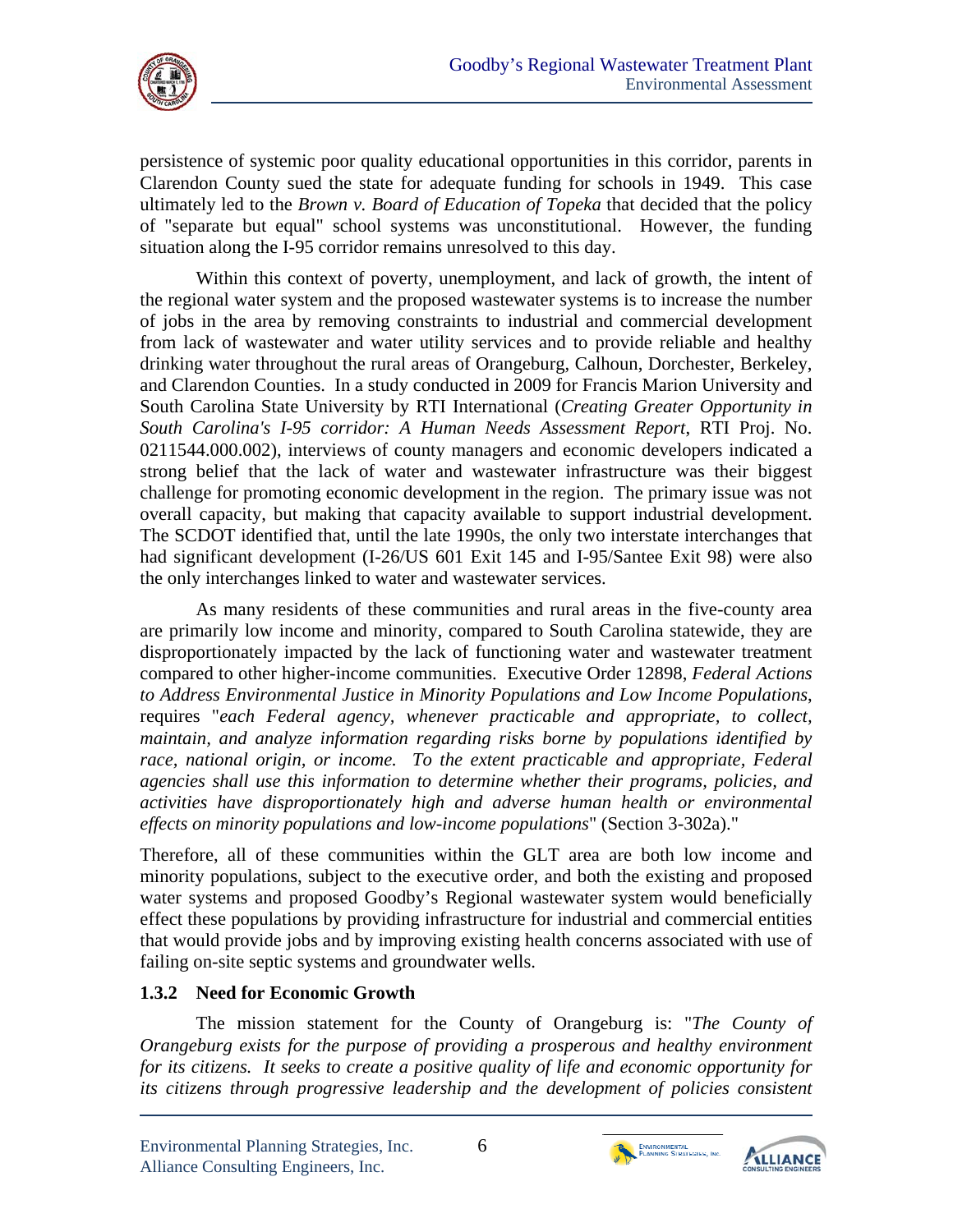

*with the present and future needs of the community. The County strives to be accountable to its citizens by providing the most effective and efficient service possible.*"

The Orangeburg County Development Commission (OCDC) is actively involved in recruiting industrial and commercial development to Orangeburg County to address these economic concerns. The Commission has identified the need for new businesses, industry and manufacturing growth and service-oriented jobs in the county and in nearly all of the communities outside of the greater Orangeburg County and Santee areas (*Orangeburg County Comprehensive Land Use Plan* revision 2002). The purpose of the Orangeburg County Land Development regulations is to establish procedures and standards for the development and subdivision of real estate in the county by providing for the orderly development of land.

The regulations were established for the following specific purposes:

- *to encourage the development of an economically sound and stable county;*
- *to assure the timely provision of required streets, utilities, and other facilities and services to new land developments;*
- *to assure the adequate provision of safe and convenient traffic access and circulation in and through new land developments; and*
- *to assure, in general, the wise and timely development of new areas in the county in harmony with the comprehensive plan of the county.*

Audubon South Carolina (letter dated August 19, 2006; See Appendix C, Exhibit C.21) also supports well-planned, appropriately-sited and environmentally-protective economic growth as a means to improve the quality of life of the residents of Orangeburg County: "*Orangeburg County's intent to cluster its industrial and commercial development, rather than allow those activities to create sprawl, is to be complimented. The clustering of the infrastructure and future businesses for this primarily rural agricultural landscape protects the surrounding communities and natural resources of Four Hole Swamp.*"

This area of South Carolina has many conditions that increase its suitability for industrial and commercial growth. Orangeburg County has access to major interstate highways, including I-95 connecting the East Coast megalopolis (Boston to Washington, D.C.); I-26; I-20; and I-77; US 301; US 15; the Ports of Charleston and Savannah; the future port at Jasper; and major east coast ports that are ranked  $5<sup>th</sup>$  and  $6<sup>th</sup>$  as the busiest ports nationwide. The area also has access to two rail lines owned by independent rail companies. The five counties have shown a strong commitment to economic development that has attracted a significant volume of capital investment in the last 10 years. In addition to the economic assets, the area has the most affordable housing in the state, and potential homeowners can choose to live in a variety of environments ranging from small urban areas, quaint small town neighborhoods, and scenic rural settings.

Orangeburg County has recognized the high potential for industrial and commercial development in the triangle made up of US 301, I-95 and I-26, dubbed the



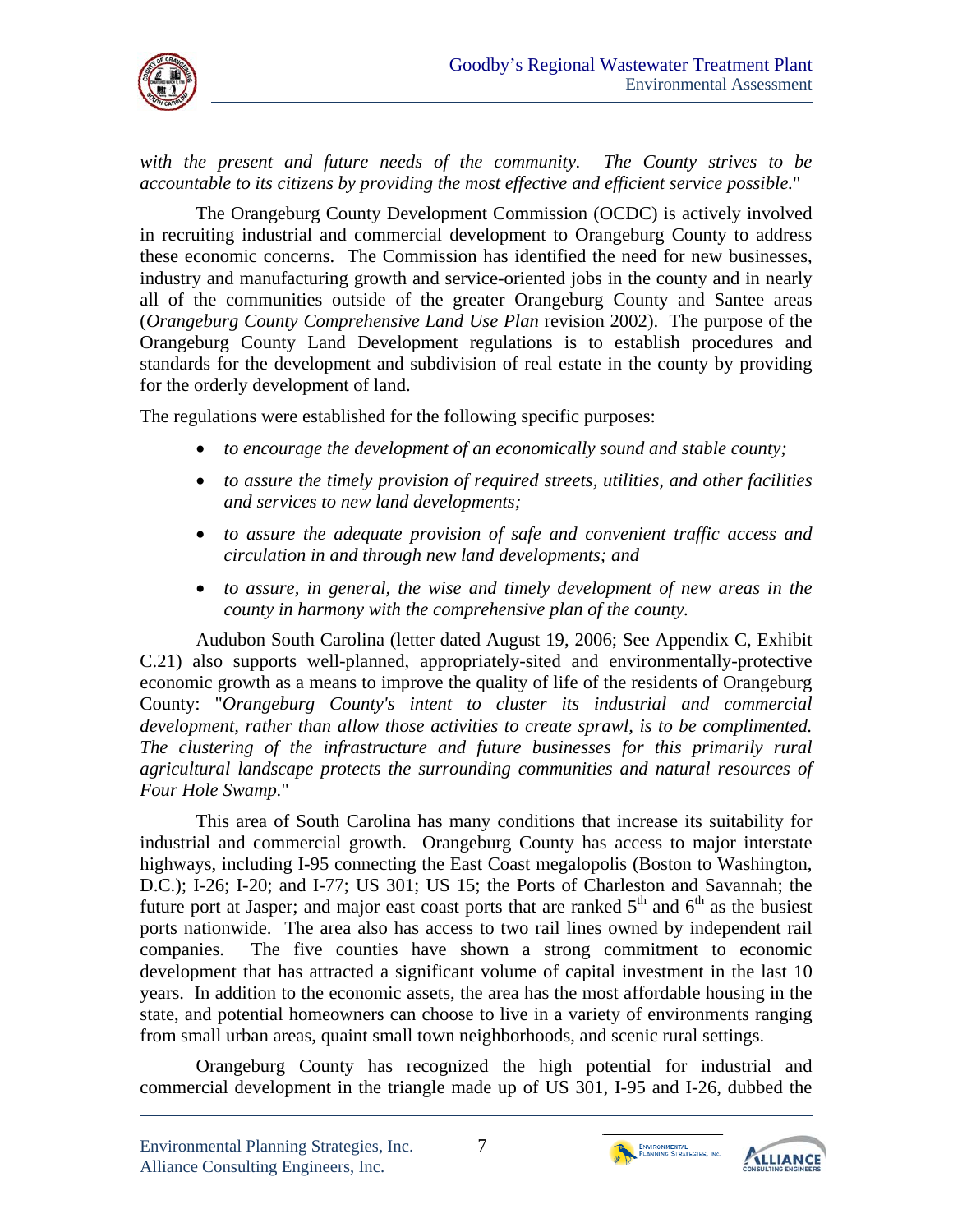

Global Logistics Triangle (GLT), and has been actively marketing this area for industrial and commercial development. The area surrounding the interchange at I-26 and I-95, at the southern apex of the GLT, is one of the least-developed major interchanges on the east coast (Study and Preliminary Design of Infrastructure in the Vicinity of I-26 and I-95 in Orangeburg and Dorchester Counties, July 2008). One of the primary reasons for lack of industrial and commercial development along these major routes and their associated interchanges is lack of water and sewer service; the I-26/I-95 interchange has the added constraints of being surrounded by major wetlands and lack of direct access to the site.

Lack of water and wastewater service has also limited growth in the rural areas outside the municipalities. Because most of the population in the five-county area including Orangeburg, Dorchester, Berkeley, Clarendon, and Calhoun Counties is clustered within town limits, most of the population receives public water service from one of the municipalities. The remaining population outside the municipalities receives its drinking water primarily from private wells and has no public wastewater service. Trends seen in recent census data show that the residential growth in the rural areas of the planning region continue to increase, while growth in some of the municipal areas is flat or may even be decreasing for the reasons stated earlier. Therefore, demand for public water and wastewater services may increase in the future.

In order to understand the need for the Goodby's Regional wastewater system, it is important to understand the overall public water and wastewater utility services in the area. Sections 1.3.3 and 1.3.4 describe the need for public water systems and briefly describe the existing and proposed systems in the area. Sections 1.3.5 and 1.3.6 describe the need for public wastewater services, including the proposed Goodby's Regional wastewater system within the context of overall economic need for industrial and commercial development in the area.

## **1.3.3 Need for Public Water Service in the Area**

The eventual goal of the counties of Orangeburg, Berkeley, Clarendon, Calhoun, and Dorchester is to provide water service throughout the five-county area where currently most drinking water is obtained from private wells. Due to the cost of drilling a well, most wells are shallow and have an abundance of water quality problems, with the predominance being bacteria (*E. coli*) from improper well construction and shallow aquifer contamination from septic tank drainfields and other surface waters. Leaking petroleum underground storage tanks also contribute to contaminated drinking water, to a lesser degree. Within Calhoun and Orangeburg Counties, many private wells also have documented high iron and manganese levels, with residents complaining about red water (Final EID Proposed Lake Marion Regional Water System for Calhoun, Clarendon, Dorchester, Orangeburg, and Sumter Counties, South Carolina, USACE, Dated October 2003). Shallow private wells also are not monitored or regulated by SCDHEC, US Environmental Protection Agency or the counties. Residents are also concerned about potential contamination by farm chemicals, dropping water levels in wells from aquifer overuse, high drinking water turbidity, and water shortages. Many of the residents cannot



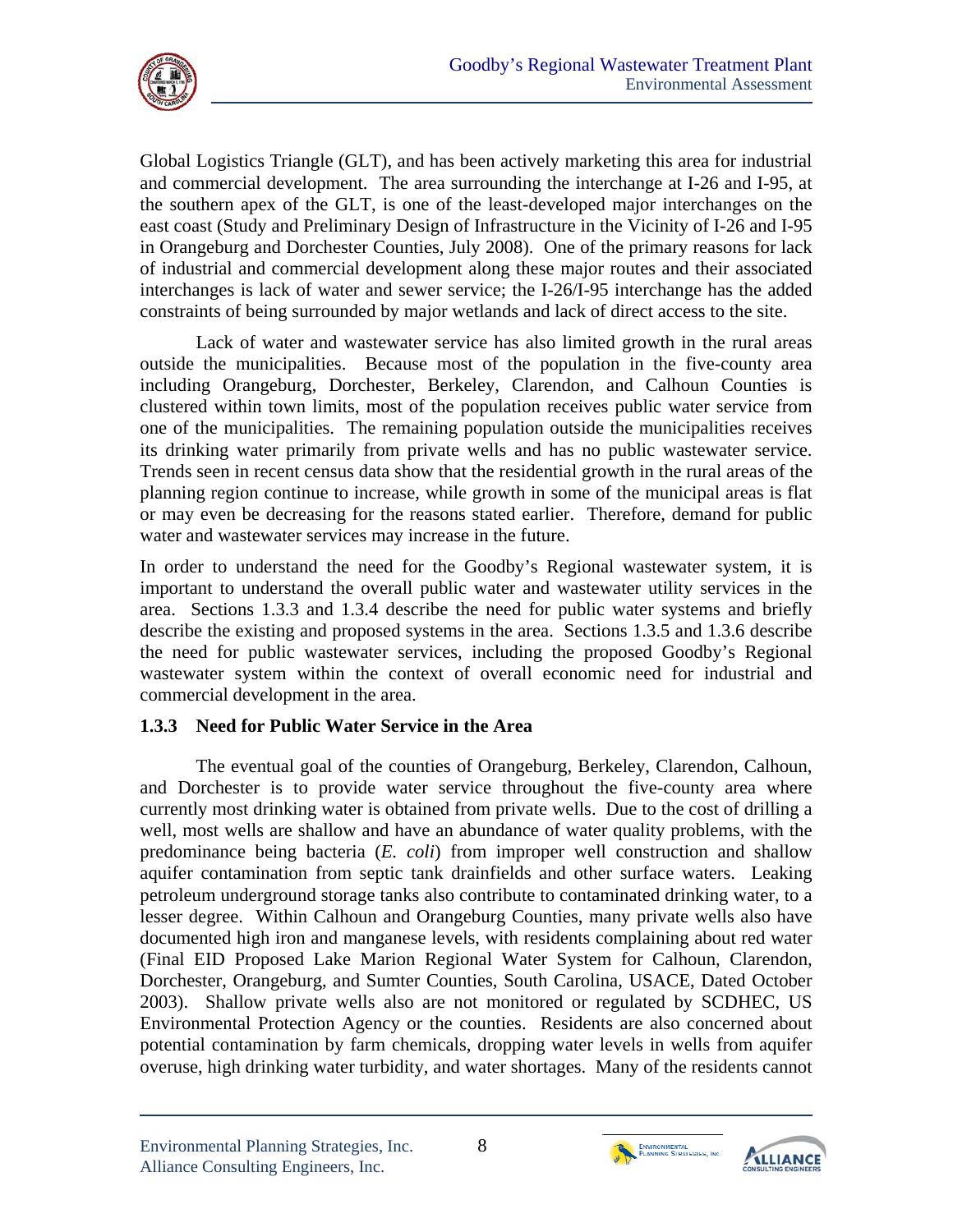

afford to purchase water treatment devices and are forced to continue to use the contaminated water, which may impact their health and quality of life.

 future. Recent federal regulatory modifications have decreased maximum contaminant Municipal systems and areas served by private wells outside of the municipalities that are not part of the LMRWA mainly draw water from the Middendorf and Black Creek aquifers. These aquifers have high mineral content, especially iron and manganese, causing high-cost water treatment challenges for public water supplies and typically more advanced treatment. Increasing regulatory requirements for public water systems, particularly those using groundwater, will impose stricter limits in the near levels (MCLs) for common groundwater contaminants like arsenic and radionuclides, increasing treatment requirements. In addition to implementation of stricter MCLs, the reauthorization of the Safe Drinking Water Act also requires that source water assessments be conducted on all public water systems as a means identifying where drinking water sources are vulnerable to contamination.

In 2008, Orangeburg County ranked eleventh of 46 South Carolina counties in the number of groundwater contamination sites (*Groundwater Contamination Inventory Report* SCDHEC October 2008). Since 1980, Orangeburg County has ranked in the bottom twenty-fifth percentile among all South Carolina counties in having high levels of pollution in their groundwater, according to US Census Bureau records.

To better service industrial, commercial, and residential users in the five-county area, the Lake Marion Regional Water Authority (LMRWA) was established in 1995 to provide a regional uniform and secure supply of potable water that is in full compliance with safe drinking water regulations. The source of the water is 100,000-acre Lake Marion, the largest freshwater reservoir in the Southeast, constructed in the mid-1930s. The LMRWA 8-mgd capacity water treatment plant (with the capability of being upgraded to 12 mgd) near Santee became operational in 2008. The purpose of the LMRWA was to develop a regional water system at a cost that would not burden the existing customers of the smaller municipal systems and yet be cost-effectively expandable in order to accommodate the future development of the region. System operation and maintenance by the LMRWA, rather than individual municipalities, and a sufficient source of reliable water within an expandable system at fixed and acceptable costs (which may decrease over time as more areas are added to the regional system) are the key benefits of the regional water system for the future of the economic development in the five-county area. Continuing to withdraw groundwater for potable water supply and using existing water plants and systems would result in a decrease in available groundwater supply and a serious future water deficit (Final EID Proposed Lake Marion Regional Water System for Calhoun, Clarendon, Dorchester, Orangeburg, and Sumter Counties, South Carolina, USACE, Dated October 2003). The water supply would also not be adequately distributed, resulting in a continued dependence on individual private wells for many industrial and municipal uses, which is highly cost-ineffective.

The reservoir system has more than adequate capacity for this area of South Carolina. The withdrawal from Lake Marion is approximately 18 cubic feet per second



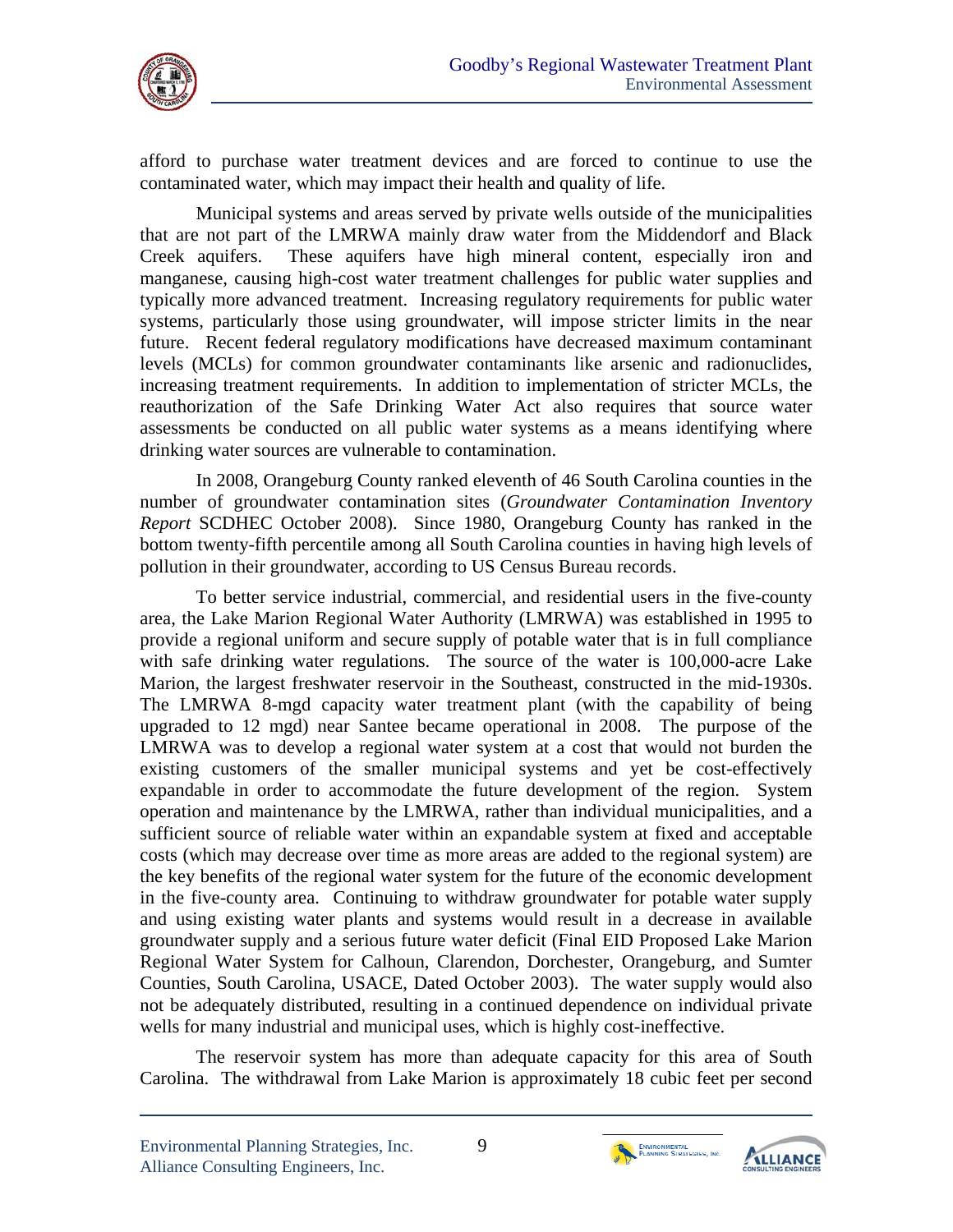

(cfs), compared to the normal average lake inflow of 15,000 cfs. The quality of the raw water from the reservoir is excellent, decreasing the costs of treatment. The LMRWA infrastructure priorities are largely directed towards developing public water systems where both residential and economic development needs are most critical. However, the LMRWA also provides a new, cost-effective supply for the existing municipality systems. The centralized source helps the LMRWA member counties and municipalities to better plan and direct residential and industrial growth resulting in a controlled and sustained pattern of development that makes sense.

SCDHEC recognizes the importance of a regional water system in a letter dated August 6, 2003 (see Appendix C, Exhibit C.24): "*While we continue to consider groundwater as a suitable public water supply source, we believe that regional supplies, such as the Lake Marion project, may present a more effective and efficient means of delivering water in the future, and entities working as a group can be more viable and effective than they could working alone. Individual groundwater wells can be a drinking water source; however, when not installed properly, when installed in extremely shallow aquifers, when or constructed in areas with localized water quality concerns, they become an unreliable or even unsafe water source. SCDHEC recognizes the significant economic boost that would occur with a regional water system in this area of the state. Many of the existing systems in this area do not have the capacity to serve additional industries nor do these systems extend into surrounding areas where industries may want*  to locate. A regional water system would encourage planned industrial development *along identified corridors, such as along I-95. This in turn would spur the economies of these distressed areas as well as the state as a whole. In summary, SCDHEC supports the intent of regional infrastructure projects, as is proposed with the Lake Marion Regional Water system. Such projects can address the viability concerns that invariably arise with many smaller water systems, generally provide a more effective and efficient use of water resources, work to serve rural areas in need of a public water supply to improve the quality of life and health, and can often spur economic development in distressed areas.*"

#### **1.3.4 Existing and Proposed Public Water Systems in the Area**

Water mains have been recently constructed along US 301 from its intersection to I-95 and the Town of Santee to the City of Orangeburg water system as part of the regionalization envisioned by the LMRWA.

USDA RD has approved a project for expanding the LMWRA infrastructure throughout the GLT and rural areas of Orangeburg County to provide safe, reliable drinking water and fire protection supply to a large portion of Orangeburg County. The water system expansion project effectively allows LMRWA to supply the Orangeburg County water system, City of Orangeburg DPU, Town of Santee water system, and Town of Bowman water system with drinking water regulated by SCDHEC. It also provides Orangeburg County the greatest flexibility and reliability to obtain water at wholesale rates with operation and maintenance provided by the LMRWA.



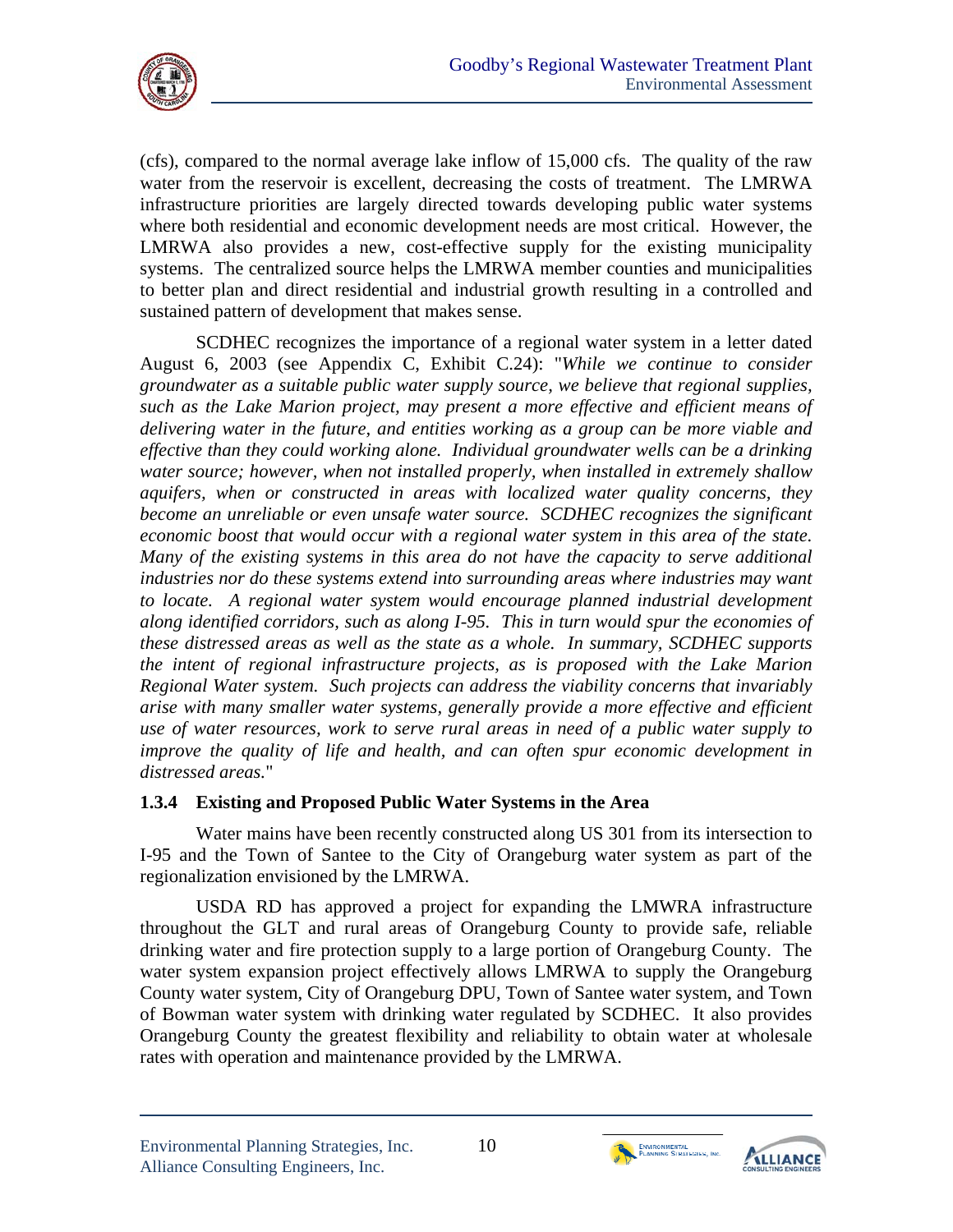

The Town of Bowman recognizes that as industrial and commercial growth occurs in the GLT area, residential growth will also increase, primarily in the rural areas surrounding Bowman. The Town of Bowman is currently seeking funding for expansion of the water system to support projected growth in the area and to encourage future residents to settle in or near Bowman to make it a stronger community. The project would connect Bowman to the LMRWA with a distribution system along Homestead Road. This would continue the regionalization of the system, provide redundancy, and increase available capacity to support projected and desired growth, especially outside the Bowman town limits. Using water supplied by the LMRWA would eliminate health risks, poor groundwater quality, and low water pressure, support future development in designated growth areas, and supply rural fire departments with a reliable water source.

The town of Vance is also pursuing a water system for quality drinking water and fire protection via extension to the Town of Santee public water system as part of the regionalization of the LMRWA system. Vance currently depends entirely on private shallow wells for all drinking water.

Calhoun County owns and operates two potable water supply and distribution systems in the northwestern section of the county, north of Lake Marion, primarily serving the Sandy Run and Belleville areas and the I-26 industrial corridor near the Calhoun County/Lexington County line. The southern portion of the county near Lake Marion needs water service, including areas north of Elloree along the southern shore of the lake. Lake Marion is a premier recreational area in South Carolina, which has resulted in the development of tracts of land, primarily for residential use, in the vicinity of the lake. Two sites in Orangeburg and Calhoun County along the south side of the lake are already in active planning processes (Blackwater Plantation and Lakewilde Plantation near Santee State Park) and the availability of a reliable water source will encourage additional development in the area. In the case of water systems tied to potential future large residential subdivisions in the area of the south shore of Lake Marion, the infrastructure would need to be installed by private developers in accordance with standards developed by the service providers and then dedicated to the service providers. This would result in the expansion of the system and addition of customers at a very low cost.

#### **1.3.5 Proposed Public Wastewater Systems, Including the Proposed Goodby's Regional WWTP and Collection System**

Wastewater treatment and collection systems are needed within the GLT to support industrial and commercial growth for the economic development of the area and limited residential growth for employees and retirees. At present, individual septic systems for residential, industrial, and commercial users are the only options available outside of the existing wastewater treatment systems operated by the municipalities of Orangeburg Department of Public Utilities (DPU), Elloree, Santee, and Bowman, which provide service only to their localized areas. Generally, the extension of water lines into rural areas is much more feasible than the extension of wastewater collection lines. It is expected that rural areas that are not served by wastewater systems will continue to rely





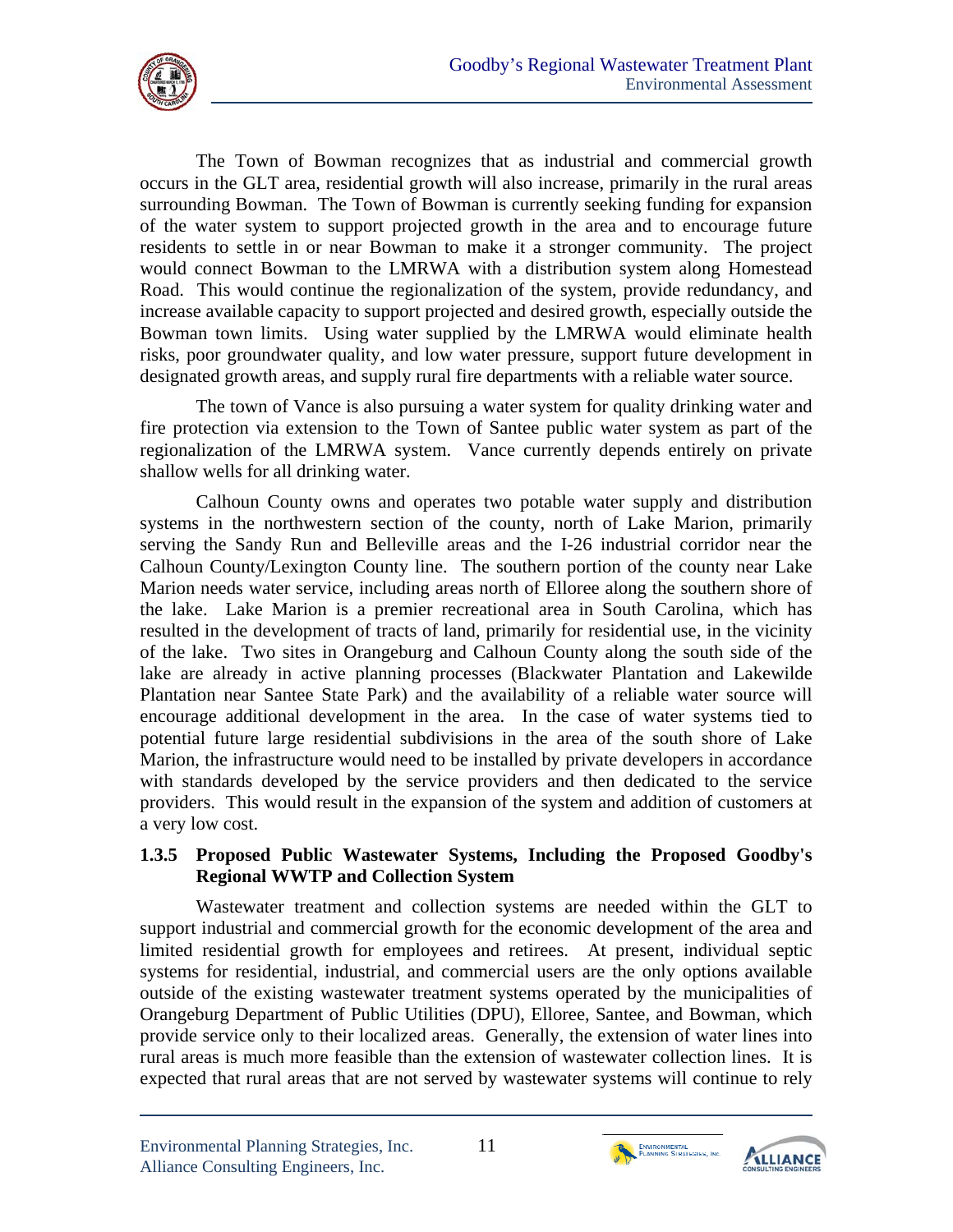

on septic tanks for wastewater treatment for many years to come. As these individual septic systems are generally reaching their life cycle end and many residents are not properly maintaining their on-site systems, it is highly probable that most are failing and contributing contaminants to groundwater, the drinking water source for the private shallow wells. Most importantly, large-scale septic systems are neither cost-effective nor sustainable for large industrial and commercial facilities.

The Town of Bowman wants to expand their existing system to portions of Bowman that do not currently have wastewater service and to the adjacent unincorporated areas of Orangeburg County east of Bowman toward I-26. Bowman wants to support future commercial and industrial development at Exits 159 and 165 on I-26 and in nearby residential growth areas by increasing the capacity of its wastewater treatment facility from a peak capacity of 0.236 mgd to 1.0 mgd. This would reduce the number of individual septic systems and therefore health risks and environmental concerns caused by failing on-site septic systems while increasing the potential for jobs in the area. Bowman wants to protect nearby Cow Castle Creek and Four Hole Swamp from nonpoint source pollution from failing systems.

Orangeburg County has proposed to construct the 1.5 mgd Goodby's Regional Wastewater Treatment Facility, which would serve the MIP at the intersection of US 176 and US 301, the Jafza Logistics and Distribution Park at the intersection of US 301 and I-95, the interchanges of I-95/US 176 and I-95/US 15 (via SC Highway 210) at I-95 Exits 90 and 93, and to supplement the capacities of the existing wastewater treatment systems of the Towns of Santee and Elloree. The wastewater collection proposed for installation in the US 176 right-of-way from the WWTP to I-95 Exits 90 and 93 would not only support industrial development at those exits, but pump stations on the proposed collection system at the existing communities at Branch Creek and Providence Swamp would provide service to those residences to replace old failing septic systems, improving the water quality of the area and reducing potential for polluting Four Hole Swamp. The original Goodby's Regional WWTP build-out capacity was planned for 1.0 mgd, with 0.5 mgd each for the MIP and the Towns of Elloree and Santee. This build-out capacity was then increased to 1.5 mgd to include the needs of the proposed Jafza Park. Effluent from Phase I of the plant would be applied via underground pipes to the Sanders Pointe Farm that currently uses the land for agricultural purposes.

## **1.3.6 Conclusion Regarding Need for the Goodby's Regional WWTP System**

Within the context of the need for economic development, especially in the industrial and commercial sectors for creating jobs in this chronically poverty-stricken county, the limiting factors have primarily been the availability of public water and wastewater services. Orangeburg County is extremely active in supporting the expansion of the potable water system for the GLT area under the authority of the LMRWA for commercial and non-commercial purposes and in developing and marketing designated sites for concentrated industrial development within the GLT. The designated sites at the MIP and the Jafza Park have water infrastructure but are lacking wastewater infrastructure. Potable water infrastructure was recently funded for the site at Exit 90 on



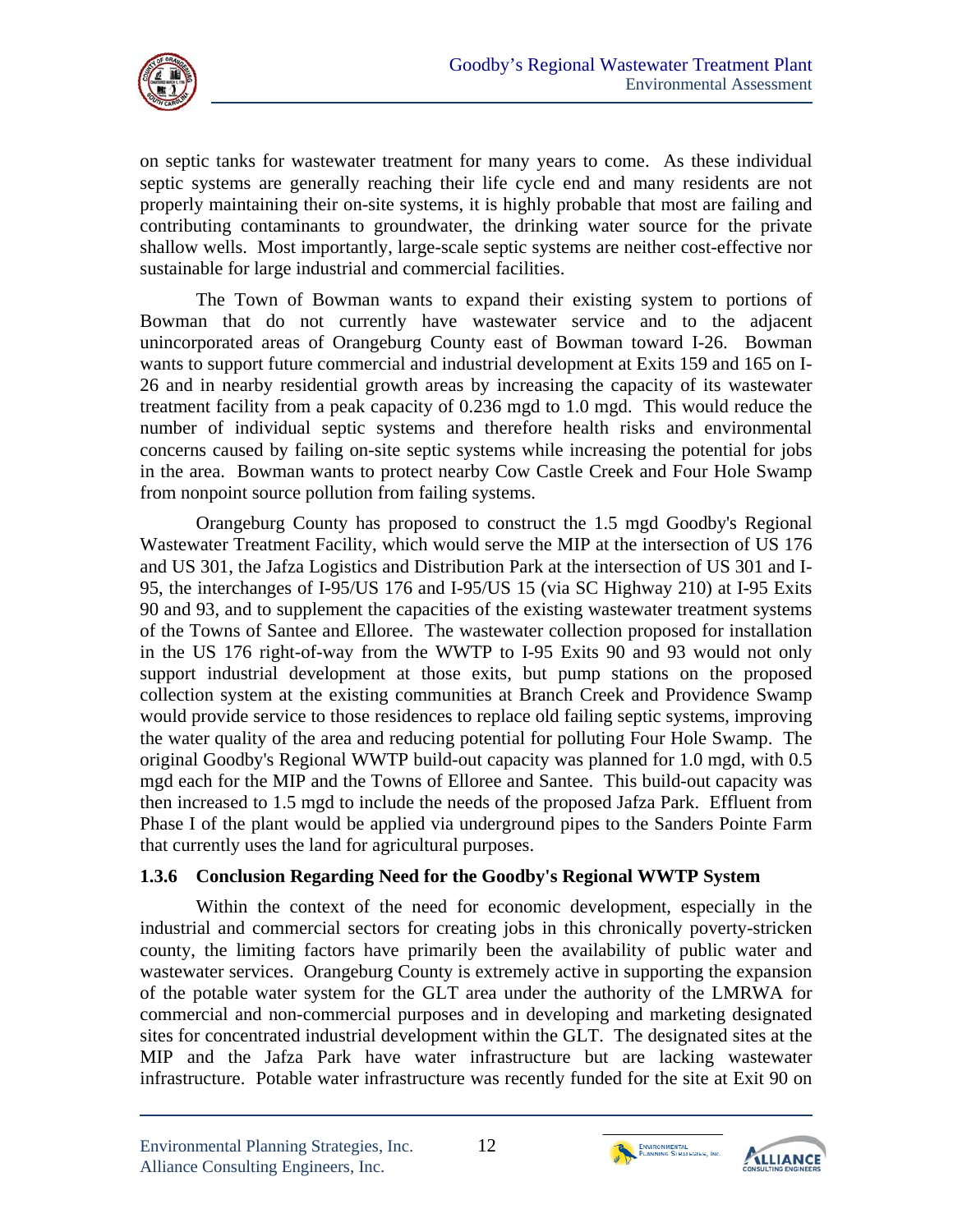

I-95 (water for Exit 93 is planned but not yet funded). Existing wastewater systems at Elloree and Santee are at maximum capacity and are lacking sufficient effluent disposal and treatment capacities. Connecting to the wastewater system for the Orangeburg DPU would be extremely expensive, including multiple complicated crossings of highways and natural water systems, and has the potential for high environmental impacts associated with crossing of Four Hole Swamp and Goodby's Swamp. Therefore, this option has not been considered in detail, in favor of the Goodby's Regional WWTP (Section 2.2.4.2).

Providing sufficient and readily expandable wastewater infrastructure for the industrial development at the sites designated and regulated by the County would substantially increase the ability of the County to market those sites and for industry to find them attractive for use. In addition, replacing failing septic systems at existing communities at Branch Creek and Providence Swamp on US 176 would improve groundwater quality and reduce the potential for discharging pollutants into Four Hole Swamp.

Therefore, supplementing the existing and proposed water infrastructure with the necessary wastewater infrastructure for these sites, while assisting the municipalities of Santee and Elloree with their wastewater capacity shortfalls, will fully support Orangeburg County's mission and improve the quality of life for all Orangeburg County residents. Supporting industrial and commercial growth within the GLT and surrounding areas would substantially increase the number and quality of jobs for local residents, providing a sustainable foundation for improving the overall economic viability of the area, improving the long-term economic trends of this chronically impoverished area.

## **1.4 Comments on Proposed Goodby's Regional WWTP**

## **1.4.1 US Fish and Wildlife Service**

US Fish and Wildlife Service encouraged the agency to consider the following mitigation (letter dated July 29, 2008, See Appendix C, Exhibit C.19):

- Use of directional drilling for crossing Goodby's Swamp with pipeline systems
- Means to increase efficiency in nutrient removal from effluent
- Tertiary treatment standards for the WWTP
- Suitability of soil types for effluent disposal at proposed land disposal sites
- Placing all pipelines in existing road rights-of-way
- Predicting WWTP capacity needs for planned development projects
- Description and evaluation of proposed upland discharge areas and potential impacts from land-based discharges
- Evaluation of potential impacts to wetlands adjacent to proposed spray fields.





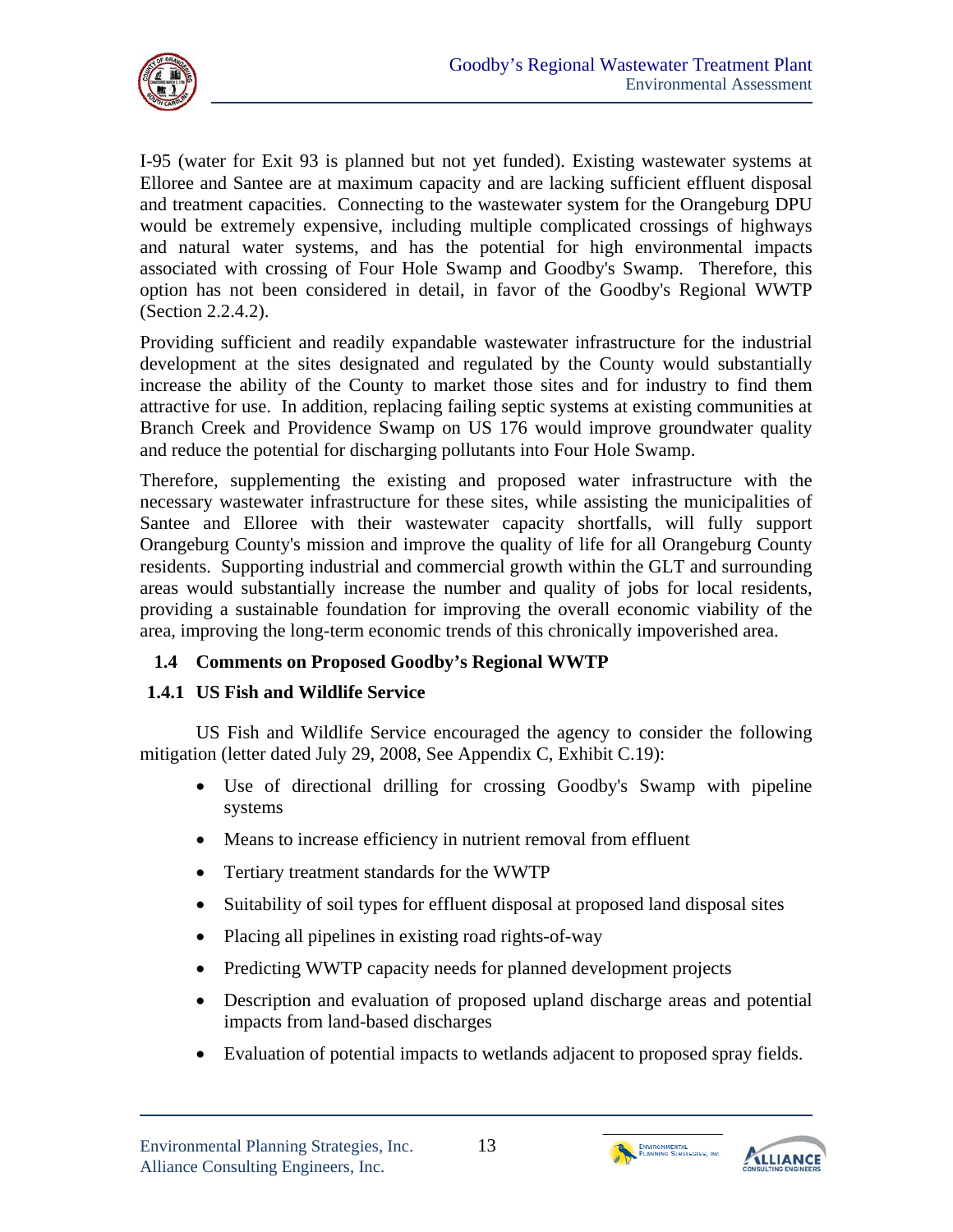

Subsequently, the Service stated (letter dated April 23, 2009, See Appendix C, Exhibit C.20):

- The Service applauds the use of directional drilling under wetlands, including Goodby's Creek, and the placement of all pipelines within road rights-of-way. *This comment has been addressed in Section 2 of this EA.*
- The EA needs a stronger purpose and need, explaining the needs for wastewater treatment and collection systems in terms of current deficiencies and treatment capabilities and necessary capacities for existing and future wastewater collection and treatment systems. *This comment has been addressed in Section 1.3 of this report.*
- Description and evaluation of proposed upland discharge areas and potential impacts from land-based discharges. *This comment has been addressed in Sections 3.4, 3.5, and 3.6.*

USFWS further commented on the Goodby's Regional WWTP project (letter dated January 12, 2010, See Appendix C, Exhibit C.13):

- The Service is concerned about residential and commercial development that will result from the installation of centralized water services. Increased development impairs water quality through direct construction runoff, altered hydrology from increased impervious surface area, nutrient loading from wastewater treatment effluent, and water temperature increases due to deforestation of the watershed, among others. *This comment is addressed in Section 3.2.*
- waters for aquatic life and recreational use due to high fecal coliform. *This*  A nearby water monitoring station on Providence Swamp at East Frontage Road is currently listed on the South Carolina DHEC 303(d) list of impaired *comment is addressed in Section 3.6*.
- The relationship between the proposed project and the planned Goodby's Regional Wastewater Treatment Plant means that project activities have the ability to degrade water quality in Four Hole Swamp, a vitally important ecosystem for Trust resources, including migratory birds, federally listed species, and aquatic species. *This comment is addressed in Section 3.6*.
- waterways and thus reduce potential negative impacts to aquatic resources. We recommend utilizing best management practices with regard to soil erosion prevention during construction of collection lines. Minimizing soil disturbance and using silt fences will reduce sediment loads from entering *This comment is addressed in Section 3.4*.
- Any required stream crossings should be achieved by either attaching the new line to an existing structure such as a bridge, or by directional drilling to avoid open trenching of the stream. *This comment is addressed in Section 3.5*.



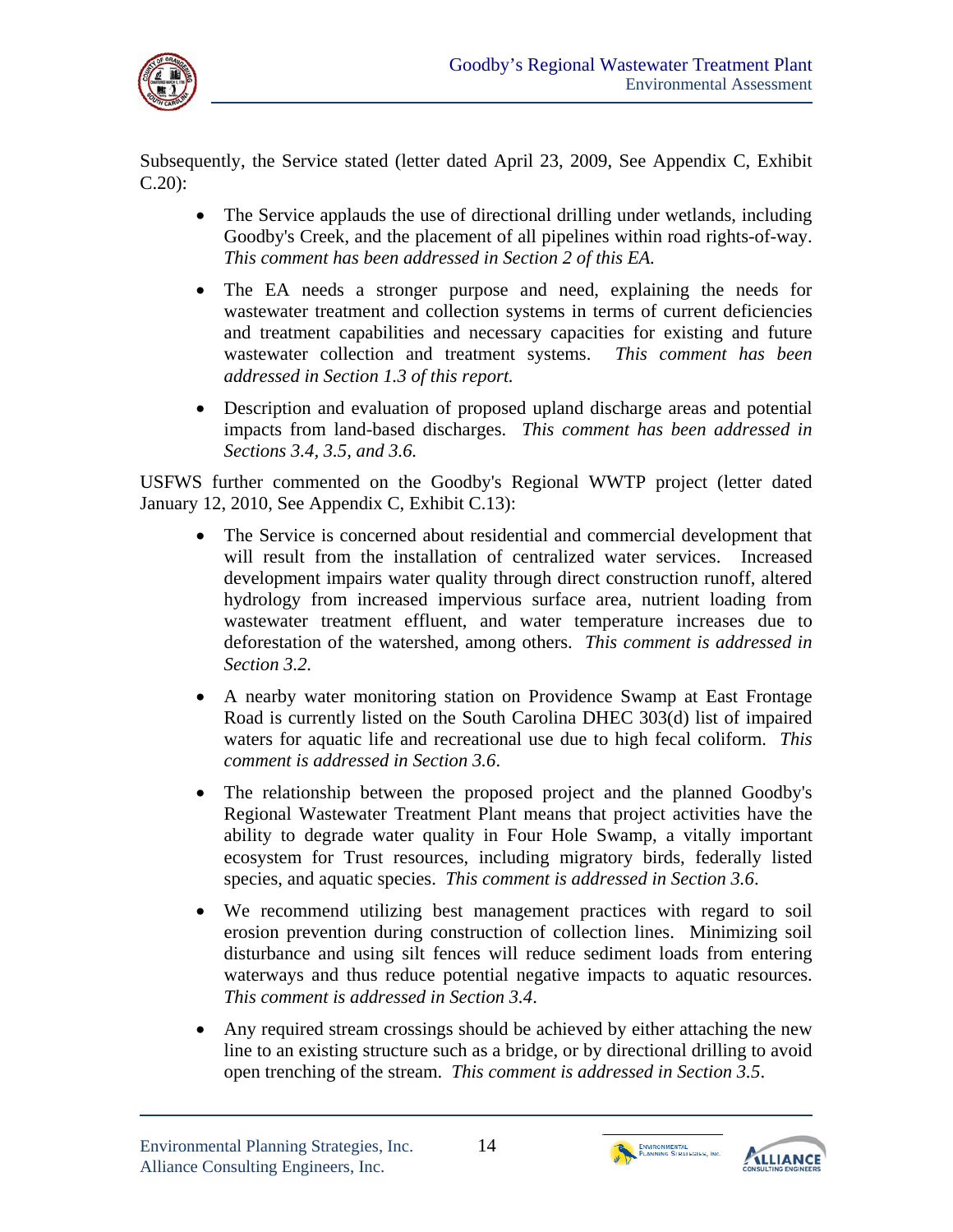

- No fill should be placed in wetlands or streams, and adjacent access roads and drainage ditches should not alter natural flow regimes through these areas. *This comment is addressed in Section 3.5*.
- Where lines will be placed in trenches, the natural pre-project elevations should be maintained. *This comment is addressed in Section 3.5*.
- All lines constructed in wetland or riparian areas should be re-vegetated in native plant species. *This comment is addressed in Section 3.5*.
- Compensatory mitigation should be provided for all adverse impacts. *This comment is addressed in Section 3.5*.
- Construction and maintenance activities in forested communities should take place outside of the breeding season for migratory birds (March through August). *This comment is addressed in Section 3.5*.
- We recommend that project plans be developed to avoid wetland areas and reserve the right to review any required federal or state permits at the time of public notice issuance. All unavoidable impacts [to jurisdictional] wetlands, including temporary ones, must be mitigated for under the revised US Army Corps of Engineers Regulatory Division Standard Operating Procedures (RD-SOP-01-01). *This comment has been addressed in Section 3.5.*

## **1.4.2 US Environmental Protection Agency**

US Environmental Protection Agency (USEPA; letter dated April 22, 2009, See Appendix C, Exhibit C.18) stated:

EPA Region 4 concurs with the proposed Wastewater Infrastructure Project, as evaluated in the draft EA and FONSI, provided that:

- All temporarily impacted wetlands will be fully restored to their original grade and condition following completion of the project, and that the proposed project will not result in any long term adverse environmental impacts. Any unavoidable wetlands impacts will be fully mitigated. *This comment is addressed in Section 3.5*.
- The proposed action will not adversely affect any threatened or endangered species. *This comment is addressed in Section 3.8*.
- The proposed action will not adversely affect any cultural resources. *This comment is addressed in Section 3.9*.
- The proposed action will not adversely affect air quality. *This comment is addressed in Section 3.12*.
- The proposed action will fully comply with Executive order 12898, *Federal Actions to Address Environmental Justice in Minority Populations and Low-*



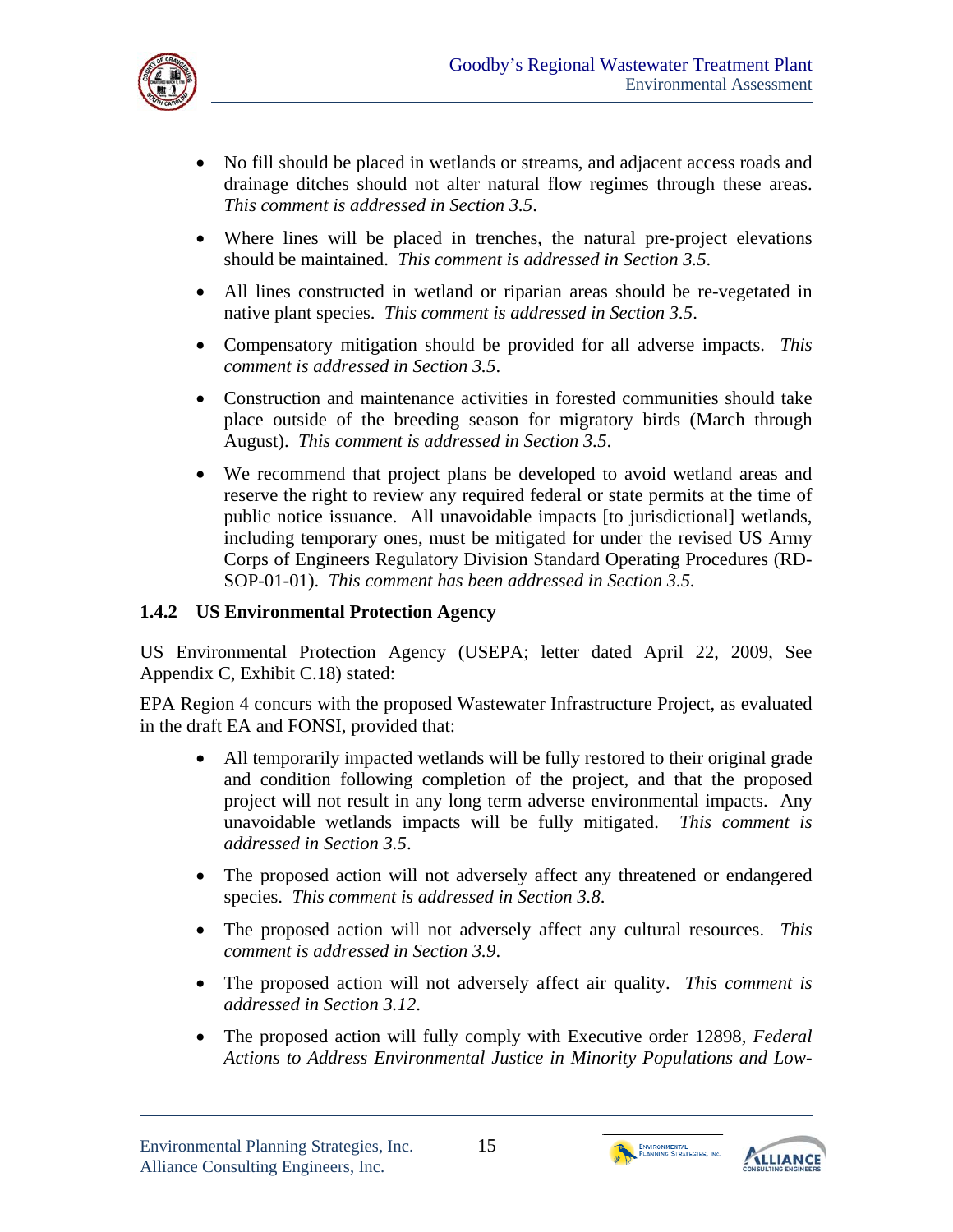

*Income Populations*. *This comment is addressed in Section 1.3.1 and Section 3.10*.

- No unacceptable adverse cumulative or secondary impacts will result from the implementation of the proposed action. *This comment is addressed in Chapter 3 for each resource*.
- community, as well as having a pathogens problem (fecal coliform bacteria). Goodby's Swamp at US 176, about 6 miles SW of the Town of Elloree, (Station RS-01036), has had waterbody segments listed in the past on the State of South Carolina's 303(d) Impaired Waters List. This waterbody has recreational (swimming) and aquatic life designated use classifications in various places. Goodby's Swamp has had an impaired macroinvertebrate This Wastewater Infrastructure Project should not cause or contribute to any further impairment(s) of waterbodies in the Goodby's Watershed. *This comment is addressed in Section 3.6*.
- The site grading, excavation, and construction plans should include effective (and enforceable) measures that will be implemented to prevent erosion and sediment runoff from the project site both during and after construction. *This comment is addressed in Section 3.6*.
- A local land use disturbance/construction permit and an NPDES stormwater permit will also be required, and these should be referenced in the plans and in the specifications. *This comment is addressed in Section 3.6*.
- EPA also recommends that any Total Maximum Daily Load (TMDL) studies that have been prepared and approved for any downstream waterbodies (or other streams impacted by the project) be reviewed by the Project Engineer to ensure that the proposed action will not impede TMDL implementation activities. *This comment has been addressed in Sections 3.5.*

## **1.4.3 Audubon South Carolina**

Audubon South Carolina (letter dated August 19, 2006, See Appendix C, Exhibit C.21):

 Audubon South Carolina has worked for over 30 years to protect and preserve Four Holes Swamp, one of the most intact and undisturbed hydrological systems in South Carolina. Audubon South Carolina's efforts have included the acquisition and permanent conservation of nearly 15,000 acres in the watershed of the Four Hole Swamp downstream of the MIP. Audubon submits these comments as significant landowners and in the best interests of wildlife and communities of Four Hole Swamp regarding impacts downstream of the proposed WWTP site. Audubon South Carolina supports economic development in the greater Orangeburg County area to improve the quality of life of residents of Orangeburg County. Audubon is pleased to see that the innovative potable water and wastewater treatment solutions as proposed by Audubon South Carolina have been adopted for the MIP. Orangeburg County's intent to cluster its



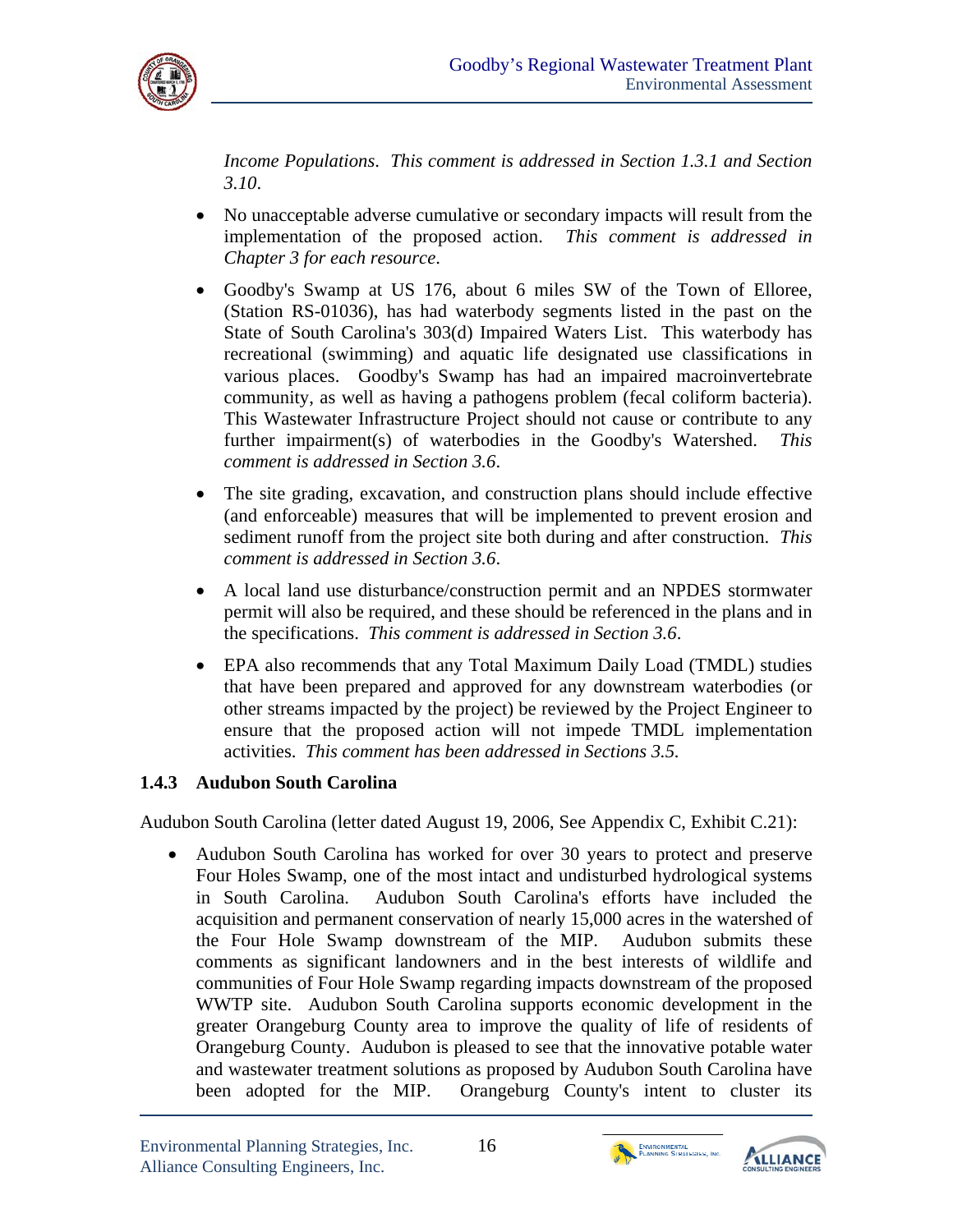

industrial/commercial development, rather than to allow the creation of sprawl is to be complimented. Clustering of the infrastructure and future businesses for the primarily rural, agricultural landscape protects the surrounding communities and natural resources of Four Hole Swamp. *This comment is addressed in Chapter 1*.

• Audubon South Carolina accepts the one-time disturbance of Goodby's Swamp that would increase turbidity on a temporary basis. *This comment has been addressed in Section 3.5.* 

### **1.4.4 South Carolina Coastal Conservation League**

South Carolina Coastal Conservation League (CCL; letter dated April 1, 2009, See Appendix C, Exhibit C.17):

The draft Environmental Assessment and associated draft Finding of No Significant Impact (FONSI) are inadequate because they fail to disclose the full extent of impacts to air quality and wetlands, including cumulative effects and therefore the FONSI does not have the necessary impact analyses to support rationale for the finding:

- Potential impacts to air quality: The EA considers emissions only from stationary sources, not emissions from 50,000 daily truck trips from Jafza Park (from Wilbur-Smith state rail plan 2008 updated March 2009). NOx, SOx, VOCs (primary precursors to ozone), particulate matter, and toxins from diesel-burning engines such as formaldehyde, acetaldehyde, acroelin, benzene, 1,3-butadiene, polycyclic aromatic hydrocarbons and nitrohydrocarbons are emitted from diesel engines, all of which are likely carcinogenic to humans. *This issue has been addressed in Section 3.12.*
- with promises of future mitigation. The EA must disclose total number of Potential impacts to wetlands: CCL is particularly concerned with the interriverine portions of swamps such as Four Hole and Goodby's Swamps. Goodby's Swamp is on the Nationwide Rivers Inventory (NRI), a listing based on scenery, recreational opportunities, fish populations and habitat, wildlife populations and habitat, historical significance, and outstanding cultural resources. The immediate area of the proposed project overlaps Providence Swamp, White Cane Branch Swamp, Little Poplar Creek and Big Poplar Creek. The EA states that the direct impact wetlands would be less than  $\frac{1}{2}$  an acre, with only short-term increases in turbidity where the wastewater lines cross streams and wetlands. EA masks full extent of project's wetland impacts acres impacted before mitigation, with the priority on considering actions that avoid and minimize, then compensate for impacts. Please consider the question of whether impacts occur in areas that would be difficult to mitigate and if mitigation mandated by binding authority, or simply expected to occur, as the basis for a FONSI. Many Carolina Bays are located in area, which are difficult to restore. Because of potential impacts to wetlands, an EIS should be prepared for this proposed project. *This issue has been addressed in Section 3.7.*

ENVIRONMENTAL<br>PLANNING STRATEGIES, INC.

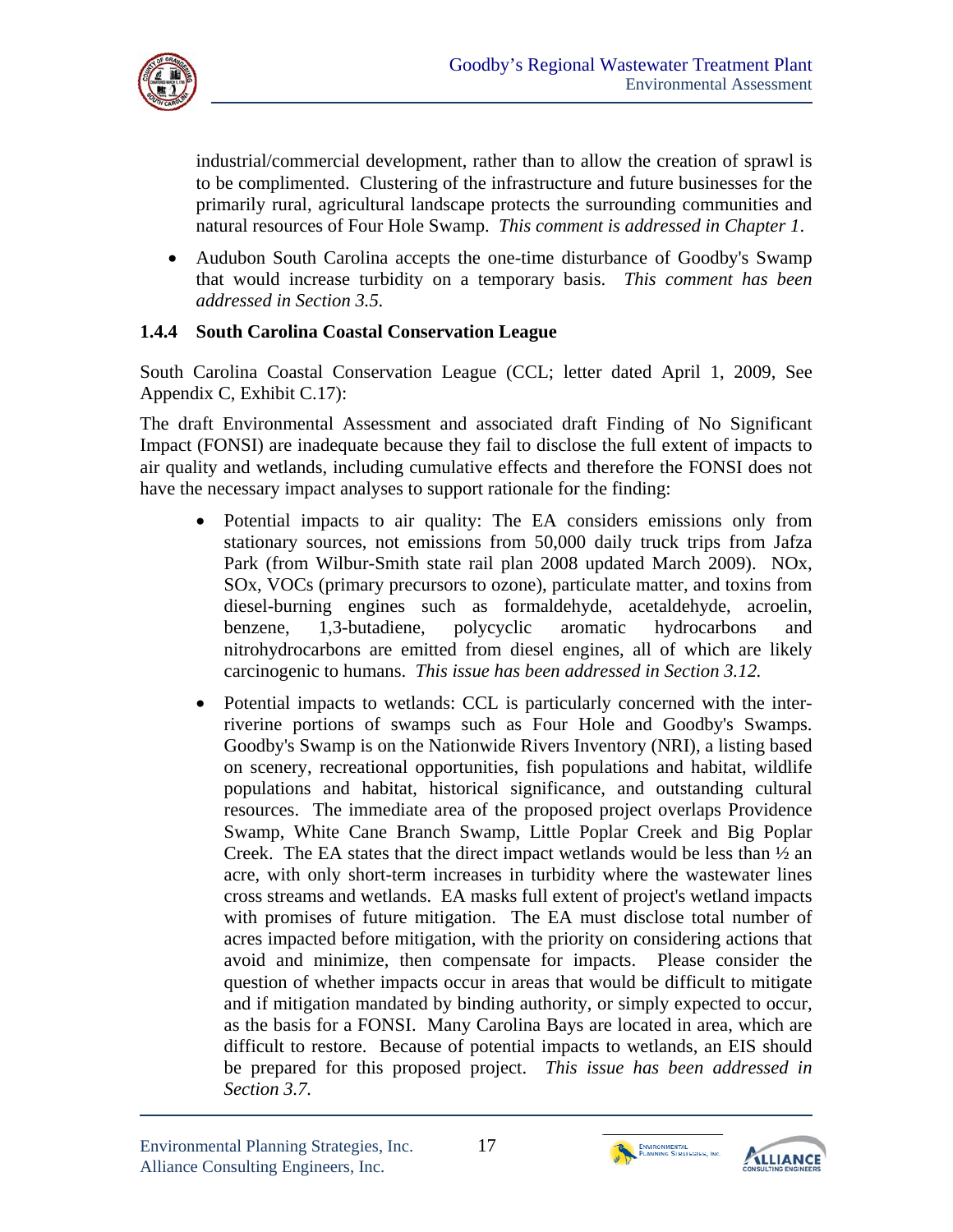

 Potential for induced growth and associated cumulative impacts: Due to its role in facilitating and spurring further conversion of agricultural and forested land into commercial/industrial uses, the proposed project has the potential for numerous and significant cumulative impacts. The EA briefly notes that anticipated land use changes will further impact wetlands and may also impact water quality, cultural resources, threatened and endangered species, biological resources, and human health and welfare, with precise impacts unknown. Provision of sewer service could usher in dramatic changes in the character of the surrounding area, and the EA must analyze and disclose the significant and far-reaching effects of the anticipated alteration in land use in an EIS so that the effects can be considered and understood prior to implementation. *This comment is addressed in Section 3.2 and in the cumulative impact sections for each resource.* 



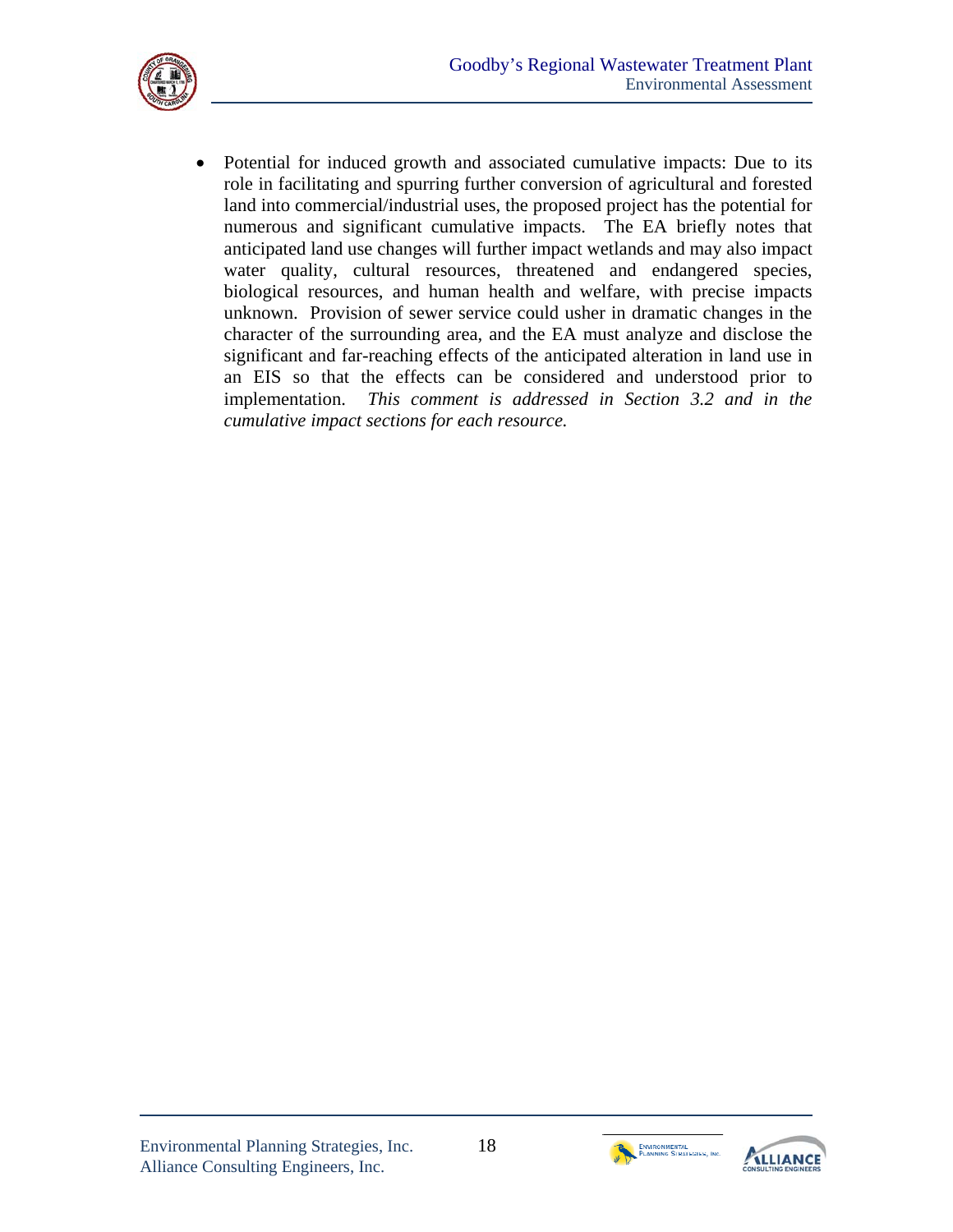

## **2.0 ALTERNATIVES**

#### **2.1 Introduction**

This section includes:

- descriptions of the existing and proposed water and wastewater systems within the planning area,
- description of the proposed Goodby's Regional WWTP system
- descriptions of other proposed projects within the planning area
- Descriptions of alternatives not considered in detail for the Goodby's Regional wastewater system within the planning area.

Environmental impacts of components of these systems are evaluated in Chapter 3 in the particular impact analyses for each resource, as appropriate. These impact analyses include cumulative impacts of other existing and proposed water and wastewater projects in the area and other proposed industrial facilities served by these public systems, incorporating impacts from growth potentially induced by the water and wastewater projects within the area.

The Affected Environment/No Action Alternative (Section 2.2) describes the existing and proposed public water systems and existing and proposed public wastewater systems, in order to understand the interrelationships of the public utility systems, potentiallyinduced growth, and associated traffic patterns for the analysis of cumulative impacts for the various resources. It also includes reasonably foreseeable proposed projects associated with industrial development that are not highly speculative at this point in time. See Appendix A, Exhibit A.2 and A.3 for a map of existing and proposed public water systems and Appendix A, Exhibit A.1 for a map of proposed public wastewater systems, including the Goodby's Regional WWTP and its associated collection and conveyance system.

The proposed Goodby's Regional wastewater treatment system that is the subject of this EA is described in Section 2.3.

#### **2.2 Affected Environment/No Action Alternative: Description of the GLT and Existing Water and Wastewater Systems**

## **2.2.1 Existing Public Water Systems**

## **2.2.1.1 Lake Marion Regional Water Authority (LMRWA) Potable Water Treatment Plant and Distribution System**

The LMRWA was created to provide a healthy reliable source of drinking water to the five-county region made up of portions of Clarendon, Dorchester, Orangeburg, Berkeley, and Calhoun Counties. The water treatment plant is located on the southern shore of Lake Marion.



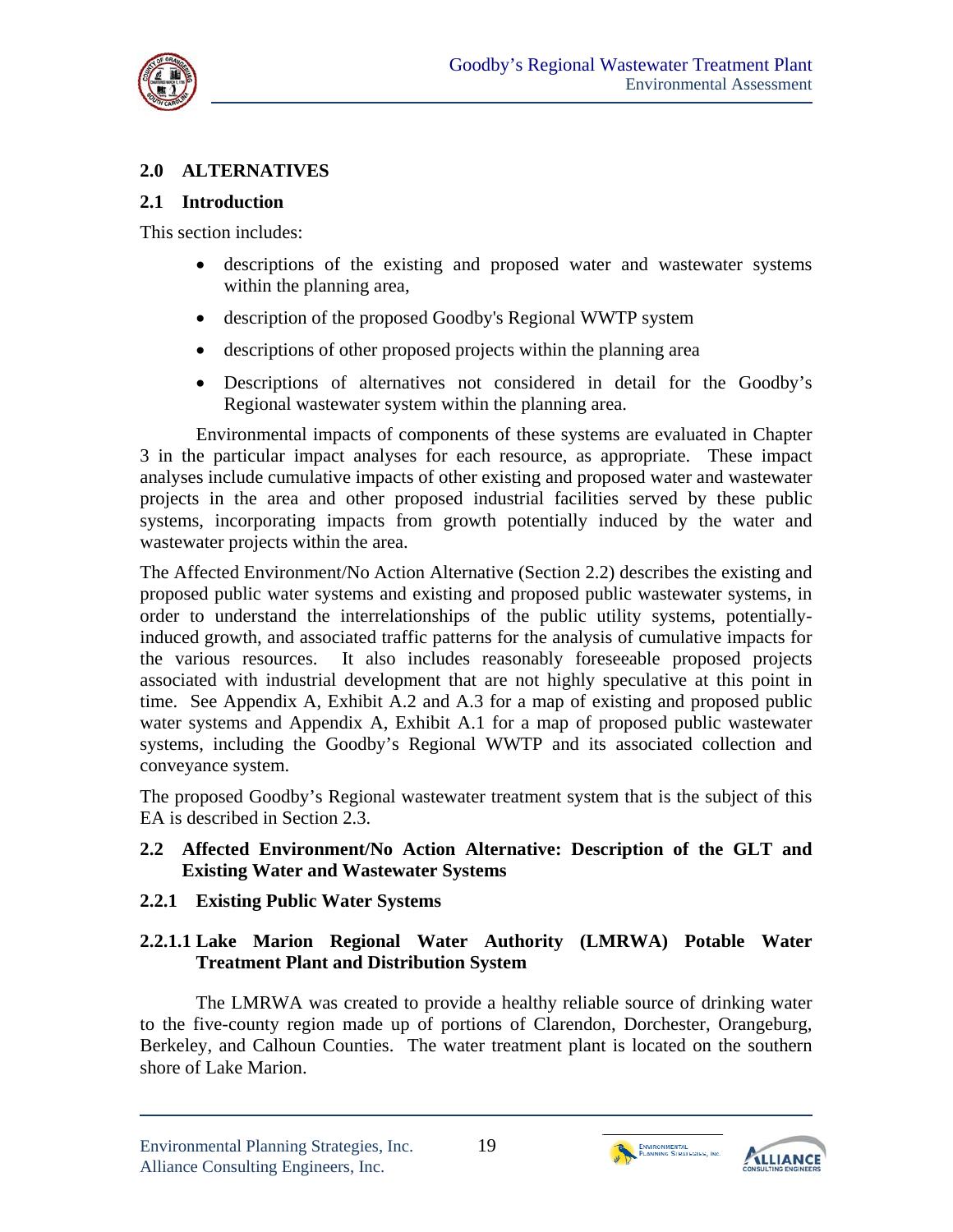

The system includes an 8 mgd drinking water treatment plant that is expandable to 12 mgd, with approximately 65 miles of water transmission pipeline (including five separate reaches) installed along existing road, railroad, and electrical transmission line rights-of-way. The water treatment plant is located on a 26-acre site adjacent to the Bluffs subdivision near the Town of Santee. The plant currently has a rated capacity of 8 mgd, with capability for expansion up to 12 mgd. The reach north of Lake Marion will ultimately serve the Town of Summerton and the City of Manning with potential for future expansion to the Town of Sumter and other parts of Clarendon County. The four reaches south of Lake Marion will serve the Towns of St. George, Elloree, Santee, and Holly Hill with potential for future expansion into Calhoun and Berkeley Counties and other parts of Orangeburg and Dorchester counties.

The plant has an interbasin transfer permit from DHEC for transferring water from the Santee watershed to the Edisto watershed. While this is a requirement, no impacts are expected as a result of this interbasin transfer of water. The amount of water being withdrawn (8 mgd of raw water at less than 0.5ft/sec) makes up an extremely small portion of the total inflow of water into Lake Marion; therefore, the impact is negligible to both the lake and to downstream waters. In addition, the withdrawal does not impact Santee-Cooper's hydrogeneration facility or the recreational uses and aesthetic qualities of the lake itself. Therefore, this issue will not be considered further in Chapter 3.

The water treatment plant uses a Zenon Zeeweed Ultrafiltration membrane system that is readily expandable in a cost-effective manner and treats the water to tertiary standards (physical, chemical, and biological). The raw water intake structure is located in Lake Marion within the old Santee River channel approximately 1,500 feet from the lake shore and approximately 18 feet below the normal water level of the lake.

Phase I included the installation of water mains within the US 301 right-of-way between the Town of Santee and the City of Orangeburg, the installation of an elevated water storage tank off I-26 to serve the County/City Industrial Park, the installation of an elevated tank along I-95 providing hydraulic control for the system, and an interconnection between the I-95 elevated storage tank and the master meter vault. This is complete.

Under Phase II, water is pumped to each municipality's existing water distribution system. The current water systems of each municipality continue to remain in operation and serve their customers with existing waterlines and tanks. Customers continue to receive bills from their present water providers, which continue to set water rates, approve extensions and manage their own distribution systems. The current municipal water systems purchase their water wholesale from the LMRWA. As each municipal system expands, citizens can choose to connect to the systems or stay on private wells. It is expected that there will be an initial group that connects immediately to the system to get away from their present ground water supply and associated concerns with drinking water quality. A gradual connection to the system by residents is expected to occur as wells or pumping equipment fails. It is anticipated that at least 60% of the residents that have access to the system will connect within the first 10 years, increasing to 80% over



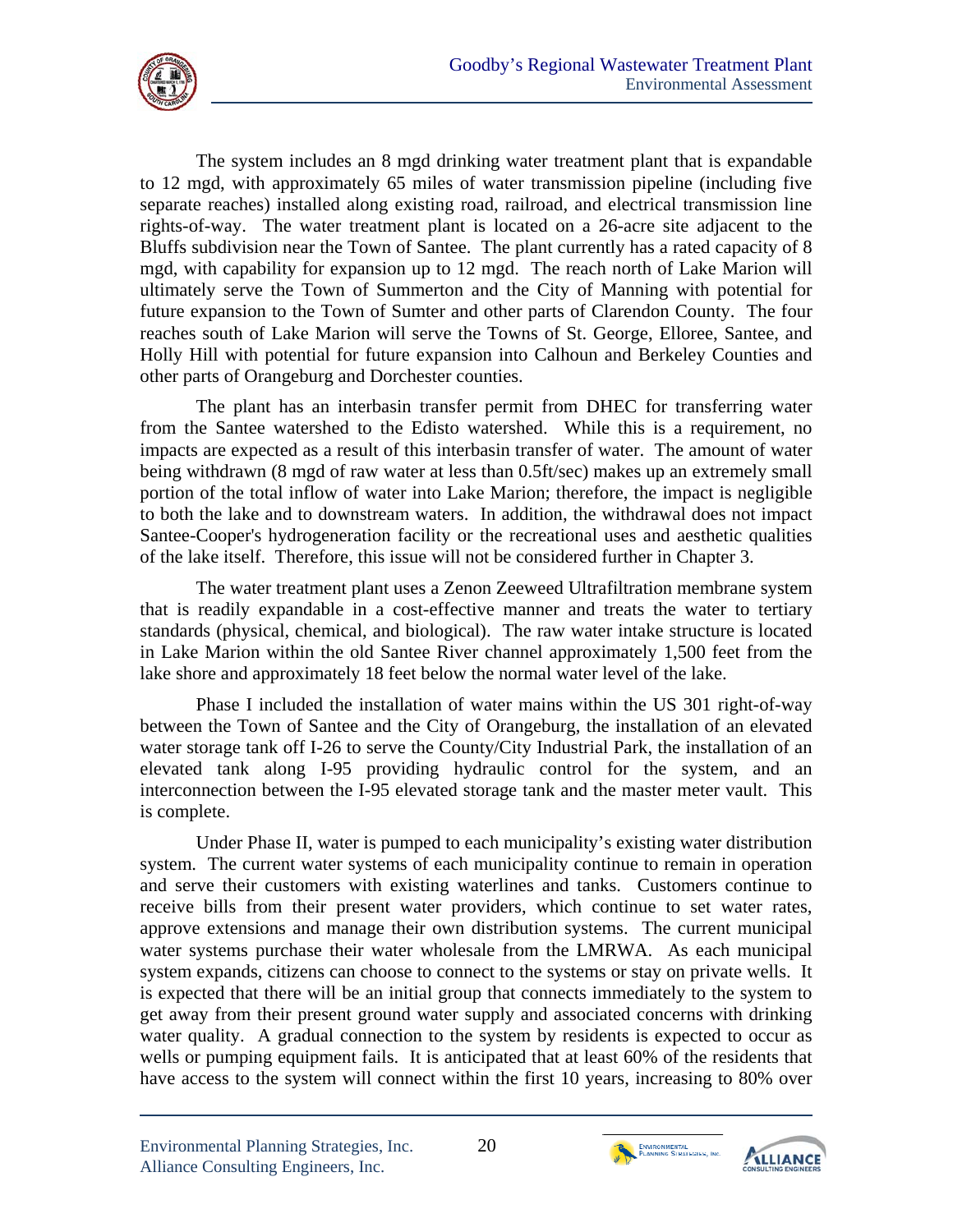

20 years. The 8 mgd capacity should be sufficient through 2015, with expansion to 12 mgd necessary sometime between 2015 and 2025 for peak daily capacity.

The construction of the Lake Marion water treatment plant and the Santee distribution system is completed. Holly Hill and Elloree distribution systems are currently under construction. Remaining systems are either in the planning and/or design stage. Initially, the Phase II project would serve approximately 10,000 residential customers and various industrial/commercial customers. By 2025, the system is expected to serve approximately 125,000 residential customers and various industrial/commercial customers. This expansion of the customer base is expected to occur by connection to areas in Dorchester, Calhoun, Orangeburg, Clarendon, and Berkeley Counties to the system and is expected to occur over a 20-year period.

The Phase III distribution system would interconnect the towns and communities of Santee, Elloree, St. George, Harleyville, Holly Hill, Summerton, Manning, and areas of Orangeburg, Dorchester, Calhoun, Berkeley (Jedberg area), and Clarendon Counties and connections along US 301. Two hundred miles of pipelines may be ultimately funded in Phase III. The new water treatment plant and associated transmission lines provide the source water requirements and infrastructure backbone to allow existing systems to expand beyond current municipal boundaries to areas of demand. These future expansions would not add substantially to municipal debt because the treatment plant and distribution systems are already in place and the municipalities can purchase water at wholesale rates. As evaluated in Section 3.2, residential development along Lake Marion is foreseen because this area is a premier recreational area in South Carolina, several areas are already proposed for development (Lakewilde Plantation and Blackwater Plantation, Section 2.4) and a reliable water source is available at reasonable cost. For new developments in the area of Lake Marion, water infrastructure would be installed by public or private developers and dedicated to service providers at lower cost to customers.

This project has been and continues to involve funding from the Federal government (USACE and US EPA to date) and the LMRWA.

## **2.2.1.2 Water Distribution/Transmission Pipeline from I-95 to I-26 Along US 301**

A new 12-inch potable water main was installed in 2005 in the right-of-way along US 301 from I-95 to its intersection with I-26, which provides back-up service for the County/City Industrial Park at the intersection of US 301 and I-26. Water is provided by the LMRWA treatment plant. This extension provides the opportunity for eastern GLT to connect to the western end, including the MIP, serves the intersection of Exit 159 (Homestead Road) with I-26, and connects the Town of Bowman to the LMRWA system through an existing 12-inch waterline along Homestead Road.

#### **2.2.1.3 Elloree Water System**

The town of Elloree is located in the northeastern portion of Orangeburg County approximately 8 miles northwest of the I-95 bridge over Lake Marion. In 2000, the



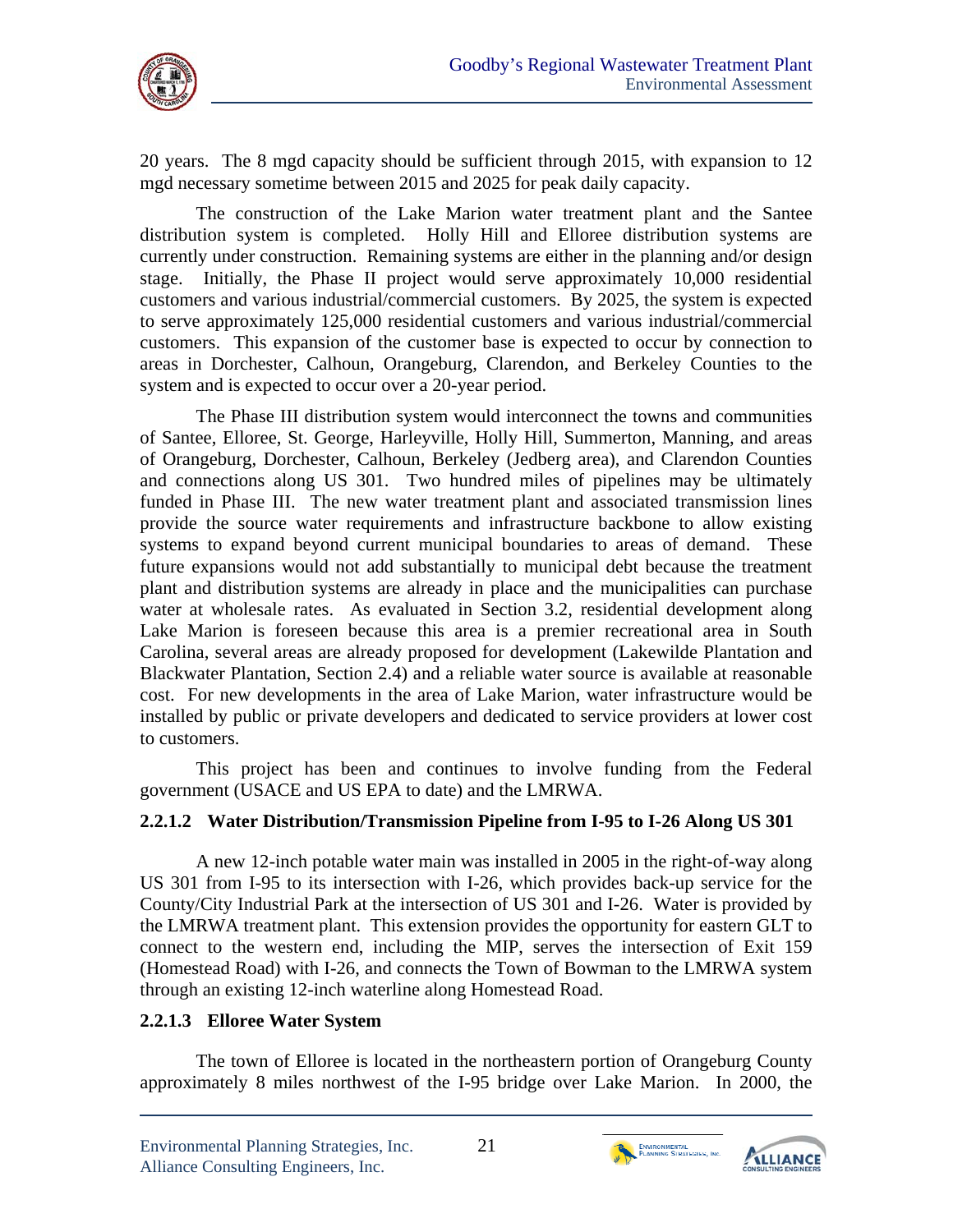

population of the town of Elloree was 742 people. The town's water supply is from three active groundwater wells, providing a total supply capacity of 840 gpm (1.25 mgd). The water is pumped directly from groundwater into the transmission lines consisting of 6 inch, 8 inch, 10 inch, and 12 inch water mains and two elevated storage tanks, with the active storage tank holding 500,000 gallons and the inactive backup storage tank holding 70,000 gallons. The plant is generally well maintained and serves over 700 customers. The only water treatment process is chlorination (primary treatment).

### **2.2.1.4 Holly Hill Water System**

The town of Holly Hill is located in the southeastern area of Orangeburg County, with a 2000 population of 1,281. The town's water supply is from two active groundwater wells, which provide a total supply capacity of 1,165 gpm (1.68 mgd). The water is pumped from groundwater directly into the transmission lines consisting of 6 inch, 8 inch, 10 inch, and 12 inch water mains and one elevated storage tank, which holds 500,000 gallons. The plant is generally well maintained and serves over 1,200 customers. The only water treatment process is chlorination (primary treatment).

#### **2.2.1.5 Santee Water System**

The town of Santee is located in Orangeburg County and is on the west side of I-95 near the shore of Lake Marion, with a 2000 population of 740. The town's water supply is from the LMRWA system, with two backup groundwater wells for emergencies. The existing elevated storage tank capacities are 300,000 and 500,000 gallons, with water distributed by 6 inch, 8 inch, 10 inch, and 12 inch water mains.

#### **2.2.1.6 City of Orangeburg DPU**

The City of Orangeburg DPU water treatment plant obtains its raw water from the North Fork of the Edisto River. The DPU is currently investigating options for a future water supply, including an alternative raw water source. The existing system consists of nearly 500 miles of pipe in approximately 300 square miles of Orangeburg and Calhoun Counties, serving over 60,000 customers. The current plant capacity is 19 mgd and Orangeburg DPU is planning additional expansions to plant capacity. The water is treated to secondary standards and meets and exceeds US EPA and state water quality standards.

#### **2.2.1.7 Town of Bowman Water System**

The Town of Bowman owns and operates a water distribution system that serves residents within town limits and portions of outlying areas adjacent to Bowman. This system includes approximately 22 miles of pipelines, a 100,000 gallon elevated storage tank, and 1,250 gpm well to supply the system, and a 225 gpm backup well. Bowman will soon get water from LMRWA via a 12-inch water main that was recently constructed along Homestead Road connecting the town of Bowman and Orangeburg County water systems. The current system currently serves a total of 472 residential customers and 51 commercial customers.



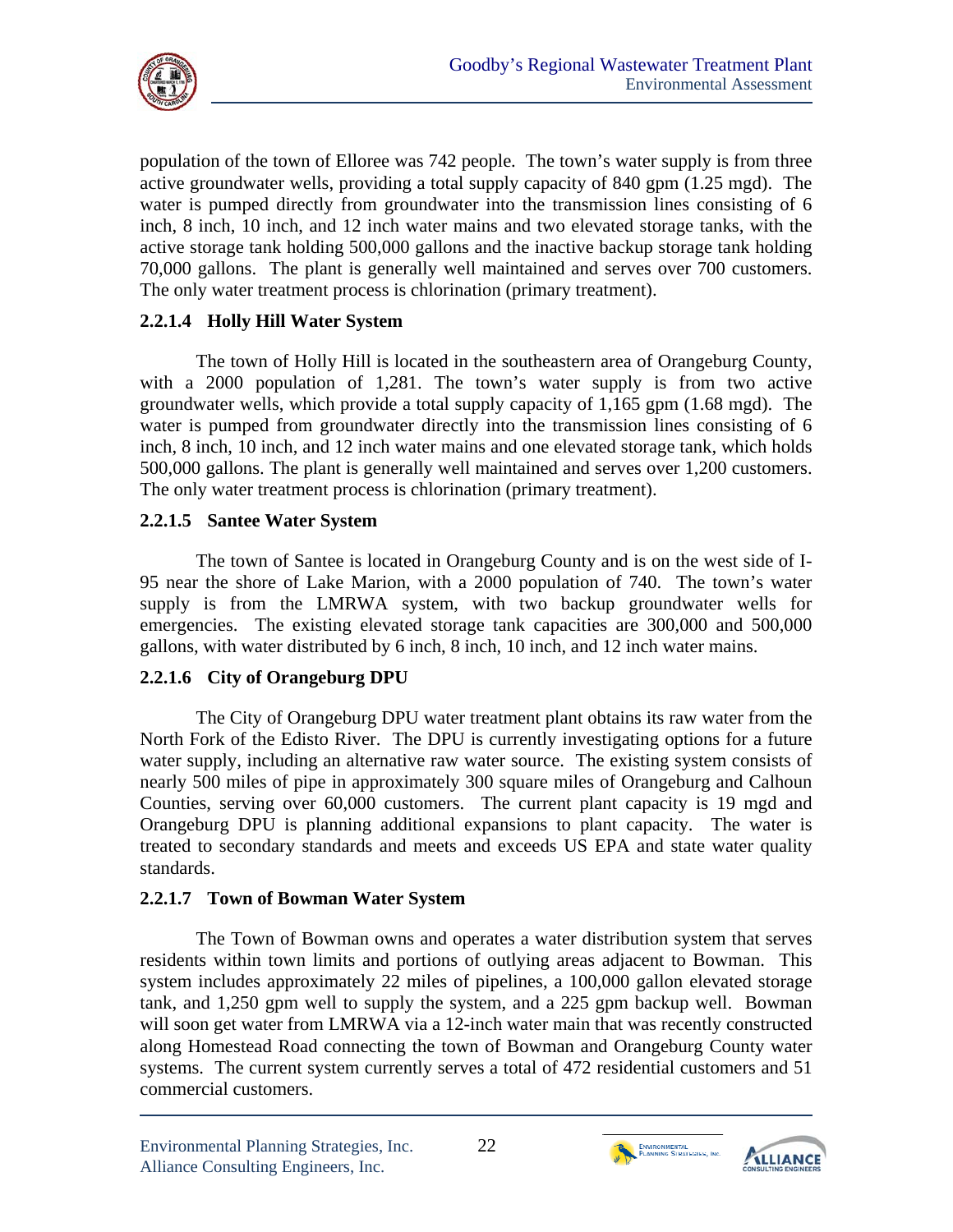

## **2.2.1.8 Orangeburg County Water System Expansion**

the objectives of the LMRWA regarding regionalization of water service to rural areas. Currently, residents and small commercial businesses within the rural areas of the GLT rely on private shallow wells for potable water. The proposed Orangeburg County expansion of the existing public water system includes 32 miles of water mains within SCDOT and Orangeburg County road rights-of-way to provide regionalization of water service between Bowman, Santee, and the City of Orangeburg DPU from the LMRWA system, and two 300,000 gallon tanks on I-95 to provide water service to approximately 350 users in a 30-square mile area in eastern Orangeburg County. This project furthers The public system will also provide water for fire hydrants in areas not currently served by fire protection. See Appendix A, Exhibit A.2 and Exhibit A.3.

Expansion of the Orangeburg County water system was evaluated in a separate NEPA document and a Finding of No Significant Impact executed on August 11, 2010.

#### **2.2.1.9 Town of Bowman Water System Expansion**

The Town of Bowman has identified eleven areas of expansion to provide local water service to the north, east, west, and within the town limits by providing residents the option for public water service. The areas of expansion would provide water service to the northern region of Bowman and provide a connection between the water systems of Bowman and Branchville (See Appendix A, Exhibits A.10 and A.11), and an interconnection with the Orangeburg County water system at the intersection of SC 210 and I-26, which connects to the LMRWA water system. The system expansion is intended to service small communities, individual residences and a small number of commercial properties and to regionalize the Bowman and Branchville water systems. The existing wells will be maintained for emergency purposes.

The project consists of approximately 35 miles of water mains and service connections constructed within existing road rights-of-way and two one million gallon elevated storage tanks. New easements would be required along private roads and for the two 1-acre sites for the elevated storage tanks on SC 210 and Homestead Road. Most of area 1 (SC 210/Vance Road between Bowman and I-26, including a water storage tank and pipelines along SC 210) has been designed and permitted and is waiting for funding. This water system would serve a total of approximately 900 customers (See Appendix A, Exhibit A.2 and Exhibit A.3).

Expansion of the Bowman water system was evaluated in a separate NEPA document and a Finding of No Significant Impact executed on August 11, 2010.

#### **2.2.1.10 Town of Vance Water System**

Vance does not currently have a public water system, so residents depend on private shallow wells for drinking water. Vance wants to connect to the LMRWA water system via an extension of the Town of Santee's distribution system, with the system operated and maintained by the Town of Santee. This water system would include



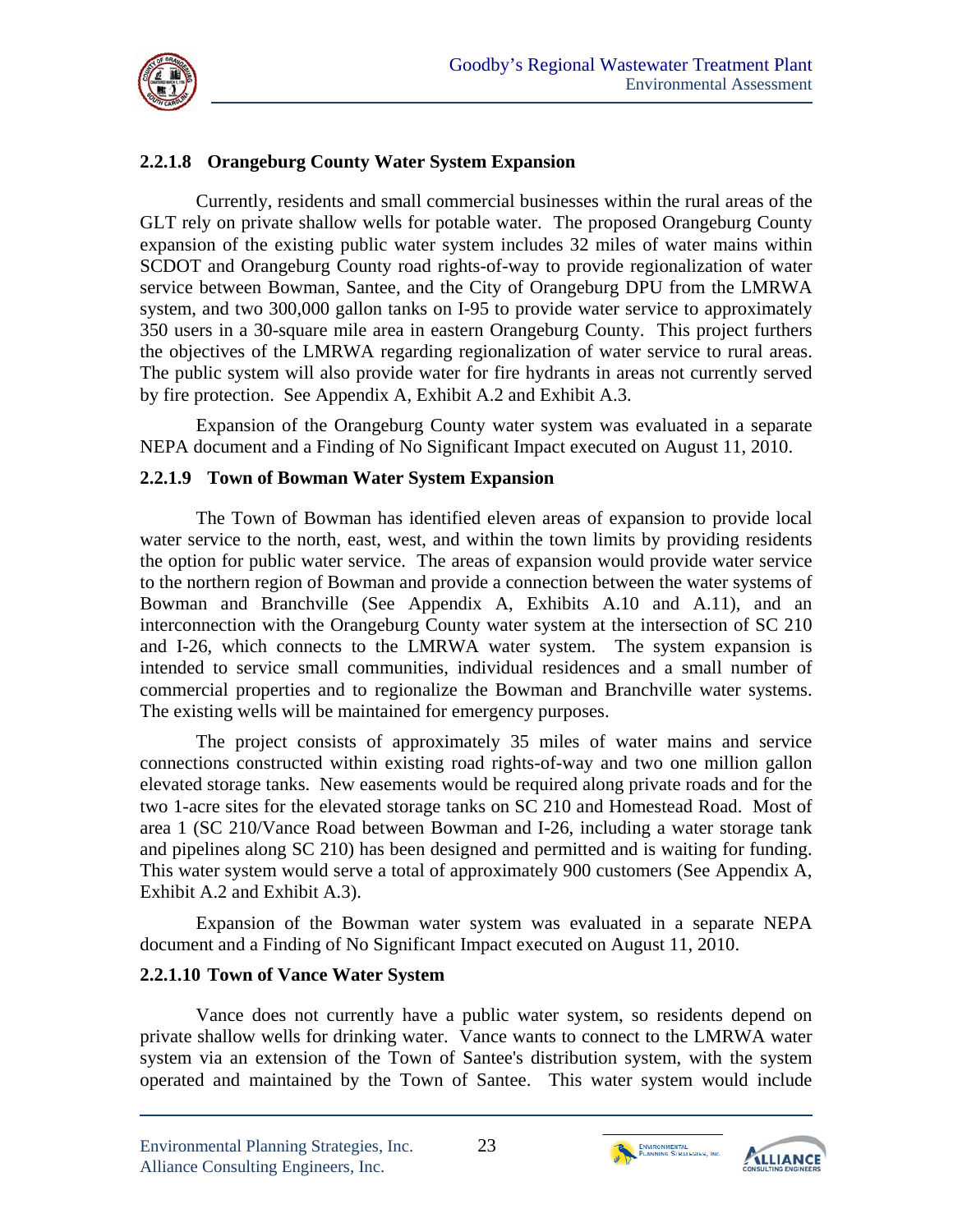

30,600 linear feet of 10-inch water mains constructed within existing road rights-of-way (SC 6, US 310 and local roads), installation of 32 hydrants, and approximately 200 service connections.

Expansion of the Vance water system was evaluated in a separate NEPA document and a Finding of No Significant Impact executed on April 29, 2010.

## **2.2.1.11 Southern Calhoun County Water System Expansion Phase I**

This expansion of the Calhoun County public water system involves the installation of water distribution lines in the area in three phases, because of the large geographic scope and to distribute cost to customers over time. Water would be provided by the LMRWA, with a wholesale connection on Tee Vee Road at the Calhoun/Orangeburg County line. Phase I is the extension of service to the area along the southern shore of Lake Marion (690 customers), where large-scale residential development is proposed. Phase II will expand toward St. Matthews and the US 601 corridor (299 customers), eventually interconnecting with the Calhoun County existing system in the Belleville portion of the county (119 customers). Water storage would be provided by a 250,000 gallon elevated storage tank located at Old River Road/Tee Vee Road intersection. Calhoun County is also considering an extension along US 176 north of US 301 to the Orangeburg/Calhoun County line.

Expansion of the Southern Calhoun County water system was evaluated in a separate NEPA document and a Finding of No Significant Impact executed on June 3, 2010.

#### **2.2.1.12 Berkeley County Water System**

 Summerville, and Charleston CPW. The Berkeley County Water and Sanitation Authority is within the Lake Moultrie Regional Water System and has installed over 200 miles of water distribution pipeline by 2003. The system includes a 24 mgd water treatment plant that can be readily increased to 36 mgd capacity, a million-gallon elevated water storage tank, pump stations, and 26 miles of pipeline. The Lake Moultrie regional system serves the Berkeley County Water and Sanitation Authority, and the communities of Moncks Corner, Goose Creek, City of

#### **2.2.2 Existing Public Wastewater Systems**

# **2.2.2.1 Town of Bowman Wastewater System**

Bowman owns approximately 44,000 linear feet (approximately eight miles) of gravity wastewater lines and wastewater force mains, four wastewater pumping stations, and a 0.236 mgd WWTP, which pumps at an average flow of 0.159 mgd and a peak rate of 0.198 mgd. The system currently serves 336 customers.

The WWTP was designed in 1983 for 0.15 mgd secondary treatment, with discharge to Cow Castle Creek. The WWTP was expanded from 0.l5 mgd to 0.236 mgd in 1995.



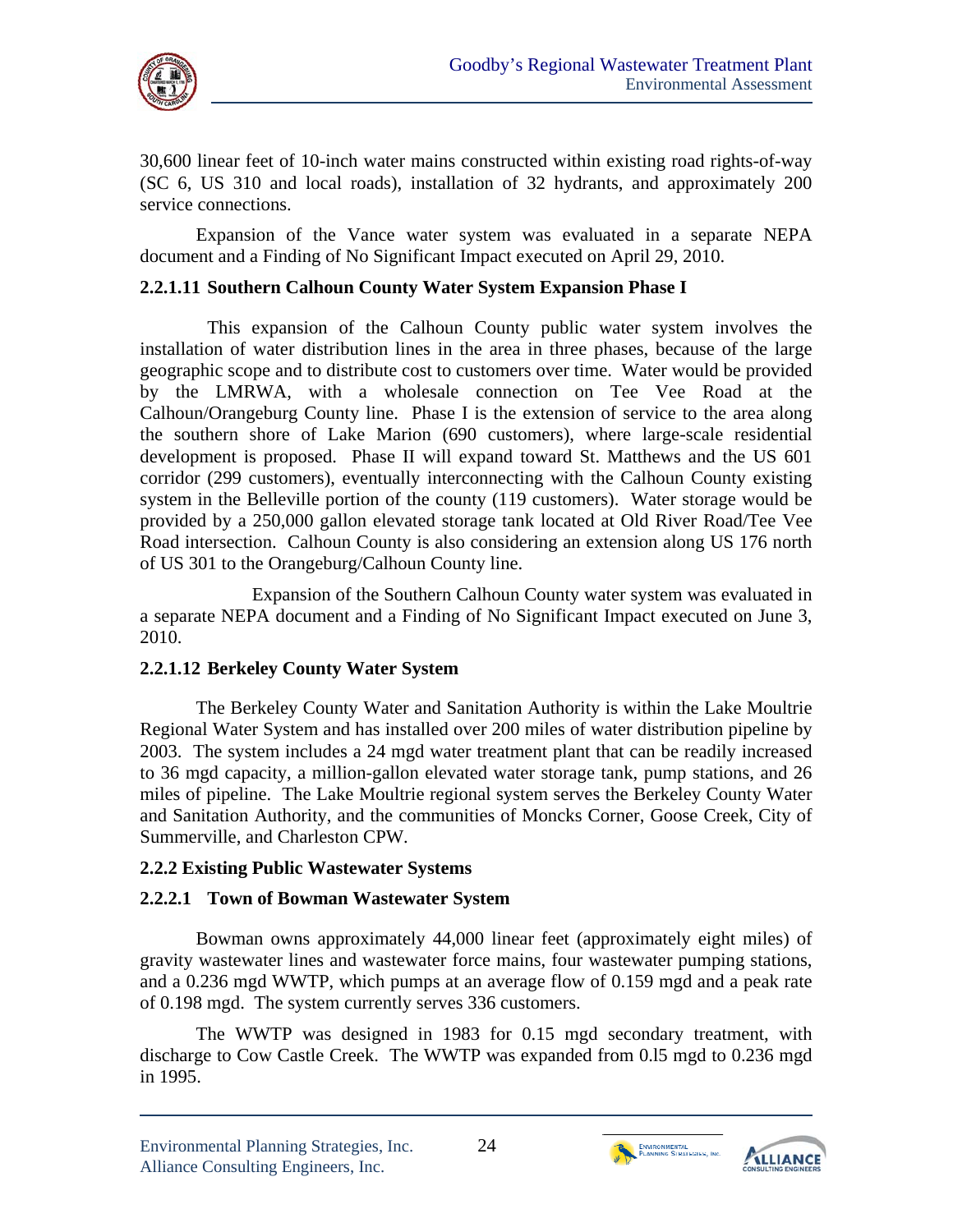

### **2.2.2.2 City of Orangeburg Department of Public Utilities (DPU) Wastewater Treatment System**

The wastewater system serves approximately 9,000 residential, commercial, and industrial customers. The wastewater treatment plant has a design capacity of 9.0 mgd, with a current operating capacity of 4.0 mgd. Wastewater is treated to secondary treatment standards. All biosolids are dewatered and dried and meet quality standards for use in local agricultural operations. All biosolids are recycled, eliminating the need for landfill disposal.

#### **2.2.2.3 Town of Santee Wastewater Treatment System**

The Town of Santee's wastewater treatment plant uses an aerated lagoon treatment system with effluent disposal by spray irrigation onto two nearby golf courses. The plant treats wastewater to secondary treatment standards and has a permitted treatment capacity of 0.713 mgd. The plant is operating near its treatment capacity and it has limited additional effluent disposal options.

#### **2.2.2.4 Town of Elloree Wastewater Treatment System**

The Town of Elloree's wastewater treatment plant uses an aerated lagoon treatment system with effluent disposal by spray irrigation onto a nearby golf course. The plant treats wastewater to secondary treatment standards and has a permitted treatment capacity of 0.28 mgd. The plant is operating near its capacity and has limited additional effluent disposal options.

#### **2.2.3 Proposed Wastewater Systems**

#### **2.2.3.1 Town of Bowman Expansion of Wastewater Infrastructure**

The Town of Bowman proposes to expand its existing wastewater infrastructure in phases, including a WWTP upgrade, to better serve needs both within the town and in rural areas adjacent to the town. Ten improvement areas have been identified that would initially service 155 customers, with a future service to 256 new customers.

The proposed expansion includes five wastewater pump stations to support gravity lines, fifteen miles of force main and gravity lines, with associated service connections, and 0.764 mgd expansion to the existing 0.236 mgd WWTP for a total capacity of 1.0 mgd. Ten miles of force main would be installed in rights-of-way along SC 210 and Homestead Road east of the town limits to two exits on I-26 (Exits 159 and 165). All collection lines would be installed in rights-of-way of SCDOT, Orangeburg County, and private roads and utility easements. Five new easements would be required for installation of collection pipelines along private roads and for the pump stations. In the event that wetlands cannot be avoided, directional drilling would be done. The WWTP upgrade would have a longer sludge age than other aerobic systems, which dramatically lowers biological oxygen demand and ammonia levels before discharge into



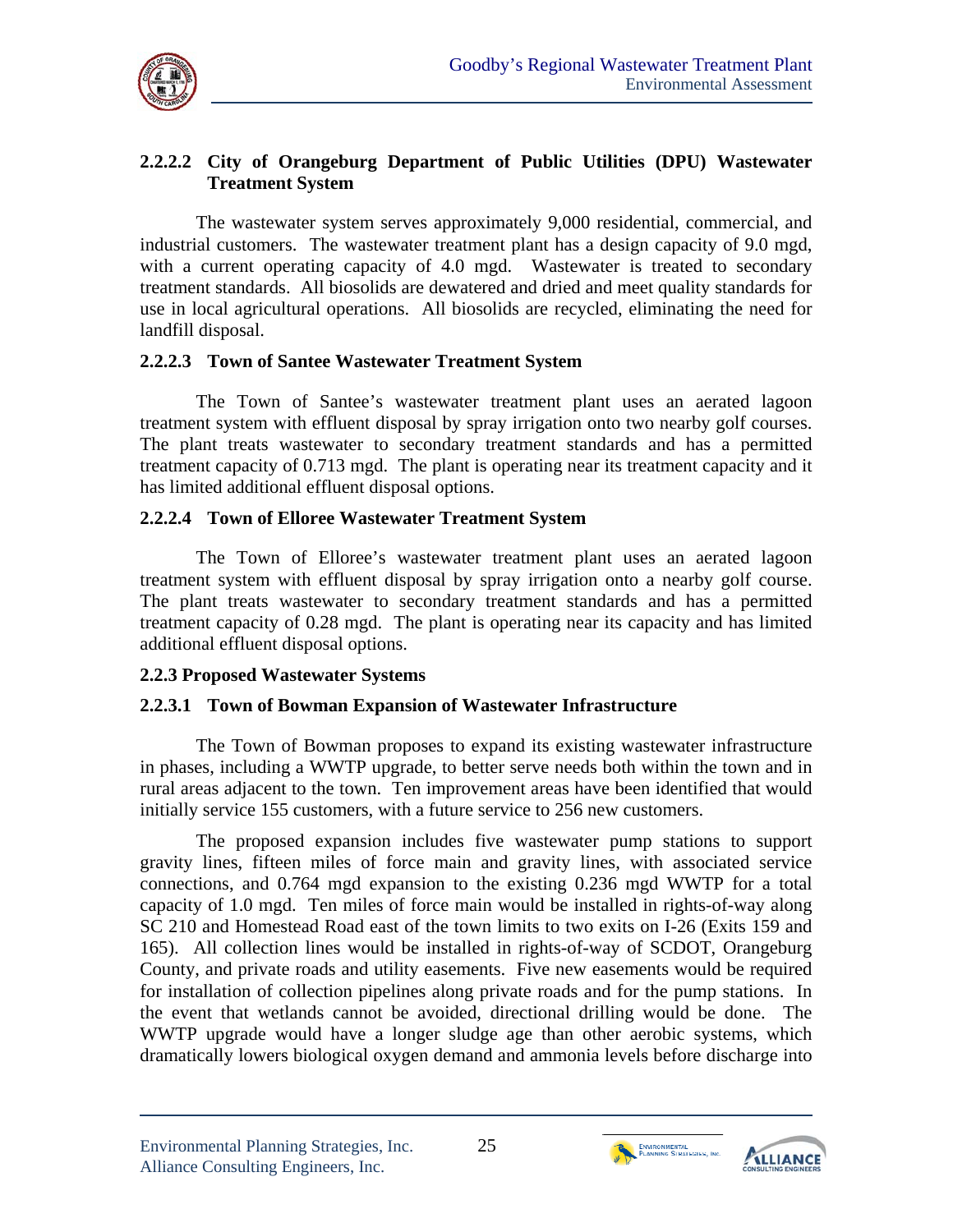

Cow Castle Creek. The proposed expansion would serve approximately 521 customers total (See Appendix A, Exhibit A.1).

This action is being evaluated in a separate NEPA document.

# **2.2.4 Proposed Industrial and Residential Development in the GLT Area**

## **2.2.4.1 Jafza Logistics and Distribution Park**

Jafza (Jebel Ali Free Zone) is a developer from the country of Dubai that has purchased over 1,300 acres at the intersection of I-95 and US 301 in Orangeburg County for developing a phased warehousing and distribution center at an anchor intersection of the GLT (See Appendix A, Exhibit A.1 (1)). The development is intended to provide rapid access to national and regional markets between New York and Miami, the nearby Port of Charleston (capable of serving vessels using the Panama Canal) and rail lines from two different carriers. As presently proposed, the site would be developed based on market demand, and would include warehousing and distribution units, light manufacturing units, commercial office space, leased industrial units, an intermodal yard with access to rail, and supporting commercial facilities and utilities. The company projects approximately 8,000 to 10,000 jobs for the area, and is already working with the local colleges to ensure training for the types of jobs expected, and fully intends to hire local employees as much as possible.

As described in Section 3.2.4.2, SCDOT proposes to construct an extension of US 301 through the site to connect to SC 6 to the east with a full interchange to serve the facility. In addition to infrastructure directly related to the industrial use, the site also plans for recreation, open space and wetland mitigation areas, and to use energy-efficient building design. More detail on its operation is located in Section 3.2.4.2, and integrated into resource impact analyses in Section 3.

#### **2.2.4.2 Proposed Tenant in Matthews Industrial Park – Green Energy Holding, LLC Biomass Electricity Generating Plant**

Green Energy Holding, LLC proposes to construct a biomass electrical generating plant at the Matthews Industrial Park, using residue from local timber harvest activities. This proposal is still in the early planning stages and has yet to find purchasers for the electricity generated at the plant.

As presently proposed, the facility would have a turbine generator, a 50-foot cooling tower, a 150 foot emission stack, a wood storage yard, an electric switch yard, a short electric line, to connect to the grid, associated ancillary equipment, a paved entrance drive and parking area to accommodate visitors and working personnel, and trucks hauling wood chips to and ash from the plant. The site would be 55 acres in size, with 75% of the site actually used by the project.

As presently proposed, the plant would use 450,000 tons of wood chips per year, storing a 30-day supply on-site. Wood chips would be delivered to the plant 5 days per week, 10 hours per day from wood lots and logging operations within 60 mile radius.



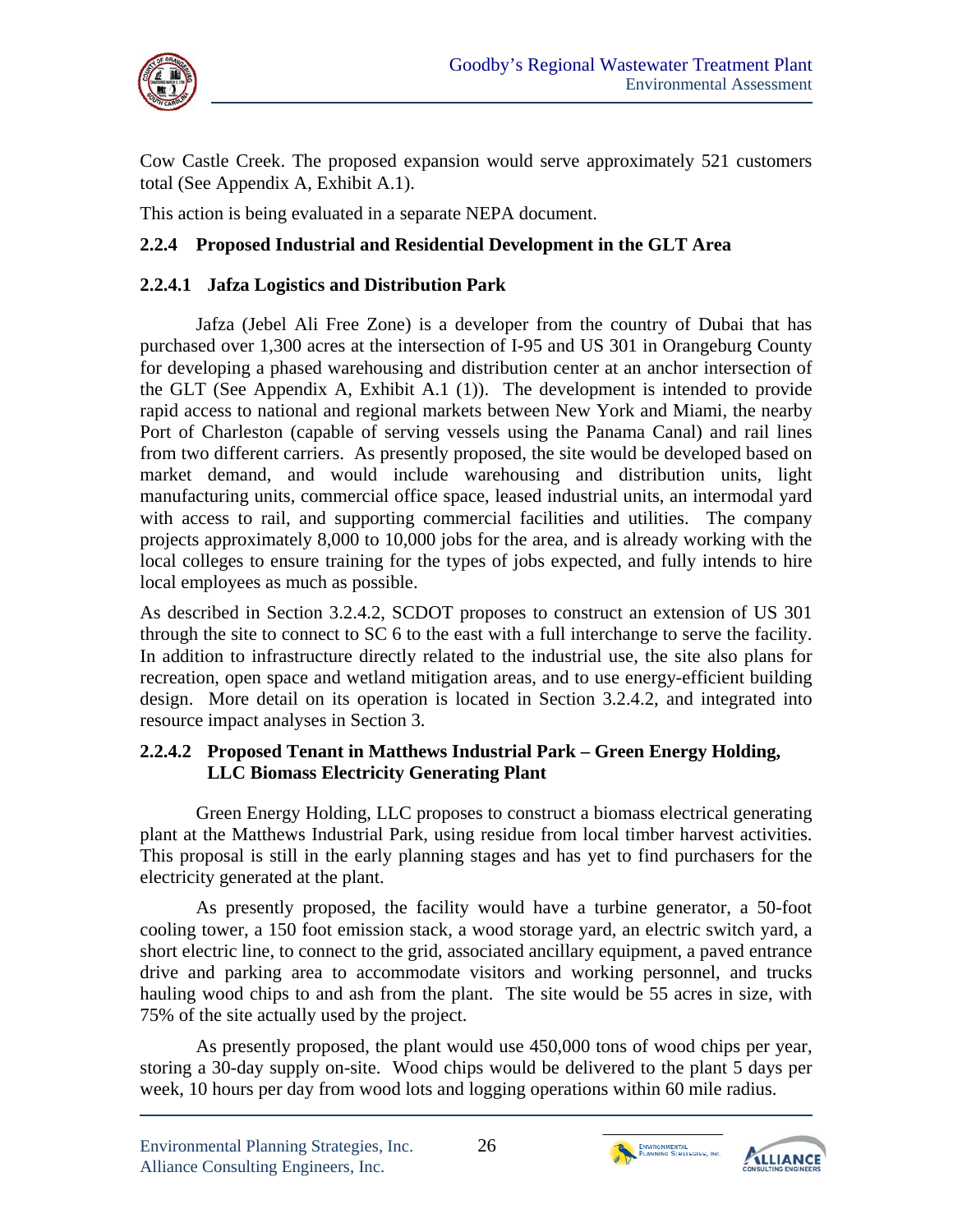

Makeup water for the cooling tower would require approximately 1.0 mgd, proposed to be provided by the Goodby's Regional WWTP. A short interconnection from the WWTP to the electrical generating plant would be needed. If non-contact cooling water is not available from the Goodby's Regional WWTP, water would be required from the LMRWA water treatment plant. A 115 kV electricity transmission line would be required to the substation approximately 3 miles from the MIP.

Approximately 40 tons of ash would be created per day, collected and stored in a silo having at least 7 days of storage capacity. The ash would be trucked off-site and either disposed of at a permitted landfill or sold for beneficial uses, such as soil additive.

#### **2.2.4.3 Proposed Residential Developments Along the Southern Shore of Lake Marion**

Private developers have proposed and are in the preliminary planning stages for two large-scale residential developments along the southern shore of Lake Marion in Orangeburg and Calhoun Counties. Master plans for these developments have been prepared and the developers are seeking funding, and one development has initiated limited construction. Both proposed developments overlook Lake Marion and are within one hour of the cities of Columbia, Charleston, and Florence/Darlington. The intent is for a broad mix of retirees and primary and secondary home buyers interested in living on Lake Marion. However, the expected influx of new businesses, including the MIP and Jafza Park, in addition to existing businesses such as Google, Boeing, Honda USA, Starbucks Regional Plant, DuPont, Bose Sound Systems, Force Protection Systems, Alcoa, America LaFrance, and Sumitomo are expected to create a demand for housing in the area. The area has low property taxes and cost-effective utilities, with full water service from the LMRWA. The proposed Goodby's Regional WWTP system would also serve this area.

Lakewilde is a 350-acre property in Calhoun and Orangeburg Counties near Elloree, already acquired in fee simple by the LLC. The master plan approved by Calhoun County includes a mix of 798 cottage homes, townhouses, condominiums, and single family home sites. Water would be provided by LMWRA, with wastewater service provided by the proposed Goodby's Regional WWTP. The Phase I environmental site assessment for hazardous materials, the soils and geotechnical studies, and cultural resources and endangered species studies all found no concerns. The USACE conducted a wetlands determination and found a total of 4 acres of wetlands clustered in one area. All these wetland sites would be protected from development and buffered with vegetation, according to the master plan map (http://lakewilde.com, accessed July 2010).

Also near Elloree and directly adjacent to the proposed Lakewilde development, construction began in 2001 on Blackwater Plantation, a 650-acre golf and waterfront community on the southern shore of Lake Marion. This development is planned for approximately 1,300 residential units at full build-out, including apartments and condominiums. Less than ten homes and some access roads have been constructed, and the developers are waiting for development of wastewater service before progressing



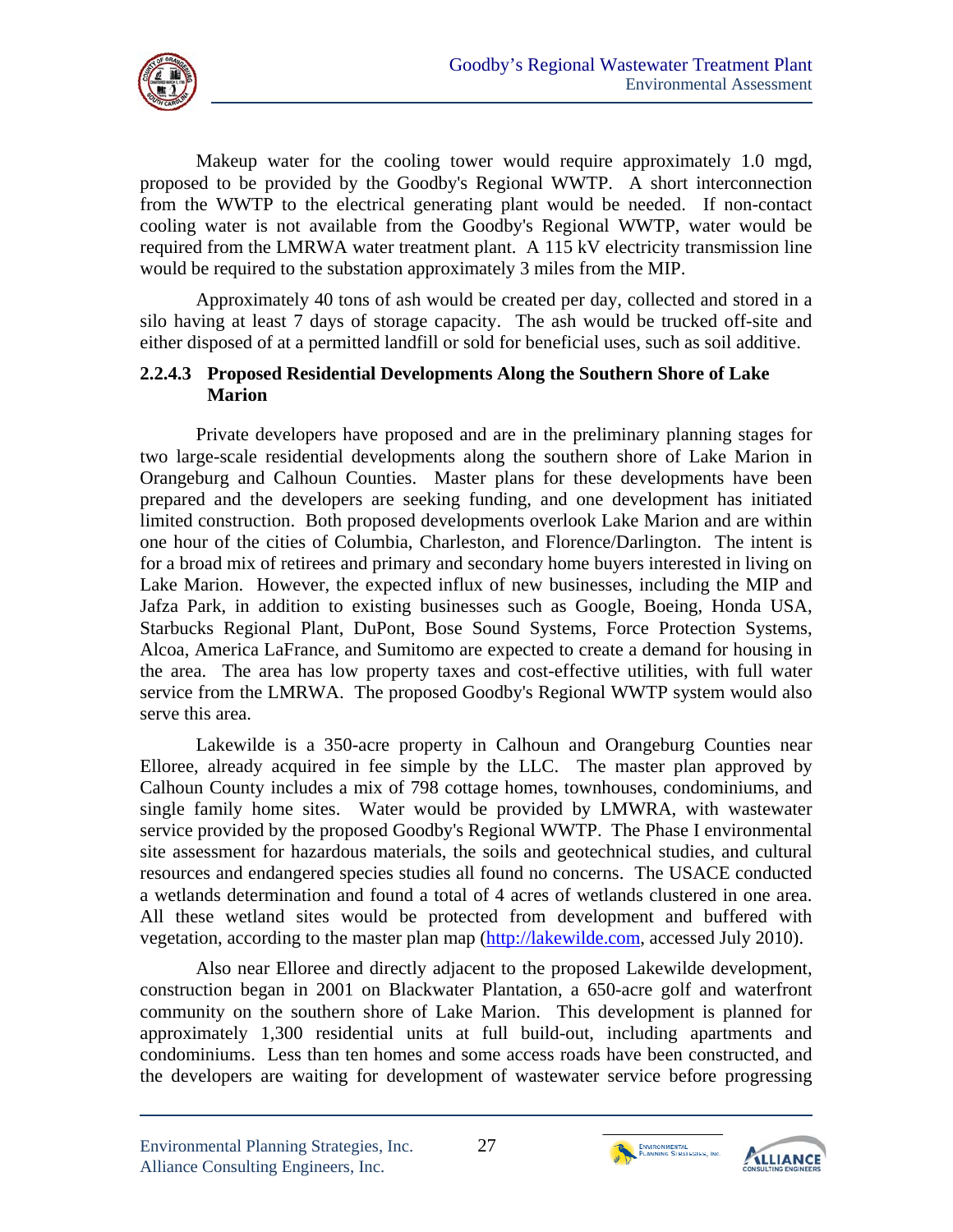

further with development. As with Lakewilde, public water service would be provided by the LMRWA and wastewater service by the proposed Goodby's Regional WWTP. Unlike Lakewilde, this development is more focused on workers immigrating for work at Jafza Park and other industrial development in the area, rather than retirees and primary and second home buyers.

### **2.3 Goodby's Regional WWTP and Collection and Conveyance Infrastructure (Proposed Action)**

The proposed Goodby's Regional wastewater project is comprised of a regional WWTP (See Appendix A, Exhibit A.5) and wastewater force main extensions (See Appendix A, Exhibit A.1 (1) and Exhibit A.1 (2)) serving areas designated as future development in the Orangeburg County Comprehensive Plan Future Land Use Map (See Appendix A, Exhibit A.9). These areas include US 301, Exit 90 at the intersection of I-95 and US 176, and Exit 93 at the intersection of I-95 and US 15 and expanded residential development in southern Calhoun County (SC 276 between the Town of Elloree and US 301). The force main extension from US 301 is proposed to be extended from a wastewater pumping station at Jafza Park at I-95 along US 301 and Woolbright Road to the proposed WWTP. Another force main would extent from US 301 north along SC 276 to the Town of Elloree area. At Exit 93, a gravity system is proposed from the east side of I-95 to approximately 2,000 feet west of I-95 into a proposed wastewater pumping station. From this pumping station, a force main extension is proposed to extend approximately 2.5 miles from SC 210 west to another force main at US 176. At Exit 90, a proposed pumping station would be located on the east side of I-95 and approximately 3,000 feet of gravity line would serve the immediate area of the intersection of I-95 and US 176. From the proposed wastewater pumping station, approximately 7.5 miles of force main would extend along US 176 to connect to the proposed WWTP. Additional wastewater connections to the force main along US 176 are proposed to serve the existing communities near Bush Branch, the Providence community, and other residences that can connect cost-effectively to the pump stations along the proposed US 176 route (approximately 120 residences along US 176). As discussed in Section 3.2, additional pump stations at the force main along US 176 would be needed for new development, which would be extremely expensive for developers and would be in areas designated as Forest/Agriculture on the Orangeburg County Comprehensive Plan Future Land Use map. See Section 3.2 for discussion of the potential for future growth for restrictions on new development in Orangeburg and Calhoun Counties and the Town of Bowman.

The Goodby's Regional WWTP is proposed for approximately 10 acres of a 542 acre site next to the MIP on US 176. The WWTP would have an ultimate capacity of 1.5 mgd to service the MIP, the Santee/Jafza Park wastewater system, and Elloree/Calhoun County wastewater system. Goodby's Regional WWTP would serve the MIP and the Jafza Park directly. Both Santee and Elloree WWTPs would continue operation and use Goodby's Regional WWTP for additional capacity as needed. Santee effluent would continue to be applied to the nearby golf course at 0.265 mgd; Elloree effluent would continue to be applied to two nearby tracts of land at 0.35 mgd.



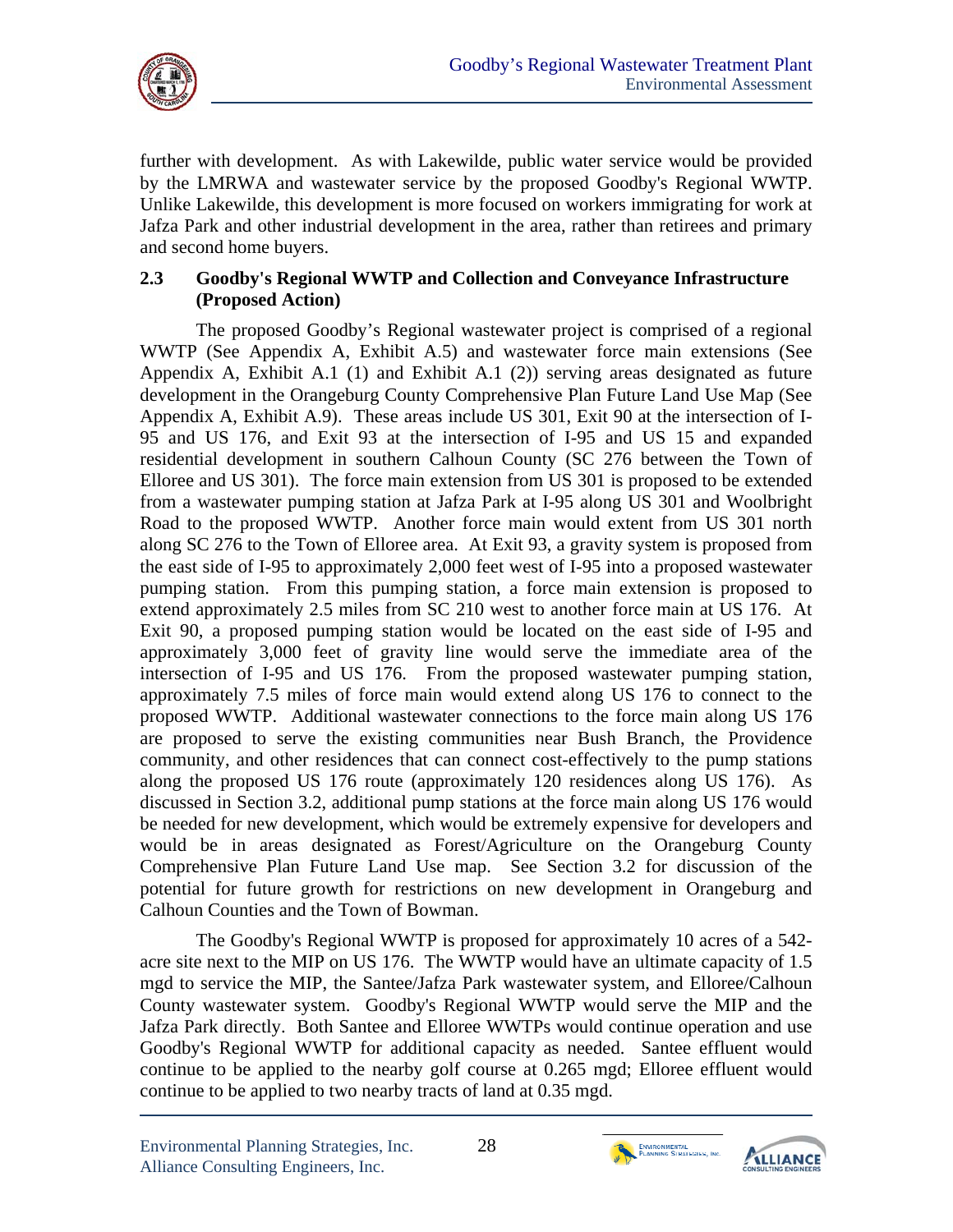

Wastewater from the MIP would be collected by a gravity line and conveyed to the Goodby's Regional WWTP. The gravity line would be constructed within the SCDOT right-of-way and parallel US 176 (from the northwest to the southeast) until reaching the Goodby's Regional WWTP. The proposed gravity line from the MIP would not cross any wetlands before reaching the proposed WWTP. Wastewater would also be conveyed along US 176 (from the southeast to the northwest) via a force main that would be directionally drilled under Goodby's Swamp.

The associated collection system would include 17 miles of wastewater collection and conveyance lines constructed within the same right-of-way along US 301 from I-95 to Woolbright Road, where the pipeline would diverge from US 301 along Woolbright Road to the WWTP. As the WWTP is actually located on US 176, Woolbright Road is a more direct route than placing the line to the intersection of US 301 and US 176. Collection lines would also follow Tee Vee Road (SC 276) to the Elloree WWTP. The route to the Santee WWTP is still being determined. It is anticipated that all collection pipelines would be placed in existing road rights-of-way and road shoulders, mostly along SCDOT roads. All crossings of wetlands would use directional boring to minimize impacts. If costs for directional drilling over a particular wetland or stream is costprohibitive and the limited and temporary impacts are acceptable, US Army Corps of Engineers Nationwide Permit 12 (NWP 12) may be used if all terms and conditions are met (Section 3.5.1) and the USACE concurs with issuing the permit. If possible, such crossings would be constructed during low water to further minimize impacts. The WWTP would not be located in any wetlands and no Clean Water Act 404 permit is needed for the plant. See Appendix A, Exhibit A.5, Appendix B, Exhibit B.13, Appendix C, Exhibit C.14, Appendix D, Exhibit D.5.

Two pump stations connected to the 16-inch force main would be constructed along US 301, one at Providence Swamp at the intersection with Tee Vee Road and one at Woolbright Road, each with capacities of 0.5 mgd and pump rate of 1,150 gpm (See Appendix B, Exhibits B.14 thru Exhibit B.16). The pipeline from the SC 6 pump station would be 11,000 to 20,000 feet of 12-inch force main, terminating at US 301, then 3,000 feet of 16-inch gravity line along US 301 to White Cane Branch pump station to the WWTP. Eight thousand feet of 12-inch force main would leave the pump station at Jafza Park, cross I-95, then connect to 6,000 feet of 16-inch gravity line at the intersection of US 301/I-15 to the White Cane Branch pump station via US 301, where it flows to the WWTP. An interim pump station would be located at Felderville. The 14,000 feet of 12 inch force main connecting to Jafza would have the capacity of 0.5 mgd flow and pump rate of 1,150 gpm. The White Cane Branch pump station would handle the combined capacity of 1.0 mgd from Elloree and Santee transmitted to the WWTP via US 301 and Woolbright Road. The capacities of the White Cane Branch and Felderville pump stations would be 1,600 gpm (0.7 mgd capacity) with 17,000 and 19,000 feet of force main respectively. All pump sites would be in close proximity to road corridors.

 Wastewater service would also be provided to Exit 90 on I-95 by the construction of 8,400 linear feet of 12-inch gravity lines, 15,500 linear feet of 8-inch wastewater force main, and one 460,000 gpd pumping station installed in the right-of-way of US 176. In



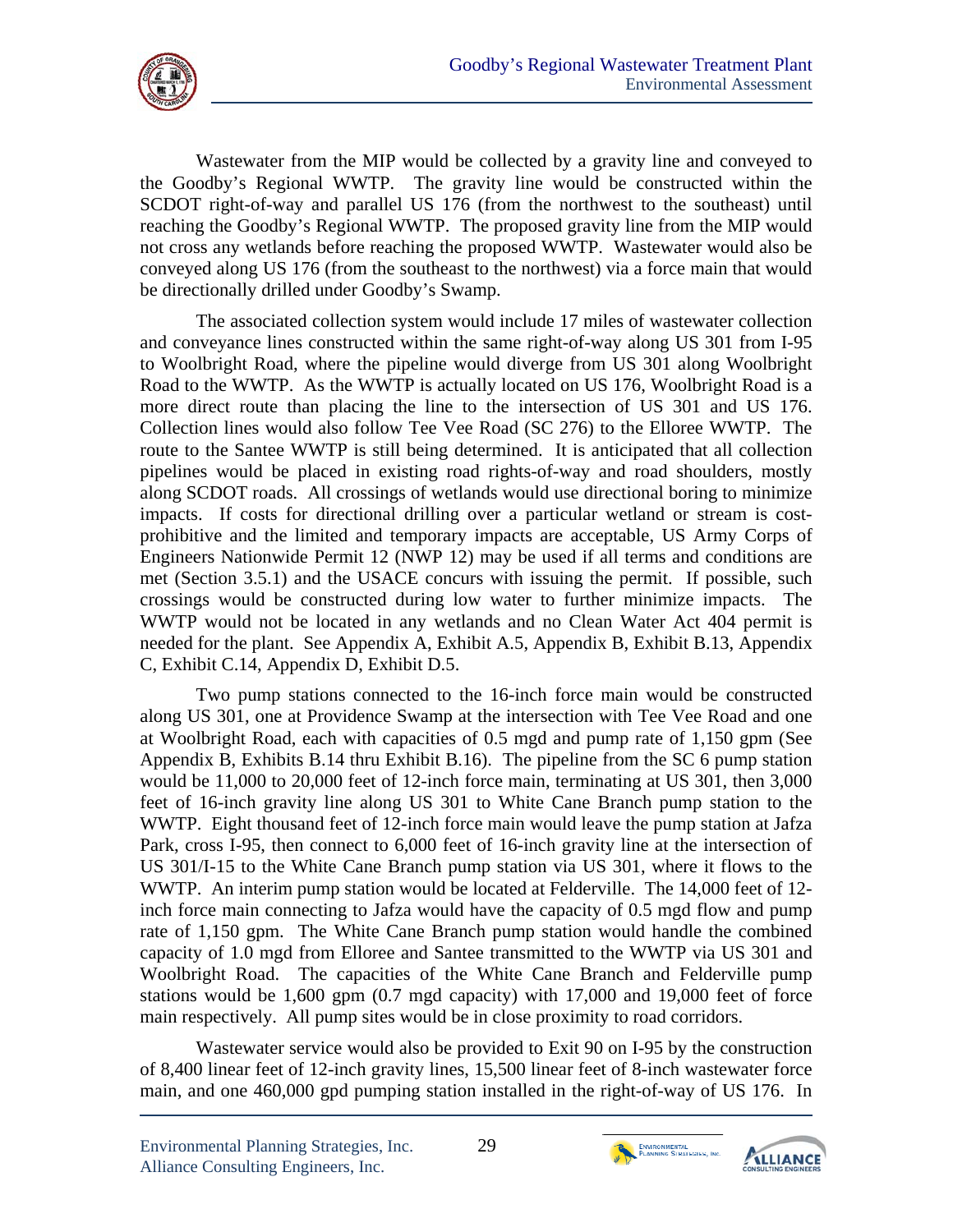

addition, Exit 93 on I-95 would be served by the construction of 7,500 linear feet of 12 inch gravity lines, 42,000 linear feet of 10-inch wastewater force main, and one 720,000 gpd pumping station installed in the right-of-way of US 210 from US 176. One pump station would be located at the intersection of US 176 and I-95 (Exit 90); the other pump station would be located at the intersection of US 15 and I-95 (Exit 93) (see Appendix B, Exhibits B.14 thru B.16). The potential residential customers of this section of the proposed action would be 123 existing residences near Bush Branch and Providence Swamp.

directly east of the WWTP site at the Sanders Pointe Farm effluent discharge site. The treated effluent would then be discharged via underground irrigation piping to upland sprayfields near and outside the confluence of Goodby's and Four Hole Swamp Approximately 60 acres of upland fields at Sanders Pointe Farm would be used for effluent discharge. This land is practically level livestock pasture and hayfields surrounding the farmhouse and associated personal property. The project site is located adjacent to floodplains or wetlands whose indirect impact will be protected through Best Management Practices (BMPs) required though the contract documents. It has been determined that Sanders Pointe site would have the capacity to dispose of 0.25 mgd, with a study to determine the potential to increase the disposal capacity to 0.518 mgd, which would be sufficient for Phase I. Either additional effluent application land would be needed for Phases II and III, or treated effluent would be provided to tenants of the MIP for industrial process use, substantially reducing the amount of effluent requiring ultimate disposal. It is estimated that proposed use of treated effluent by the Green Energy Holding, LLC biomass electricity generating plant that has been proposed for the MIP (discussed in Section 2.4.2) would reduce effluent disposal needs by 50%.

The disposal site is covered by SCDHEC Water Pollution Control Permits per Regulation 61-9. Five monitoring wells are proposed in the permit for the Sanders Pointe Farm disposal site. Biosolids from the WWTP would be deposited in the Three Rivers Solid Waste facility landfill (letter of acceptance from Three Rivers Solid Waste Authority dated February 6, 2008 (See Appendix C, Exhibit C.16).

The initial permitted WWTP (See Appendix A, Exhibit A.5 and Appendix B, Exhibit B.1 thru Exhibit B.12) treatment capacity of 0.250 mgd is based on that initially approved by SCDHEC for land irrigation rates in conjunction with the No Discharge Permit currently considered for final approval. The final ND permit may include provisions for the total of 0.518 mgd as outlined in *Working Plan for Monitoring Irrigation Rates and Soil Responses* as outlined in the Preliminary Engineering Report (PER).

It is also possible that tenants at the MIP may be willing to use effluent treated to tertiary standards for process water. This is the ultimate intent of Orangeburg County, and, to date, the only potential tenant of the MIP is requesting use of this treated effluent for use in its industrial processes (Section 2.4.2).

After construction of the WWTP, Phase I of the collection system would collect and treat wastewater from the Jafza/Santee area. Then, the collection system would be



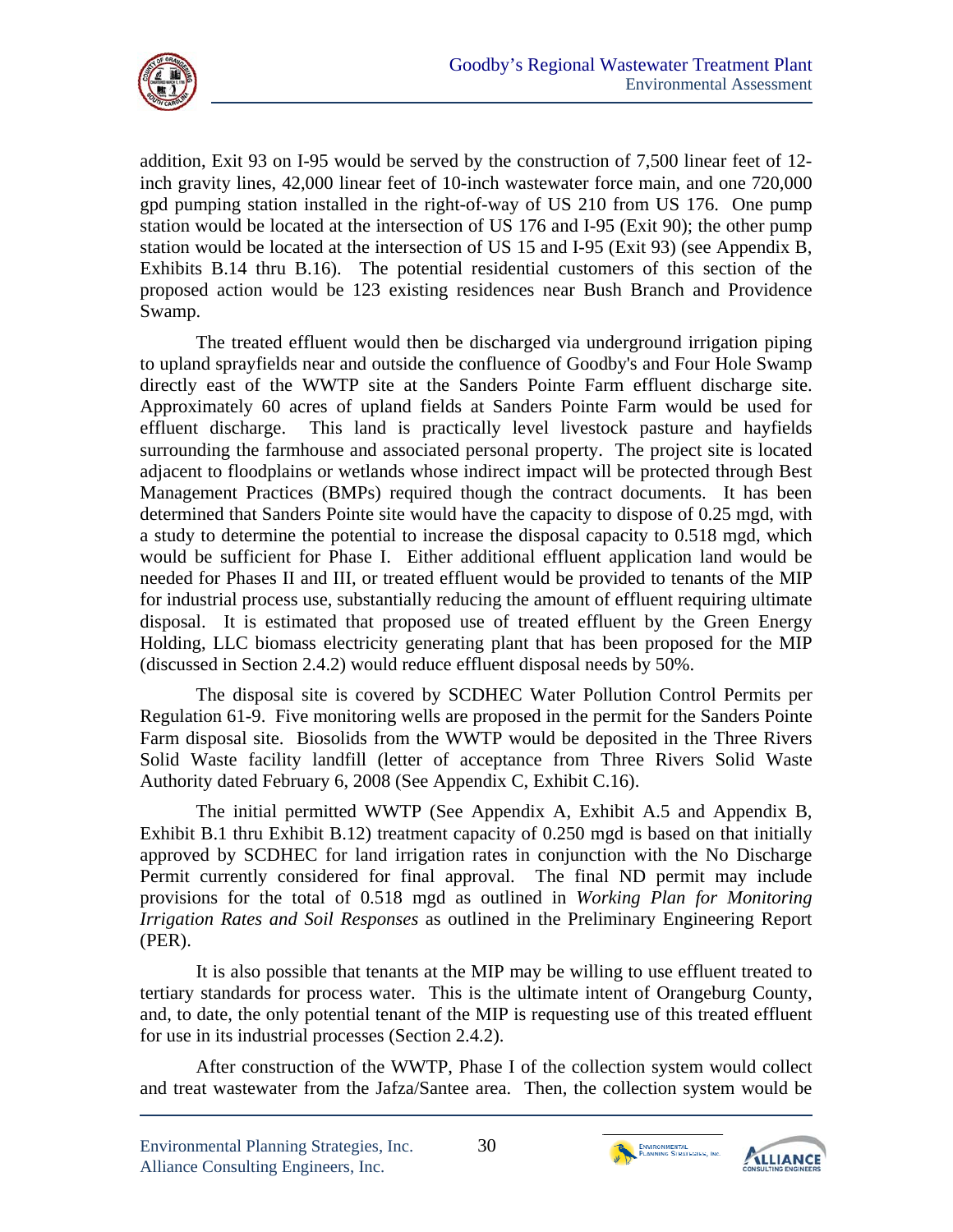

constructed for the MIP in Phase II. As the proposed residential developments along the southern shore of Lake Marion develop later, Phase III would collect and treat wastewater from those areas. Development of collection systems along US 176 to the exits on I-95 would be considered as planning, design, and funding become feasible.

In addition to the WWTP and associated infrastructure to serve the intended customers, an elevated water storage tank connected (See Appendix A, Exhibit A.2) to the 12-inch water main recently constructed along US 301 between I-95 and I-26, would be required to supply water to the MIP. This storage tank was approved for funding by the USACE in January 2007 and is designed and ready for construction.

## **2.4 Wastewater Management Alternatives Not Considered in Detail with Rationale**

## **2.4.1 Use of Septic Systems or On-site Wastewater Storage and Pumping**

It is highly likely that potential tenants of the Matthews Industrial Park and developers at the I-95 Exits 90 and 93, I-26 at Exits 159 and 165, or along the US 301 growth corridor would not consider these sites as viable business options if large-scale septic systems or store-pump-haul systems were required. Therefore, these alternatives are not considered in detail. For residential purposes, septic systems are a viable alternative; however once gravity lines with pump stations are constructed in highly localized areas, the cost to each existing homeowner for connecting to the public wastewater system will decrease significantly. Additionally, by allowing residents to connect to the proposed wastewater system, the risk of groundwater contamination becomes significantly less pronounced. This applies primarily to the existing villages at Bush Branch and Providence Creek along US 176.

#### **2.4.2 Construction of Collection Lines from Jafza Park/Santee to the City of Orangeburg DPU WWTP**

This alternative would involve the construction of gravity wastewater lines, a wastewater pump station, and a wastewater force main to pump wastewater to the existing City of Orangeburg DPU WWTP along US 301. Initially, this was the original plan for serving the MIP in 2005 and is a technically feasible alternative. The existing DPU plant has the necessary capacity to support the needs of the proposed system, but SCDOT had concerns with constructing an 18-inch to 20-inch wastewater line within the ROW of US 301 from its intersection with US 176 to the City of Orangeburg DPU WWTP. Therefore, any pipeline would have to cross undeveloped land, highways and roadways, and several wetlands and traverse residential areas for almost 30 miles, with additional wastewater pumping stations to move the wastewater that distance. Crossing Four Hole Swamp and Goodby's Swamp would either be by cut and trench, with a 50 foot wide de-vegetated area, or directional drilling that would be extremely costly for the required distance.

Connecting the MIP to the City of Orangeburg DPU would cost approximately the same amount as constructing the Goodby's Regional WWTP (approximately \$18



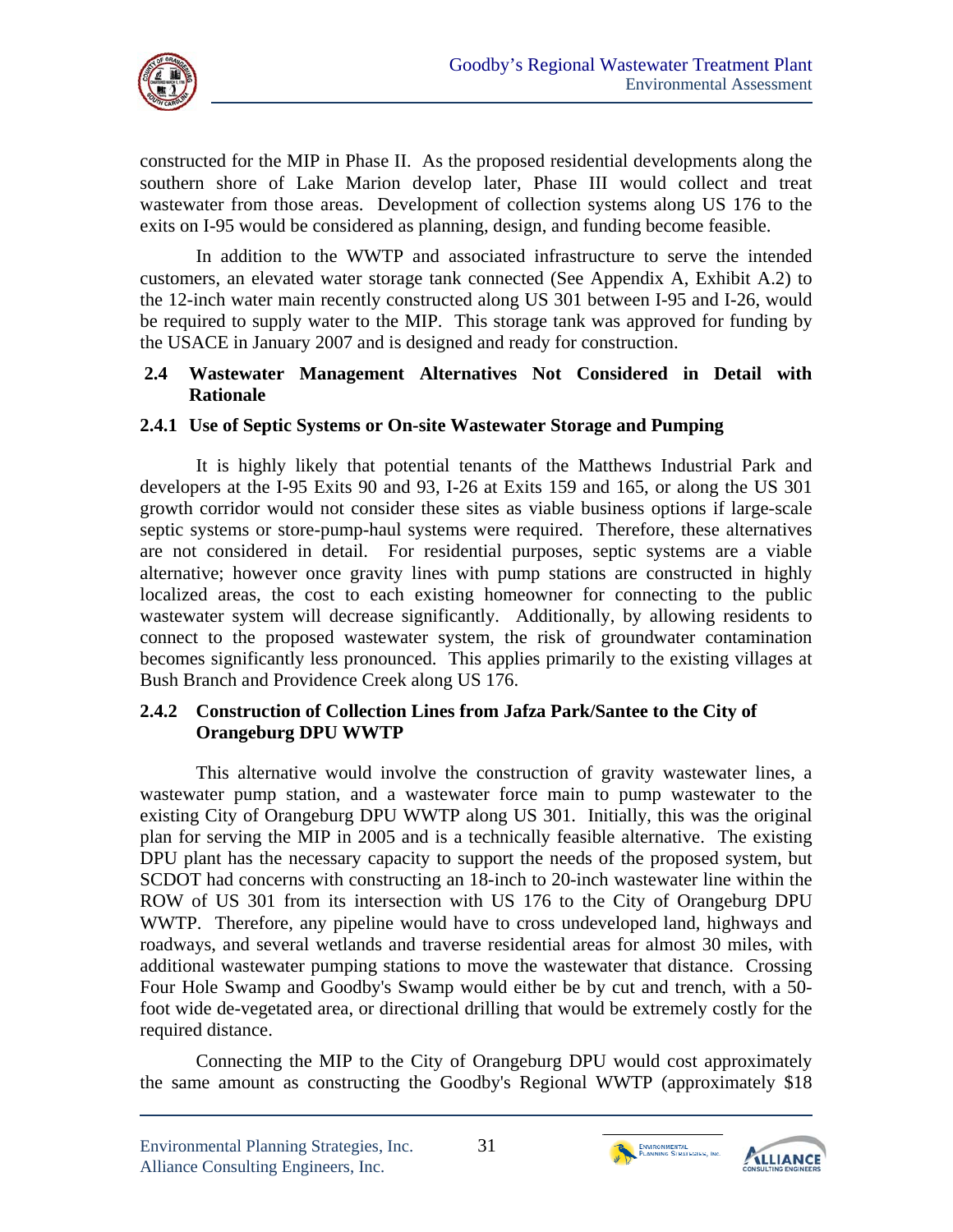

million), without considering the additional cost of pumping from US 176 to the North Fork of the Edisto River. It would be even more costly to pump from the Santee area along US 301 to the WWTP.

Therefore, this alternative was eliminated from consideration.

### **2.4.3 Santee, Elloree, and Orangeburg County Expand Individual Municipal Wastewater Infrastructures**

Under this option, each major municipality would develop individual wastewater infrastructure to serve new developments within the planning area. Prior to the Jafza Park requesting wastewater service, this approach may have been the most feasible. However, Santee and Elloree both requested assistance from Orangeburg County in developing wastewater infrastructure to support growth of new residential, commercial and industrial facilities that may be developed in conjunction with the 1,324-acre Jafza facility. Both towns currently use land application approved by SCDHEC, and both have had difficulty in finding additional suitable land for expanding their land application options. Suitable streams to receive discharge of treated wastewater in the area would not be approved by SCDHEC due to proximity to Lake Marion.

The Santee WWTP capacity is 0.713 mgd, which does not provide sufficient capacity to treat the expected 0.5 mgd volume expected from Jafza Park. The Elloree WWTP capacity is 0.28 mgd, which does not have sufficient capacity to treat the additional 0.5 mgd from proposed residential development along the southern shore of Lake Marion. Both WWTPs would require additional treatment lagoons and additional land for effluent disposal. Therefore, the costs have been determined by the governmental entities to be prohibitive and, to date, obtaining additional land for effluent disposal has not proven feasible.

This strategy would also require approval under SCDHEC Interbasin Transfer of Water Permitting Regulation 121-12 for transferring water from the Santee River Basin to Edisto River Basin. This is required because the LMRWA water system draws water from Santee River Basin, would then supply water to Orangeburg County. Orangeburg County would then supply potable water to the MIP. The wastewater would then be conveyed to the City of Orangeburg DPU WWTP, which discharges wastewater effluent into the North Fork of the Edisto River. Interbasin transfers can affect the overall ecology, natural beauty, fish populations, and in some cases, may potentially change the interface of the river basins with the Atlantic Ocean.

Santee, Elloree, and Orangeburg County believe that by pooling their resources and developing a regional wastewater system for supporting industrial, commercial, and residential development, a scale of economy can be achieved that may not be possible with each agency developing its own infrastructure. This alternative is therefore not considered in detail because of high estimated construction costs for expansion of individual wastewater systems, potential environmental impacts associated with interbasin transfers of water, and considerably high operational and maintenance costs of pumping wastewater approximately 28 miles across Orangeburg County.



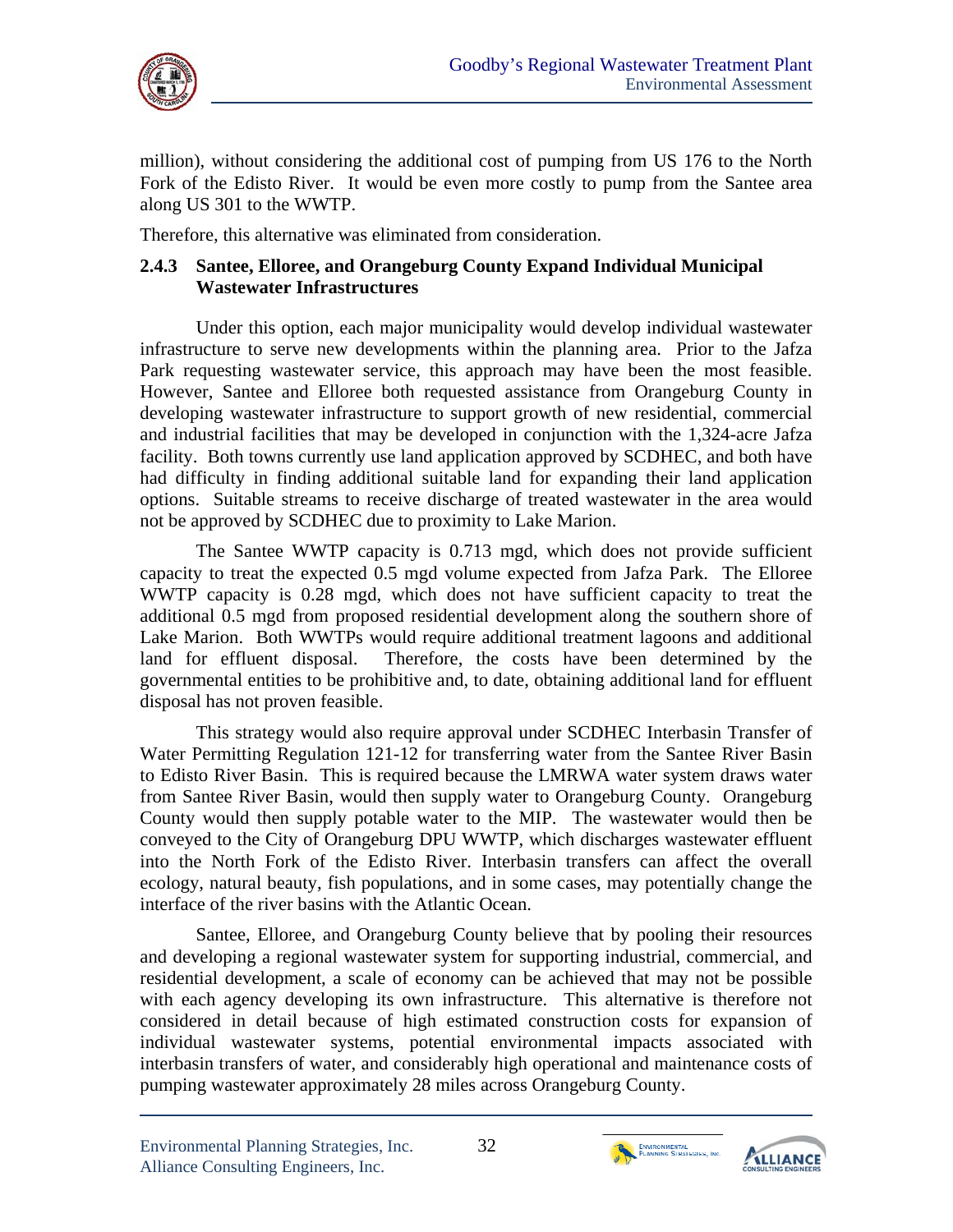

## **2.4.4 Discharge of Treated Effluent to Surface Waters**

Assuming the Goodby's Regional WWTP is constructed, this alternative considers discharging the effluent to surface waters rather than to the Sanders Point Farm effluent discharge site. The only adjacent surface waters available for discharge of effluent created by the Goodby's Regional WWTP would be Four Hole Swamp and Goodby's Creek. Four Hole Swamp is on the SCDHEC 303(d) list as impaired for mercury and fecal coliform and Goodby's Swamp is listed as impaired for macroinvertebrates and fecal coliform. Before SCDHEC would grant a surface water discharge permit, the antidegradation provisions of SCDHECs water pollution control permitting regulation 61-9 must be met, which requires a more detailed investigation regarding possible acquisition of additional land application sites, if available, before granting a permit for surface water discharge. It is highly unlikely that SCDHEC would grant surface water discharge for effluent from the Goodby's Regional WWTP.

Therefore, this alternative will not be considered in detail.



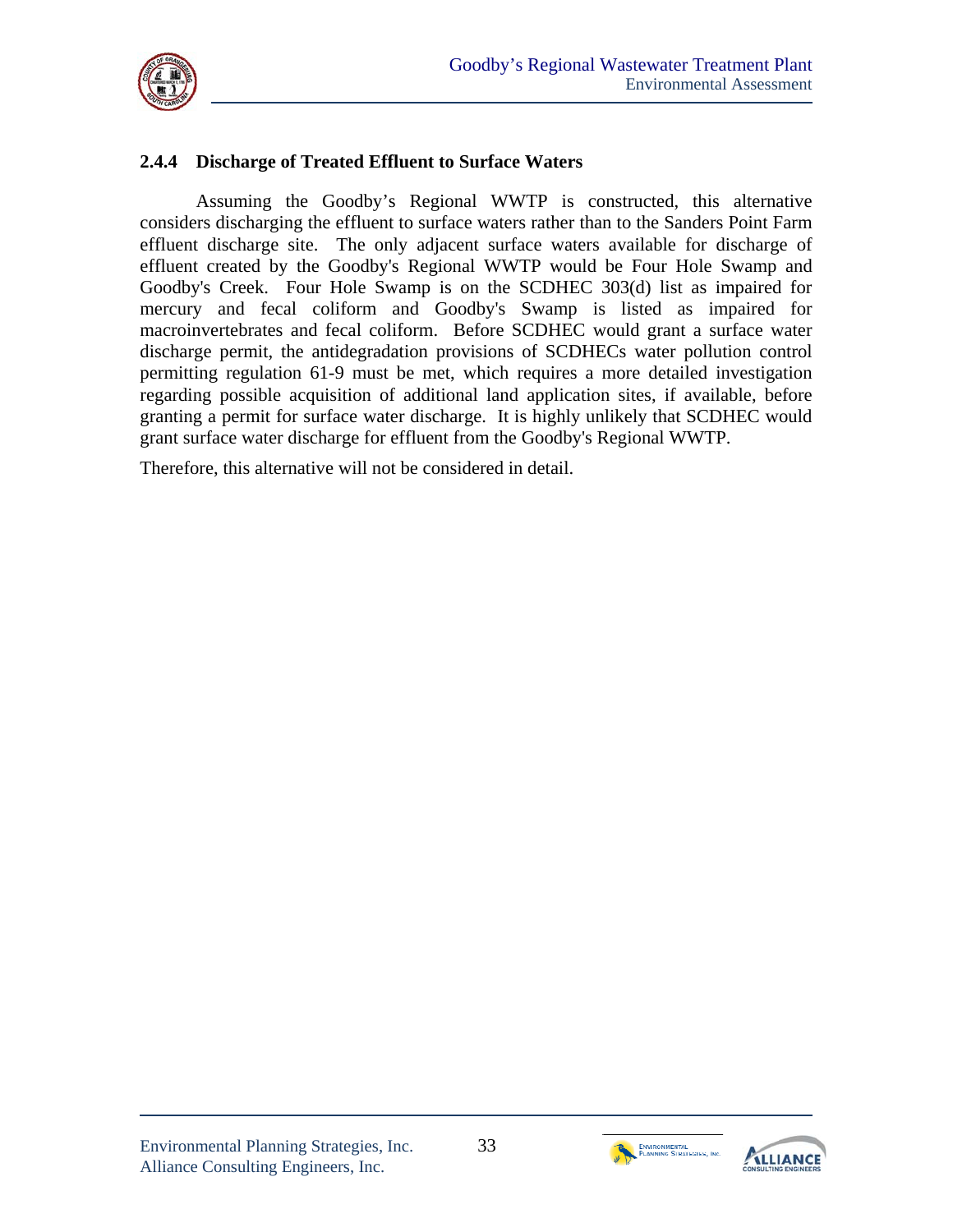

#### **3.0 ENVIRONMENTAL CONSEQUENCES AND AFFECTED ENVIRONMENT**

#### **3.1 General Description of the GLT and LMWRA Area (Affected Environment)**

The area within which the proposed Goodby's Regional WWTP is located (the GLT) is in the southern part of the Atlantic coastal plain. This area is characterized by meandering rivers, streams, wetlands, and Carolina bays through flat rural agricultural and timber lands (See Appendix B for maps to support these descriptions). The existing and proposed public water and wastewater projects encompass a five-county area (LMWRA service area), and the Goodby's Regional WWTP and associated infrastructure are entirely within Orangeburg County (See Appendix B, Exhibit B.2, and Exhibit B.8). Calhoun County is located in the upper and middle coastal plain and occupies approximately 380 square miles (about 241,000 acres) with a population of 15,185 people. Clarendon County is located in the middle coastal plain and occupies approximately 600 square miles (about 383,000 acres) with a population of 32,502 people. Dorchester County is in the Atlantic coast flatwoods area, encompassing approximately 570 square miles (364,000 acres) with a population of 96,413 people. Orangeburg County is located in three coastal plain provinces and occupies approximately 1,100 square miles (704,000 acres) with a population of 91,582 people. Berkeley County, the southernmost county in this area, occupies approximately 1,228 square miles with a population of 142,651 (all population data from the 2000 U.S. Census included in Appendix F, Exhibit F.29).

predominantly from the southeast however, the prevailing winds in autumn are northeast. The average annual maximum temperature is 76°F and the average annual minimum temperature is 52°F. Rainfall averages 48 inches annually, with the heaviest occurring in the late summer and early fall months. The prevailing winds are The surface waters in the greater GLT area include freshwaters located in the southern portion of the Pee Dee watershed, the central portion of the Catawba-Santee watershed, and central/southern portion of Edisto watershed. The surface waters for the GLT itself (including the Goodby's Regional WWTP service area) include only the Edisto and Santee watersheds (See Appendix A, Exhibit A.2, and A.3 for watershed boundary).

Some of the more common mammals frequenting the area include the white-tailed deer, fox, mink, muskrat, opossum, and the otter. Other possible mammals included the rabbit, raccoon, skunk, gray squirrel and American beaver.

The common fish species in Lake Marion and/or creek areas include channel catfish, largemouth bass, striped bass, American shad, blueback herring, pumpkinseed sunfish, redbreast sunfish, redfin pickerel, and white sucker. Other fish species include minnows, shiners, chubs, and carp.

The birds and waterfowl likely found in the area are the great blue heron, the Canada goose, wood duck, mallard duck, mourning dove, wild turkey, wintering loons, red-tailed hawk, and Cooper's hawk. Other birds included a variety of warblers, songbirds, and other neotropical migratory birds.



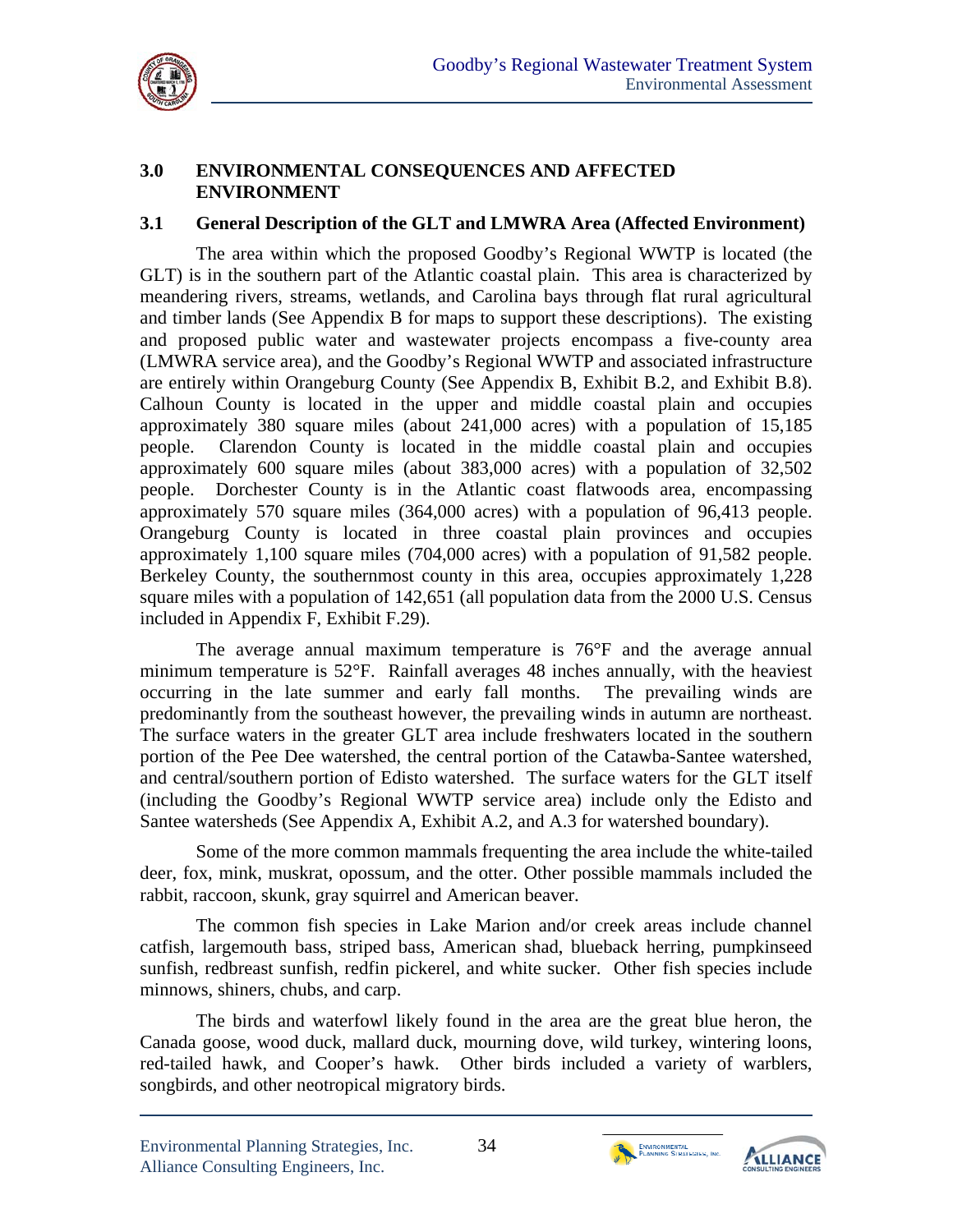

The various reptiles and amphibians that can be found include the American toad, Fowler's toad, bullfrog, southern leopard frog, green anole, five-lined skink, common snapping turtle, eastern box turtle, and the eastern painted turtle. Other reptiles include the rat snake, black racer, and the common garter snake.

The plants most likely to be found in the area include the bald cypress, pond pine, longleaf pine, loblolly pine, swamp cottonwood, yellow poplar, water tupelo, and the sweet gum. Understory plants include broomsedge bluestem, giant cane, rabbit tobacco, ferns, honeysuckle, and various other annuals and perennials (See Appendix D, Exhibit D.3 and D.4, and Appendix C, Exhibit C.13)

Further details are found at the beginning of the impact analysis area for each resource.

## **3.2 Analysis of Potential for Induced Growth**

## **3.2.1 Context of Analysis**

Issues are impacts (synonymous with "effects" and "environmental consequences") to identified resources that may occur if the proposed action were to be implemented. These impacts to identified resources need to be considered during the evaluation of the proposed action and for development of mitigation plans. Issues are cause-and-effect relationships that define the specific resources, in time and space, which will be analyzed for adverse and beneficial impacts. The CEQ regulations (40 CFR §§1508.7-1508.8) define direct, indirect, and cumulative effects as the following:

- Direct effects, which are caused by the action and occur at the same time and/or place.
- Indirect effects, which are caused by the action and are later in time and farther removed in distance, but are still reasonably foreseeable. Indirect effects may include growth inducing effects and other effects related to induced changes in the pattern of land use, population density, or growth rate, and the related effects on air and water and other natural systems, including ecosystems.
- Cumulative impacts, the impact on the environment which results from the incremental impact of the action when added to other past, present, and reasonably foreseeable future actions regardless of what agency (Federal or non-Federal) or person undertakes such other actions. Cumulative impacts can result from individually minor but collectively significant actions taking place over a period of time.

It is important not to confuse *actions* that cause direct impacts to a particular resource, (whether those actions are a component of the proposed action or alternative, or actions taken in response to the proposed action by other entities) with the indirect *impacts* on those resources. Generally, the effects caused by specific actions induced by



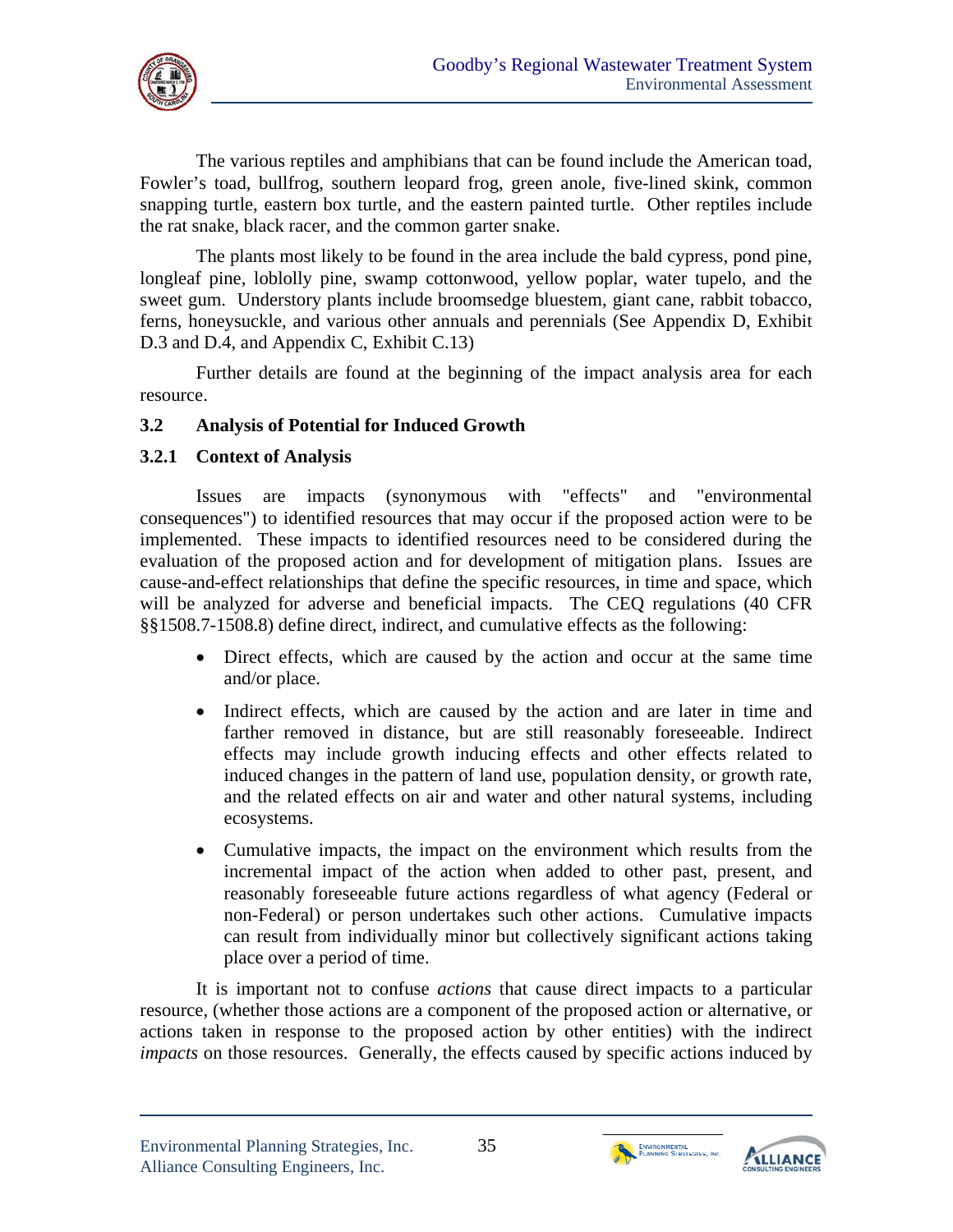

proposed Federal actions in time and space would be incorporated into the cumulative impact analysis for each resource as appropriate, as they are in this EA.

#### **3.2.2 Proposed Strategy for Consideration of Cumulative Impacts and Effects Related to Induced Growth**

The issues evaluated in this EA are based on data and information available to date and the assumptions described below. Each resource issue evaluated in detail may be directly or indirectly impacted by just the proposed project itself (Goodby's Regional WWTP) or cumulatively impacted by the proposed WWTP and collection systems and other actions over time (past, present, and reasonably foreseeable future actions). The cumulative impact analyses in this EA focus on the Goodby's Regional WWTP and other existing and proposed public water and wastewater systems, and the potential impacts of actions that might be induced by these systems. In addition, the cumulative impact analyses include limited available information for the Jafza Park, the only proposed tenant for the MIP (the biofuels plant), and the proposed residential developments on the south shore of Lake Marion (Lakewilde and Blackwater developments; Section 2.2.5)

In some cases, such as for federally listed species, the resource is already adversely impacted by many actions unrelated to the proposed action taken over time and throughout the species' ranges, and actions related to the proposed WWTP and collection system may or may not add to those impacts. In other cases, such as potential for discharge of pollutants into adjacent wetlands from, let's say, land application of effluent, the accumulation of pollutants over time when added to existing nutrient and pollutant loads in groundwater may create a cumulative impact on the quality of the water. Growth induced by the existing and proposed water systems and the proposed WWTP and collection and conveyance system, especially along roadways between intersections and at proposed interchanges, may also contribute to adverse cumulative impacts on certain resources.

Each issue is evaluated in terms of site-specific impacts that have been identified in existing engineering and other reports associated with documents prepared in compliance with NEPA for the existing and proposed water and wastewater systems in the area, as well as the NEPA documents themselves and independent information. This approach provides for a comprehensive evaluation of the potential for cumulative effects on each resource.

This section describes and evaluates the potential for the existing and proposed water and proposed Goodby's Regional wastewater system to induce commercial, industrial, and residential growth outside of designated industrial/commercial growth areas (MIP, Jafza Park, and identified interchanges on I-26 and I-95). As clearly described in Chapter 1, the regional water systems and the wastewater system for the Town of Bowman are intended to facilitate and support growth at the designated industrial/commercial sites (Exits 159 and 165 on I-26), and support existing residential areas. Only limited capacity would be available to support new residential growth in and adjacent to existing municipalities and industrial growth outside of the designated sites.



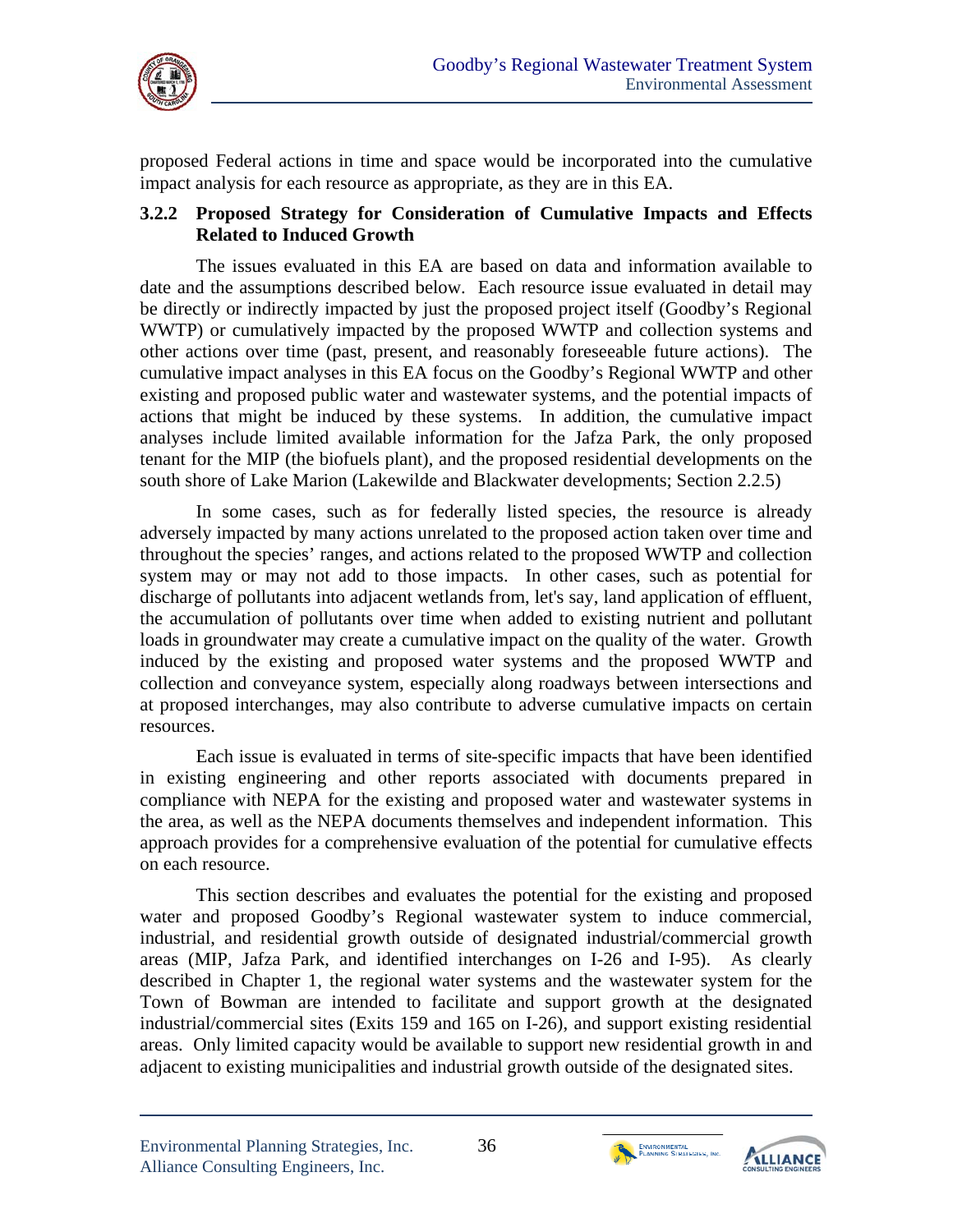

The proposed Goodby's Regional wastewater treatment plant and associated collection and conveyance pipelines are intended to facilitate the development of industrial and commercial uses at the Matthew's Industrial Park and Exits 90 and 93 on I-95, and supplement the capacities of the existing systems managed by the Town of Elloree for proposed residential development along the southern shore of Lake Marion and by the Town of Santee for the Jafza Park. Therefore, the primary concern with the proposed Goodby's Regional wastewater system is the potential for inducing growth along the roadways in between the intended service sites, especially along US 176, SC 267/US 15 from US 301 to I-95, and SC 210 (Vance Road) from US 176 to US 15. The concern for development along US 301 is not as strong, as this area has a high potential for commercial development in support of both the MIP and the Jafza Park and is a major connector between I-95 and I-26 on the northern boundary of the GLT. Replacement of old and failing on-site septic systems is an additional benefit, but this opportunity is extremely limited for the Goodby's Regional wastewater system because the wastewater system is not intended to support new residential growth outside of the designated industrial areas.

## **3.2.3 Assumptions for Predictions of Baseline and Induced Growth**

The following assumptions provide the basis for the analysis of potential growth that would occur regardless of the provision of water and wastewater infrastructure in the area, as well as any development that could potentially be induced by the infrastructure. As each of the public water projects are part of the larger LMWRA and the Goodby's Regional and Town of Bowman wastewater projects contribute to the economic development of the GLT area, it is important to evaluate the potential to support intended and induced growth and the contribution of this intended and induced growth to cumulative impacts on resources within the area.

The overarching assumption is that developing wastewater systems is more difficult than developing water systems, especially with the LMRWA water treatment plant constructed and in operation on the south shore of Lake Marion; therefore, wastewater is the limiting factor for restricting industrial/commercial and, to a lesser degree, residential growth. Generally, people considering moving into rural areas do not perceive lack of public wastewater service as a limiting factor, as long as the soils support on-site septic systems as permitted by SCDHEC.

In the past, South Carolina's goal was to attract heavy industry based on the state's characteristically low taxes, inexpensive land and power, and managementfavored labor policies. However, international trade agreements and related "off-shoring" of manufacturing have undermined South Carolina's campaign to attract and retain industrial plants. Current policies promote the value of the state's skilled and productive work force.

South Carolina is now being recognized for its logistic strengths for warehousing and distribution businesses because of the low cost of land, access to intermodal transportation routes (interconnected highway, rail, and large deepwater ports), and proximity to East Coast markets. Within 1,000 miles, distribution companies have access



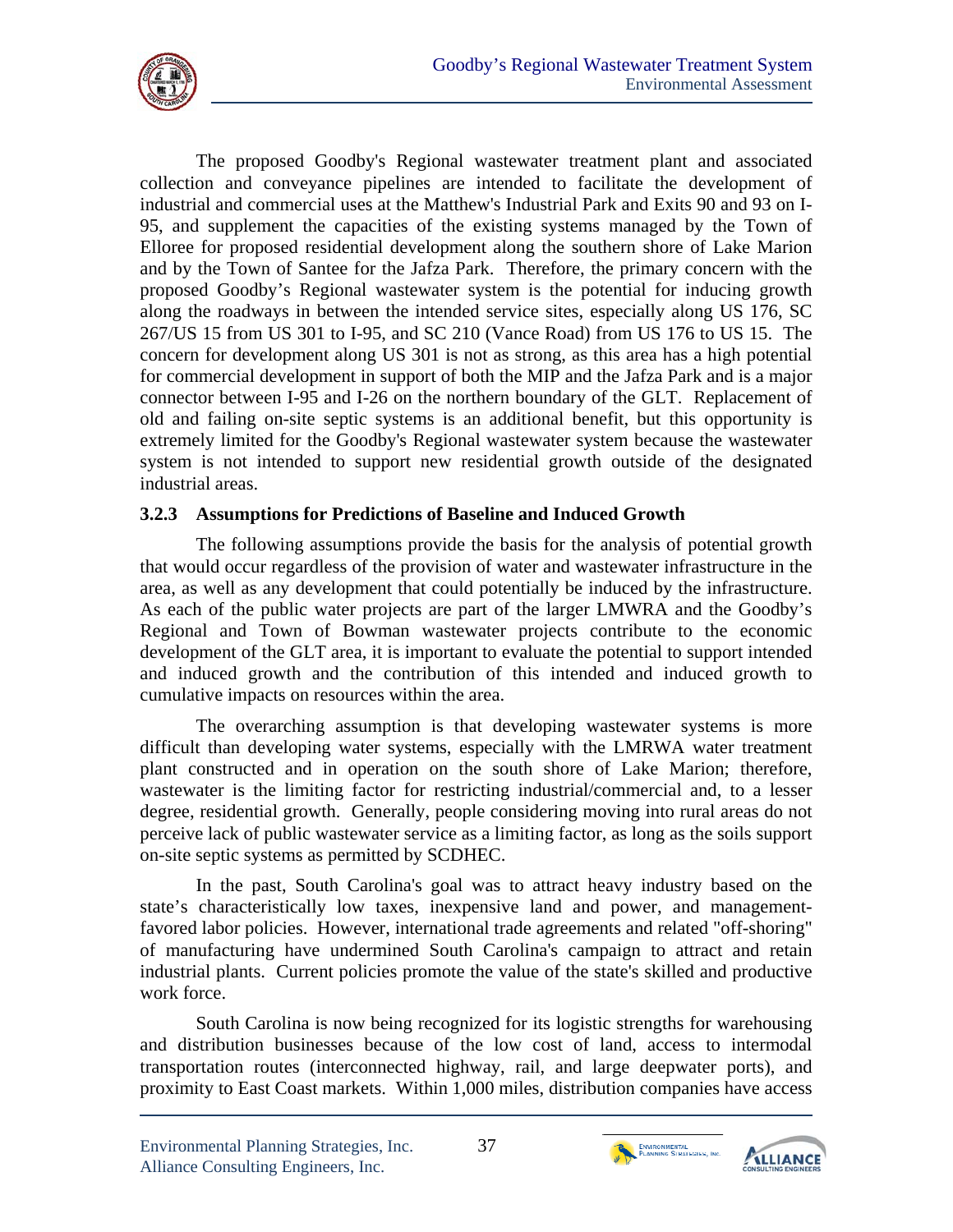

to 35 states and roughly 75% of the total US population. Many companies are also electing to keep several weeks of inventory on hand, rather than several days of inventory (the "just in time" approach), which requires an increased reliance on logisticallyeffective warehouse and distribution centers.

Container volume to the deep-water Port of Charleston is expected to increase substantially after the year 2014 when the Panama Canal widening project is completed and the canal can support larger Panamax cargo ships. Proximity to the large ports that will serve these larger cargo ships will make industrial and distribution/warehousing industries in the GLT more viable.

### **3.2.3.1 Assumptions Regarding the Geographic Scope of the Intended and Induced Growth Analysis Area**

- The LMRWA regional water system is intended to serve the five-county area encompassing portions of Orangeburg, Dorchester, Clarendon, Berkeley, and Calhoun counties. The expansion of the public water service provided by the LMRWA focuses on areas identified as priorities by the various municipalities, especially areas designated for industrial/commercial development and residential areas within and adjacent to municipal boundaries. The Lake Marion Regional Water Agency Distribution System Master Plan Map is included in Appendix A, Exhibit A.8.
- Crossing Lake Marion with water distribution pipelines to serve towns like Summerton and Manning north of Lake Marion in Clarendon County will be extended into the future (primarily because of cost) and will not be considered within the scope of this analysis.
- Crossing Lake Marion from the south with wastewater collection pipelines is neither practical nor cost-effective, and those areas will most likely be served by Clarendon County and therefore will not be considered within the scope of this analysis.
- The geographic scope of this analysis will include portions of Orangeburg and Calhoun County on the south side of Lake Marion, including the towns of Elloree, Santee, Holly Hill, Bowman, Branchville, Vance, and Eutawville in Orangeburg County, generally considered within the scope of the Global Logistics Triangle.
- Any provision of wastewater infrastructure to the I-26/I-95 interchange will most likely come from the Dorchester County system, not the Orangeburg County system (which includes the Goodby's Regional WWTP) and therefore will not be included within the scope of this analysis. However, the LMRWA, through Orangeburg County, could probably provide water to the interchange more quickly than Dorchester County could, as the closest connection to the Orangeburg County system is only 3 or 4 miles away and the elevated water



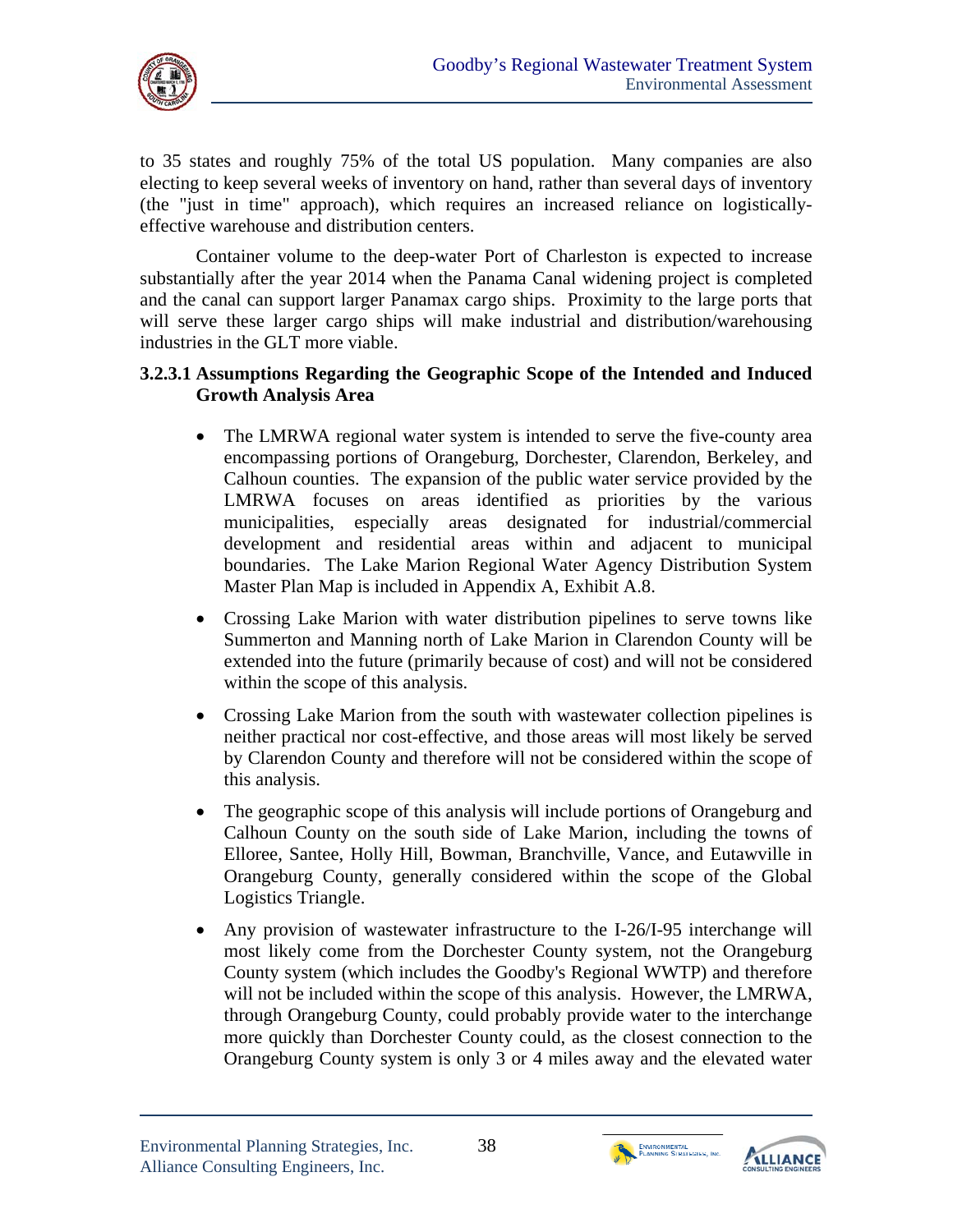

storage tank assists with water service to the interchange. Therefore, providing public water to this area is included within the scope of the analysis.

- The Bowman system expansions would provide water and wastewater to facilitate site-specific commercial development at I-26 only at the interchanges at Exits 159 and 165, and would not be extended further along I-26 in any direction. This is partially due to cost and partially due to the lack of road infrastructure for installation of pipelines in rights-of-way. Therefore, only public services to the two exits are included within the scope of the analysis. The expansion of both water and wastewater would also serve residences and limited development within and adjacent to the Town of Bowman municipal boundaries.
- Orangeburg County has no plans to extend wastewater collection infrastructure to the City of Orangeburg DPU wastewater system for the reasons stated in Section 2.3. Orangeburg County also has no plans to connect the Town of Bowman wastewater system along Homestead Road to the Goodby's Regional WWTP because of the expense associated with the need to cross Four Hole Swamp. However, the County could foresee wastewater connections along SC 6 to Vance, as well as the proposed expansion of service via the Goodby's Regional wastewater system to Santee and Elloree to serve existing communities and residential development.
- SCDHEC (letter to USDA-RD dated March 23, 2010, included in Appendix C, Exhibit C.15) has "expressed support for public sewer expansion in three areas of Orangeburg County: The Edisto Drive area [note: this area is outside the scope of this EA], the Town of Bowman area, and the Town of Vance area. All three areas have marginal soils that are challenging for septic tank systems to perform properly. In addition, our office has experienced a history of complaints involving very old septic systems in these areas that have failed over time. We therefore support any resources that can be directed towards the expansion of a public sewer system to serve in these impacted areas." As stated in the previous assumptions, this analysis assumes that Vance would be served by public wastewater via the Goodby's Regional wastewater system and the Bowman wastewater system is already in the planning process and therefore both areas are within the scope of this analysis.
- The proposed water distribution loop system extending off US 15 north of its intersection with Vance Road (SC 210) serves existing residences in older communities. Orangeburg County does not intend to supply public wastewater infrastructure to these residences, requiring continued dependence on on-site septic systems. Therefore, this will not be included within the scope of the analysis.
- Orangeburg County has no plans for extending wastewater between US 301 and the existing water and wastewater pipelines on SC 267 (Tee Vee Road) serving the Lake Marion High School. The high school is served by the



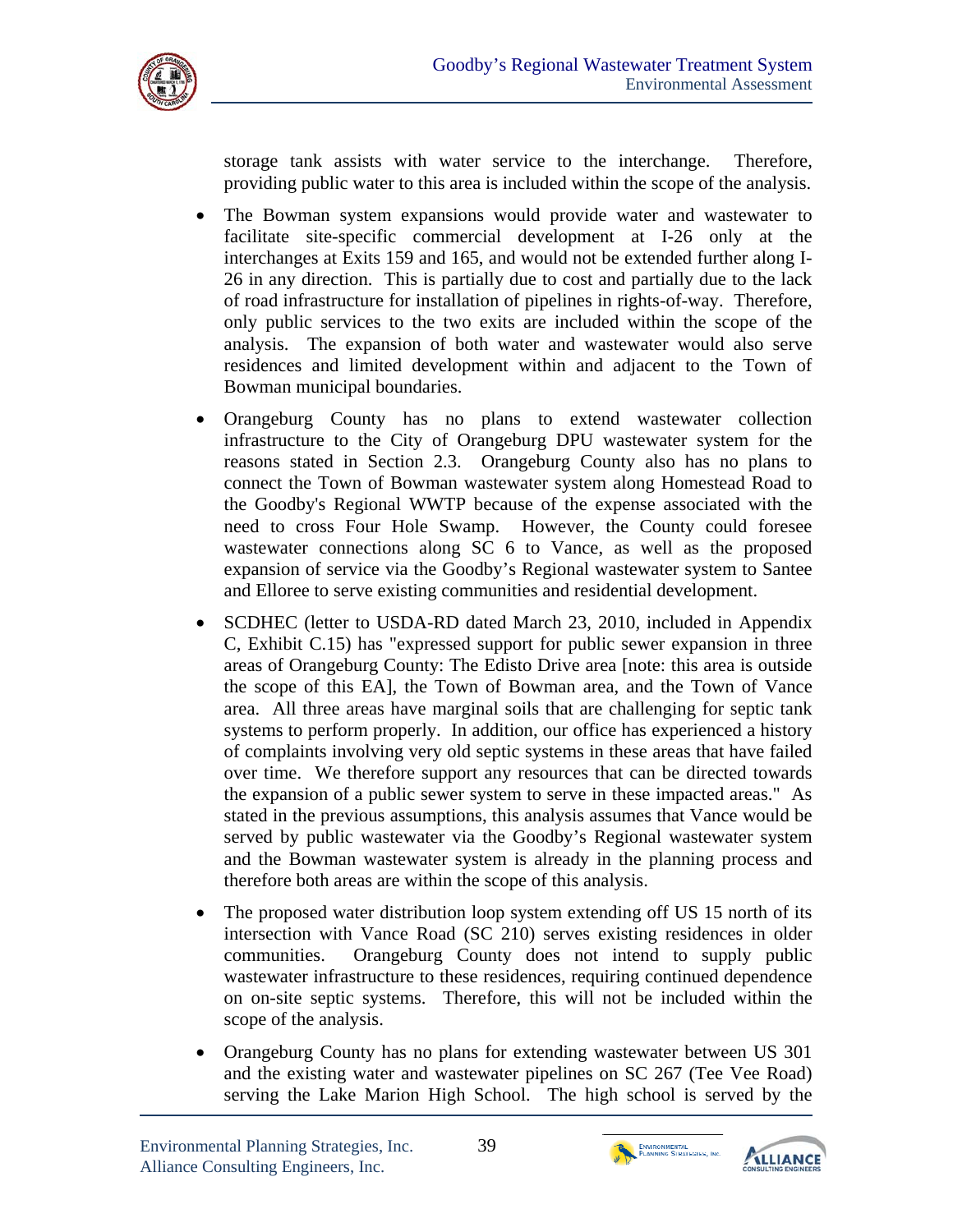

Santee water and wastewater systems. This area is primarily rural farmland. The existing infrastructure to the high school is sized for the school and a limited number of existing residences and therefore does not have the capacity to encourage or facilitate new residential development along Tee Vee Road from US 301 as far as the high school. Orangeburg County does not foresee expanding this system to support residential development in the future, based on priorities, current trends, and environmental constraints caused by Providence Swamp and White Cane Creek. Therefore, this will not be included within the scope of the analysis.

## **3.2.3.2 Assumptions Regarding the Actions Included in the Scope of the Intended and Induced Growth Analysis**

- All the existing and proposed expansions of the LMWRA public water systems are included within the scope of the induced growth analysis.
- Existing wastewater systems at Bowman, City of Orangeburg, Elloree, and Santee will remain in operation, with supplementation of the Elloree and Santee systems by the Goodby's Regional WWTP and supplementation of the Bowman system by an expansion of the existing Bowman wastewater system. Therefore, this infrastructure is included within the scope of the analysis.
- The leg of the wastewater system to Elloree to service the proposed residential developments on the south side of Lake Marion in Calhoun and Orangeburg Counties (Blackwater and Lakewilde Plantations) is preliminary, as the potential for development of those sites depends on the local and national economies (considering local employees working at nearby new industrial sites or retirees from out-of-state). Therefore, leg of the collection system serving these proposed residential developments will be a lower priority than providing service to the MIP and Jafza Park.
- The Town of Bowman is connected to the LMWRA regional water system to the north via Homestead Road.
- Two lift stations connected to the wastewater force main proposed along US 176 would most likely be installed near the existing older small low- to moderate-income residential communities on the east and west side of US 176 near Bush Branch and Providence Swamp that have reported failing septic systems, have chronically poor septic system maintenance, and potentially have poor drinking water quality. The lift station at Providence Swamp will also support future development of the two designated interchanges on I-95.

# **3.2.3.3 Assumptions Regarding Predicted Areas of Residential Growth and Potential for Population Growth**

• Currently, outside of towns, the vast majority of Orangeburg County is rural and largely undeveloped except for scattered home sites and small supporting



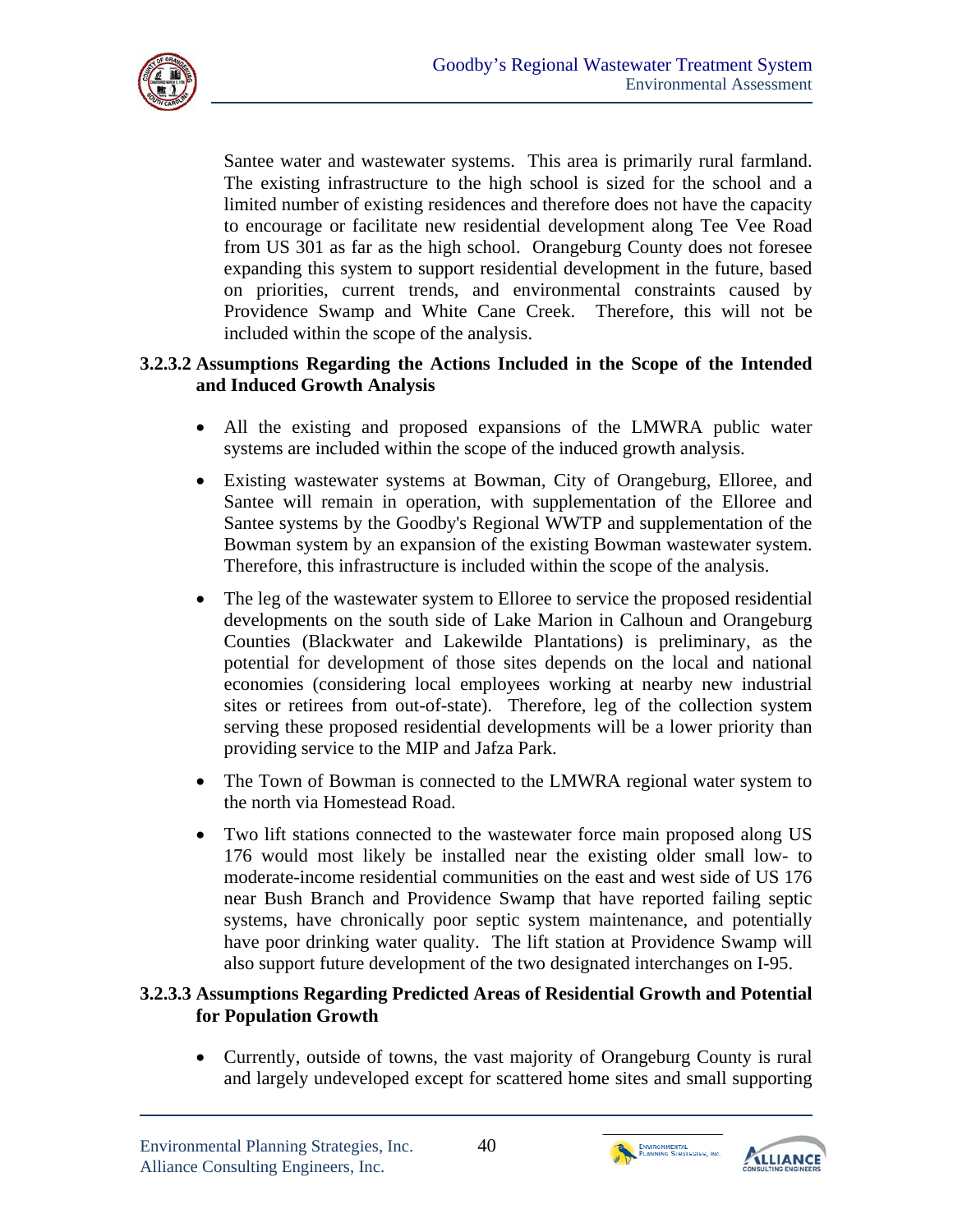

commercial uses. Concentrations of development occur around Santee, Vance, Eutawville, the City of Orangeburg, and along the southern shore of Lake Marion.

- Projected population growth in the Santee-Cooper Lake Region is at a rate of 2.1% annually, using the current rate of growth based on the 2000 Census and South Carolina Office of Research and Statistics data (See Appendix F) (not considering any increase in population as a result of the construction of the water system). The population located within the localized Goodby's Regional wastewater system project area is estimated to be approximately 41% of the total population of the five-county area, which is 115,700 residents. This is projected to increase to 155,800 residents in 2025.
- Orangeburg County net population increase between 2010 and 2030 is estimated to be 15,550 without Jafza development (2000 Census and South Carolina Office of Research and Statistics data included in Appendix F, Exhibit F.29) and 19,941 with Jafza development based upon the *Jafza Logistics and Distribution Park Design Traffic Technical Report* dated June 25, 2009 - See Appendix I, Exhibit I.1.
- Current rates of population growth of the municipalities under current economic conditions in the areas are relatively low, and most residential growth under current conditions is occurring in unincorporated areas adjacent to existing municipalities. New development in rural areas outside of municipalities depend primarily on new drinking water wells and almost entirely on on-site septic systems.
- Residential growth rates will increase primarily in response to industrial and commercial development in the area, especially associated with the MIP and Jafza Park employment opportunities. Jafza in particular is coordinating with the many local technical and community colleges in the area to provide training and education necessary for the types of employment that would be generated by the Park in order to hire locally as much as possible. Orangeburg County will encourage tenants of the Matthews Industrial Park to do the same.
- The interchange at I-95/SC 6 in Santee, which is connected to both water and wastewater infrastructure, has led to considerable local development because of the large amount of north-south tourist traffic traveling through the area to access Lake Marion. The interchange at I-26/US 301 will likely see increased development activity because of its proximity to the City/County Industrial Park. The County industrial park has attracted five companies since it opened in 1999. Additional mixed-use development, including commercial, residential and other types, is likely to occur along 301 from the interchange to the City of Orangeburg. The interchange at I-95/US 176 has experienced little development due to lack of water/wastewater service and constraints caused by wetlands and hydric soils, causing little of the land to be





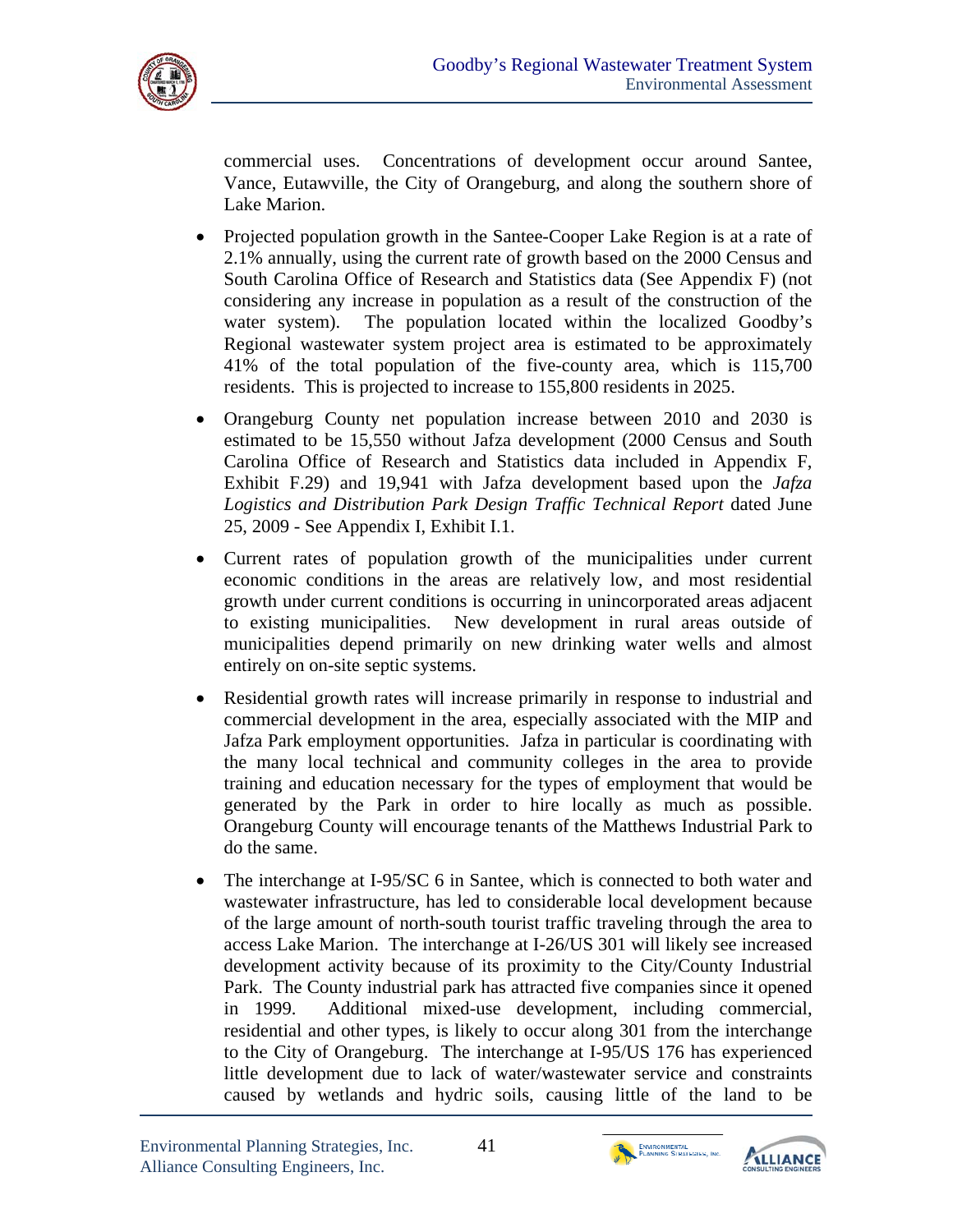

developable. The interchange at US 301 and I-95 should see substantial development due to the Jafza Park proposed for that location.

- As stated above, the primary areas of potential residential growth in the area in response to increased employment opportunities are assumed to be the roadways between the designated industrial/commercial points, especially US 176, SC 267/US 15 (Bass Drive) from US 301 to I-95, and SC 210 (Vance Road). The concern for residential development along US 301 is not as strong, as this area has a high potential for commercial development in support of both the MIP and the Jafza Park and out to the County/City Industrial Park, and is a major connector between I-95 and I-26 on the northern boundary of the GLT. US 301 is identified on the Orangeburg County Future Land Use map in the Comprehensive Plan as residential/mixed use, so the County plans for development along this route. US 301 already has water distribution pipelines in place and only minor concerns with wetlands and water quality. This highway crosses narrow portions of Providence Swamp and its tributary of White Cane Creek, and small isolated wetlands elsewhere along the corridor. Commercial development along US 301 is also constrained by hydric soils and wetlands associated with Providence Swamp, Four Hole Swamp, and Goodby's Creek. The opening of I-95 in 1969 had a detrimental effect on commercial activity along US 301, as hotels, restaurants, and service stations serving tourist traffic closed in favor of establishments at the I-95/Santee interchange and Santee receiving increased tourist business. It should be possible for this highway to accommodate a mix of residential, commercial and some industrial uses, if development is properly sited and planned. Residential development along SC 210 is also constrained by Providence Creek. The south side of US 176 is highly constrained by Four Hole Swamp and its associated tributaries and wetlands.
- Residential development along US 176, SC 210, and US 15 is also constrained by Orangeburg County zoning and planned future land uses except near intersections with the interstate highways. Most of the area is zoned Forest and Agriculture along these roads, and the Orangeburg County Future Land Use map shows the area remaining primarily Agriculture/Forest land. Only US 301 and its intersections with major highways are planned for Industrial/Mixed Use and Residential/Mixed Use.
- US 15 north from its junction with SC 267 already has small older communities associated with agricultural lands and timber stands (and a Carolina bay that is apparently managed for silvicultural purposes) and does not have the wetland constraints of the northern Tee Vee Road area.
- The Santee area, including Vance (which serves as the crossroads between Santee, Eutawville, and Holly Hill), should experience additional residential and some service commercial development continuing south along SC 210,

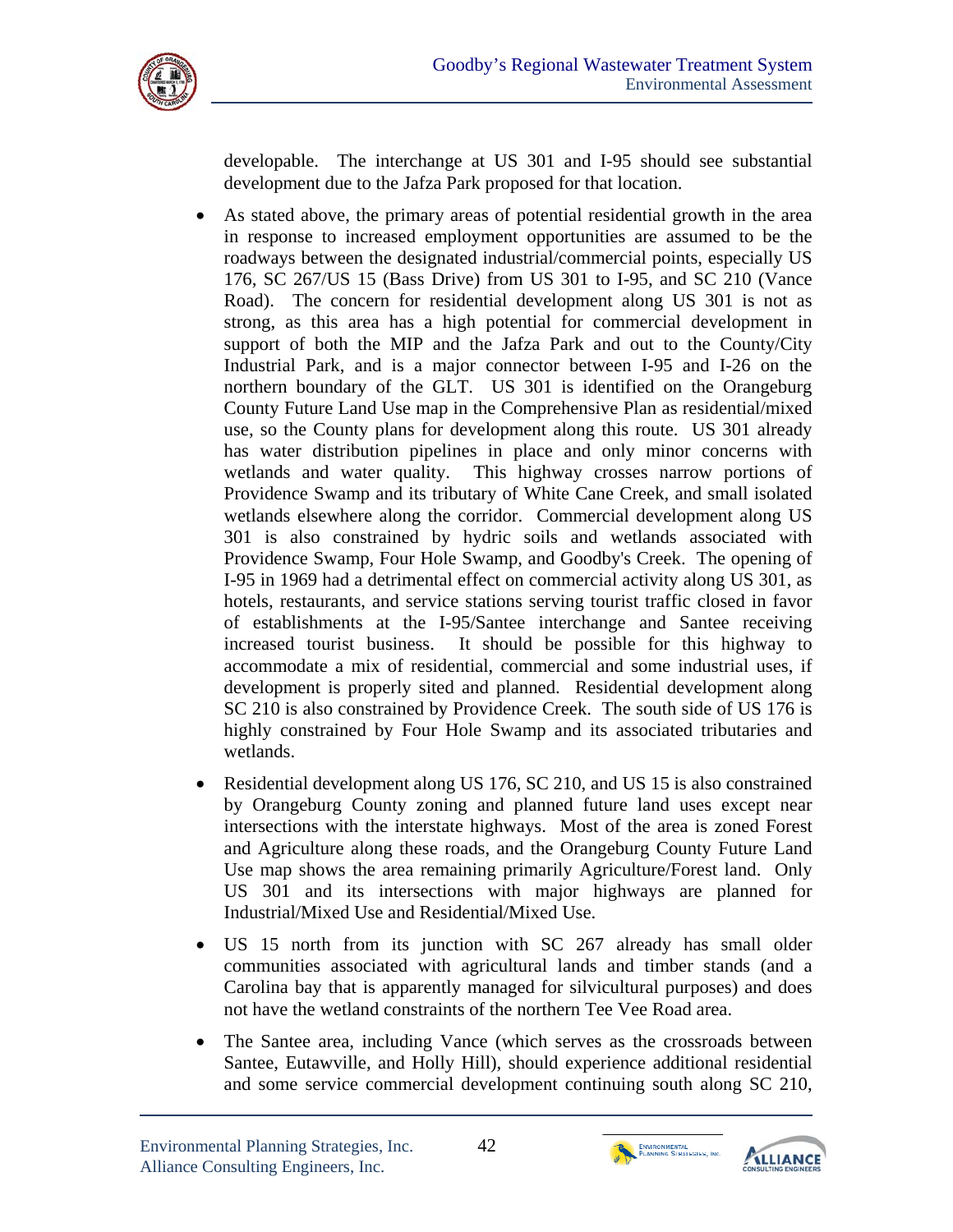

particularly as the interaction between the Santee area and the City of Orangeburg increases. As growth continues in the corridor along the southern shore of Lake Marion, there should be expanded development. This development is expected to be mainly a mix of residential and service commercial around Eutawville, primarily attributed to increased tourism and sports activities (which does not involve increases in population), which is likely to continue eastward of Eutawville as it has in recent years. Increases in retirement communities along the south shore of the lake is also expected to occur.

 Commuters to the MIP and Jafza Park would most likely be clustered around the Towns of Elloree and Santee, unless property values in that area near the Lake increase substantially. Some commuters may choose to live along US 301, depending on the other land uses that develop there, in Vance, or even Clarendon and Dorchester Counties. For those living to the south, the main commuting routes would most likely be US 301, US 176 and, possibly SC 210. It is also possible that commuters may use I-95 and I-26 to a lesser degree.

#### **3.2.4 Land Use Ordinances and Their Role in Controlling Growth in Orangeburg County**

Audubon South Carolina expressed concerns during public involvement for the Goodby's Regional wastewater system regarding protecting the water quality of Four Hole Swamp from sediment and pollution that might be caused by development near the swamp and its tributaries. Their concern is localized to the areas along SC 210 and US 15, and especially along US 176, which parallels Four Hole Swamp between US 301 and I-95. All these roads cross tributaries to Four Hole Swamp, including Providence Swamp (See Appendix B, Exhibits B.6, and B.13,). This concern has resulted in the following analysis of land use and development controls in Orangeburg County and what additional controls may be needed for specific areas within the GLT.

# **3.2.4.1 Assumptions Regarding Land Use Control**

Orangeburg County has recently implemented land use and zoning plans and ordinances to manage the extent, type, and location of industrial/commercial and residential growth. These plans have designated specific areas for industrial/commercial growth within the much larger area designated as agricultural. The existing County/City Industrial Park at the intersection of I-26 and US 301, the actively-marketed Matthews Industrial Park at the intersection of US 301 and US 176, and the Jafza Logistics and Distribution Center at the intersection of I-95 and US 301 provide a strong basis for concentrating industrial development in areas readily served by water and wastewater infrastructure. Appendix A, Exhibit A.9 illustrates Orangeburg County's Future Land Use and Appendix H includes Orangeburg County's Comprehensive Plan.



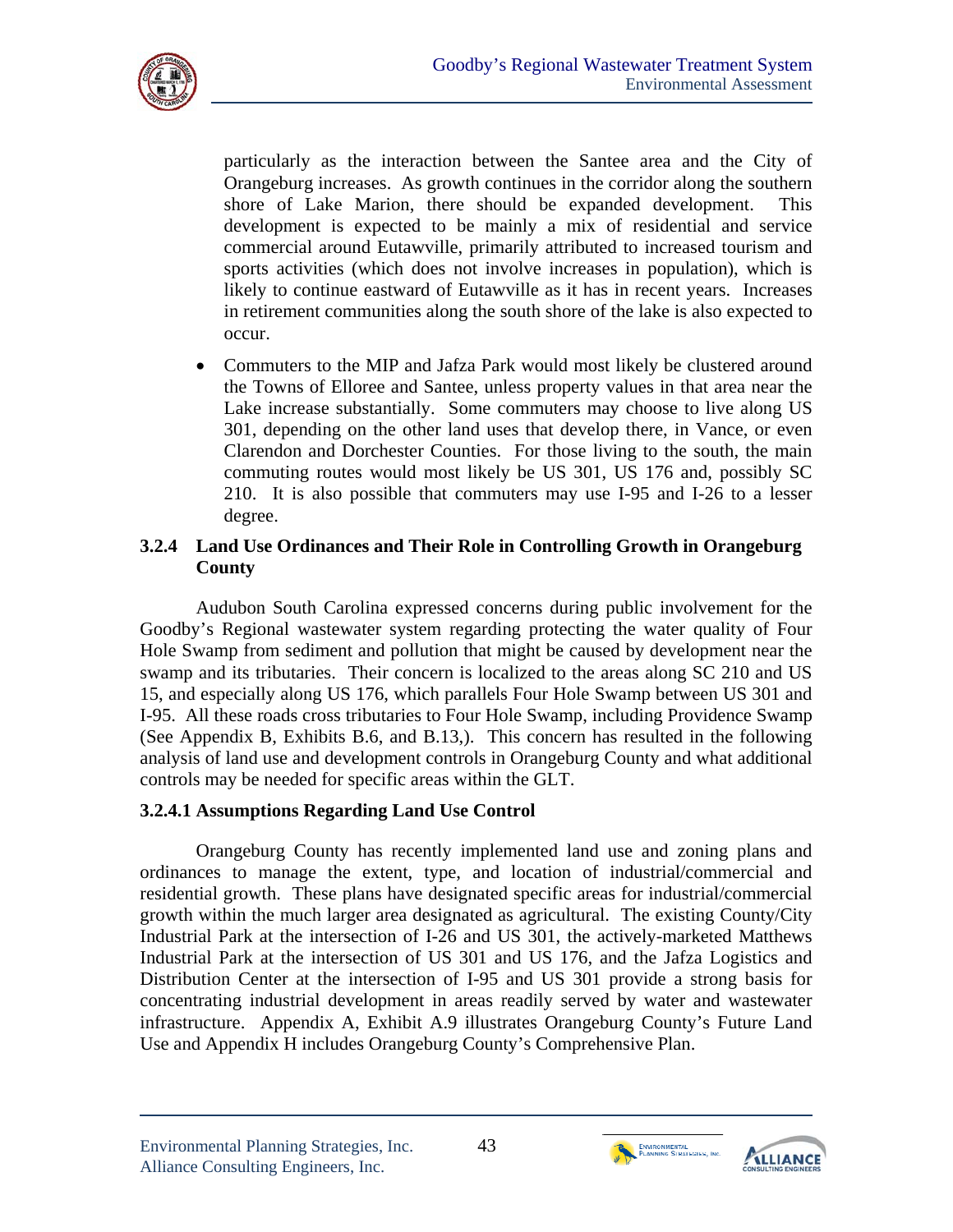

Any new development in areas served by either water or wastewater infrastructure or both would be required by SCDHEC to connect to the infrastructure. New residential subdivision development would be required to adhere to the Orangeburg County Land Use Planning ordinances and, where available, would be required to connect to existing public water and wastewater infrastructure if connections are cost-effective. Such connections to infrastructure would be at the expense of the developer, with operation and management of the public portion under the authority of Orangeburg County. Regarding cost-effectiveness, SCDHEC considers factors such as soil suitability for onsite septic systems or on-site alternative treatment systems, need to acquire easements, whether connections would require boring under existing roads, and other factors on a case-by-case basis.

Existing residences could choose whether to connect to public wastewater and water systems.

In areas not currently served by infrastructure, SCDHEC regulations would regulate the approval and installation of new on-site drinking water wells and septic systems. Residences outside of service areas would continue to use on-site individual septic systems and unregulated private wells.

Orangeburg County would limit the number of interconnections with the wastewater force mains and water lines in the ROWs of US 176, US 15, and SC 210 to both control the operating efficiencies of the wastewater force main and to control unplanned growth along these two-lane roads. Any such requests for connections would be reviewed through the Orangeburg County Review process on a case-by-case basis.

The designated land use in the GLT area is primarily Forest and Agriculture (FA) along US 301, US 176, US 15, and SC 210. However, the Orangeburg County Comprehensive Plan Future Land Use map (See Appendix A, Exhibit A.9) identifies US 301 and its intersection with I-95 and I-26 as Commercial/Mixed Use and Industrial/Mixed Use. US 176, US 15, and SC 210 are still identified as Agriculture/Forest land. Therefore, it is expected that future development of US 176, US 15, and SC 210 would remain agricultural in nature with limited residential use. Any larger-scale proposed residential uses are prohibited by the current designation and would be subject to Section 7.4 of the Orangeburg County Zoning Ordinance and restrictive covenants as stated in Section 3.2.4.

Exit 93 on I-95 is currently designated as Commercial General. Exit 90 on I-95 is currently designated as Agricultural/Forest land; however, Exit 90 is also planned for future commercial/mixed use by Orangeburg County planning officials and will require a zoning waiver for such use.

#### **3.2.4.2 Existing Orangeburg County Land Use Ordinances**

The Orangeburg County Comprehensive Land Use Plan and associated zoning and development ordinances control the development and use of land within the county. These ordinances and plans provide the necessary framework for developing binding



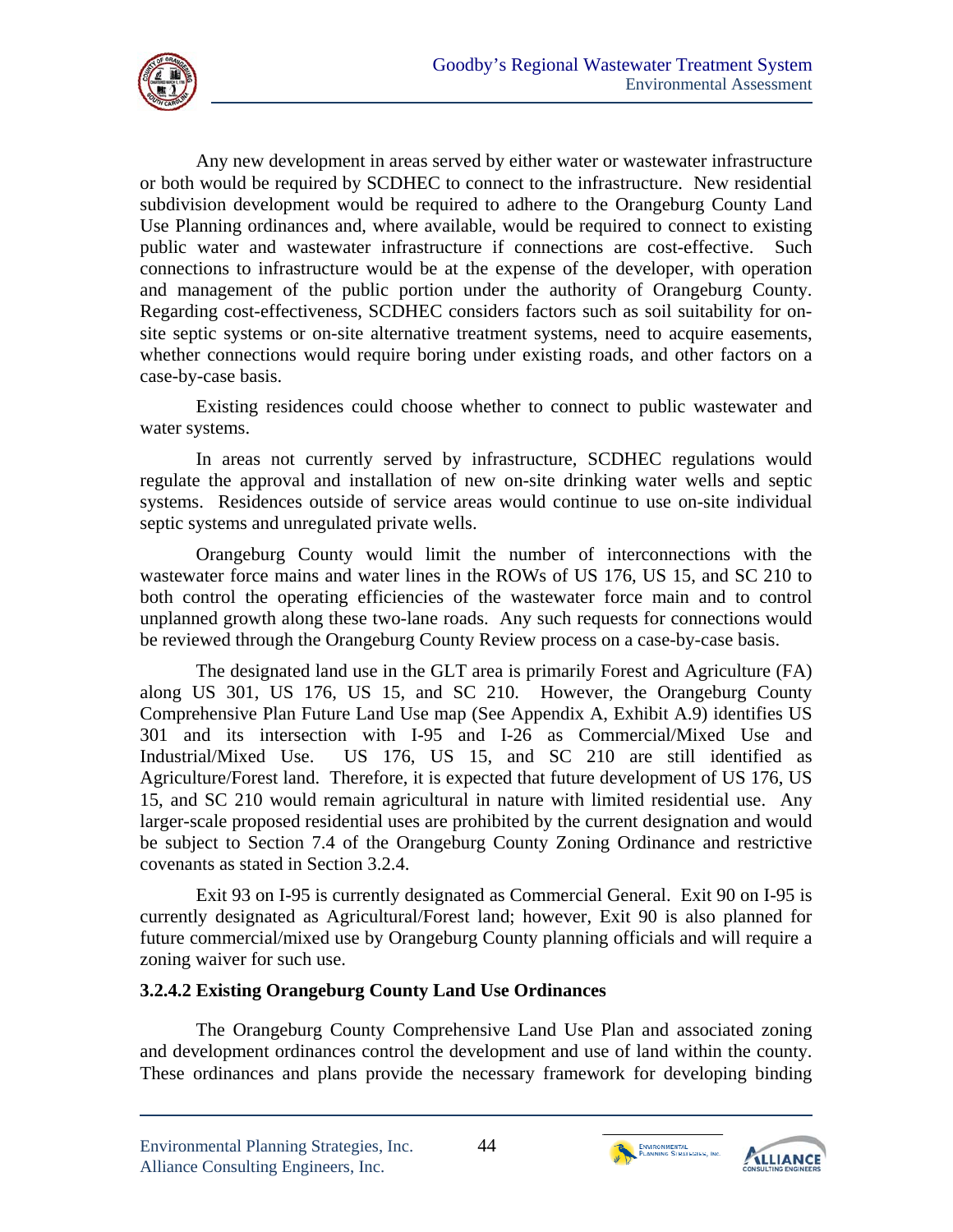

covenants for controlling induced growth and potential associated development sprawl within this rural agricultural area.

The framework provided by the county land use plan, zoning and development ordinances includes the following restrictions that were used for developing the language of the binding covenants. Orangeburg County commits for further defining the restrictions in relation to the Goodby's Regional wastewater system through a proposed binding covenant, which would be instituted as part of either the USDA RD loan agreement or the USACE Project Partnership Agreement (Section 3.2.4.4). The following items were a basis for the covenant that is intended to control induced growth on undeveloped forested and agricultural lands in the GLT:

- 1. All possible agricultural uses are permitted under the FA (Forest and Agriculture) Zoning Designation.
- 2. Section 7.4 of the Zoning Ordinance, page 88, Paragraph 2 indicates that: "As many as five residential uses may be permitted on a lot in the FA."
- 3. Section 2.4 Table 2 [of the ordinance] allows only "small subdivisions" in FAzoned properties, and those properties can be no less than one acre in size. A maximum impervious area of only 15% is permitted on each lot.
- 4. Section 36-83(j) on p. CD36:14 of the Subdivision and Land Development Regulations designates a "small subdivision" as:
	- a. Contains no required new roads or changes to existing roads
	- b. Resultant lots all have legal access
	- c. Has no new [stormwater] drainage, water, or sewer system
	- d. Is no larger than 10 acres in size and contains not more than 5 lots.
- 5. Section 36-125 (a) on page CD36:22 of the Subdivision and Land Development Regulations states that the general standards for lots include:
	- a. All lots shall have direct access to and frontage on a public or private street unless a specific variance is granted by the planning commission.
	- b. Lots facing or backing on a major thoroughfare or backing on a railroad shall have a minimum depth of 150 feet.
- 6. Section 36-127 (a, c) on page CD36:24 of the Subdivision and Land Development Regulations has the following requirements for water and sewer systems:
	- a. When a proposed subdivision or development lies adjacent to or near an existing public or private community water and/or sewer system, the subdivider or developer shall be required to service the subdivision with this system, provided that the public or private agency having authority over the system has agreed to provide service.



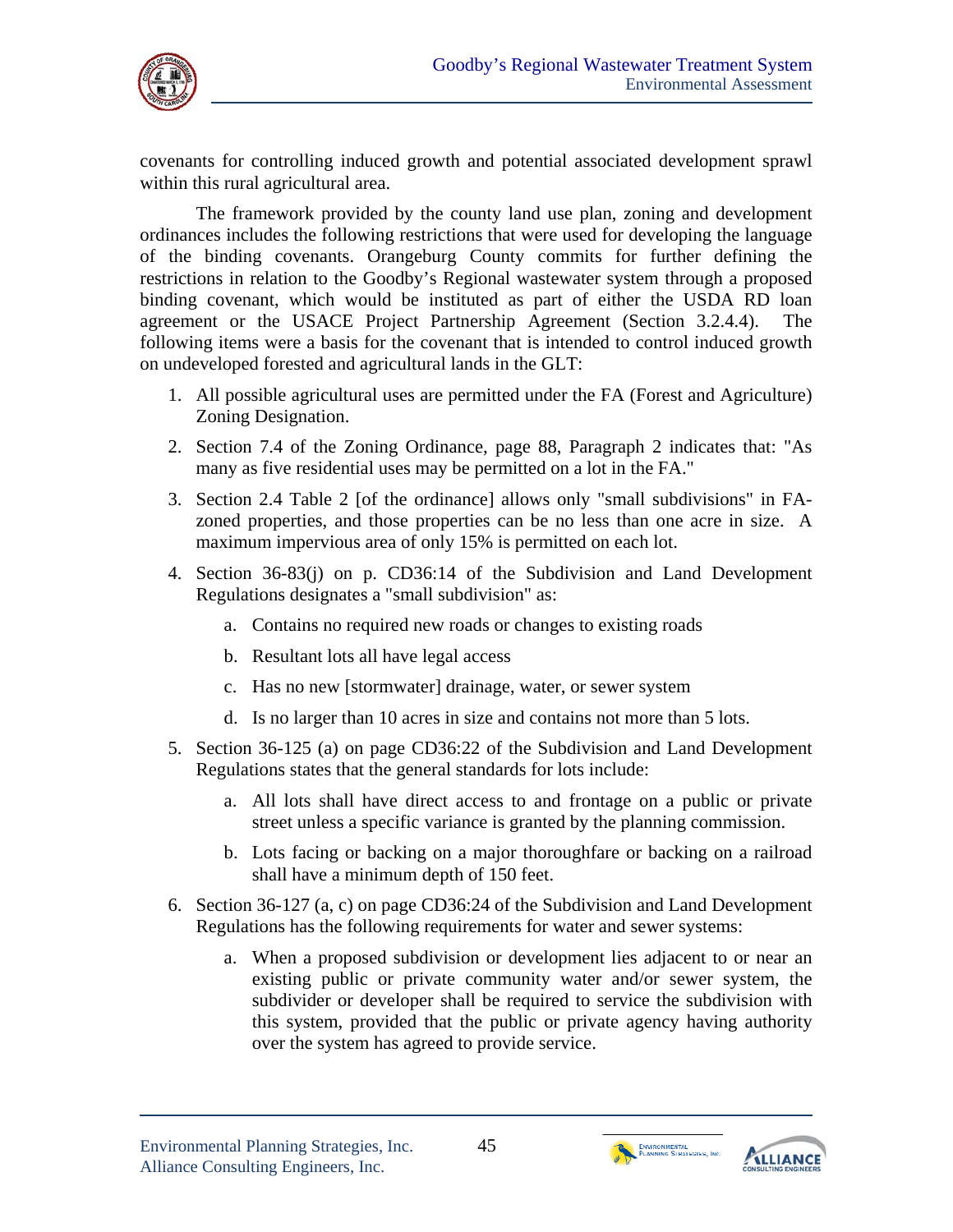

b. Sanitary waste disposal and/or water supply systems shall be installed according to plans approved by both the waste disposal [authority] and the State Department of Health and Environmental Control Public water mains and fire hydrants shall be of ample size and in no case smaller than six inches.

All proposed development must be reviewed and approved by the Orangeburg County Planning and Land Use Office, which involves a zoning review, a review by the E-911 Addressing Office (the authority for ensuring that all valid addresses are recorded for effective emergency response), an environmental review, and a permit from the County Building Official. If a subdivision is proposed, it must also have review and approval by the Orangeburg County Planning Commission.

To better understand the restrictions regarding the number of residences allowed per lot (Section 7.4 of the Orangeburg County Zoning Ordinance), it is necessary to understand the technical requirements regarding how the size of wastewater lines controls the number of residences that can be supported by a collection and conveyance system. The smaller the diameter of the pipeline, the fewer number of residences that can be supported by the pipeline. Therefore, the diameter of the pipeline is an effective control on the level of development that can be supported in an area. The following pipeline diameters can support the associated residential densities per lot:

- For wastewater, a 6-inch gravity-fed wastewater tap-in can provide adequate capacity to serve the demands of up to five combined residential service connections (assuming 1,500 gpd wastewater; 300 gallons/residential unit/day) on the same lot at the proper slope, whereas a 4-inch wastewater service would not be sufficient for a 1,500 gpd average wastewater demand.
- For water, a 1.5-inch water tap-in provides five times the volume of flow than a ¾-inch line (which is the smallest line for a single residence) provides and has adequate capacity to serve five combined residential service connections.

Orangeburg County protections for wetlands and floodplains are addressed by the Orangeburg County Flood Damage Prevention Ordinance (See Appendix E, Exhibit E.22, 2009-07-20-05) and incorporated into this proposed action through county ordinance and mitigation measures in Section 3.2.4 and Chapter 4 of this EA.

Therefore, land shown in the Comprehensive Land Use Plan - Future Land Use Map as agricultural and forested land will be protected through existing regulations shown above. These include restrictions on future public infrastructure extensions, a restriction on developed impervious area to no greater than 15% of the total developed area, and a restriction on new subdivisions no greater than ten (10) acres in size. Secondly, Orangeburg County has a multi-step building review process to enforce County regulations. Furthermore, subdivisions may only be 5 parcels or less, with each parcel no smaller than 1 acre in size. Additionally, Orangeburg County is committed to limiting growth outside of planned urban areas by the use of a binding covenant (Section 3.2.4.4). This will limit any service connection to no greater than 1,500 gallons per day



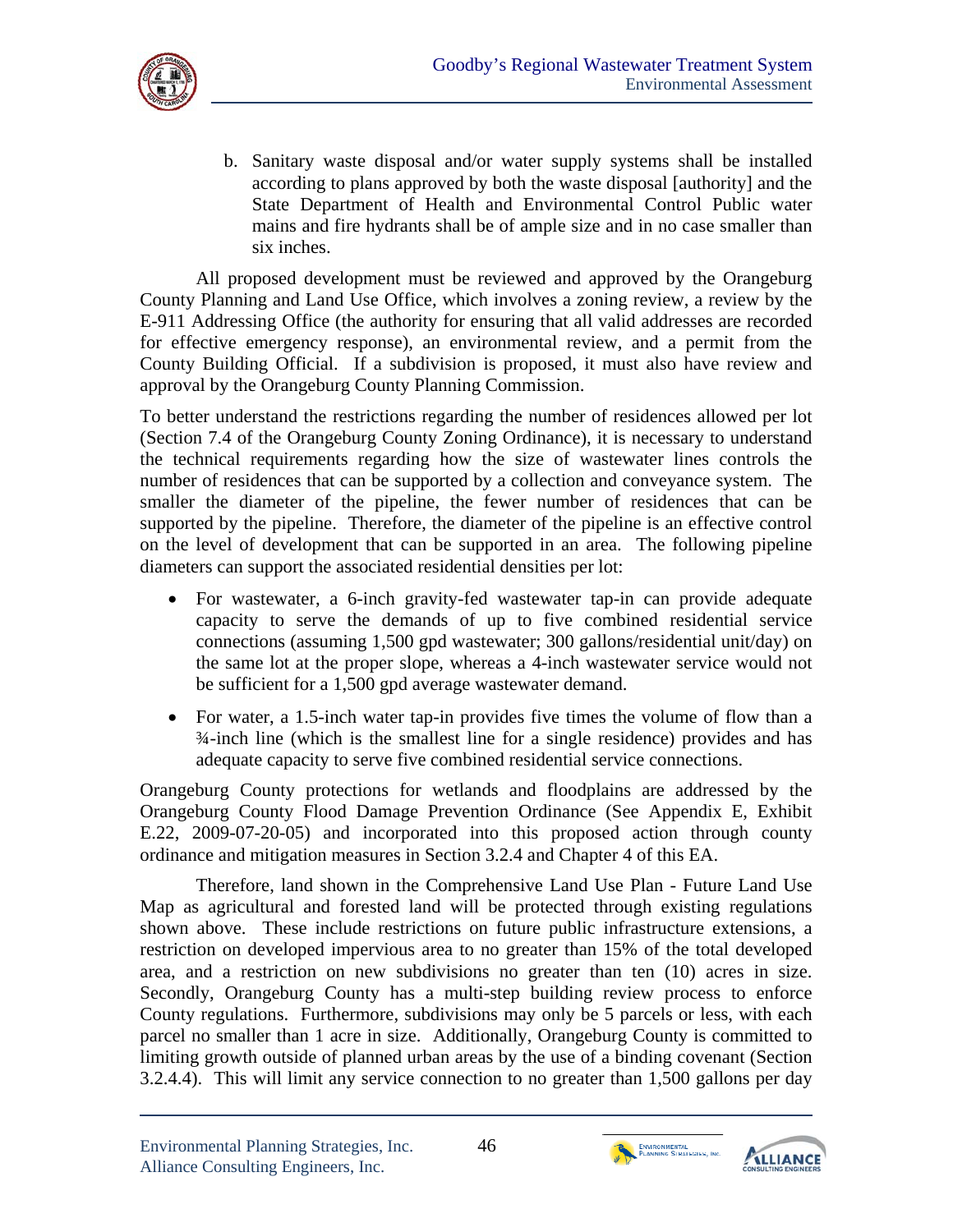

via grinder pump and force main, or a 6-inch gravity wastewater service and will deter induced growth and indirect impacts to existing forested and agricultural areas in the GLT.

#### **3.2.4.3 Existing Covenants for Water and Wastewater Systems in Orangeburg and Calhoun Counties**

Previously, Orangeburg County has agreed to the following binding covenants for the Town of Bowman and Orangeburg County Regional Water System Expansions that have been approved by USDA-RD as part of the loan guarantees for these systems, setting clear precedent for a binding covenant for the Goodby's Regional wastewater system to control induced growth:

*In an effort to mitigate indirect impacts on important farmlands in accordance with FPPA, Orangeburg Co. Water and Sewer Authority and Town of Bowman are willing to enter into binding covenants and/or agreements that limit tap size of potential customers to a minimum of 1.5 inches per lot within areas designated as Agricultural/forest land (FA) use as zoned in the Orangeburg County Comprehensive Land Use Plan through a binding covenant at the time of execution of the Letter of Condition of the USDA Loan Guarantee. This would not include future lot splits under the "small subdivision" provision of Section 36 83(j) of the Subdivision and Land Development regulations. As five residential uses are permitted per lot size per the current Orangeburg Co. Zoning Ordinance, the proposed water tap limit size was derived to support continued agricultural uses that would support up to 5 residential taps per lot based on equivalent line size of approximately five ¾-inch residential taps or one 1.5-inch tap. Furthermore, subdivisions within areas shown as Agricultural in the Comprehensive Land Use Plan that do not qualify as a "small subdivision" in accordance with Section 36-83(j) of the Orangeburg Co. Subdivision and Land development regulations shall still be considered one lot with regards to this restriction and be limited to 1.5-inch for the entire proposed subdivision. Further, Orangeburg County Water and Sewer Authority will affirm and adhere to the Orangeburg Co. Comprehensive Land Use Plan as it pertains to these proposed water improvements and their respective corridors. It should be noted that the Orangeburg Co. Comprehensive Land Use Plan includes protection and preservation of farmlands as one of its goals in order to preserve the rural agricultural nature of Orangeburg Co. The above tap restriction shall not apply to Planned Development Uses (PUDs) identified in the Orangeburg Co. Comprehensive Land Use map. Additionally, the customer tap restriction will be waived for all businesses that support agricultural practices and for all existing industrial sites considered as "prior converted farmlands" due to their land use. The customer tap restriction and compliance with the Orangeburg Co. Comprehensive Land Use Plan will be executed as a binding covenant and/or agreement which will be attached to the USDA-RD Loan Resolution. The customer tap restriction will apply to all Agricultural designated lands shown on* 



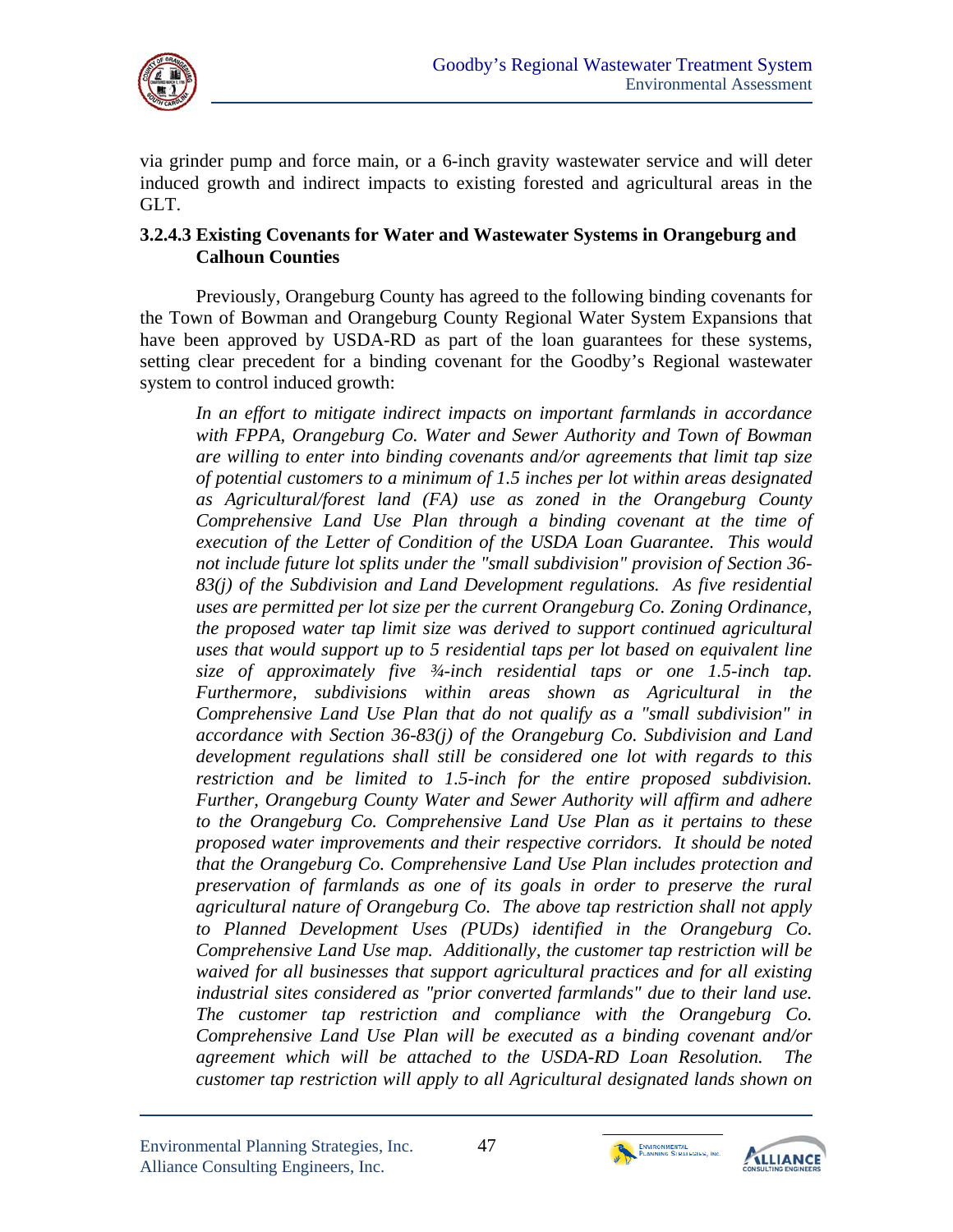

*the Orangeburg Co. Comprehensive Plan Future Land Use Map within the service area and along project corridors.* 

The Calhoun County binding covenant for expansion of the water system to protect Important Farmland states:

*As a condition of funding provided by USDA's Rural Utilities Service (RUS) for a project to upgrade the Calhoun County water system, and to mitigate the potential adverse impact of both the project and growth which may follow to prime and important farmland, jurisdictional wetlands and floodplains, Calhoun County hereby resolves the following:* 

- *1. The county will not provide any taps or services for any new structure that will lie within the designated 100-year floodplain and/or areas recognized as jurisdictional wetlands.*
- *2. To mitigate indirect impact upon soils classified as prime or important farmland, the county will restrict service to new development on classified soils within its water service area. New taps or services made within areas so classified shall be limited to 1-inch or smaller unless (a) the service is to be provided to development which is classified as agriculture, agribusiness or the agricultural processing industry, (b) it can be documented that the property to be served is either already urban development or committed to urban development in accordance to the Farmland Protection Policy Act (FPPA), or (c) approval is granted by RUS.*
- *3. Calhoun County has identified development zones within its service area which comprise areas that are already developed or designated to develop for urban uses such as commercial or industrial purposes. These areas are detailed on the attached service area map and description. The restrictions outlined in number 2 above will not be placed upon developments which area served within the designated development zones.*

*Designated Development Zones Description: Development zones designated by Calhoun County and shown on the attached service map area are:* 

- *1. A corridor from the northern-most Calhoun/Lexington County line to Calhoun/Orangeburg County line 2,500 feet either side of Interstate 26 including all interchanges within Calhoun County.*
- *2. An area along the eastern side of US Highway 176 1,000 feet in width from the Calhoun/Lexington County line to the existing 150,000 gallon elevated tank serving Sandy Run.*
- *3. Five hundred feet either side of US Highway 176 from the end of the area identified in No. 2 above to Murph Mill Road.*



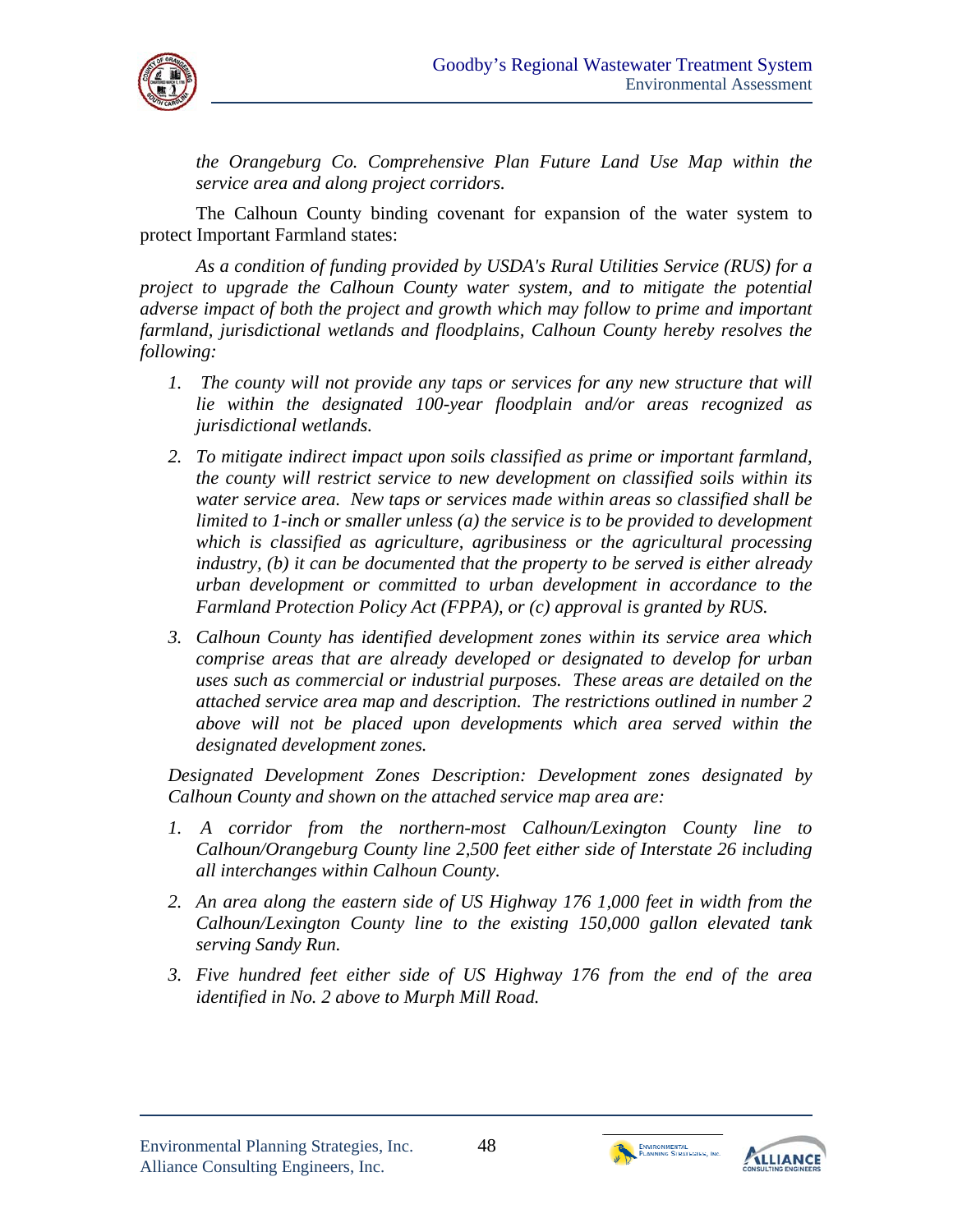

#### **3.2.4.4 Proposed Orangeburg County Binding Covenant for the Goodby's Regional Wastewater System**

Orangeburg County proposes the following language for application to wastewater tap-ins related to the proposed Goodby's Regional wastewater system along US 176, US 15, and SC 210 to mitigate indirect impacts with induced growth as a binding covenant in either the USDA RD Loan agreement or the USACE Project Partnership Agreement (PPA):

*In an effort to mitigate the indirect impacts on Important Farmlands in accordance with Farmland Protection Policy Act Final Rule, Orangeburg County will enter into a binding covenant that will limit potential customers service connection to a maximum of 6-inch gravity service line per lot or equivalent service of no more than 1,500 gallons per day per lot via a grinder pump and force main service connection in areas with a designated land use of Forest and Agriculture, per the Orangeburg County Comprehensive Land Use Plan. This mitigation will be enforced through a binding covenant at the time of execution of the loan agreement or the USACE PPA, not including future lot splits under the "Small Subdivision" provision in Section 36-83(j) of the Subdivision and Land Development Regulations. As five (5) residential uses are permitted per lot by the current Orangeburg County Zoning Ordinance, the proposed service connection limit size was derived to support continued agricultural uses that would support up to five (5) residential services per lot, and would not allow connections of multiple lots to one service later according to current South Carolina Department of Health and Environmental Control regulations for wastewater distribution lines. Furthermore, subdivisions within areas shown as Agricultural in the Comprehensive*  Land Use Plan that do not qualify as a "Small Subdivision" in accordance with Section *36-83(j) of the Orangeburg County Subdivision and Land Development Regulations shall still be considered one lot with regards to this restrictions and be limited to 6-inch gravity service line or equivalent grinder pump and force main connection for the entire proposed subdivision. Additionally, Orangeburg County will affirm and adhere to the Orangeburg County's Comprehensive Land Use Plan as it pertains to the proposed wastewater improvements project and their respective corridors. It should be noted that Orangeburg County's Comprehensive Land Use Plan includes protection and preservation of farmlands as one of its goals in order to preserve the rural agriculture nature of Orangeburg County. Additionally, the customer tap restriction will be waived for all businesses that support agricultural practices and for all existing industrial sites considered as "prior converted farmlands" per the Farmland Protection Policy Act. The above wastewater service connection restriction shall not apply to Planned Development Uses (PUDs) identified in Orangeburg County's Comprehensive Plan Future Land Use Map. Additionally, the customer wastewater service restriction will be waived for all businesses that support agriculture practices, for existing subdivisions and structures that have obtained a building permit prior to execution of the restrictive covenant, and for all existing industrial sites considered as prior converted farmlands due to their planned land use. The customer wastewater service restriction and compliance to the Orangeburg County's Comprehensive Land Use Plan will be executed by the* 



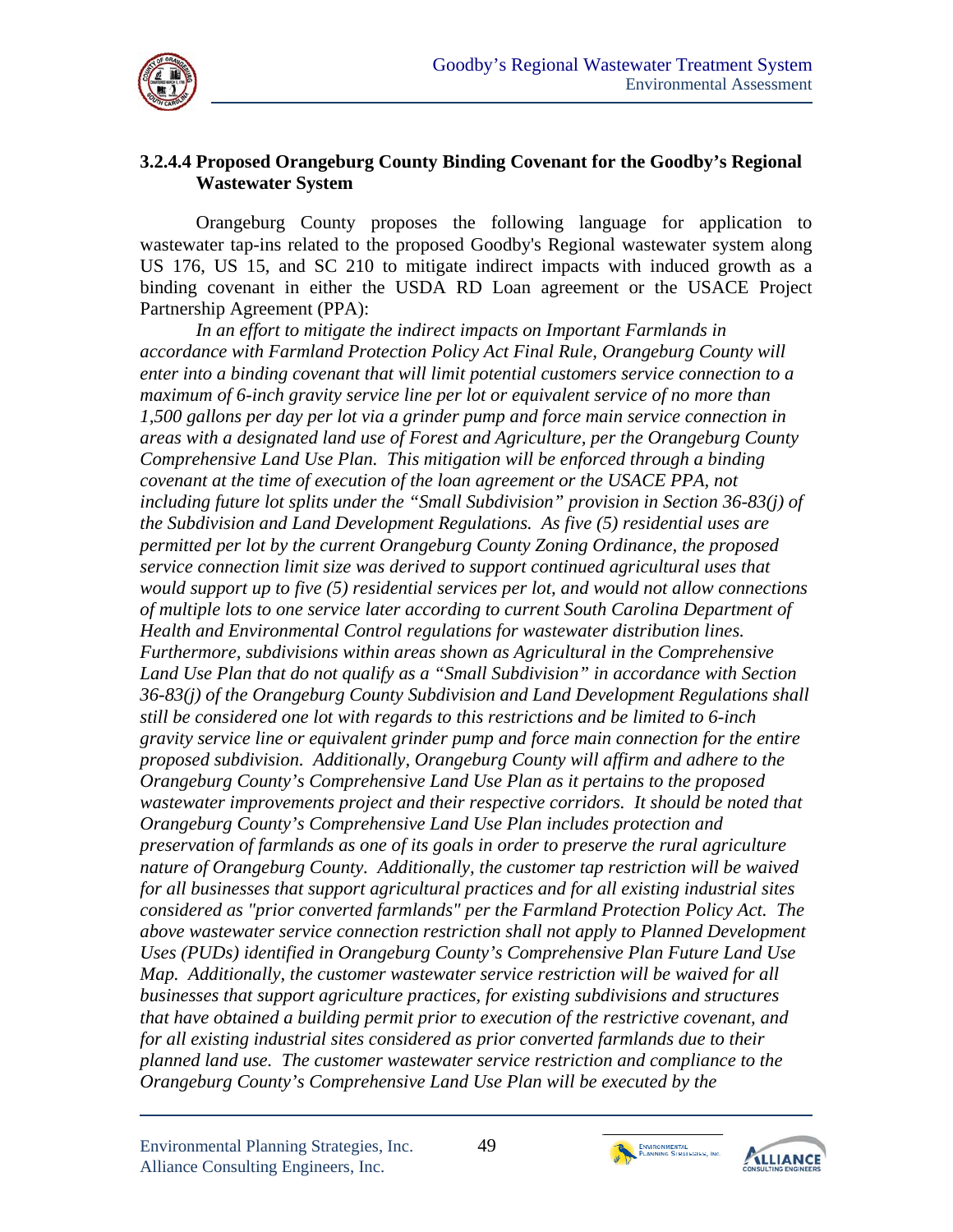

*Orangeburg County as a binding agreement and/or covenant which will be attached to either the USDA-RD Loan Resolution or the USACE Project Partnership Agreement. The customer service restriction will apply to Agriculture/Forest-designated lands shown on the Orangeburg County's Comprehensive Plan Future Land Use Map along the project corridors along US 176, US 15, and SC 210.* 

## **3.2.5 Potential Growth and Management of Traffic Volumes in the GLT Area**

## **3.2.5.1 Existing State and Federal Highways**

Carolina and the Mid-Atlantic States, and south to Savannah, Georgia and on to Miami. Interstate 26 and I-95 are four-lane fully controlled access highways, and US 301 is a four-lane access roadway. I-95 travels north-south through Florence to North I-26 runs north-south, crossing the tri-county region, intersecting with I-95 in the southeastern portion of Orangeburg County near the boundary with Dorchester County, terminating at US 17 in Charleston. I-26 provides a high-speed connection to I-20 and I-77 in Columbia and other points west. US 301 is a four-lane highway that intersects I-95 in the Town of Santee, roughly paralleling I-95 to the North Carolina border. US 301 travels west from Santee to Orangeburg, then runs southwesterly, crossing into Georgia. US 15, a two-lane full access road, crosses over I-95 connecting from I-95/US 301 to parallel I-95 east of the highway outside of the GLT. US 176 (Old State Road) is a twolane full access rural road that is crossed over by I-95, paralleling I-26 and Four Hole Swamp to the east from south of Columbia to north of Charleston, bisecting the GLT. SC 210 (Vance Road) is a two-lane rural road that crosses over I-26 with a narrow bridge. SC 6 connects the Towns of Vance and Santee and provides access to the southern shore of Lake Marion and the Town of Eutawville to the east. To the west, SC 6 goes through the Towns of Elloree and St. Matthews and intersects with I-26 northwest of the planning area.

The area surrounding the I-26/I-95 intersection is one of the least developed interchanges on the eastern interstate system, primarily because of lack of direct access and major wetlands (30%), farmlands held by families for generations, and lands not suitable for development. Tracts near this intersection are also separated by power lines, roads, or other parcels.

#### **3.2.5.2 Traffic Management during Construction Activities**

During placement of wastewater collection lines in road rights-of-way, some minor traffic disruptions, slow-downs, congestion, delays or detours may be required for efficiency and worker safety. However, these problems would be minimized by following the requirements of the SCDOT safety and traffic control plan associated with Encroachment Permits and inserted into construction contract documents. The areas of most concern for the Goodby's Regional wastewater system are secondary two-lane roads such as US 176, SC 210, and SC 267, as the main arteries, such as I-26, I-95 and US 301 can continue to operate with lane closures. Therefore, no further mitigation is



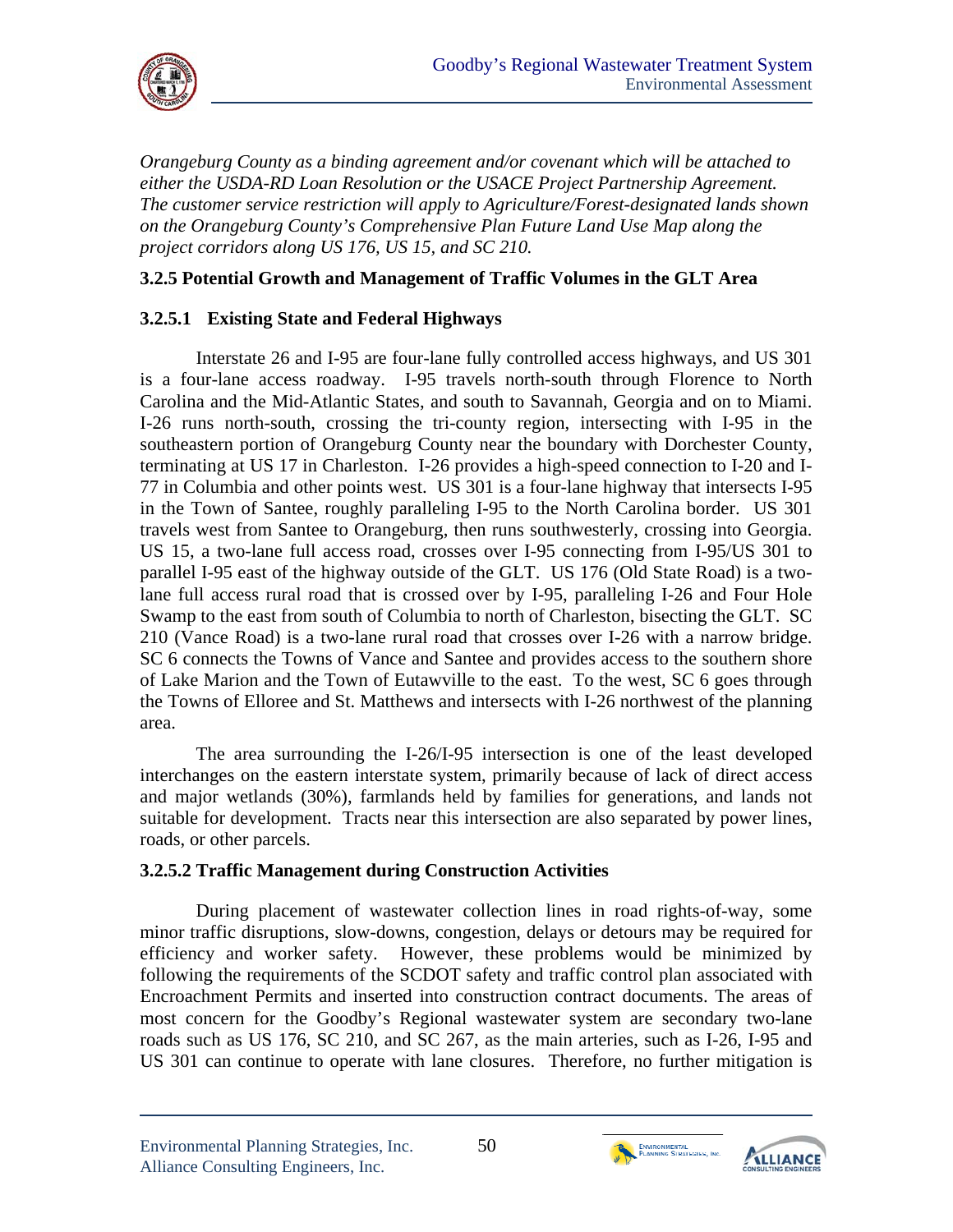

required beyond following the requirements of the approved SCDOT safety and traffic control plan for these three roadways.

#### **3.2.5.3 Potential for Increase in Traffic Volumes on Major Roads in the Study Area from the Jafza Park Development**

The primary contributors to increases in traffic during construction and operation, especially truck traffic, would be the Jafza Park; industries locating in the Matthews Industrial Park; and, to a lesser degree, commuter traffic to and from these two locations. Exhibit A.1 and Exhibit A.2 in Appendix A illustrate the location of the Matthews Industrial Park. Exhibits A.1, A.2, and A.4 in Appendix A illustrate the location of the Jafza Logistics and Distribution Park. Any industrial development occurring on the four designated interchanges on I-26 and I-95 serviced with water and wastewater utilities would contribute substantially less traffic.

Officials with the Jafza Park estimated truck and car traffic that would be generated by employees and users of the Park (*Jafza Logistics and Distribution Park Design Traffic Technical Report* dated June 25, 2009 - See Appendix I, Exhibit I.1). These estimates include the following assumptions:

- Background traffic (non-Jafza generated traffic) is expected to increase at 1.5%/year on all main segments (I-95, US 301 and extension, SC 6 and SC210) except I-26 west of US 310 and east of I-95, which is projected to grow at a rate of 2.5%-2.83% annually.
- SCDOT extends US 301 easterly through the center of the Park to SC 6 to improve Park access with an interchange at US 301/I-95 (proposed by SCDOT after 2012 to be ready before the Panama Canal is widened in 2014);
- The original development phases proposed by Jafza International South Carolina are followed; however, with potential delays in extending US 301, the strategy for phasing development of the Park has shifted to using areas accessible by existing roadways, rather than developing from the center out to the boundaries; and
- Use of rail for commercial cargo does not decrease traffic volumes.

The following estimations of Jafza-generated traffic were made by Jafza South Carolina in the *Technical Report* (remaining traffic would be existing and projected background traffic not related to the development of the Jafza Park facility; Tables 2, 4, 5, and 6):

- Jafza-generated PM peak hour traffic out of the site (assuming that truck traffic being 20% and non-truck traffic being 80% of the total) in 2014 (Phase 1A) would increase a total of 82%, and into the site 18%.
- Cumulative traffic for Phase 1C (2020) would increase 76% in and 24% out of the facility (truck and non-truck proportions the same as for 2014).
- Cumulative traffic for Phase 3 (2030) would increase 62% for truck traffic out and 38% for truck traffic in, and 90% for non-truck traffic out and 22% for nontruck traffic into the facility.



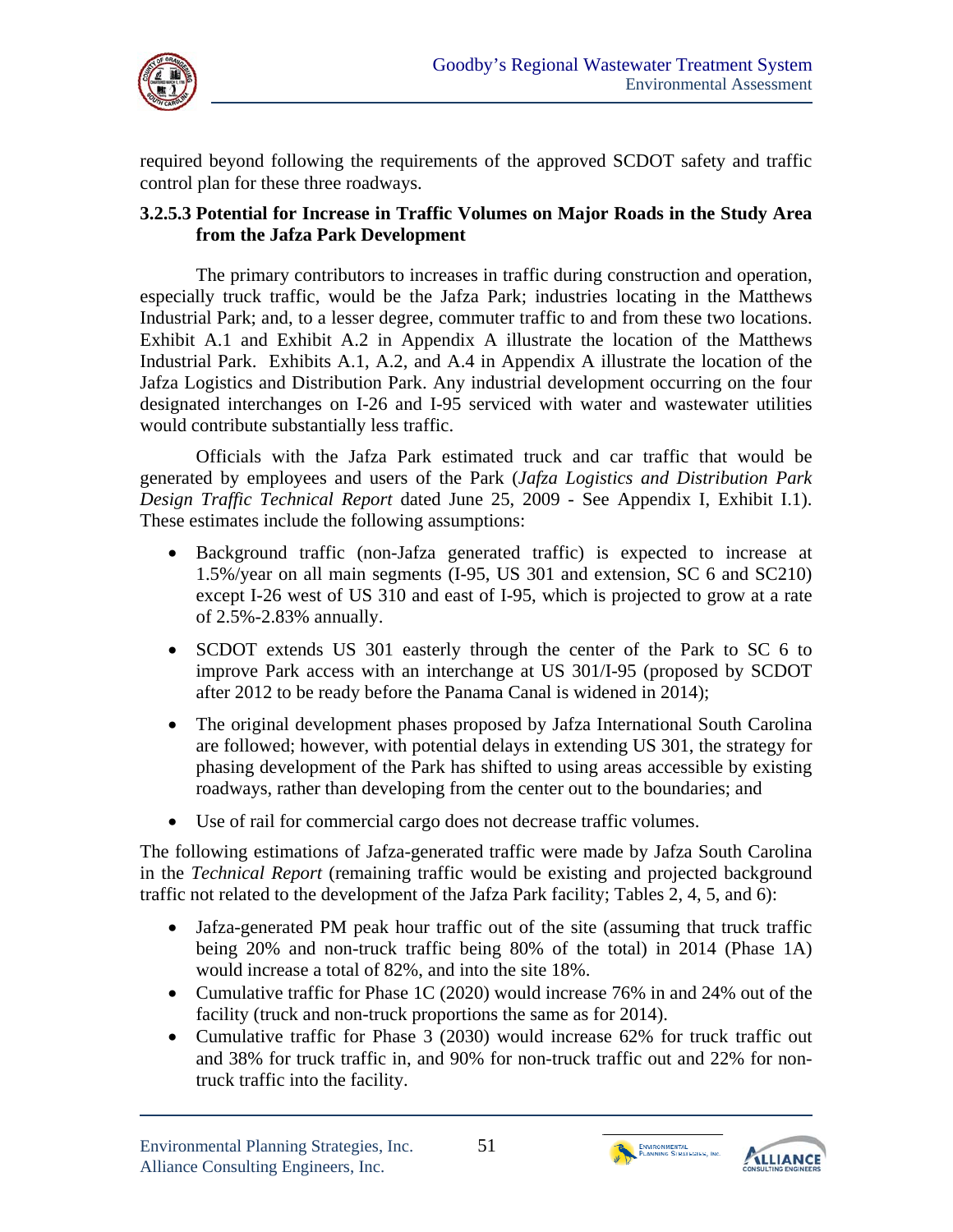

Using the Port of Charleston as a model, Table 1 shows the following road segments would get the following inbound/outbound truck and non-truck traffic distributions for Phase IC (using cumulative numbers for Phase IC in 2020) and Phase III (cumulative numbers through 2030, with US 301 extension constructed; Figures 4 through 9 of the *Technical Report*):

| <b>Road Segment</b>                      | <b>Truck</b><br><b>Traffic</b><br><b>Inbound</b><br><b>Phase IC</b> | <b>Truck</b><br><b>Traffic</b><br><b>Outbound</b><br><b>Phase IC</b> | <b>Truck Traffic</b><br><b>Inbound</b><br><b>Phase III</b> | <b>Truck Traffic</b><br><b>Outbound</b><br><b>Phase III</b> | <b>Non-Truck</b><br><b>Traffic Phase</b><br><b>I/Phase III</b> |
|------------------------------------------|---------------------------------------------------------------------|----------------------------------------------------------------------|------------------------------------------------------------|-------------------------------------------------------------|----------------------------------------------------------------|
| $I-95$ N of site btw<br>SC 6 and US 301  | 83%                                                                 | 95%                                                                  | <b>NA</b>                                                  | <b>NA</b>                                                   | 70%/15%                                                        |
| I-95 N of SC $6$                         | 17%                                                                 | 5%                                                                   | 17%                                                        | 5%                                                          | 10/10%                                                         |
| US 301 west of the<br>Jafza site to I-26 | 53%                                                                 | 54%                                                                  | 53%                                                        | 54%                                                         | 25%/25%                                                        |
| US $301$ west of I-26<br>to Orangeburg   | 12%                                                                 | 33%                                                                  | 12%                                                        | 33%                                                         | 10%/10%                                                        |
| I-26 west of US 301                      | 41%                                                                 | 21%                                                                  | 41%                                                        | 21%                                                         | 15%/15%                                                        |
| I-26 east of I-95                        | 25%                                                                 | 28%                                                                  | 25%                                                        | 28%                                                         | 40%/40%                                                        |
| I-95 south of Jafza<br>Park to I-26      | 30%                                                                 | 41%                                                                  | 30%                                                        | 41%                                                         | 45%/45% (5%<br>on SC 210)                                      |
| I-95 south of I-26                       | 5%                                                                  | 13%                                                                  | 5%                                                         | 13%                                                         | 5%/5%                                                          |
| SC 6 east and west<br>of site            | <b>NA</b>                                                           | <b>NA</b>                                                            | <b>NA</b>                                                  | <b>NA</b>                                                   | 10%/10%                                                        |

**Table 1: Projected Jafza-Generated Traffic** 

Truck and non-truck traffic volume distributions were combined with background traffic projections (based on SCDOT 2008 average daily traffic (ADT) from the SCDOT website). Appropriate traffic growth rates were determined after reviewing trend growth rates calculated using historic traffic volumes from SCDOT. The growth rates selected for use generally represent conservative values that are greater than the trends projected using historic traffic counts. The effect of the proposed US 301 extension from I-95 to SC 6 along with the US 301 and I-95 interchange on background traffic volumes in 2030 was estimated using sound engineering judgment based on current traffic patterns and volumes and the anticipated shift in traffic with the proposed roadway improvements.

III (2030) (average daily traffic, ADT; Figures 14 through 19 of the *Technical Report*<sup>1</sup>). Table 2 shows the following road segments would get the following inbound/outbound truck and non-truck traffic proportions for Phase IC (2020) and Phase ). The projected daily volumes equation is the projected background traffic (not bold) plus the projected Jafza-generated traffic (bold) equaling total traffic. These numbers were submitted to SCDOT, who derived the associated Level of Service (LOS) for each road



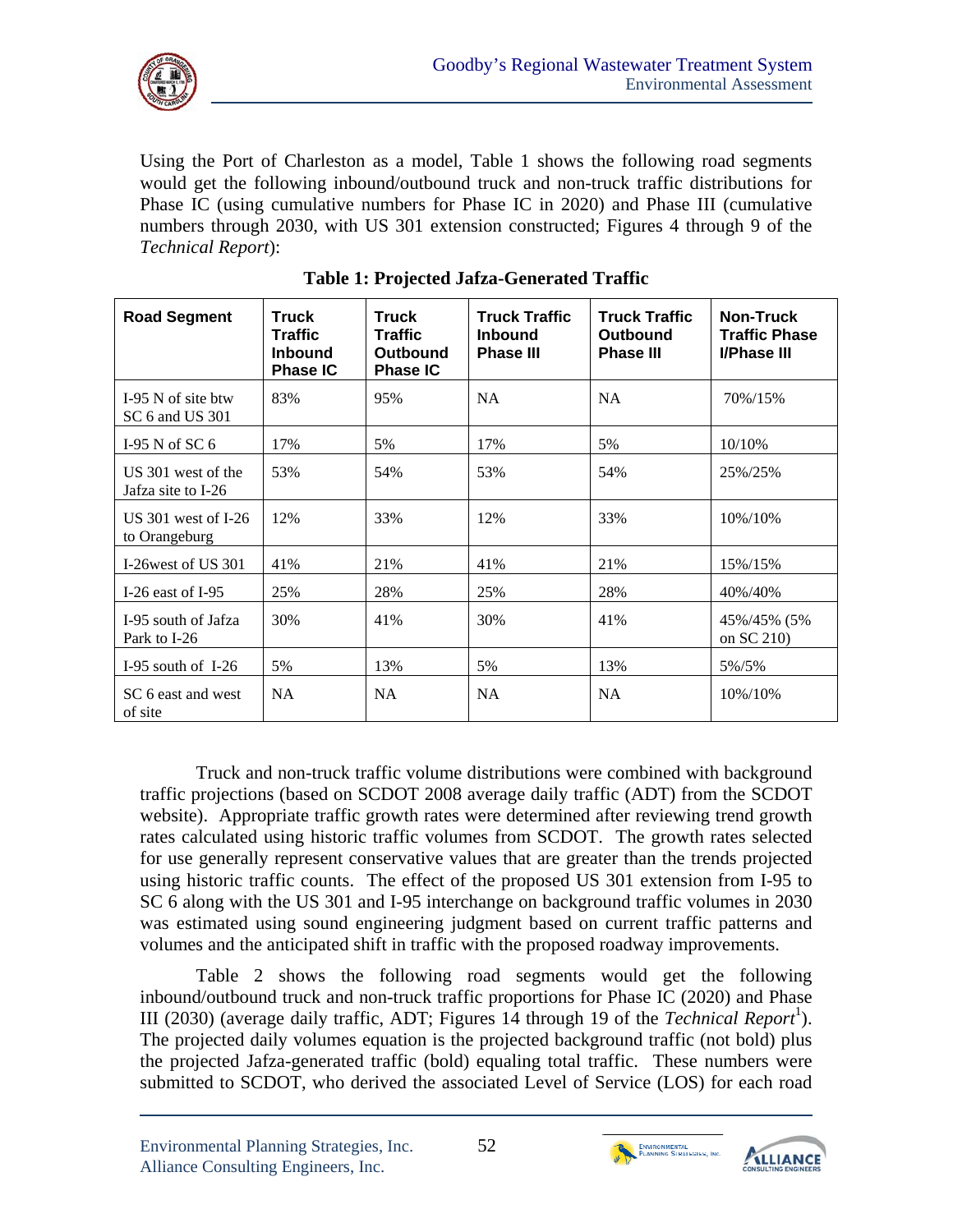

segment (see FN 2 for traffic volume: roadway capacity ratio values for each LOS). The last column uses SCDOT-generated projected 2030 traffic volumes (June 25, 2009) that were submitted to the SCDOT for generation of associated LOS values.



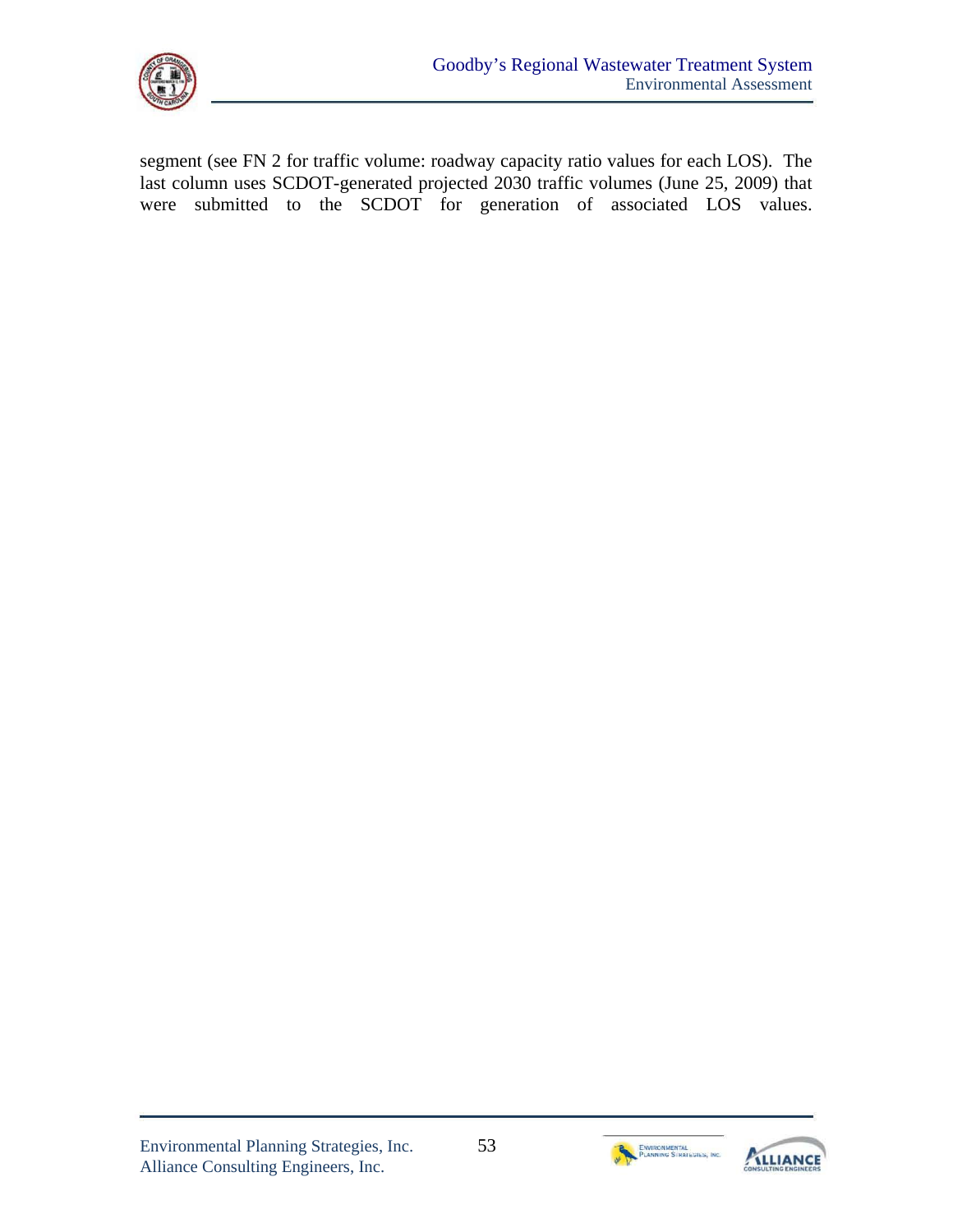

#### **Table 2: Projected Daily Traffic for Phase IC (2020) and Phase III (with US 301 extension, 2030)**

| <b>Road Segment</b>                                                      | <b>Projected Daily Volumes</b><br>Phase IC <sup>1</sup> /SCDOT Predicted<br>LOS <sup>2</sup> | <b>Projected Peak</b><br><b>Volumes Phase</b><br>IC <sup>1</sup> | <b>Projected Daily Volumes</b><br>Phase III <sup>1</sup> /SCDOT<br>Predicted LOS <sup>2</sup> | <b>Projected Peak</b><br><b>Volumes Phase</b><br>III <sup>1</sup> | <b>SCDOT</b><br>Projected 2030<br><b>Traffic</b><br>Volumes <sup>1,3</sup> /SC<br><b>DOT Predicted</b><br>LOS <sup>2</sup> |
|--------------------------------------------------------------------------|----------------------------------------------------------------------------------------------|------------------------------------------------------------------|-----------------------------------------------------------------------------------------------|-------------------------------------------------------------------|----------------------------------------------------------------------------------------------------------------------------|
| I-95 N of site btw SC 6<br>and US 301                                    | $35,001+(2682)=37,683/LOS$ B                                                                 | $1,522+(64)=1,586$                                               | No data                                                                                       | No data                                                           | 58,700/LOS D                                                                                                               |
| I-95 N of SC $6$                                                         | $35,474+(371)=35,845/LOS B$                                                                  | $1,496+(26)=1,522$                                               | $40,042+(1,057)=41,099/LOS B$                                                                 | $1,689+(53)=1,742$                                                | 54,400/LOS C                                                                                                               |
| US 301 west of the<br>Jafza site to I-26<br>(assuming major<br>arterial) | $13,007+(1,107)=14,114/LOS$ A                                                                | $701 + (81) = 782$                                               | $14,682+(3,195)=17,877/LOS B$                                                                 | $791+(49)=334$                                                    | 16,500/LOS A                                                                                                               |
| $US$ 301 west of I-26                                                    | $16,437+(450)=16,887/LOS B$                                                                  | $886+(9)=895$                                                    | $18,533+(1,302)=19,855/LOS B$                                                                 | $1,000+(18)=1,018$                                                | 26,500/LOS B                                                                                                               |
| I-26 west of US 301                                                      | $54,889+(656)=55,545/\text{LOS}$ C                                                           | $2,211+(45)=2,256$                                               | $65,651+(1,893)=67,544/\text{LOS} \to$                                                        | $2,644+(91)=2,735$                                                | 66,000/<br>LOS D                                                                                                           |
| I-26 east of $I-95$                                                      | $39,900+(1,366)=41,356/LOS B$                                                                | $1,554+(34)=1,588$                                               | $47,832+(3,851)=51,683/LOS$ C                                                                 | $1,858+(65)=1,923$                                                | 76,700/LOS E                                                                                                               |
| I-95 south of Jafza to I-<br>26                                          | $30,390+(1,576)=31,966/LOS B$                                                                | $1,321+(38)=1,359$                                               | $34,303+(4,454)=38,757/LOS B$                                                                 | $1,491+(74)=1,565$                                                | 43,600/LOS B                                                                                                               |
| I-95 south of I-26                                                       | $45,526+(210)=45,736/$<br>LOS C                                                              | $1,967+(5)=1,972$                                                | $51,388+(603)=51,991/\text{LOS}$ C                                                            | $2,220+(9)=2,229$                                                 | 64,950/LOS D                                                                                                               |
| SC 6 north of Jafza<br>(assuming 3 lanes)                                | $8,750+(3,350)=12,100/LOS$ C                                                                 | $476+(82)=549$                                                   | $8,203+(411)=8,634/LOS$ C                                                                     | $439+ (7)=446$                                                    | 12,200/LOS C                                                                                                               |
| SC <sub>6</sub> west of Jafza<br>(assuming 2 lanes)                      | $4,730+(296)=5,026/LOS$ A                                                                    | $252+(24)=276$                                                   | $5,339+(822)=6,161/\text{LOS }B$                                                              | $285+(49)=334$                                                    | 7,000/LOS B                                                                                                                |
| SC 210 btw I-26 and I-<br>95                                             | $1,478+(148)=1,626/LOS$ A                                                                    | $79+(12)=91$                                                     | No data                                                                                       | No data                                                           | No data                                                                                                                    |

<sup>1</sup> Background volume+(Projected Jafza Volume)=Total Volume for all rows/columns

<sup>2</sup> Level of Service (LOS) indicates the level of congestion on a particular road, as evaluated in terms of the volume to capacity (V/C) ratio: Level A=0-0.49; Level B= 0.50-0.74; Level C=0.75-1.00; Level D=1.01-1.15; Level E=1.16-1.34; and Level F: <1.35. All LOS of Level D or above indicate traffic is above the capacity of the road and congestion would occur. The V/C is determined based on the type of roadway (freeway, expressway, ramps, principal arterial, minor arterial, and collector) and the total number of lanes.

<sup>3</sup> SCDOT estimates are generally higher/more conservative based on more regionalized projections

Environmental Planning Strategies, Inc. 54 Alliance Consulting Engineers, Inc.

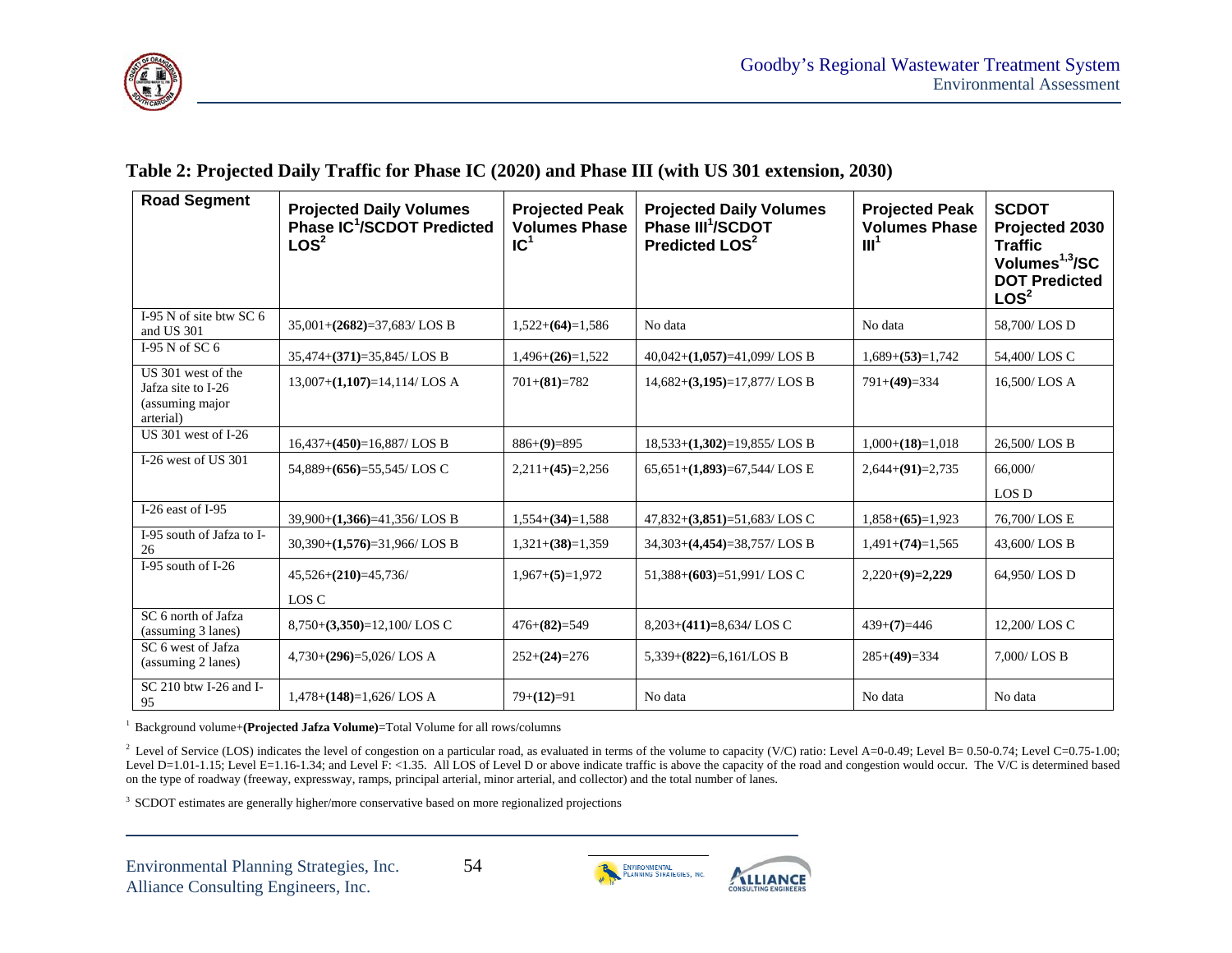

## **3.2.5.4 Conclusions**

Using the Jafza-generated traffic volumes and associated SCDOT-generated LOS capacities as documented in Table 2, the only road segments projected to exceed capacities outside of the GLT, include I-95 between US 301 and SC 6 and south of its intersection with I-26, and I-26 west of US 301 and east of its intersection with I-95.

However, using the Jafza-generated data in Table 1, slightly over half of the traffic on US 301 between I-95 and I-26 would be Jafza traffic. Based on data in Table 1 from the *Technical Report*, it appears that US 301 would have higher Jafza-generated traffic volumes than is indicated in Table 2. Using the total projected traffic volume in Table 2 for this road segment, regardless of the source of the traffic, the worst-case LOS is level B (Phase III projected daily volumes), which is still acceptable. Even assuming that 54% of the traffic on US 301 between I-95 and I-26 was Jafza-generated traffic, the projected daily traffic volumes in Phase IC and Phase III would range between 20629 (Phase IC) and 24,336 (Phase III). These calculations uses 54% of the total daily traffic volumes for each phase, subtracts the traffic volumes already attributed to Jafza, and adds the result to the total traffic volumes. Comparing the resulting daily traffic volumes to the LOS figures calculated by SCDOT for US 301 west of I-26 (Table 2) of 16,887 (Phase IC) and 19,855 (Phase III), each with an LOS Level B, the resulting total LOS for US 301 between I-95 and I-26 on US 301 would not be worse than LOS C, and probably closer to LOS B. Therefore, traffic volumes on US 301 would still be acceptable. Traffic volumes on this segment are expected to decrease substantially with the proposed extension of US 301 through the Jafza Park to SC 6.

The *Technical Report* made the following conclusions based on the information provided in Tables 1 and 2 of this EA:

- Truck traffic into and out of the site is oriented toward the interstate highways with ultimate origins and destinations similar to those of the Port of Charleston (I-95 north and south and I-26 west and east of the GLT, with extremely limited use of US 301).
- I-26 between US 301 and I-95 south of the site would likely not be used by Jafza-generated truck traffic (see analysis above related to Jafza-generated traffic on US 301).
- Jafza-generated non-truck traffic is made up primarily of Jafza employees and is distributed on the entire network based on existing and proposed residential areas (I-95 primarily, with I-26 east of I-95 and US 301 the next heaviest used segments, with lesser use of SC 210 and SC 6 both directions).
- The Jafza Park is projected to generate approximately 2,132 daily external truck trips and 8,215 external non-truck trips for a total of 10,347 external daily trips by the buildout of Phase III (2030).



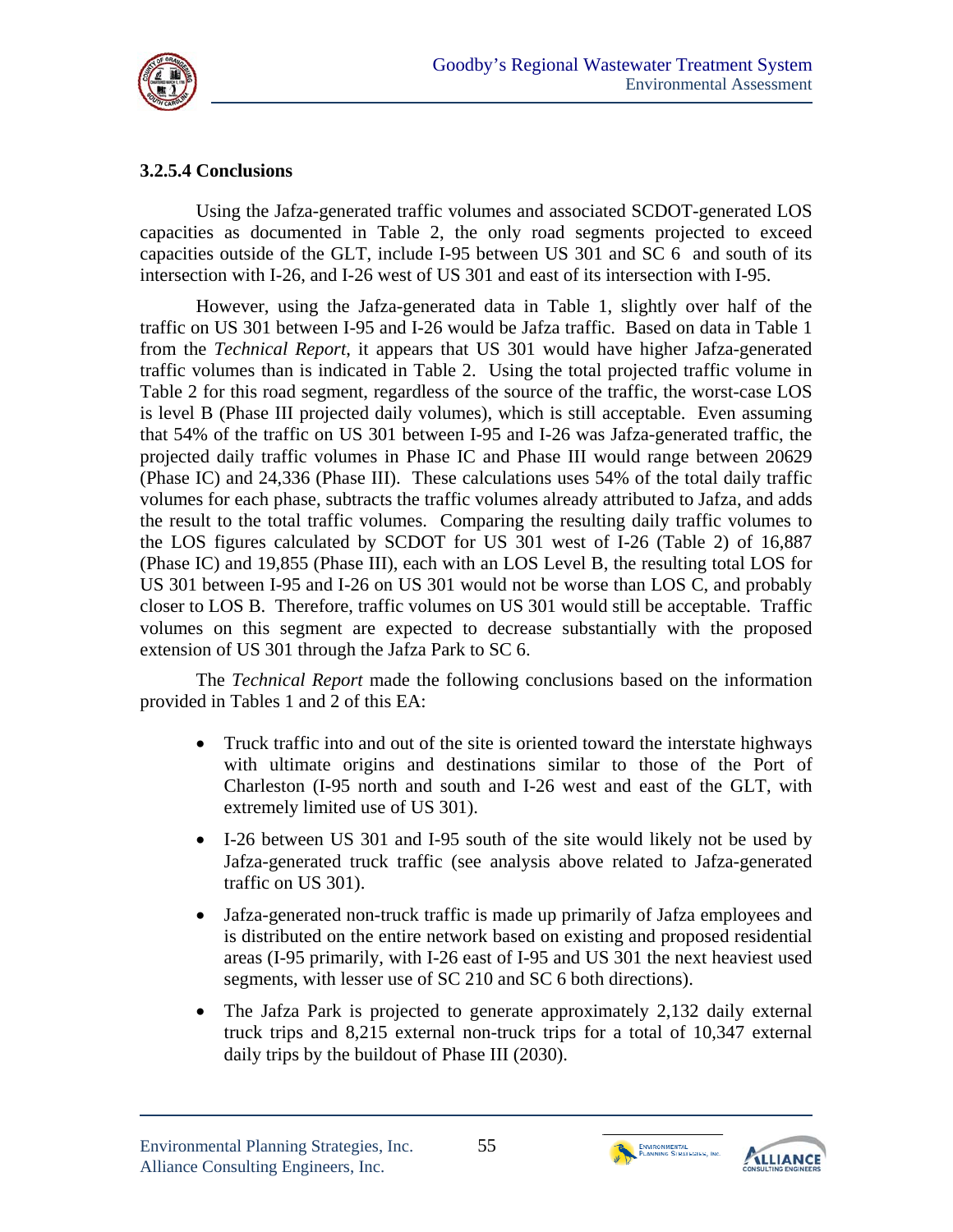

- The current projected 2030 volumes with Phase III buildout are significantly lower than the previously projected 53,430 daily external trips (2030) due to the extension of the complete project buildout from 2030 to 2050. SCDOT also encouraged Jafza to reconsider their original traffic evaluation to reflect more realistic assumptions, resulting in the June 25, 2009 analyses included in this EA.
- Project Phases 1A (2014), 1B (2016), and 1C (2020) will be accommodated satisfactorily by the existing roadway network. I-26 north of US 301 would be above capacity at full buildout of the Jafza Park.
- Phase III assumes completion of roadway improvements by SCDOT including the extension of US 301 to connect with SC 6 and interchange improvements at I-95/US 301. However, it is probable that the improvements will be completed before 2021.

#### **3.2.5.5 Projected Traffic Generated by Matthews Industrial Park Tenants**

Only one potential tenant has expressed interest in the MIP to date, the Green Energy Holding, LLC biofuels plant.

If Green Energy Holding LLC is successful in finding funding and electricity purchasers to the extent that the project is ever considered viable, a projected 30 employees for operation of the electricity generating plant would not cause substantial traffic on US 301 or US 176. Traffic generated by the plant would be primarily 80 trucks per day delivering wood chips 5 days per week, 10 hours per day. Ash from the plant would be stored on-site for approximately 7 days, and then removed to a qualified landfill. The company projects that most truck traffic would use US 301, with US 176 used secondarily, as the trucks would be accessing local timber activities and therefore would not need to use the interstate system. This could potentially add another 20,800 truck-trips annually to the traffic on US 301 and US 176. Although Jafza officials state in the *Technical* Report that Jafza-generated traffic would not use US 301 to a great degree based on Table 2, Table 1 indicates that the use may be greater (see analysis in Section 3.2.6.3). Until the extension of US 301 through the Jafza Park to SC 6 is completed, which would substantially decrease the Jafza-generated traffic volume on US 301 (Table 2), it is possible that traffic volumes on US 301 between I-95 and I-26 generated by both the Jafza Park and Green Energy could be as high as LOS D for a period of time. As Jafza Park truck traffic is not projected to use US 176, there would be no cumulative traffic volume with Jafza traffic on US 176.

As no other potential users of the MIP are known at this time, it is highly speculative to attempt to project traffic volumes contributed by MIP tenants on the local road system and will not be attempted for this analysis.



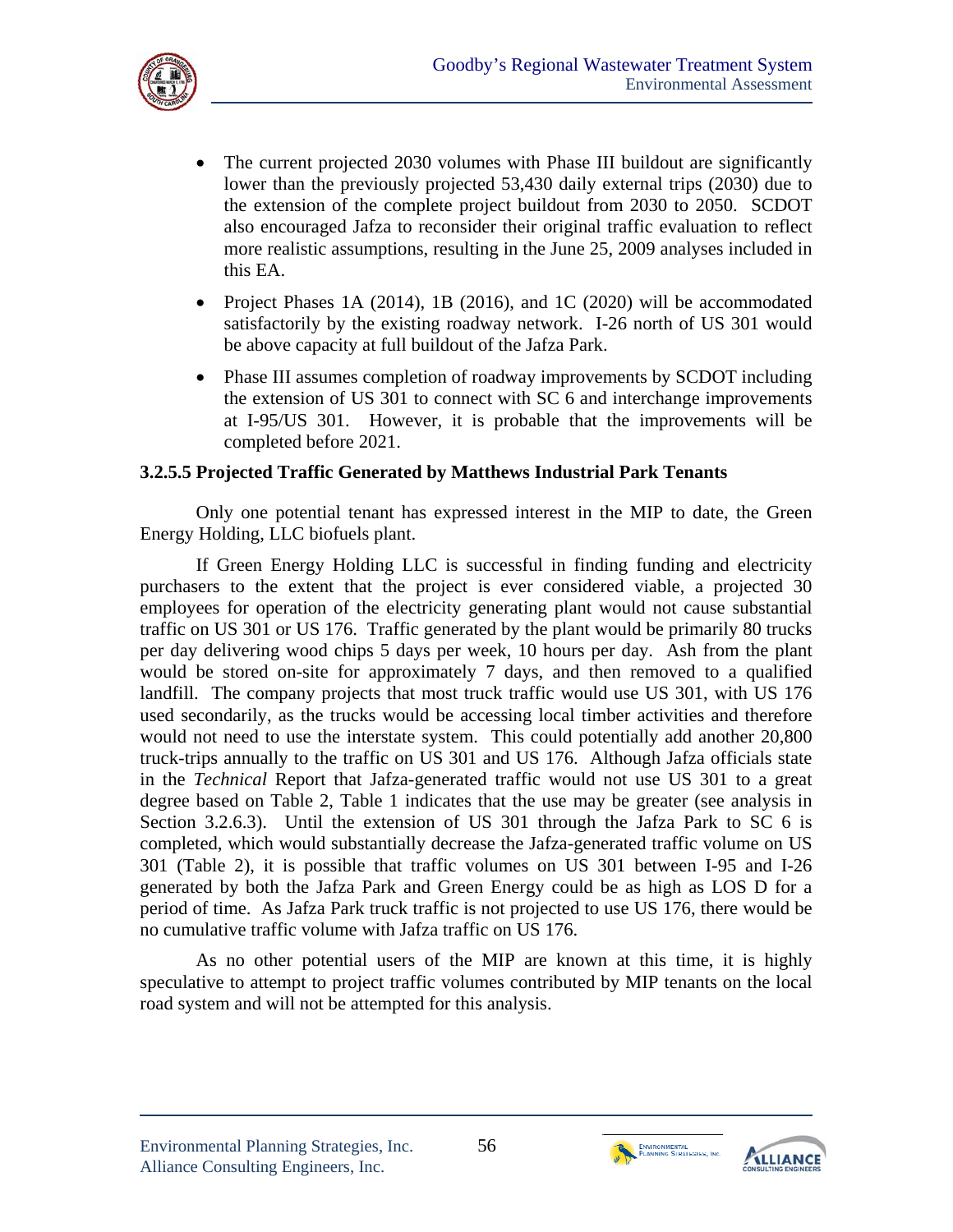

#### **3.2.6 Conclusions: Potential for Induced Development and Traffic in the GLT Area**

Water and wastewater infrastructure has been provided to the Lake Marion High School on SC 267 near its junction with US 15 for approximately 5 years, and no residential development has occurred in this area since then. Using this trend, it is clear that under past and current circumstances, increases in population and associated residential development in the area will be slow and gradual throughout the GLT, primarily occurring in the areas of current clustered residential development in and adjacent to municipalities. Any increase in the growth rate will primarily be in response to increased industrial and commercial development concentrated at the Matthews Industrial Park and the Jafza Park and a potential in-migration of retirees to the area near the southern shore of Lake Marion, all of which are highly dependent on the state of the national economy.

The LMRWA water treatment plant has sufficient capacity to support long-term residential development throughout the study area with existing, planned, or proposed projects, but the size and capacities of distribution pipelines, lack of developable land in areas with major wetlands, and Orangeburg County binding covenants associated with the USDA-RD loan agreement or the USACE PPA, guarantees will limit the extent of such development primarily to the areas adjacent to municipalities, including along the south shore of the lake. Areas outside of service areas will continue to use private wells for drinking water. Existing municipal wastewater systems in Santee, Elloree, and Bowman will continue to serve their existing customers, with little margin for growth without the supplemental capacity provided by the Goodby's Regional WWTP for Santee and Elloree and the proposed expansions of the Bowman system. It is reasonably foreseeable that the wastewater system may be expanded to include SC 6 in the area of Vance, but this is not proposed at this time. The City of Orangeburg DPU WWTP has sufficient capacity to serve current and future needs.

US 301 will most likely experience a mixture of commercial growth to serve the MIP and Jafza Park, with some intermingled residential areas, but is constrained by wetlands associated primarily with Providence Swamp, Four Hole Swamp, and Goodby's Creek. Residential development in the GLT would be most likely in localized areas near existing clusters of residences, the towns of Bowman, Santee, and Elloree, and other smaller towns. Some commuters may choose to access the area on the interstate system from outside Orangeburg County. As the proposed Goodby's Regional WWTP system is intended to primarily serve industrial and commercial growth at sites designated for such use by Orangeburg County (MIP, Jafza Park, supplemental capacity to Elloree and Santee WWTPs, and selected interchanges on I-95 and I-26), most potential residential areas in between the sites would continue to be dependent on on-site septic systems and a mixture of public and private drinking water.

Jafza has committed to hiring locally as much as possible, and is currently working with local colleges to ensure training opportunities critical to the Park and its tenants are available. Therefore, of the 8,000 to 10,000 jobs that may ultimately be available at the



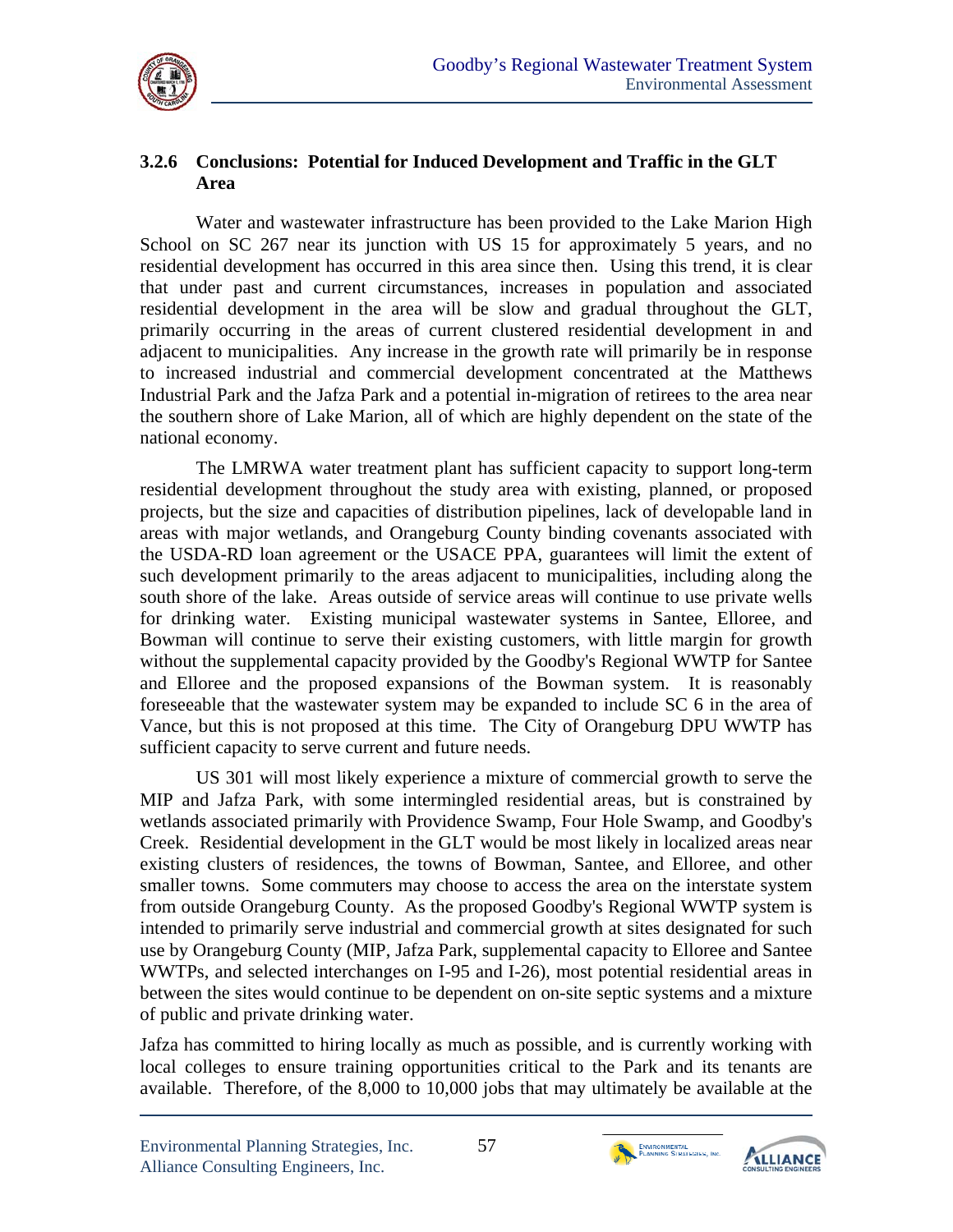

Jafza Park, it is expected that a substantially lower number of employees will require associated housing in and adjacent to the area.

Traffic volumes on regional system roads will continue to increase with the increase in residents in the area. It is expected that tenants at the MIP and the Jafza Park would contribute to higher increases than what would occur naturally, especially in truck and employee non-truck traffic. Traffic increases originating from these two industrial sites would occur mainly along I-95 north between US 301 and SC 6,, along US 301 until the US 301 extension to SC 6 is completed, and south of the GLT and I-26 west of US 301 and east of the I-26/I-95 intersection. SCDOT projects that these interstate highway segments (I-95 and I-26) would exceed road capacity in out-years, especially using SCDOT's more conservative traffic projections (Table 2). It is possible that, with Jafzaand Green Energy-generated traffic combined on US 301, that LOS level could be between LOS C and LOS D until the US 301 extension is completed, which would draw a substantial volume of Jafza-generated traffic off of US 301.

Commuter traffic would use all system roads, depending on residential development patterns, but this use is not anticipated to stress capacity of any of the roads within the GLT. Jafza Park officials estimated that current system roads had sufficient capacity to support the background and site-generated traffic through 2025 when an extension of US 301 east through the Jafza Park to SC 6 would increase the road capacity to support buildout of the Park. Upon final buildout of the Park in 2030 (Phase III), Jafza-generated traffic would be a small proportion of the total traffic on systems roads; therefore, the segments of I-26 and I-95 that would exceed capacity would exceed that capacity with background, non-Jafza-generated traffic (see Table 2). Background traffic will be the major contributors to predicted congestion (LOS of D or E) on the following segments:

- I-26 west of US 301, Jafza-generated traffic would make up 2.9% of the total traffic
- I-95 south of I-26, Jafza-generated traffic would make up 1.2% of total traffic
- I-26 east of I-95, Jafza-generated traffic would make up 7.5% of total predicted traffic
- I-95 between SC 6 and US 301 north of the Jafza site, Jafza-generated traffic would make up 3.6% of the total traffic

At this time, it is highly speculative to estimate traffic that would be generated by the MIP beyond that projected for the biofuels plant, as the MIP is relatively new and Orangeburg County is in the early stages of marketing its resources to potential tenants. The MIP also requires the wastewater infrastructure that would be provided by the Goodby's Regional WWTP to support potential industrial tenants.

Therefore, industrial and commercial development will most likely be concentrated within areas designated by Orangeburg County, and residential development will most likely be gradual, localized around existing municipalities directly in the vicinity of roads



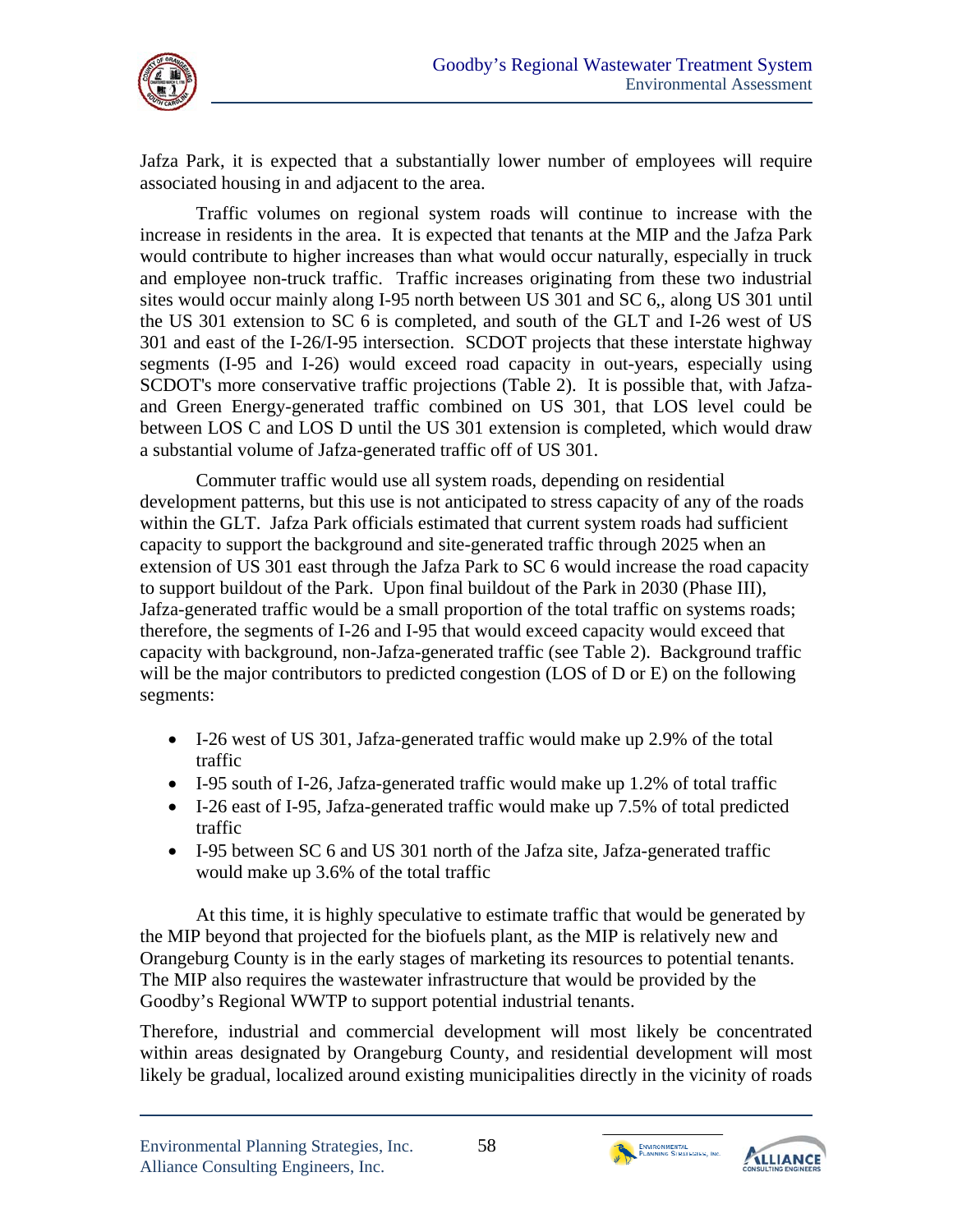

where lots have legal access to existing roads (no new roads for small subdivisions per county ordinance), and mostly in response to development of the MIP and Jafza Park as these sites work toward build-out over the next 20 to 40 years. Residential growth will be constrained by:

- Tap-in size of both water and wastewater pipelines, based on binding covenants made by Orangeburg County to USDA-RD as part of its loan guarantees within the framework of its zoning and development ordinances and Comprehensive Land Use Plan,
- SCDHEC policy of disapproving development and on-site septic systems that would adversely affect wetlands or that would have unsuitable soils;
- Buffers required by Orangeburg County Subdivision ordinances, state regulations, and CWA Section 404 regulations regarding discharge of fill material into wetlands.

Traffic generated by industries at the MIP and Jafza Park would not contribute substantially to the background traffic projected for the roads within the GLT, including I-95 and I-26. The heaviest traffic (both background and industry-generated) would be on I-95 and I-26 outside of the GLT, and background traffic would be the primary reason for exceeding roadway capacities (Table 2). Based on analysis in Sections 3.2.6.3 and 3.2.6.4, it is possible that US 301 could reach LOS levels ranging from LOS C to LOS D, both acceptable levels, with combined background and Jafza and Green Energy average daily traffic volumes for a period of time until the US 301 extension through the Jafza Park is completed.

Therefore, with the existing binding covenants regarding water and wastewater tap sizes, the binding covenant proposed for the Goodby's Regional wastewater system, and existing buffer protections for wetlands, the existing and proposed water and wastewater systems would not substantially increase either the level of development or traffic within the GLT above that which is already foreseen within the GLT. It is unnecessary to incorporate potential impacts due to induced growth into the individual cumulative impact analyses in the remainder of this chapter, as this analysis indicates that both developmental and traffic growth induced by public water and wastewater systems in the GLT will be minimal.

# **3.3 Potential Impacts to Important Farmland**

#### **3.3.1 Context for Impacts**

One of the most important elements of South Carolina's agricultural industry's success is the abundance of productive cropland and pastureland. As is the case through much of the Southeastern United States, conversion of productive cropland and pastureland to non-agricultural uses continues to rise as a result of industrial expansion, population growth and the associated need for housing, and other competing land uses. Orangeburg County recognizes the importance of agriculture to the region and has made a sincere effort to avoid encroachment into Important Farmlands and Formally Classified



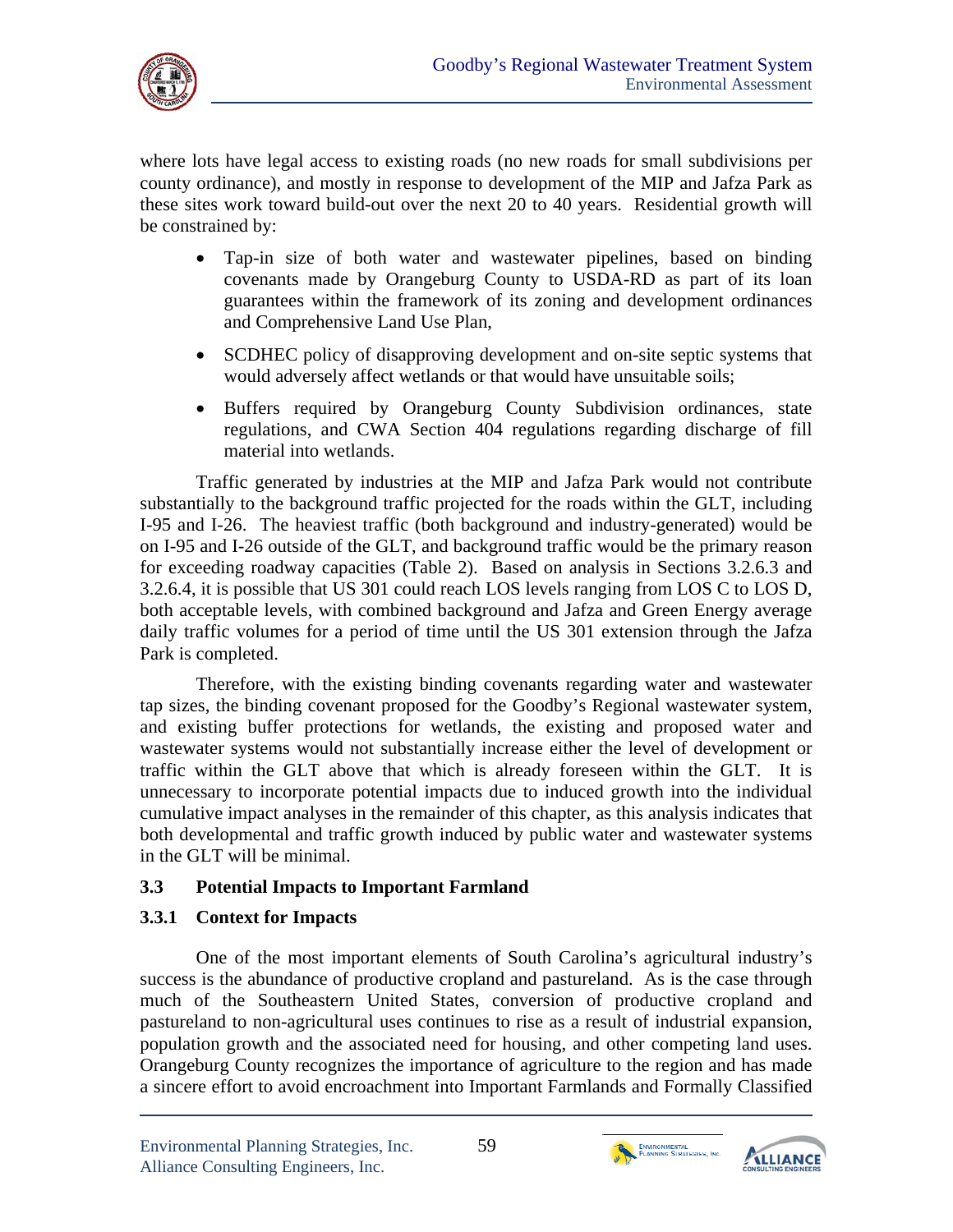

Lands in the preliminary planning, design, and construction of water and wastewater systems development and expansion.

USDA Natural Resources Conservation Service (NRCS) is the jurisdictional authority for the Farmland Protection Policy Act (FPPA). The purpose of the FPPA is to minimize the extent to which Federal programs contribute to the unnecessary and irreversible conversion of farmland to nonagricultural uses, and to assure that Federal programs are administered in a manner that will be compatible with State, local government and private programs and policies protecting farmland. The Act instructs the Department of Agriculture, in cooperation with other departments, agencies, independent commissions and other units of the Federal government, to develop criteria for identifying the effects of Federal programs on the conversion of farmland to nonagricultural uses. The FPPA does not apply to non-Federal actions.

USDA Form No. AD-1006 uses criteria such as soil types, percentage of site being farmed, distance to urban support services and from urban buildup areas, portion of a farm unit that would be non-farmable, on-farm investments, effects of conversion on farm support services and compatibility with existing agriculture use. The analysis must consider the amount of farmland to be converted directly and indirectly compared to the total acres of prime and unique farmland. These factors are given rating points, which are added and compared to the total maximum points of 160 (total site assessment) plus the relative value of the farmland (100 points), for a total of 260 points. If the site receives 160 points or less, USDA considers and classifies the property within the "committed to urban development" category and requires no further consideration. If the site receives greater than 160 points, then the proposed site is considered to be important farmland and alternative sites having less valuable land for farming must be considered and evaluated or the applicant must supply sufficient well-documented rationale that there is "no practicable alternative' to the proposed site.

As stipulated in the implementing regulations for the *Farmland Protection Policy Act* (FPPA), farmland does not include land already in, or committed to, urban development (7 CFR 658.1). FPPA protects important farmland (which includes statewide important, prime farmland, locally important farmland and unique farmlands). Per section 523.11 Part C of the Farmland Protection Policy Act, "construction within right-of-way purchased on or before August 4, 1984 is not subject to FPPA provisions. Therefore, actions conducted within existing rights-of-way, such as the laying of water transmission and wastewater collection lines, is considered not to have impact on important farmland.

#### **3.3.2 Analysis of Impacts to Important Farmlands on Site of Goodby's Regional WWTP and Pump Stations**

The soils on the 10-acre site on which the WWTP would be constructed (of the 542 acres total) are not Prime, Statewide Locally Importance or Unique Farmland soil types. These soils cannot therefore be classified as "Important Farmland" and are not subject to FPPA. See Appendix C, Exhibit C.2.



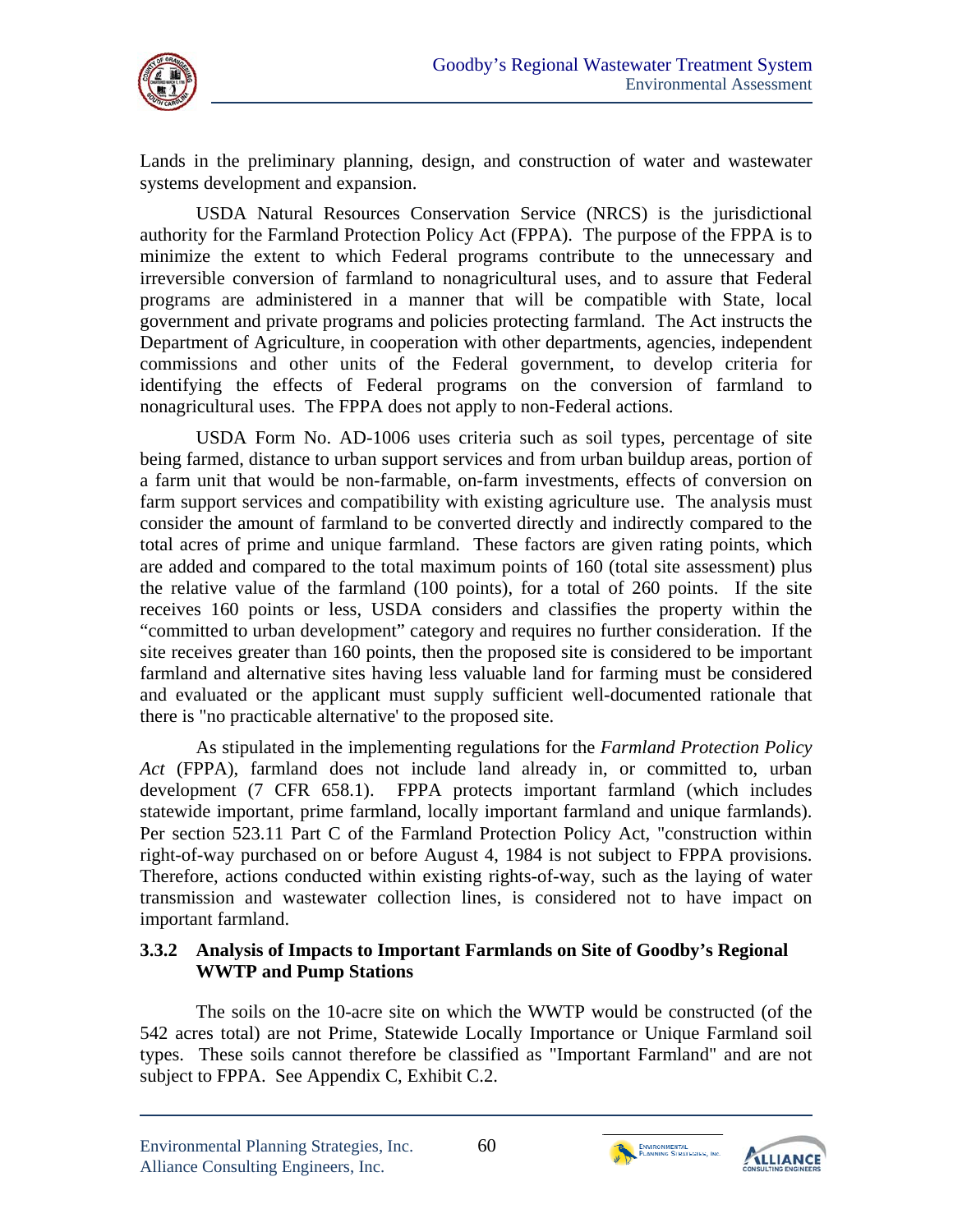

All conveyance and collection lines associated with the Goodby's Regional WWTP system would be constructed within existing road rights-of-way and therefore are not subject to FPPA compliance.

There will be a minor conversion of Important Farmland in conjunction with four of the ten proposed pumping station sites. Moreover, general information pertaining to two of the ten proposed pumping station sites and a letter dated December 18, 2009 were sent to USDA NRCS in conjunction with USDA Form No. AD-1006 requesting their determination. After receiving the determination (See Appendix C, Exhibit C.2 and Exhibit C.3) and associated response email on May 6, 2010 (Refer Appendix C, Exhibit C.1) from USDA NRCS office for the two proposed wastewater pumping sites located adjacent to Interstate 95, only one of the sites (entitled US15/I-95 pump site) would be classified as a prior converted Important Farmlands site and therefore is not subject to FPPA.

NRCS analysis for the one-acre pump site located at the intersection of I-95/US 176 resulted in a combined score of 165 points, five points above the threshold for requiring evaluation of alternative sites per FPPA (See Appendix C, Exhibit C.3). This site was originally selected based on criteria such as conformance with the Orangeburg County Comprehensive Plan, proximity to a planned elevated water storage tank, and avoiding potential direct impacts to wetlands, floodplains, and important farmlands (See Maps in Appendix B, Exhibit B.14 thru Exhibit B.16).

A second determination package was sent to the NRCS October 6, 2010 to include the additional eight proposed wastewater pump sites located along Tee Vee Road, US 301, and Woolbright Road. The second determination package indicated that the Felderville Pumping Station and the Woolbright Road Pumping Station, as seen in Exhibit B.14 (3), both received Farmland Conversion Impact Rating exceeding 160. The other six pumping station sites (White Cane Branch, Providence Swamp, County Line, Elloree WWTP, Highway 6 and Jafza) received Farmland Conversion Impact Rating scores of 160 points or less; therefore, these sites are considered committed to urban development and no mitigation is required. Four of the eight proposed wastewater pump sites from the second determination along US 301 (Jafza Pumping Station, White Cane Branch Pumping Station, Providence Swamp Pumping Station, and the Felderville Pumping Station), are in areas that have been slated for growth per the Orangeburg County Comprehensive Future Land Use Map (See Appendix A, Exhibit A.9) and are planned as Residential / Mixed Use or Industrial / Mixed Use. These four proposed wastewater pump sites are located in areas that have been planned for growth. Additionally, the Elloree WWTP Pumping Station and the Highway 6 Pumping Station Sites are located in areas that have been slated for growth per the Orangeburg County Comprehensive Future Land Use Map (See Appendix A, Exhibit A.9) and are planned as Residential / Mixed Use or Industrial / Mixed Use. Both the County Line Pumping Station and the Woolbright Road Pumping Station are located in areas classified as forested or agricultural lands.

Based upon the Farmland Conversion Impact Rating, alternative sites were considered for the Felderville Pump Station and the Woolbright Road Pump Station, as



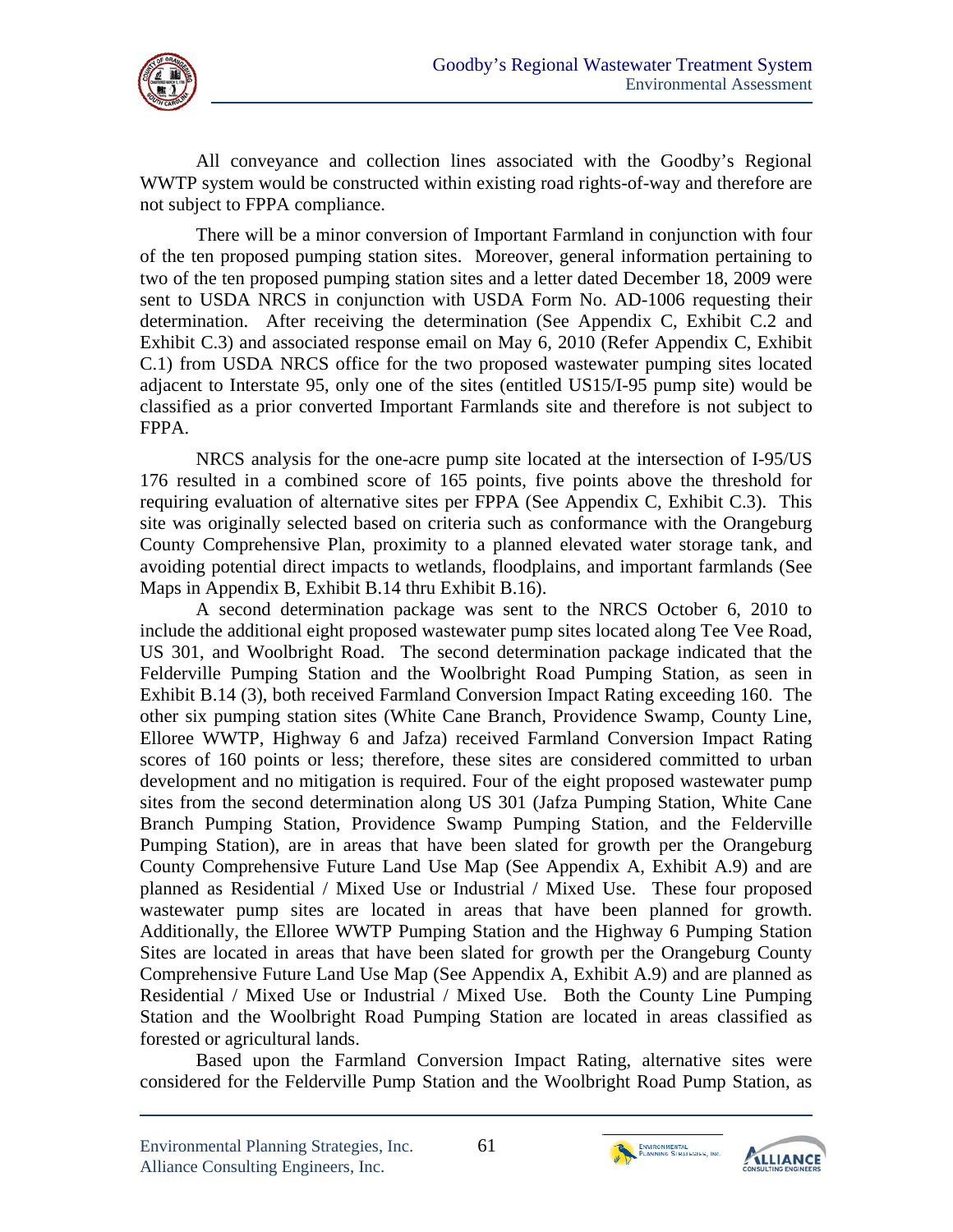

seen in Exhibit B.14 (3). These sites have been located based upon hydraulic limitations of the force main and pump station limitations of the phased lift stations. The Felderville Pumping Station has been planned in order to accept and convey wastewater from the White Cane Branch Pumping Station, the Providence Swamp Pumping Station, and the Jafza Pumping Station. Additionally, the site was selected based upon hydraulic limitations of the force main, pump station limitations of the phased lift stations, and to attempt to avoid the conversion of important farmland. Alternative sites in this location, within 500 feet are important farmland and some of the properties are not available to purchase. Thus, alternative sites would create a direct impact to important farmland or would involve using the Eminent Domain Act of South Carolina. Orangeburg County is not willing to use the Eminent Domain Act to condemn properties. As for the final wastewater pumping station site, to be located on Woolbright Road, was selected based upon hydraulic limitations of the force main, pump station limitations of the phased lift stations, and to attempt to avoid any wetland disturbance and/or construction in the 100 year flood plain. Thus, alternative sites would create a direct impact to floodplains, wetlands, or would involve using the Eminent Domain Act of South Carolina. Orangeburg County is not willing to use the Eminent Domain Act to remove existing condemn properties. As previously noted, wetlands are protected and floodplains typically do not provide adequate soil-bearing capacity for structures. The Woolbright Road Pumping Station will convey waste collected from all remaining pumping stations with the exception of the two sites to be located along Interstate 95.

This overall area in which potential sites were evaluated was selected based on factors such as existing engineering constraints, geographic, operational, regulatory requirements, constraints associated with the design and operations of the proposed wastewater pump site, and the shared use and proximity to the proposed elevated storage tank. The Site Selection Map associated with the U.S. Highway 15/I-95 pump site (See Appendix B, Exhibit B.17) depicts the area of potential sites, existing wetland/floodplains, existing SCDOT right-of-way, land currently in urban use, and Important Farmlands depicted within the NRCS Important Farmland Report obtained from NRCS web soils survey (Refer to Appendix E, Exhibit E.21 (1-8)).

As depicted within the Site Selection Map, Providence Swamp is located west of I-95 along US 176. This led Orangeburg County to rule out all potential sites located west of I-95 due to potential direct impacts to wetlands. East of I-95, sites located along and adjacent to US 176; Hutto Market Street, and Farm Field Road as depicted within the Site Selection Map were evaluated. Most of these sites are considered Important Farmlands due to their USDA-NRCS soil types (See Appendix B, Exhibit B.16 and Appendix E, Exhibit E.21 (1-8)). Other potential sites located east of Interstate 95 either are currently in urban use as residential structures or located within a wetlands or floodplains. Thus, alternative sites would create a direct impact to floodplains, wetlands, or would involve using the Eminent Domain Act of South Carolina. Orangeburg County is not willing to use the Eminent Domain Act to condemn properties. As previously noted, wetlands are protected and floodplains typically do not provide adequate soilbearing capacity for structures.



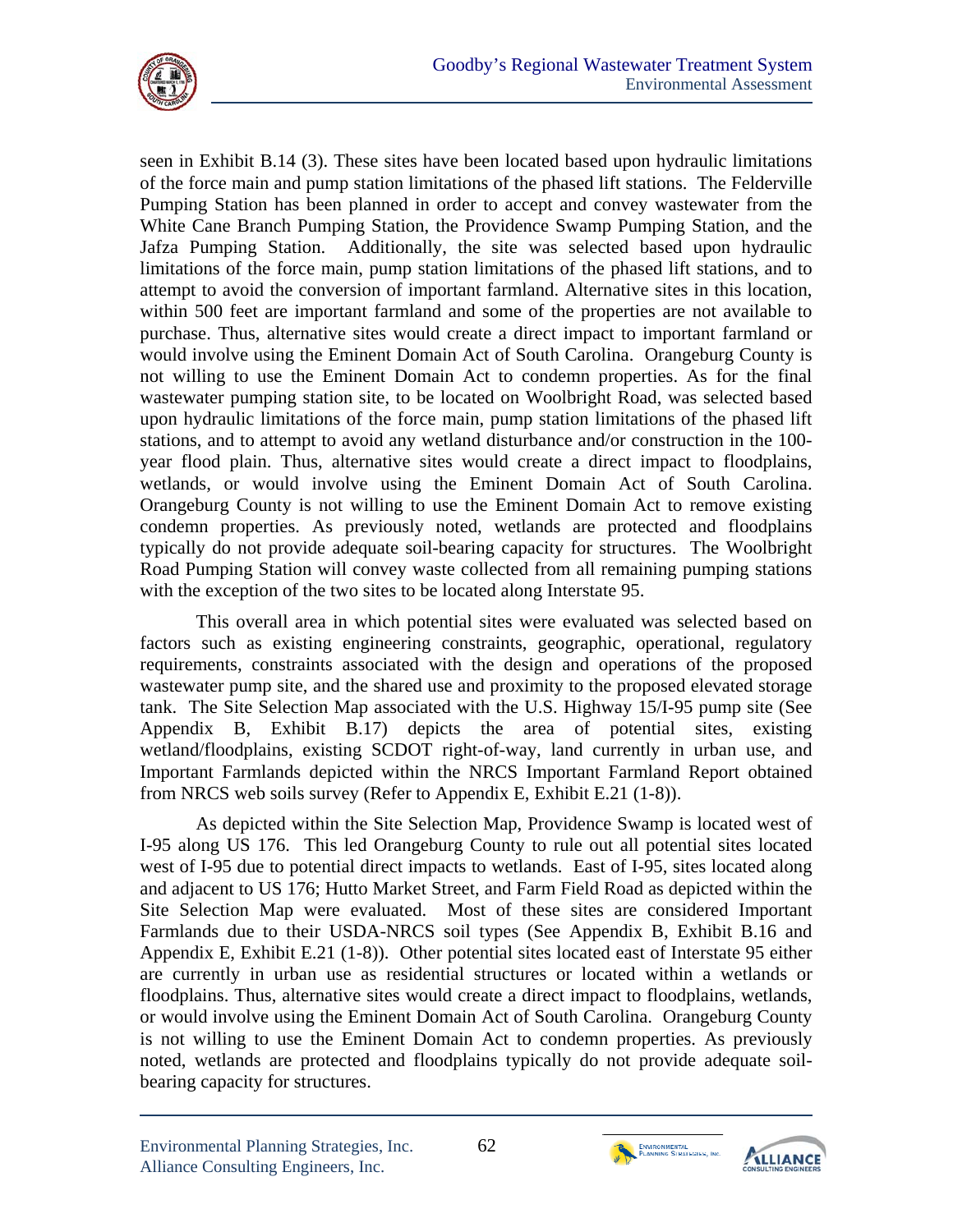

Therefore, the remaining potential sites would also create direct impact and conversion of Important Farmlands, as the original site would do. It appears that all these Important Farmlands are actively farmed and use of any sites would result in impacts to active farming operations on larger tracts of Important Farmlands. Thus, there are no practical alternatives to a conversion of Important Farmlands. The original 1-acre selected site at US 176/I-95 intersection is located in close proximity to I-95 on a smaller tract of land and would not disrupt active farming operations and would result in only an minor conversion of Important Farmland.

Land use will not be changed from hay production on the 50-acre Sanders Pointe Farm effluent land application site across from the Goodby's Regional WWTP site and therefore is not subject to FPPA. Application of treated effluent should enhance the conditions for use for growing hay and pasturing livestock and therefore this action is not considered a conversion of "important farmland" subject to FFPA. See Appendix C, Exhibit C.2.

Therefore, the Goodby's Regional WWTP and conveyance and collection systems would have only minor adverse impacts to Important Farmlands with relation to four of the pumping station sites subject to compliance with FPPA.

### **3.3.3 Mitigation for the Goodby's Regional WWTP for Protection of Important Farmland**

See Section 3.2.4 for wording for the binding covenant for the Goodby's Regional wastewater system to supplement the Orangeburg County Zoning and Development ordinances to control residential and commercial development outside of designated areas. Orangeburg County has the authority to control the location and type of commercial/industrial growth through its land use ordinances, policies, and decisions.

Any new development in the area outside of the Matthews Industrial Park, the County/City Industrial Park and the Jafza Logistics Park is expected to consist of residential or small commercial development. Outside of these development zones, the County would restrict the amount and type of development that is served by the proposed Goodby's Regional wastewater system through ordinances supplemented by the binding covenant, which would be instituted as part of the USDA RD loan agreement or the USACE PPA.

No additional mitigation is required.

# **3.3.4 Potential Cumulative Impacts to Important Farmlands**

Previous environmental documents prepared per NEPA and preliminary engineering reports have identified the following potential impacts to Important Farmlands and Formally Classified Lands for the water and wastewater projects in the project area as described in Chapter 2 and summarized in Table 3.

All transmission lines in all projects are not subject to FPPA provisions because of placement in existing road rights-of-way. All wastewater and water pump stations, including for the Goodby's Creek WWTP, and elevated water storage tanks have been



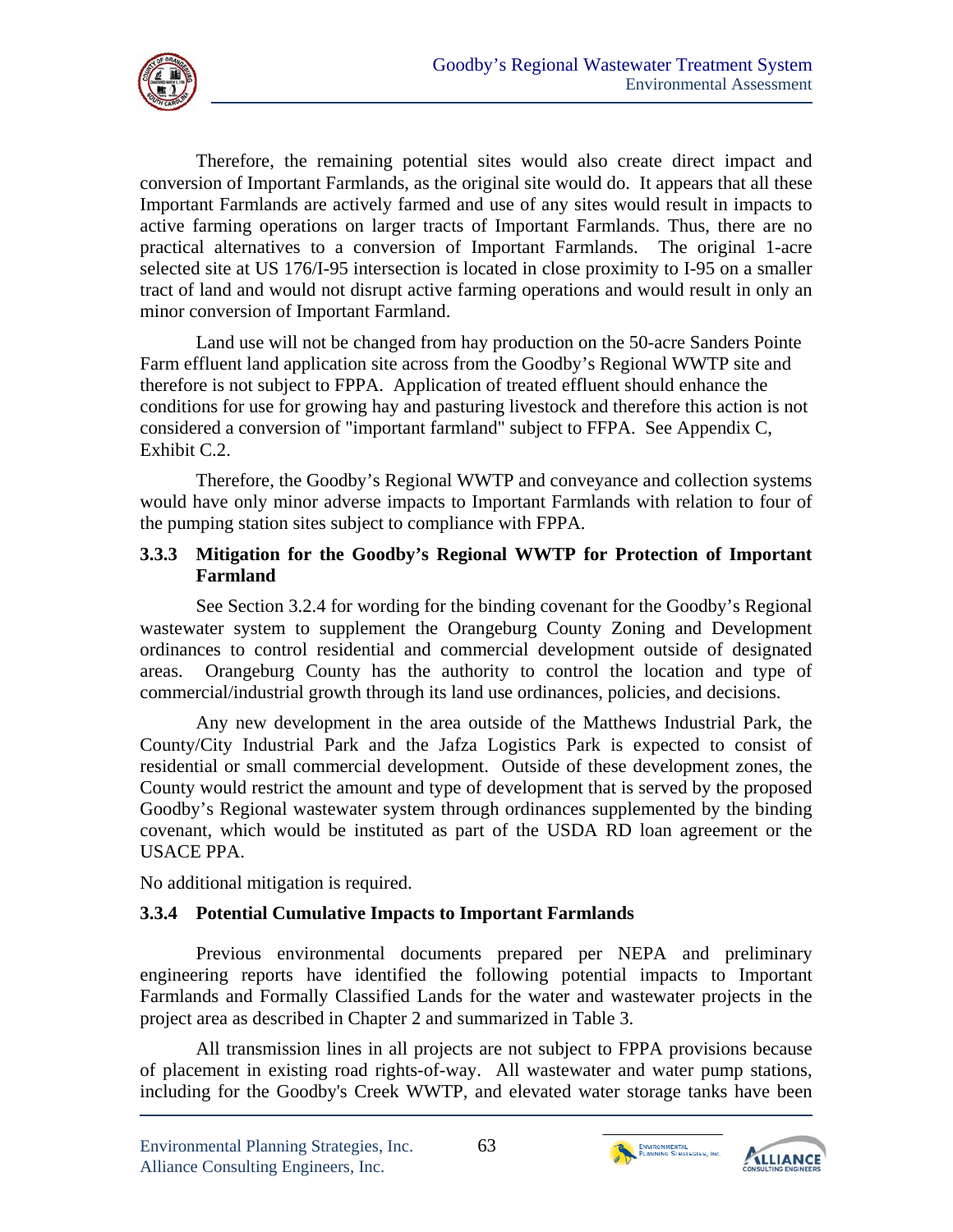

evaluated and either found to not be subject to FPPA provisions or having no practicable alternative sites. Focusing industrial development into the Matthew's Industrial Park, the County/City Industrial Park, and the Jafza Logistics Park would minimize requests for use of green space in the area. Utility restrictions put into place by Orangeburg and Calhoun Counties through binding covenants tied to loan agreements with USDA-RD or the USACE PPA to control induced development in areas of prime and important farmlands would provide protection of limited acreage of Important Farmlands subject to the provisions of FFPA.

Based on the finding of no impact to Important Farmlands for the Goodby's Regional WWTP and the existing and proposed projects evaluated in Table 3, no cumulative impacts would occur to Important Farmland within the GLT.

| Project                         | <b>Document</b>                                | <b>Summary of Impacts</b>                                                                                                                                                                                                                                                                                                                                                                                                                                                                                                                                                                                                                                                                                                                                                                                                                                                                                                                                                                                                                                                                                                                                                                                                                                                                        |  |  |  |  |
|---------------------------------|------------------------------------------------|--------------------------------------------------------------------------------------------------------------------------------------------------------------------------------------------------------------------------------------------------------------------------------------------------------------------------------------------------------------------------------------------------------------------------------------------------------------------------------------------------------------------------------------------------------------------------------------------------------------------------------------------------------------------------------------------------------------------------------------------------------------------------------------------------------------------------------------------------------------------------------------------------------------------------------------------------------------------------------------------------------------------------------------------------------------------------------------------------------------------------------------------------------------------------------------------------------------------------------------------------------------------------------------------------|--|--|--|--|
| Town of<br>Bowman<br>Wastewater | PER 5/14/10<br><b>USDA</b> Approved<br>6/24/10 | Little to no impacts to important farmlands installation of transmission lines<br>within existing ROW in Phases 1 through 3, three small pump stations;<br>Phase 3 would also install two large pump stations.                                                                                                                                                                                                                                                                                                                                                                                                                                                                                                                                                                                                                                                                                                                                                                                                                                                                                                                                                                                                                                                                                   |  |  |  |  |
| System                          | Final EA 8/10/10                               | USDA (May 27, 2010) determined that two pump station sites on I-26 were<br>important farmland and alternative sites needed to be considered:                                                                                                                                                                                                                                                                                                                                                                                                                                                                                                                                                                                                                                                                                                                                                                                                                                                                                                                                                                                                                                                                                                                                                     |  |  |  |  |
|                                 | <b>USDA</b> Approved<br>08/25/10               | 1/2 mille of the intersection of Homestead Road and I-26 selected<br>$\left( \frac{1}{2} \right)$<br>based on proximity to large commercial customers, the I-26<br>growth corridor (Orangeburg County Comprehensive Land Use<br>Plan Future Land Use Map), strategically located to limit potential<br>taps along the gravity line section of the collection system,<br>avoiding wetlands and floodplains, and attempt to avoid important<br>farmlands, as well as technical and regulatory requirements and<br>constraints. Potential sites north of I-26 along Homestead Road<br>and Cascade Drive are either currently in urban use or classified as<br>Important Farmlands. Potential sites south of I-26 are bound to<br>the south by Mill Branch, classified as either wetlands or<br>floodplains. Bowman evaluated remaining properties south of I-<br>26 along Homestead Road and Falls Drive: Important Farmlands,<br>actively farmed, in urban use as residences or commercial<br>structures (requiring the use of eminent domain). To effectively<br>minimize impacts to Important Farmlands, the site is located<br>adjacent to existing urban use close to I-26 on a small tract of land<br>that would not disrupt active farming operations. No practicable<br>alternative exists. |  |  |  |  |
|                                 |                                                | $\frac{1}{2}$ mile of the intersection of I-26/SC 210 selected based on<br>2)<br>proximity to large commercial customers, the I-26 growth corridor<br>(Orangeburg County Comprehensive Land Use Plan Future Land<br>Use Map), strategically located to limit potential taps along the<br>gravity line section of the collection system, avoiding wetlands<br>and floodplains, and attempt to avoid important farmlands, as well<br>as technical and regulatory requirements and constraints. Four<br>Hole Swamp and isolated wetlands are east of I-26 along SC 210.<br>All potential sites east of I-26 are Important Farmlands or in urban<br>use. Bowman evaluated remaining sites west of I-26 located along                                                                                                                                                                                                                                                                                                                                                                                                                                                                                                                                                                                 |  |  |  |  |

**Table 3: Potential Impacts to Important Farmland from Other Projects** 



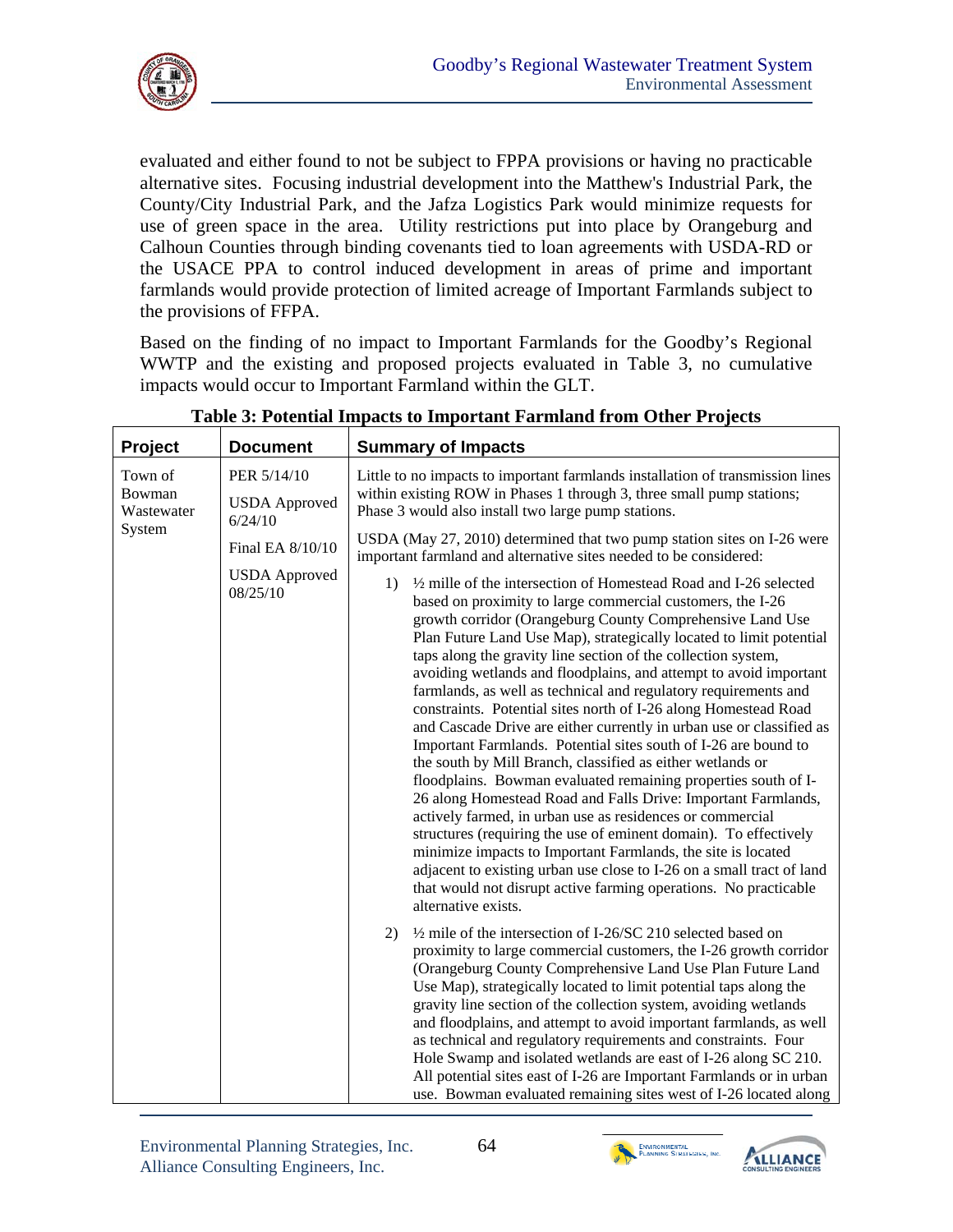

| Project                                   | <b>Document</b>                                                                                        | <b>Summary of Impacts</b>                                                                                                                                                                                                                                                                                                                                                                                                                                                                                                                                                                                                                                                                                                                                                                                          |  |  |  |  |
|-------------------------------------------|--------------------------------------------------------------------------------------------------------|--------------------------------------------------------------------------------------------------------------------------------------------------------------------------------------------------------------------------------------------------------------------------------------------------------------------------------------------------------------------------------------------------------------------------------------------------------------------------------------------------------------------------------------------------------------------------------------------------------------------------------------------------------------------------------------------------------------------------------------------------------------------------------------------------------------------|--|--|--|--|
| Town of<br>Bowman<br>Wastewater<br>System | PER 5/14/10<br><b>USDA</b> Approved<br>6/24/10<br>Final EA 8/10/10<br><b>USDA</b> Approved<br>08/25/10 | and adjacent to SC 210, Wamer Road, Patrick Dairy Road, and<br>Overlook Court are Important Farmlands, actively farmed, or<br>urban use as residences or commercial structures requiring use of<br>eminent domain and one site potentially has a leaking underground<br>storage tank at the site of an abandoned gas station. To effectively<br>minimize impacts to Important Farmlands, the site is located<br>adjacent to existing urban use close to I-26 on a small tract of land<br>that would not disrupt active farming operations. No practicable<br>alternative exists.                                                                                                                                                                                                                                   |  |  |  |  |
|                                           |                                                                                                        | Canal Street site is located at a previously impacted site at Canal<br>3)<br>and Ann Streets to serve existing residents via gravity service,<br>avoiding wetlands, floodplains, and property condemnation.                                                                                                                                                                                                                                                                                                                                                                                                                                                                                                                                                                                                        |  |  |  |  |
|                                           |                                                                                                        | For limiting unplanned development, Bowman is entering into a binding<br>covenant as described in Section 3.2.4                                                                                                                                                                                                                                                                                                                                                                                                                                                                                                                                                                                                                                                                                                    |  |  |  |  |
|                                           |                                                                                                        | There will be no direct impacts to Important Farmlands and Formally<br>Classified Lands for the proposed collection and conveyance lines; there<br>will be direct impacts to important farmlands for two sites (near I-<br>26/Homestead Road and near I-26/SC 210) of the 5 sites (Canal Street,<br>Apple Street, and Vance Road wastewater pump stations) wastewater<br>pumping stations sites, as no practical alternative site exists.                                                                                                                                                                                                                                                                                                                                                                          |  |  |  |  |
| Town of                                   | Draft EA draft                                                                                         | No conversion of farmlands within ROW                                                                                                                                                                                                                                                                                                                                                                                                                                                                                                                                                                                                                                                                                                                                                                              |  |  |  |  |
| Bowman<br>Water System                    | 5/10/10<br>Final EA<br>06/23/10                                                                        | USDA NRCS May 27, 2010: 2 acres total would be converted for two<br>elevated storage tanks, both determined within Important Farmlands and<br>needing evaluation of practicable alternatives:                                                                                                                                                                                                                                                                                                                                                                                                                                                                                                                                                                                                                      |  |  |  |  |
|                                           | <b>USDA</b> Approved<br>06/29/10                                                                       | 1/2 mile of I-26/Homestead Road intersection, close to large<br>1)<br>commercial customers and land growth corridor, efficient<br>hydraulic conveyance from City of Orangeburg water system,<br>avoiding wetlands and floodplains, attempt to avoid important<br>farmlands. North of I-26 along Homestead and Cascade Drives are<br>in urban use or classified as Important Farmlands; S of I-26 bound<br>by Mill Branch and classified as either wetlands or floodplains.<br>Most sites south of I-26 actively farmed, Important Farmlands, or<br>in residential or commercial development. Bowman not willing to<br>use eminent domain for developed or farming areas, or impact<br>wetlands or floodplains. Selected site would not disrupt active<br>farming operations and no practicable alternatives exist. |  |  |  |  |
|                                           |                                                                                                        | $\frac{1}{2}$ mile of I-26/SC 210 close to commercial customers and land<br>2)<br>growth corridor, efficient hydraulic conveyance from LMRWA<br>system, avoiding wetlands and floodplains, and attempt to avoid<br>important farmlands. East of I-26 along Homestead Rd. is Four<br>Holes Swamp and isolated wetlands, Important farmlands or<br>developed; sites along SC 210, Warner Rd., Patrick Dairy Rd., and<br>Overlook Court designated Important Farmlands or actively<br>farmed. West of I-26 developed, one site has a potentially leaking<br>underground storage tank. Bowman is not willing to use eminent<br>domain for developed or farming areas or impact wetlands or<br>floodplains. Selected site would not disrupt active farming                                                              |  |  |  |  |



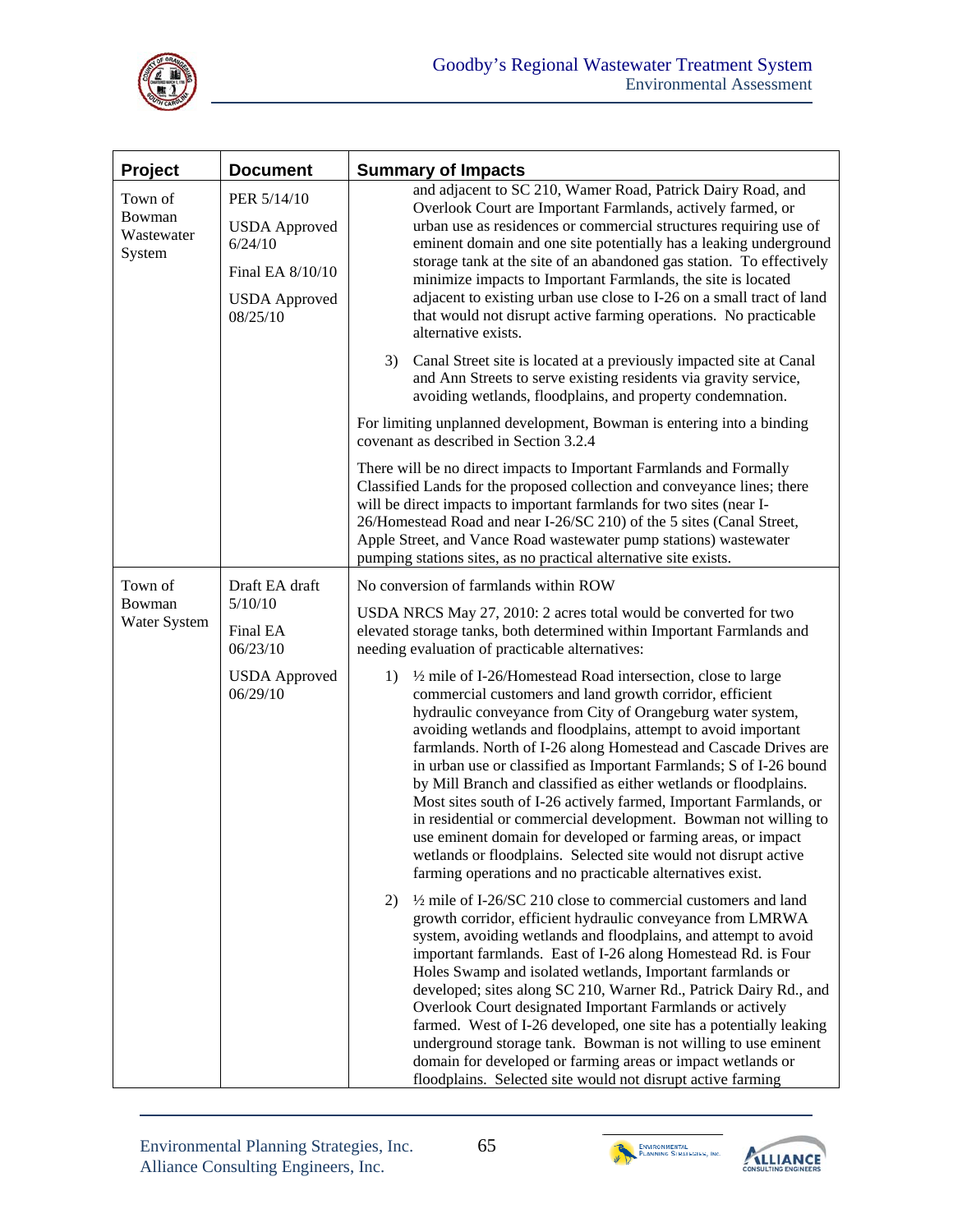

| Project                                                 | <b>Document</b>                                                                                                                      | <b>Summary of Impacts</b>                                                                                                                                                                                                                                                                                                                                                                                                                                                                                                                                                                                                                                                                                                                                                                                                                                                                                                                                                                         |  |  |  |  |
|---------------------------------------------------------|--------------------------------------------------------------------------------------------------------------------------------------|---------------------------------------------------------------------------------------------------------------------------------------------------------------------------------------------------------------------------------------------------------------------------------------------------------------------------------------------------------------------------------------------------------------------------------------------------------------------------------------------------------------------------------------------------------------------------------------------------------------------------------------------------------------------------------------------------------------------------------------------------------------------------------------------------------------------------------------------------------------------------------------------------------------------------------------------------------------------------------------------------|--|--|--|--|
|                                                         |                                                                                                                                      | operations, and no practicable alternatives exist.                                                                                                                                                                                                                                                                                                                                                                                                                                                                                                                                                                                                                                                                                                                                                                                                                                                                                                                                                |  |  |  |  |
|                                                         |                                                                                                                                      | For limiting unplanned development, Bowman is entering into binding<br>covenant as described in Section 3.2.4                                                                                                                                                                                                                                                                                                                                                                                                                                                                                                                                                                                                                                                                                                                                                                                                                                                                                     |  |  |  |  |
| Town of<br>Vance Water<br>System<br>Expansion           | Environmental<br>Report 4/10                                                                                                         | Approximately 5 acres would be disturbed, but except for 870 LF of water<br>main installed within an acquired permanent general utility easement, all<br>disturbance would be within SCDOT or Orangeburg Co. rights-of-way that<br>are considered "prior converted lands" and not subject to FPPA                                                                                                                                                                                                                                                                                                                                                                                                                                                                                                                                                                                                                                                                                                 |  |  |  |  |
|                                                         |                                                                                                                                      | NRCS: no adverse effect on farmland 870 LF in 0.6A near intersection of<br>Camden and Vance Roads in Vance received score of 147 out of possible<br>260, so this site is not subject to the FPPA                                                                                                                                                                                                                                                                                                                                                                                                                                                                                                                                                                                                                                                                                                                                                                                                  |  |  |  |  |
| Proposed<br>Orangeburg<br>County Water                  | Final EA 6/16/10<br><b>USDA</b> Approved<br>06/16/10                                                                                 | USDA NRCS USDA Form AD-1006 6/6/10 one of tank sites (US15/195)<br>was classified as "committed to urban development" and therefore not<br>subject to provisions of FPPA                                                                                                                                                                                                                                                                                                                                                                                                                                                                                                                                                                                                                                                                                                                                                                                                                          |  |  |  |  |
| System<br>Expansion                                     |                                                                                                                                      | The second tank at US 176/I-95 was selected based on proximity to<br>LMRWA water transmission line, avoiding direct impacts to wetlands,<br>avoiding direct impact to floodplains, and avoiding important farmlands, as<br>well as technical issues such as hydraulic, geographic, engineering,<br>operational, regulatory requirements and constraints associated with<br>elevated tanks. Providence Swamp is located west of I-95 along US 176,<br>so all sites west of I-95 ruled out to avoid this swamp. Soils that are also<br>unsuitable for sufficient load bearing capacity to support foundations and<br>construction loads were avoided. Sites east of I-95 are either already<br>developed or in wetlands or floodplains, so no practicable alternative sites<br>exist there because all remaining sites are important farmlands. The<br>existing selected site is close to I-95 on a smaller tract of land that would<br>create a smaller disruption to existing farming operations. |  |  |  |  |
|                                                         |                                                                                                                                      | Potential exists for indirect impacts to important farmland from<br>development. Mitigation for the US 176/I-95 tank site is to limit the site<br>size to the minimal extent practicable for the tank and by locating the<br>selected site at the corner of active farms to limit disruptions to farm<br>activities.                                                                                                                                                                                                                                                                                                                                                                                                                                                                                                                                                                                                                                                                              |  |  |  |  |
|                                                         |                                                                                                                                      | In an effort to mitigate indirect impacts on important farmlands in<br>accordance with FPPA, Orangeburg County Water and Sewer District is<br>willing to enter into a binding covenant that will limit tap size of potential<br>customers to a minimum of 1.5 inches per lot within areas designated as<br>agricultural land use as zoned in the Orangeburg County Comprehensive<br>Land Use Plan through a binding covenant. This binding covenant will<br>become effective at the issuance of the USDA Letter of Condition. These<br>commitments shall be included in all contract documents                                                                                                                                                                                                                                                                                                                                                                                                    |  |  |  |  |
| <b>LMRWA</b><br>Five-County<br>Water System<br>Phase II | Final<br><b>USACE/EPA EA</b><br>(undated), Final<br><b>USACE/EPA</b><br>FONSI 2/12/04,<br>and Final<br>Environ-mental<br>Information | The Proposed pipeline follows existing road ROWs and utility and railroad<br>easements so no impact on Prime or Important Farmland subject to<br>provisions of FPPA                                                                                                                                                                                                                                                                                                                                                                                                                                                                                                                                                                                                                                                                                                                                                                                                                               |  |  |  |  |





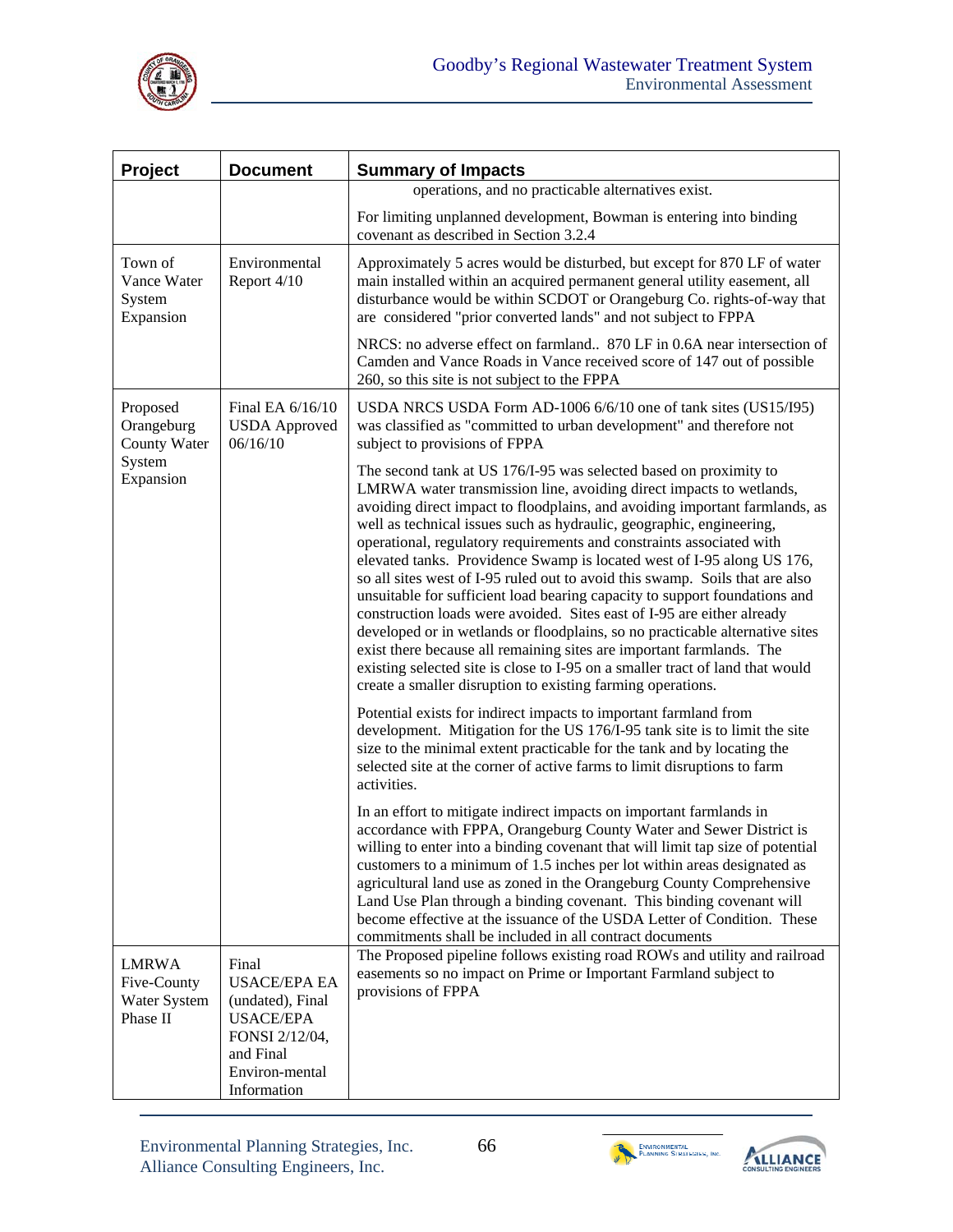

| Project                                                                      | <b>Document</b>                                                                                      | <b>Summary of Impacts</b>                                                                                                                                                                                                                                                                                                                                                                                                                                                                                                                                                                                                                                |
|------------------------------------------------------------------------------|------------------------------------------------------------------------------------------------------|----------------------------------------------------------------------------------------------------------------------------------------------------------------------------------------------------------------------------------------------------------------------------------------------------------------------------------------------------------------------------------------------------------------------------------------------------------------------------------------------------------------------------------------------------------------------------------------------------------------------------------------------------------|
|                                                                              | Document 10/03                                                                                       |                                                                                                                                                                                                                                                                                                                                                                                                                                                                                                                                                                                                                                                          |
| Southern<br>Calhoun<br><b>County Phase</b><br>I Water<br>System<br>Expansion | Draft EA 3/20/10                                                                                     | The largest concentrations of "Important Farmland" are east of the area<br>proposed for service on the east side of Hwy 6. However, "Important<br>Farmland" soils are scattered throughout the proposed service area. All<br>pipelines installed within existing ROWs are not subject to FPPA<br>provisions.                                                                                                                                                                                                                                                                                                                                             |
|                                                                              |                                                                                                      | Some potential exists for induced growth, so the County has agreed to<br>restrictions on taps in areas of "Important Farmland" within areas that the<br>County has identified for future industrial and large commercial<br>development (Section 3.2.4) which will minimize potential for adverse<br>impact. Any new development is expected to consist of residential or small<br>commercial development. Outside of these development zones, the County<br>restricts the amount and type of development that is served by expansion of<br>the county water system; which would be reaffirmed by the County as part<br>of the funding for this project. |
| <b>MIP</b>                                                                   | Draft EA for<br>proposed Green<br>Energy<br>Electricity<br><b>Generating Plant</b><br>v. 2 [undated] | The Matthews Industrial Park is considered "committed to urban<br>development" and therefore not subject to FPPA provisions.                                                                                                                                                                                                                                                                                                                                                                                                                                                                                                                             |
| Jafza Park                                                                   |                                                                                                      | Jafza Park is committed to urban development and therefore not subject to<br>FPPA provisions.                                                                                                                                                                                                                                                                                                                                                                                                                                                                                                                                                            |

#### **3.4 Potential Impacts to Floodplains**

#### **3.4.1 Context for Impacts**

The Lake Marion Regional Water Authority project lies within the Black, Lower Santee, and Edisto River sub-basins. The Black River Sub-Basin is north of Lake Marion and is outside the scope of this EA. SCDHEC considers these waters to be viable surface water sources. The Santee River flows into Lake Marion, which is up to 75 feet deep and approximately 111,000 acres (44,759 hectare). Due to shallow depth and high nutrient levels in the lake, aquatic plants have proliferated throughout Lake Marion. Santee-Cooper Authority, using herbicides and grass carp to control aquatic plants, have ensured that recreational uses are fully supported in the lake.

The Santee River Basin is formed from the confluence of the Congaree and Wateree Rivers, flows through Lake Marion, is then either diverted at lower Lake Marion through the Santee Dam or is channeled along 7.5 mile diversion canal to fill Lake Moultrie. It then flows down the Cooper River to the Atlantic Ocean near Charleston. This river basin is comprised of eleven watersheds and 1,300 square miles. The Santee River Basin is 0.5% urban, 12% agricultural land, 12% scrub/shrub, 0.5% barren, 43% forested, 16% forested wetland, 5% nonforested wetland, and 12% water.

The Edisto River sub-basin has 30 subwatersheds and 2 million acres, and is made up of the North and South Forks of the Edisto River, which then join south of



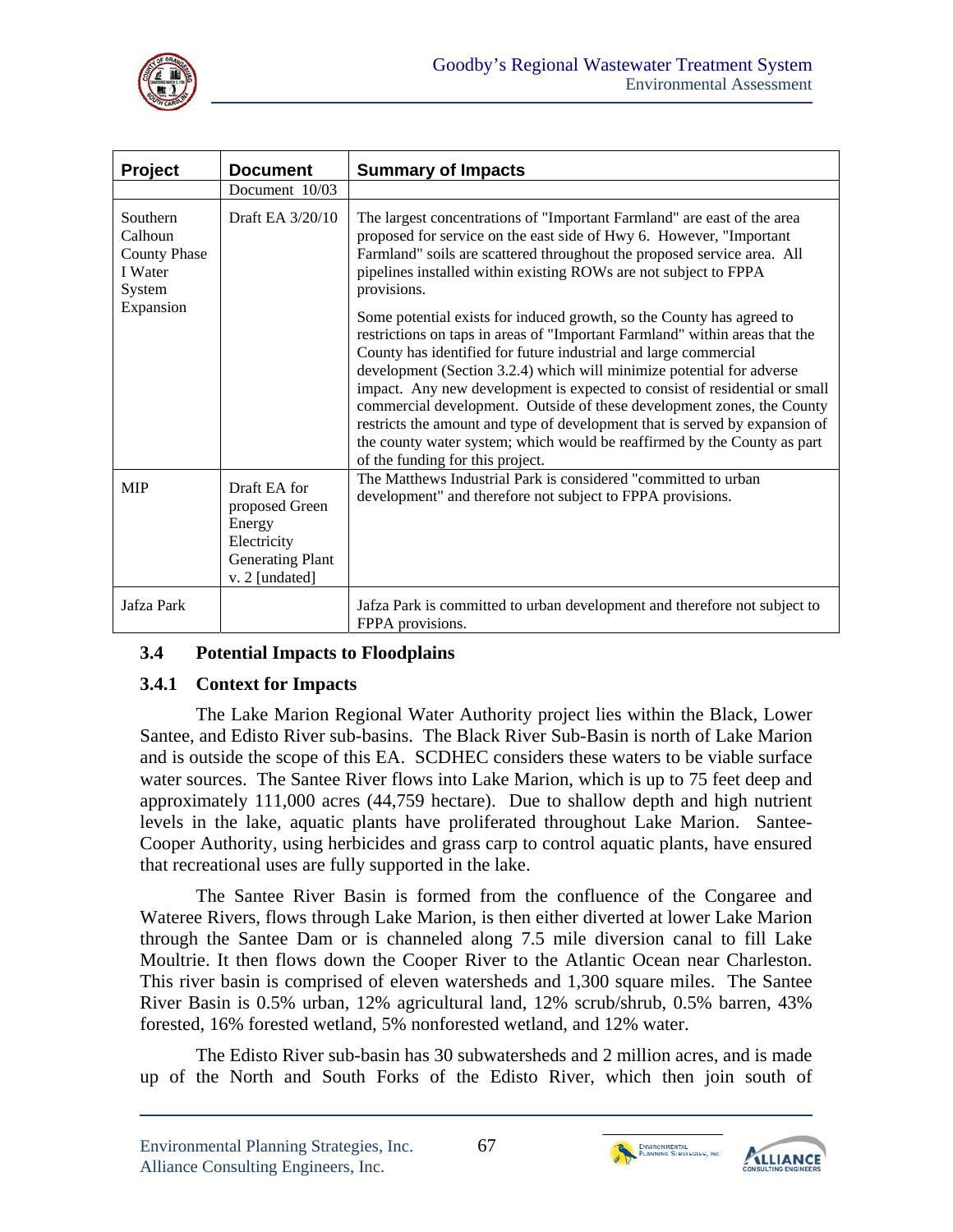

Orangeburg. The Edisto River flows undammed for 206 miles into the Atlantic Ocean near Beaufort. It is the longest undammed/unleveed blackwater river in North America. It is characterized by 2% urban, 23% agricultural, 11% scrub/shrub, 0.5% barren, 49% forested, 11% forested wetland, 2% nonforested wetland, and 2% open water. In the project area, the Edisto watershed, which is listed on the Nationwide Rivers Inventory (see Section 3.7.2) is comprised of Four Hole Swamp, with its tributaries of Goodby's Swamp and Providence Swamp, and White Cane Branch Swamp, which is a tributary of Providence Swamp. Cow Castle Creek flows through Bowman, which flows into Four Hole Swamp south of SC 201. Elloree, Holly Hill, Santee, St. George and Lake Marion are located in the Upper Santee and Edisto Sub-Basins.

# **3.4.2 Analysis of Impacts to Floodplains from Goodby's Regional Wastewater System**

Trenching and backfill will be used in dry upland areas of floodplains. Directional boring would be used under all wetland areas unless it is cost-prohibitive. It is possible that some wetlands may require disturbance during crossing and a Nationwide Permit (NWP) 12 (Section 3.5.1) may be issued by the USACE. If NWP 12 is used, all environmental agencies would be notified and construction would not proceed until all resource agency requirements and restrictions were satisfied. All elevated water storage tanks are located outside of 100-year floodplains and therefore would not impact floodplains. Orangeburg County abides by Orangeburg County's Flood Damage Prevention Ordinance pertaining to construction in floodplains. This ordinance adopts FEMA's restrictions for construction in floodplains. Therefore, public water and wastewater service will not be provided to new construction located within 100-year floodplains. This requirement will be included in construction documents that will be attached to USDA RD Loan Resolutions.

A FEMA map for the Proposed Goodbys Regional Wastewater System is included in Appendix B, Exhibit B.7. FEMA form 81-93 "Standard Flood Hazard Determination Form" (SFHDF) has been completed for the Goodby's Regional WWTP (Appendix E., Exhibit E.9), the Sander's Pointe Land Application Site (Appendix A, Exhibit A.14, and Appendix E, Exhibit E.10) and the ten (10) proposed pump station sites (Appendix E, Exhibits E.11 thru E.20).

# **3.4.3 Mitigation for the Goodby's Regional Wastewater System for Floodplains**

As all drilling for pipeline installation through floodplains will be conducted when the portions of the floodplains outside of wetlands are dry within existing disturbed road rights-of-way, no additional mitigation is required for protection of floodplains other than using Best Management Practices and replacing the soil to original grade. All requirements will be included in the project contract documents. See Section 4.4 for detailed BMPs and mitigation for floodplains.

#### **3.4.4 Potential Cumulative Impacts to Floodplains**

Previous environmental documents prepared per NEPA and preliminary engineering reports have identified the following potential impacts to floodplains for the



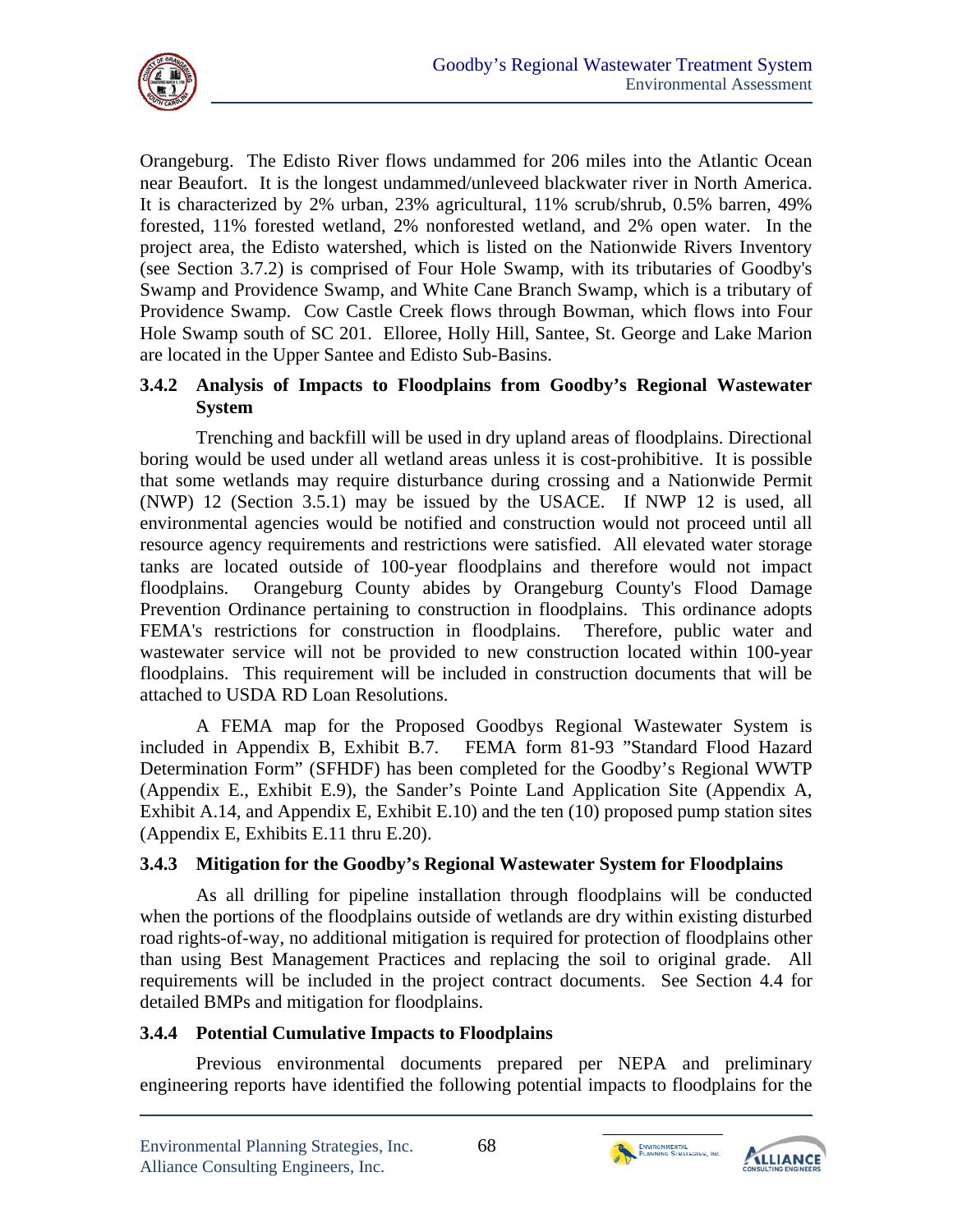

existing and proposed water and wastewater projects in the project area as described in Chapter 2 and summarized in Table 4.

All existing and proposed water and wastewater projects and Jafza Park must comply with Orangeburg County Flood Damage Prevention Ordinance (2009-07-20-05), which complies with FEMA requirements regarding flood insurance and finished floor elevations above 100-year flood elevation. No concerns were anticipated with any of the projects, including the Goodby's Regional wastewater system.

Therefore, no cumulative impacts to floodplains are anticipated.

| <b>Project</b>                                           | <b>Document</b>                                                             | <b>Summary of Impacts</b>                                                                                                                                                                                                                                                                                                                                                                                                                                   |
|----------------------------------------------------------|-----------------------------------------------------------------------------|-------------------------------------------------------------------------------------------------------------------------------------------------------------------------------------------------------------------------------------------------------------------------------------------------------------------------------------------------------------------------------------------------------------------------------------------------------------|
| Town of<br>Bowman<br>Proposed<br>Wastewater<br>Expansion | Draft PER<br>5/14/10<br><b>USDA</b> Approved<br>6/24/10<br>Final EA 8/10/10 | Federal assistance can be obtained for needed wastewater service<br>within floodplains under the condition that any wastewater system<br>improvements located in a floodplain or providing service to a<br>floodplain area is planned, designed, and constructed and insured in<br>accordance with FEMA requirements.<br>Orangeburg County Flood Damage Prevention Ordinance (2009-07-<br>20-05) complies with FEMA requirements regarding flood insurance, |
|                                                          | <b>USDA</b> Approved<br>08/25/10                                            | and finished floor elevations above 100-year flood elevation.<br>Portions of floodplains that are wetlands will require directional<br>boring for pipeline placement. Dry areas classified only as floodplain<br>will use cut and trench and crossing restored to original grade after<br>construction is completed. These requirements will be included in                                                                                                 |
|                                                          |                                                                             | contracts and construction plans.<br>USFWS 1/12/10: Where lines are placed in open trenches, natural pre-<br>project elevations should be re-vegetated to native species.<br>Compensatory mitigation should be provided for all adverse impacts.<br>Construction and maintenance activities in forested communities<br>should take place outside of the breeding season of migratory birds<br>(March-August).                                               |
|                                                          |                                                                             |                                                                                                                                                                                                                                                                                                                                                                                                                                                             |

**Table 4: Floodplain Impacts due to Wastewater Treatment Expansions** 



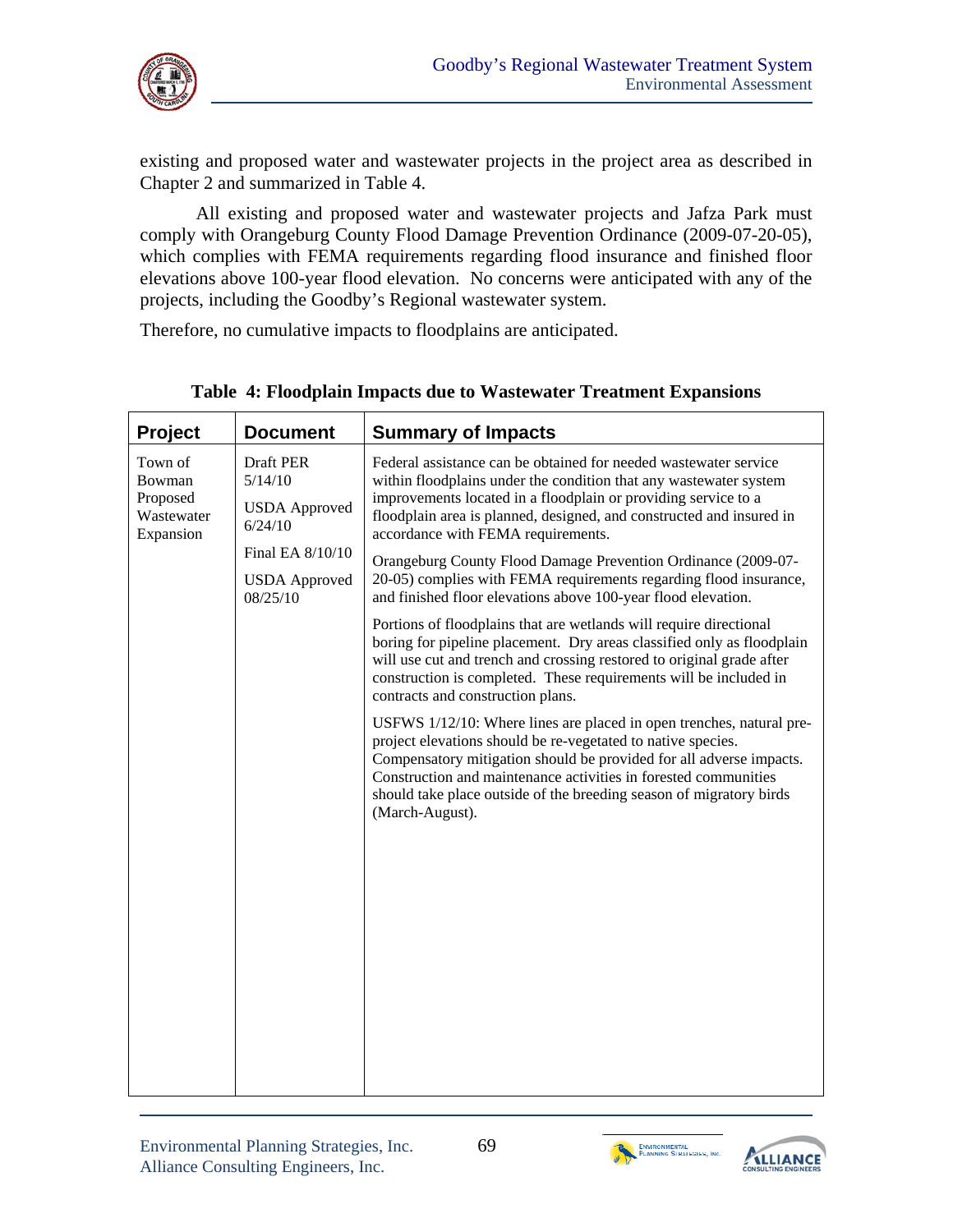

| <b>Project</b>                                      | <b>Document</b>                                                                                             | <b>Summary of Impacts</b>                                                                                                                                                                                                                                                                                                                                                                                                                                                                                                                                                                                                                                                                                                                                                                                                                                                                                                                                                                                    |
|-----------------------------------------------------|-------------------------------------------------------------------------------------------------------------|--------------------------------------------------------------------------------------------------------------------------------------------------------------------------------------------------------------------------------------------------------------------------------------------------------------------------------------------------------------------------------------------------------------------------------------------------------------------------------------------------------------------------------------------------------------------------------------------------------------------------------------------------------------------------------------------------------------------------------------------------------------------------------------------------------------------------------------------------------------------------------------------------------------------------------------------------------------------------------------------------------------|
| Town of<br>Bowman<br>Proposed<br>Water<br>Expansion | PER 5/10/10<br><b>USDA</b> Approved<br>06/30/10<br>Final EA<br>06/23/10<br><b>USDA</b> Approved<br>06/29/10 | The proposed action is mostly located within areas of minimal<br>flooding, with small portions within 100-year floodplains. These<br>wetland portions are limited to streams, creeks, and/or swamps<br>crossing existing roads, where directional boring will be used. For dry<br>areas using cut and trench, the crossing restored to original elevations<br>and conditions. These requirements will be construction contract<br>requirements.<br>Federal assistance can be obtained for needed water service within<br>100-year floodplains under the condition that any water system<br>improvements located in the floodplain or providing service to a<br>floodplain area is planned, designed, and constructed to serve only the<br>existing development. The Town of Bowman commits that there will<br>be no excess capacity for future growth sited anywhere in the<br>floodplain. Furthermore, investigation of potentially insurable<br>structures needs to be determined in conjunction with FEMA |
|                                                     |                                                                                                             | requirements.<br>Both elevated water storage tanks are located outside of the 100-year<br>floodplain.                                                                                                                                                                                                                                                                                                                                                                                                                                                                                                                                                                                                                                                                                                                                                                                                                                                                                                        |
|                                                     |                                                                                                             | Orangeburg County Planning Department is the managing agency for<br>flood hazard reduction in Orangeburg County via the County Code of<br>ordinances. The Town of Bowman does not supply water service to<br>any new construction within a 100-year floodplain and will follow<br>Orangeburg County Flood Damage Prevention Ordinance. Portions of<br>the project area located within the 100-year floodplain.                                                                                                                                                                                                                                                                                                                                                                                                                                                                                                                                                                                               |
| Town of<br>Vance Water<br>System                    | Environmental<br>Report 4/10                                                                                | No buildings or structures are proposed for construction in a<br>floodplain, as all water mains are to be buried underground in road<br>rights-of-way.                                                                                                                                                                                                                                                                                                                                                                                                                                                                                                                                                                                                                                                                                                                                                                                                                                                       |
|                                                     |                                                                                                             | The proposed project route crosses several tributaries that flow either<br>northeast to Lake Marion or south to Four Hole Swamp.                                                                                                                                                                                                                                                                                                                                                                                                                                                                                                                                                                                                                                                                                                                                                                                                                                                                             |
|                                                     |                                                                                                             | FEMA Flood Insurance Rate map shows areas along the route are<br>completely enclosed by flood hazard zone C, which designates areas<br>outside the 200-year floodplain; therefore, purchase of flood insurance<br>is not required. No direct impacts would occur and no short-term<br>mitigation is required. Long-term mitigation to protect against<br>impacts potentially caused by induced growth includes a binding<br>covenant that would prohibit Orangeburg County from granting<br>drinking water services to any structures not existing at the time of<br>funding approval and located below the 100-year base flood elevations<br>identified by FEMA.                                                                                                                                                                                                                                                                                                                                            |
| Orangeburg<br><b>County Water</b><br>Expansion      | Final EA 6/16/10<br><b>USDA</b> Approved<br>06/16/10                                                        | Federal assistance can be obtained for needed water service within<br>floodplains under the condition that any water system improvements<br>located in the floodplain or providing service to a floodplain area is<br>planned, designed, and constructed to serve only the existing<br>development. Furthermore, investigation of potentially insurable<br>structures needs to be determined in conjunction with FEMA<br>requirements.                                                                                                                                                                                                                                                                                                                                                                                                                                                                                                                                                                       |





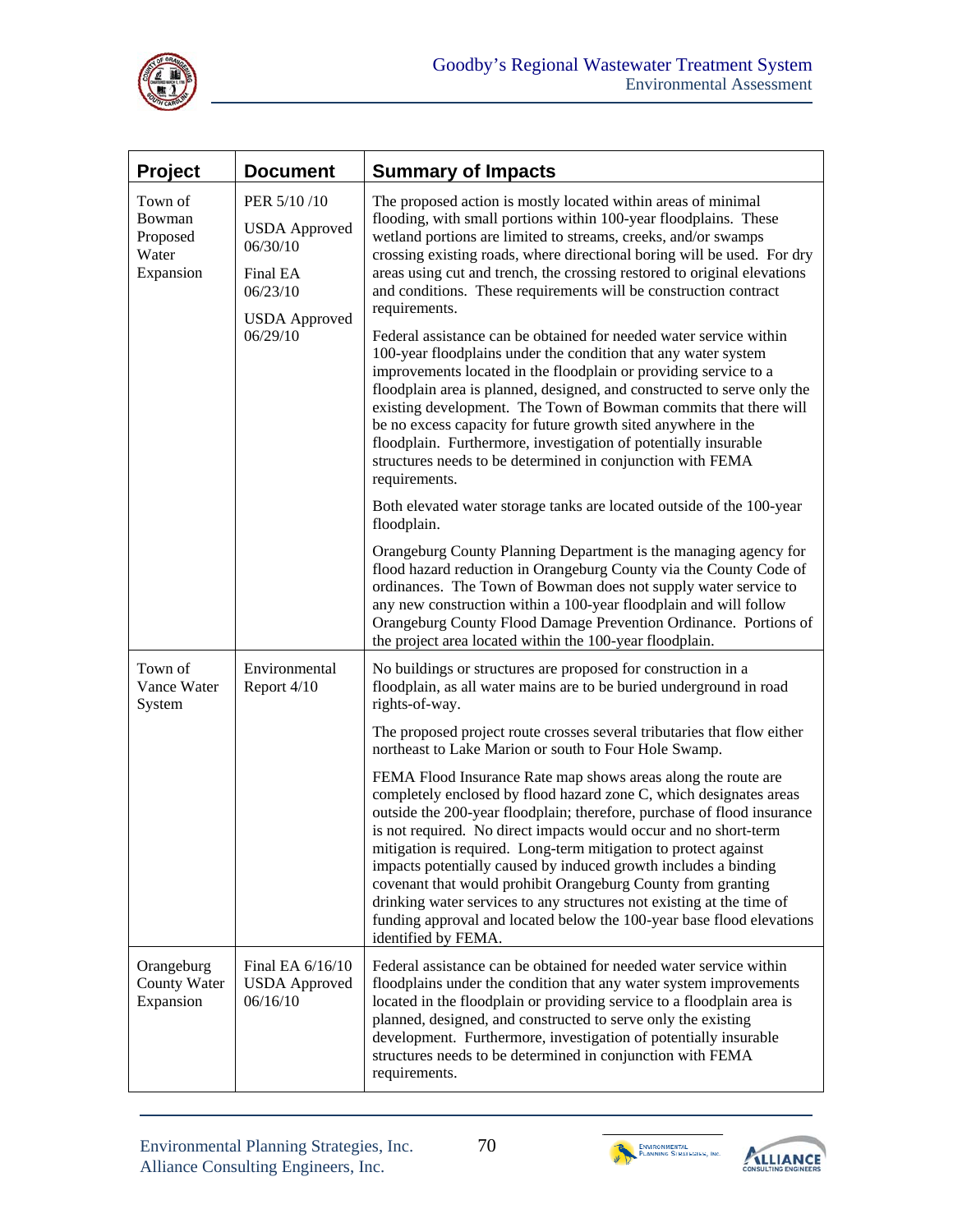

| <b>Project</b>                                          | <b>Document</b>                                                                                                                                                                   | <b>Summary of Impacts</b>                                                                                                                                                                                                                                                                                                                                                                                                                                                                                           |  |  |  |  |
|---------------------------------------------------------|-----------------------------------------------------------------------------------------------------------------------------------------------------------------------------------|---------------------------------------------------------------------------------------------------------------------------------------------------------------------------------------------------------------------------------------------------------------------------------------------------------------------------------------------------------------------------------------------------------------------------------------------------------------------------------------------------------------------|--|--|--|--|
| Orangeburg<br><b>County Water</b><br>Expansion          | Final EA $6/16/10$<br><b>USDA</b> Approved<br>06/16/10                                                                                                                            | Elevated water storage tank sites are outside of 100-year floodplains.                                                                                                                                                                                                                                                                                                                                                                                                                                              |  |  |  |  |
|                                                         |                                                                                                                                                                                   | Orangeburg County Planning Department is the authority for flood<br>hazard reduction and regulations within the Orangeburg County Code<br>of Ordinances are intended to limit impacts to floodplains.                                                                                                                                                                                                                                                                                                               |  |  |  |  |
|                                                         |                                                                                                                                                                                   | Restrictions on building in floodplains must comply with FEMA<br>requirements.                                                                                                                                                                                                                                                                                                                                                                                                                                      |  |  |  |  |
|                                                         |                                                                                                                                                                                   | Orangeburg County will not supply public water service to any new<br>construction within the 100-year floodplain and will adhere to the<br>Orangeburg County Flood Damage Prevention Ordinance.                                                                                                                                                                                                                                                                                                                     |  |  |  |  |
|                                                         |                                                                                                                                                                                   | For all areas of the proposed water system that are located within a<br>100-year floodplain, such as streams, creeks, and/or swamp crossings<br>along existing roads, directional boring would be used.                                                                                                                                                                                                                                                                                                             |  |  |  |  |
|                                                         |                                                                                                                                                                                   | Within the dry areas of floodplains, the water mains will be<br>constructed within the rights-of-way and the area of crossing restored<br>to its original grade after construction is completed.                                                                                                                                                                                                                                                                                                                    |  |  |  |  |
|                                                         |                                                                                                                                                                                   | Orangeburg County will abide by Orangeburg County's Flood Damage<br>Prevention Ordinance pertaining to construction in floodplains to limit<br>future growth induced by the project. This ordinance adopts FEMA's<br>restrictions for construction in flood plans. Therefore, public water<br>service will not be provided to new construction located within the<br>100-year floodplains. This requirement will be included in<br>construction documents which will be attached to the USDA RD Loan<br>Resolution. |  |  |  |  |
| <b>LMRWA</b><br>Five-County<br>Water System<br>Phase II | Final<br><b>USACE/USEPA</b><br>EA (undated)<br>Final<br><b>USACE/EPA</b><br><b>FONSI 2/12/04</b><br>Final<br>Environmental<br>Information<br>Document (EID)<br><b>USACE 10/03</b> | This project would have 16 stream crossings, all of which would be<br>covered. BMPs, including silt fencing, directional boring under<br>streams, and bridge suspension of waterlines where appropriate would<br>be used.                                                                                                                                                                                                                                                                                           |  |  |  |  |
|                                                         |                                                                                                                                                                                   | Trench and cover and directional drilling would temporarily change<br>topography, but all construction areas would be restored to original<br>elevation and topography.                                                                                                                                                                                                                                                                                                                                             |  |  |  |  |
|                                                         |                                                                                                                                                                                   | No development is planned within any 100-year floodplains.                                                                                                                                                                                                                                                                                                                                                                                                                                                          |  |  |  |  |
|                                                         |                                                                                                                                                                                   | Phase II of the LMRWA project:                                                                                                                                                                                                                                                                                                                                                                                                                                                                                      |  |  |  |  |
|                                                         |                                                                                                                                                                                   | Begins in Dorchester Co Zone X (areas determined to be<br>outside 500-year floodplain),                                                                                                                                                                                                                                                                                                                                                                                                                             |  |  |  |  |
|                                                         |                                                                                                                                                                                   | Until it crosses Indian Field Swamp, which is Zone A<br>$\bullet$<br>(special flood hazard areas inundated by 100-year flood, with<br>no base flood elevation (BFE) determined),                                                                                                                                                                                                                                                                                                                                    |  |  |  |  |
|                                                         |                                                                                                                                                                                   | Continues across Zone X even as it crosses the Pee Dee<br>٠<br>Branch of Four Hole Swamp and unnamed tributary of Four<br>Hole Swamp, which is Zone A no BFE determined.                                                                                                                                                                                                                                                                                                                                            |  |  |  |  |
|                                                         |                                                                                                                                                                                   | Outside of Four Hole Swamp, it crosses the Orangeburg<br>٠<br>County line through Zone C, which is areas of minimal<br>flooding                                                                                                                                                                                                                                                                                                                                                                                     |  |  |  |  |



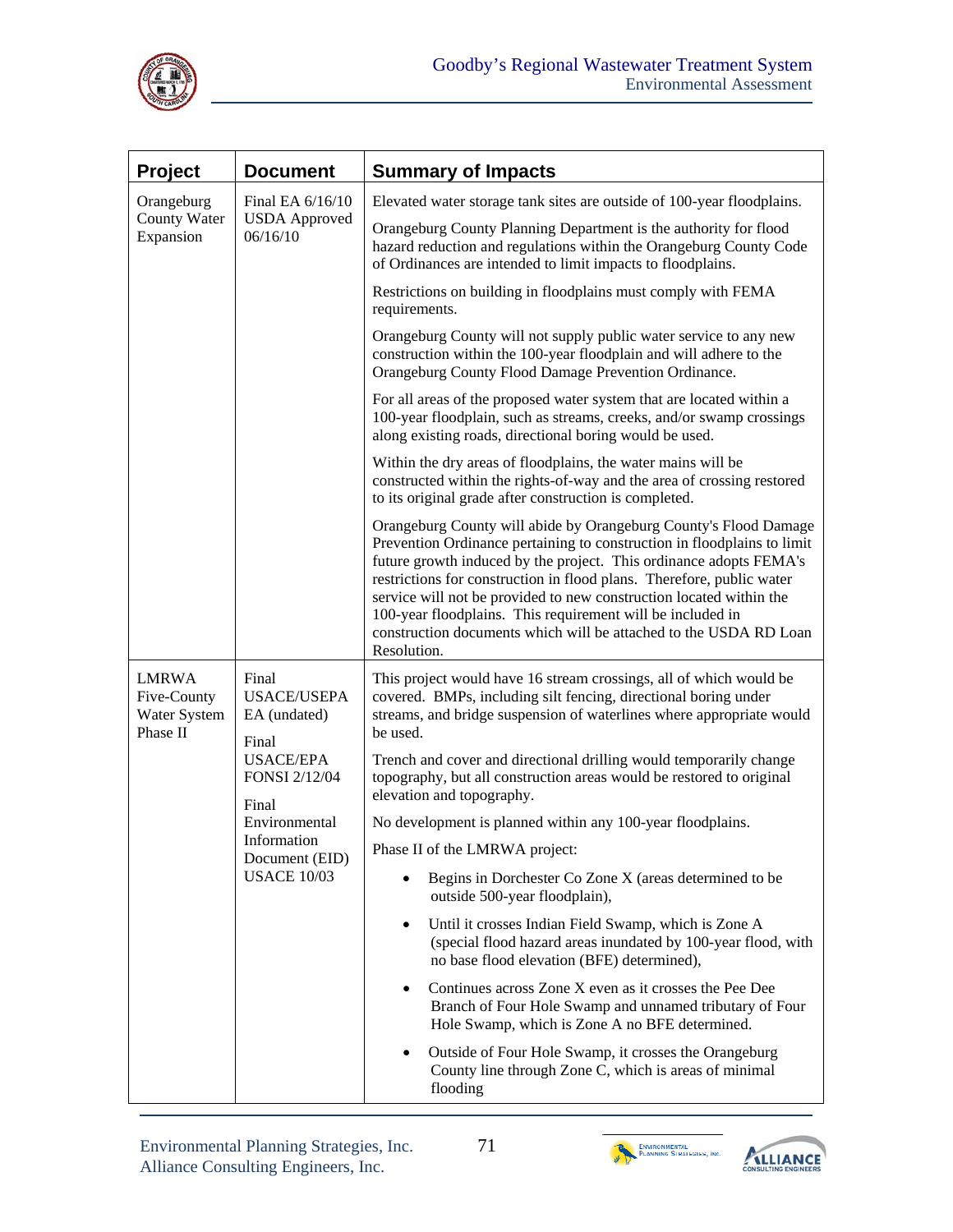

| <b>Project</b>                                                               | <b>Document</b>                                                                                                                                                            | <b>Summary of Impacts</b>                                                                                                                                                                                                                                                                                                                                                                                                                                                                                                                                         |  |  |  |  |
|------------------------------------------------------------------------------|----------------------------------------------------------------------------------------------------------------------------------------------------------------------------|-------------------------------------------------------------------------------------------------------------------------------------------------------------------------------------------------------------------------------------------------------------------------------------------------------------------------------------------------------------------------------------------------------------------------------------------------------------------------------------------------------------------------------------------------------------------|--|--|--|--|
| <b>LMRWA</b><br>Five-County<br>Water System<br>Phase II                      | Final<br><b>USACE/USEPA</b><br>EA (undated)<br>Final<br><b>USACE/EPA</b><br>FONSI 2/12/04<br>Final<br>Environmental<br>Information<br>Document (EID)<br><b>USACE 10/03</b> | Until it crosses the floodplain of Kettle Branch, which is<br>$\bullet$<br>Zone A, with no BFE determined, then<br>Passes through Zone C, then through<br>$\bullet$<br>Zone A line crossing US 15 and US 176 in Orangeburg<br>$\bullet$<br>County that crosses Kettle Branch, Horse Branch, and<br>unnamed tributary of Horse Branch and Target Swamp                                                                                                                                                                                                             |  |  |  |  |
| Southern<br>Calhoun<br><b>County Phase</b><br>I Water<br>System<br>Expansion | Draft EA 3/2/10                                                                                                                                                            | All water lines would be constructed within right-of-way within 15<br>feet of the roadway and will not disrupt any areas of floodplains. The<br>contractor must adhere to SCDHEC regulations regarding stormwater<br>and erosion control, using BMPs such as silt fencing.<br>No net fill of floodplains would occur, and pre-construction<br>topography and elevation will be returned after water line installation,<br>so no permits would be needed.<br>Calhoun County commits to a binding covenant regarding<br>development in floodplain to limit impacts. |  |  |  |  |
| MIP and<br>Proposed<br>Green Energy<br>Electrical<br>Generating<br>Plant     | Green Energy<br>LLC Draft EA,<br>Version 2<br>[undated]<br>MIP site<br>Certification<br>01/10                                                                              | The site is mostly within in Zone C, located outside 100- and 500-year<br>floodplains, with two isolated areas in the four Hole Swamp<br>floodplain, which would not be infringed by tenants on the site.                                                                                                                                                                                                                                                                                                                                                         |  |  |  |  |
| Jafza<br>Logistics and<br>Distribution<br>Park                               | Jafza 404 Permit<br>Application<br>12/08<br>Jafza Phase I<br>Environmental<br>Analysis 6/2/08                                                                              | The majority of site is in Flood Zone C, which has a low to moderate<br>risk of flooding.<br>A small part in extreme southwester part of the site is in Zone A,<br>which is in the 100-year floodplain and has a high flood risk                                                                                                                                                                                                                                                                                                                                  |  |  |  |  |

### **3.5 Potential Impacts to Wetlands from the Proposed Goodby's Regional Wastewater Project**

For the proposed Goodby's Regional WWTP project, the primary potential for impact to wetlands would result from the wastewater force main that would cross Goodby's Swamp at a narrow point via directional drilling to access the WWTP from Woolbright Road. No wetlands would be impacted on WWTP site because the plant has been carefully sited on only ten acres of the entire location to avoid all wetland areas. See Appendix A, Exhibit A.5, Appendix C, Exhibit C.14, and Appendix D, Exhibit D.5. No wetlands are impacted on the Sanders Point Farm Land Application site. See Appendix A, Exhibit A.14, and Appendix C, Exhibit C.14. No wetlands are impacted in





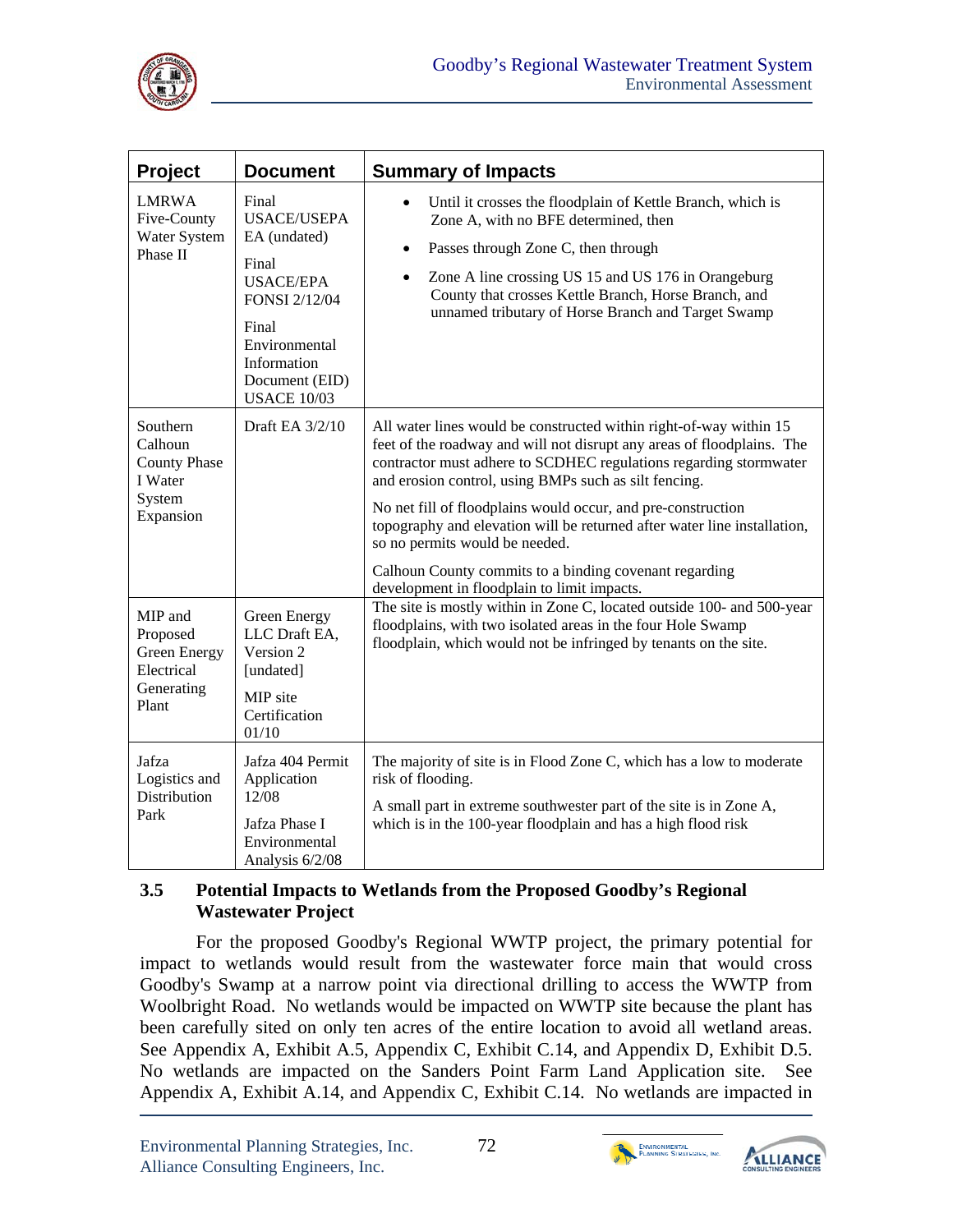

the proposed pumping station sites or crossing of White Cane Branch Swamp, Providence Swamp along US 301, or Big and Little Poplar Creeks along SC 267, or Providence Swamp along US 176. See Appendix B, Exhibit B.13, and Appendix C, Exhibit C.14.

Directional boring would be used under all wetland areas unless it is costprohibitive. The proposed directional drilling under Goodby's Swamp would not disturb the wetlands. However, it is possible that some wetlands may require disturbance during crossing and a Nationwide Permit (NWP) 12 (Section 3.5.1) may be issued by the USACE. All temporarily impacted wetlands along rights-of-way would be smaller than  $\frac{1}{2}$  acre and in pump station sites would be smaller than  $\frac{1}{4}$  acre, making all wetland crossings eligible for NWP 12. If NWP 12 is used, all environmental agencies would be notified and construction would not proceed until all resource agency requirements and restrictions were satisfied.

### **3.5.1 US Army Corps of Engineers Nationwide Permit 12 for Limited Fill of Wetlands**

Depending on costs and impacts to wetlands, it may not be appropriate for all stream and wetland crossings to be directionally drilled, especially if the crossing is done at the time of year when water levels are low. No impacts that result in net loss to wetland is proposed within the scope of this project. In that case, NWP 12 may be used for limited and temporary impacts to wetlands for utility crossings, as long as the terms and conditions of the NWP 12 are met, as stated below and the USACE agrees that a NWP 12 is appropriate for the circumstances.

Per the US Army Corps of Engineers Clean Water Act Section 404 regulations (*Federal Register* 72(47):11092-11198, March 12, 2007, expiring March 18, 2012), NWP 12 provides for (Note: This is only a partial duplication of NWP 12 from the Federal Register; non-applicable portions are not provide):

*Activities required for the construction, maintenance, repair and removal of utility lines and associated facilities in waters of the United States, provided the activity does not result in the loss of greater than ½ acre of waters of the United States. This NWP authorizes the construction, maintenance, or repair of utility lines, including the outfall and intake structures, and the associated excavation, backfill, or bedding for the utility lines, in all waters of the United States, provided there is no change in pre-construction contours. A "utility line" is defined as any pipeline for the transportation of any gaseous, liquid, liquiscent, or slurry substance, for any purpose…The term "utility line" does not include activities that drain a water of the United States, such as drainage tile or french drains, but it does apply to pipe conveying drainage from another area. Material resulting from trench excavation may be temporarily sidecast into waters of the United States for no more than three months, provided the material is not placed in such a manner that it is dispersed by currents or other forces. The district engineer may extend the period of a temporary sidecasting for no more than a total of 180 days, where appropriate. In wetlands, the top 6 to 12 inches of the trench should normally be*  backfilled with topsoil from the trench. The trench cannot be constructed or backfilled in



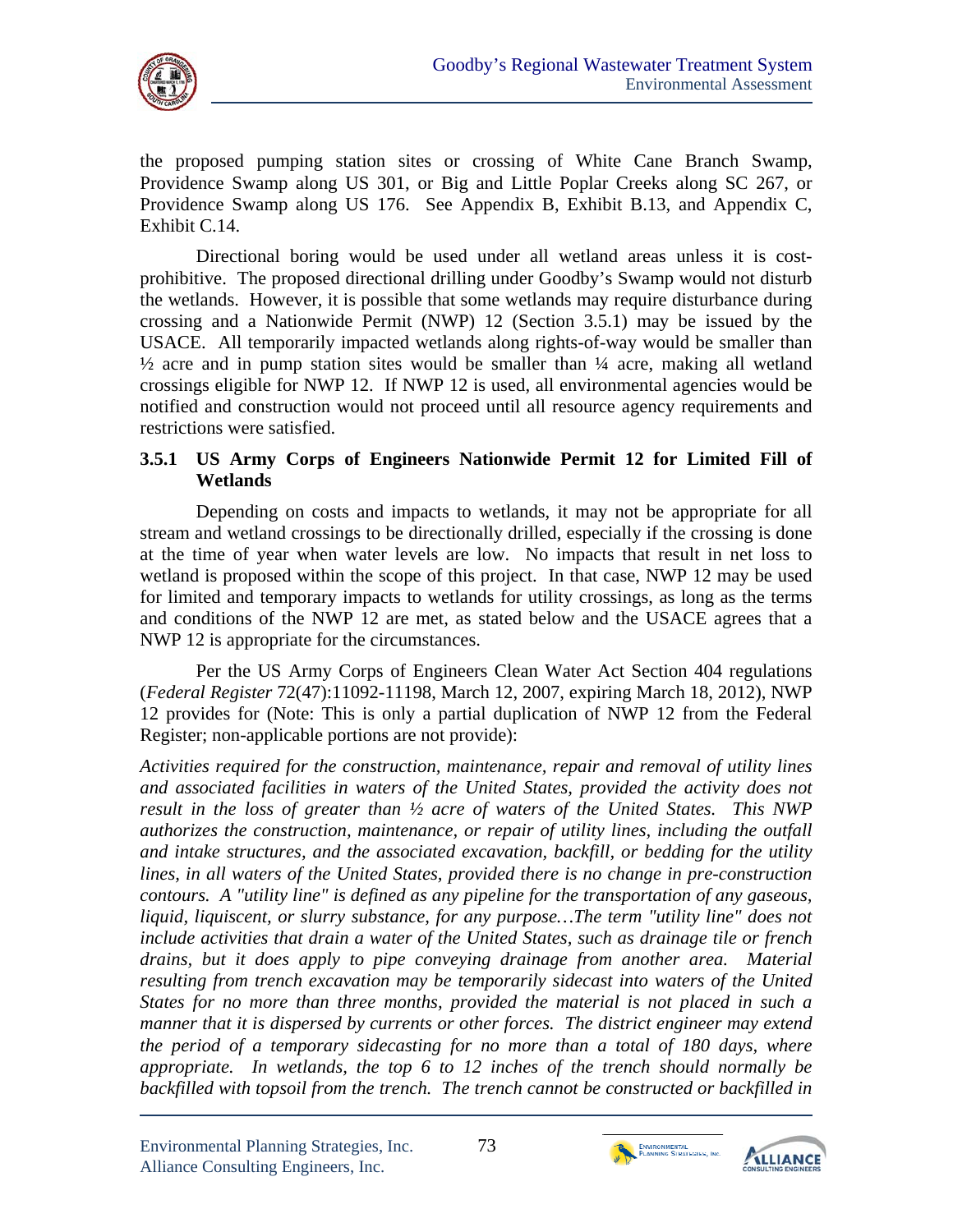

*such a manner as to drain waters of the United States (e.g., backfilling with extensive gravel layers, creating a french drain effect). Any exposed slopes and stream banks must be stabilized immediately upon completion of the utility line crossing of each waterbody.* 

*The permittee must submit a pre-construction notification to the district engineer prior to commencing the activity if any of the following criteria are met: 1) the activity involves mechanized land clearing in a forested wetland for the utility line right-of-way; (2) asection 10 permit is required; 3) the utility line in waters of the United States, excluding overhead lines, exceeds 500 feet; 4) the utility line is placed within a jurisdictional areas (i.e. water of the United States) and it runs parallel to a stream bed that is within that jurisdictional area; 5) discharges that result in the loss of greater than 1/10th-acre of waters of the United States; (6) permanent access roads are constructed above grade in waters of the United States for a distance of more than 500 feet; or (7) permanent access roads are constructed in waters of the United States with impervious materials..* 

The following nationwide permit general conditions for NWP 12 apply as appropriate:

1. Navigation. Not applicable to the proposed Goodby's Creek project.

2. Aquatic life movements. No activity may substantially disrupt the necessary life cycle movements of those species of aquatic life indigenous to the waterbody, including those species that normally migrate through the area, unless the activity's primary purpose is to impound water.

3. Spawning areas. Activities in spawning areas during spawning seasons must be avoided to the maximum extent practicable. Activities that result in the physical destruction (e.g., through excavation, fill, or downstream smothering by substantial turbidity) of an important spawning area are not authorized.

4. Migratory bird breeding areas. Activities in waters of the United States that serve as breeding areas for migratory birds must be avoided to the maximum extent practicable.

5. Shellfish beds. No activity may occur in areas of concentrated shellfish populations, unless the activity is directly related to a shellfish harvesting activity authorized by NWPs 4 and 48.

6. Suitable material. No activity may use unsuitable material (e.g., trash, debris, car bodies, asphalt, etc.). Material used for construction or discharge must be free from toxic pollutants in toxic amounts (see Section 307 of the Clean Water Act).

7. Water supply intakes. No activity may occur in the proximity of a public water supply intake, except where the activity is for the repair or improvement of public water supply intake structures or adjacent bank stabilization.

8. Adverse effects from impoundments. Not applicable to the proposed Goodby's Creek project.



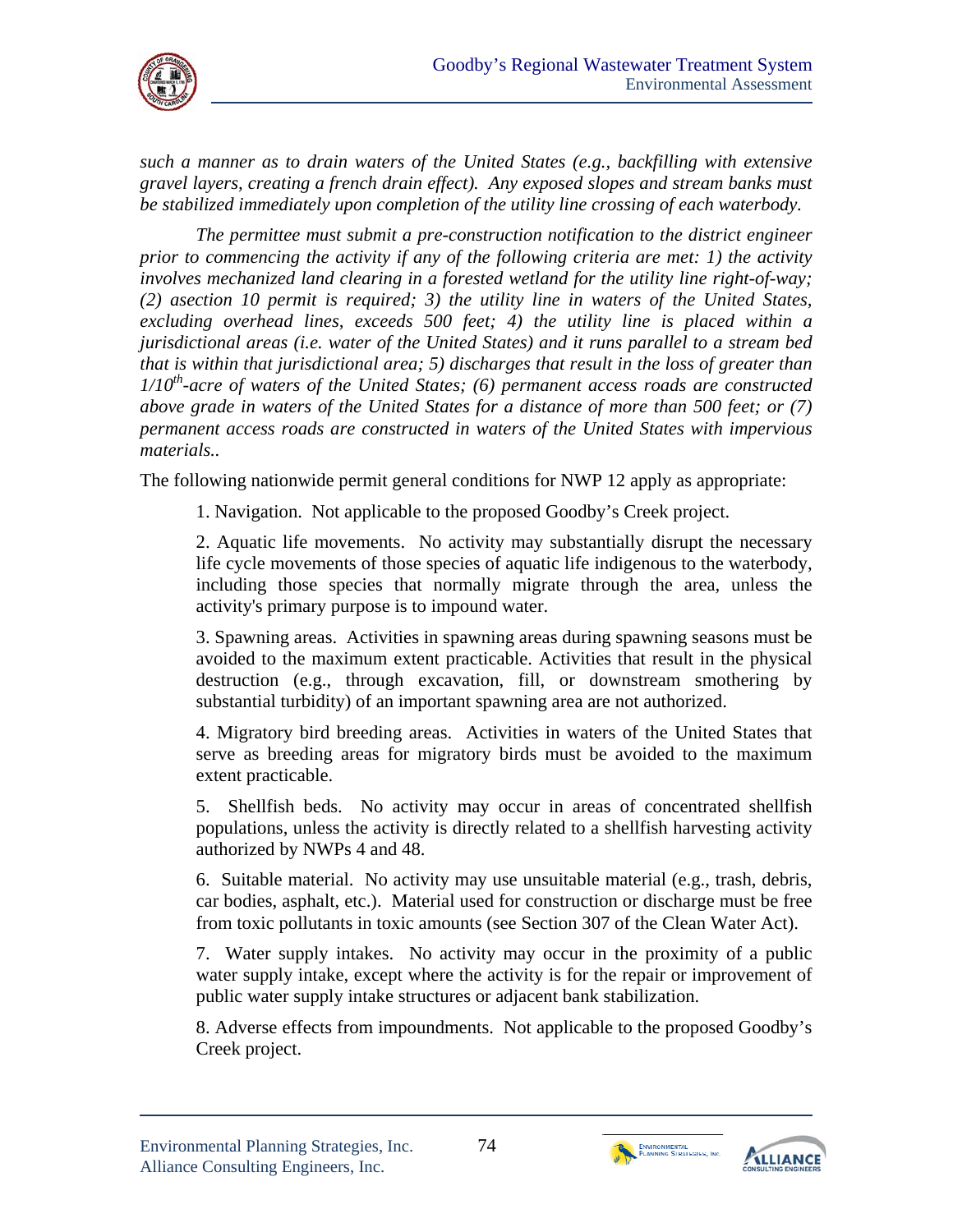

9. Management of water flows. To the maximum extent practicable, the preconstruction course, condition, capacity, and location of open waters must be maintained for each activity, including stream channelization and storm water management activities, except as provided below. The activity must be constructed to withstand expected high flows. The activity must not restrict or impede the passage of normal or high flows, unless the primary purpose of the activity is to impound water or manage high flows. The activity may alter the pre-construction course, condition, capacity or location of open waters if it benefits the aquatic environment (e.g., stream restoration or relocation activities).

10. Fills within 100-year floodplains. The activity must comply with applicable FEMA approved state or local floodplain management requirements.

11. Equipment. Heavy equipment workings in wetlands or mudflats must be placed on mats, or other measures must be taken to minimize soil disturbance.

12. Soil erosion and sediment controls. Appropriate soil erosion and sediment controls must be used and maintained in effective operating condition during construction, and all exposed soil and other fills, as well as any work below the ordinary high water mark or high tide line, must be permanently stabilized at the earliest practicable date. Permittees are encouraged to perform work within waters of the United States during periods of low-flow or no-flow.

13. Removal of temporary fills. Temporary fills must be removed in their entirety and the affected areas returned to pre-construction elevations. The affected areas must be re-vegetated, as appropriate.

14. Proper maintenance. Any authorized structure or fill shall be properly maintained, including maintenance to ensure public safety.

15. Wild and scenic rivers. No activity may occur in a component of the National Wild and Scenic River System, or in a river officially designated by Congress as a "study river" for possible inclusion in the system while the river is in official study status, unless the appropriate Federal agency with direct management responsibility for such river has determined in writing that the proposed activity will not adversely affect the Wild and Scenic River designation or study status.

16. Tribal rights. No activity or its operation may impair reserved tribal rights, including, but not limited to, reserved water rights and treaty fishing and hunting rights.

17. Endangered species. (a) No activity is authorized under any NWP which is likely to jeopardize the continued existence of a threatened or endangered species or a species proposed for such designation or which will destroy or adversely modify the critical habitat of such species. No activity is authorized under any NWP which "may affect" a listed species or critical habitat unless Section 7 consultation addressing the effects of the proposed activity has been completed.



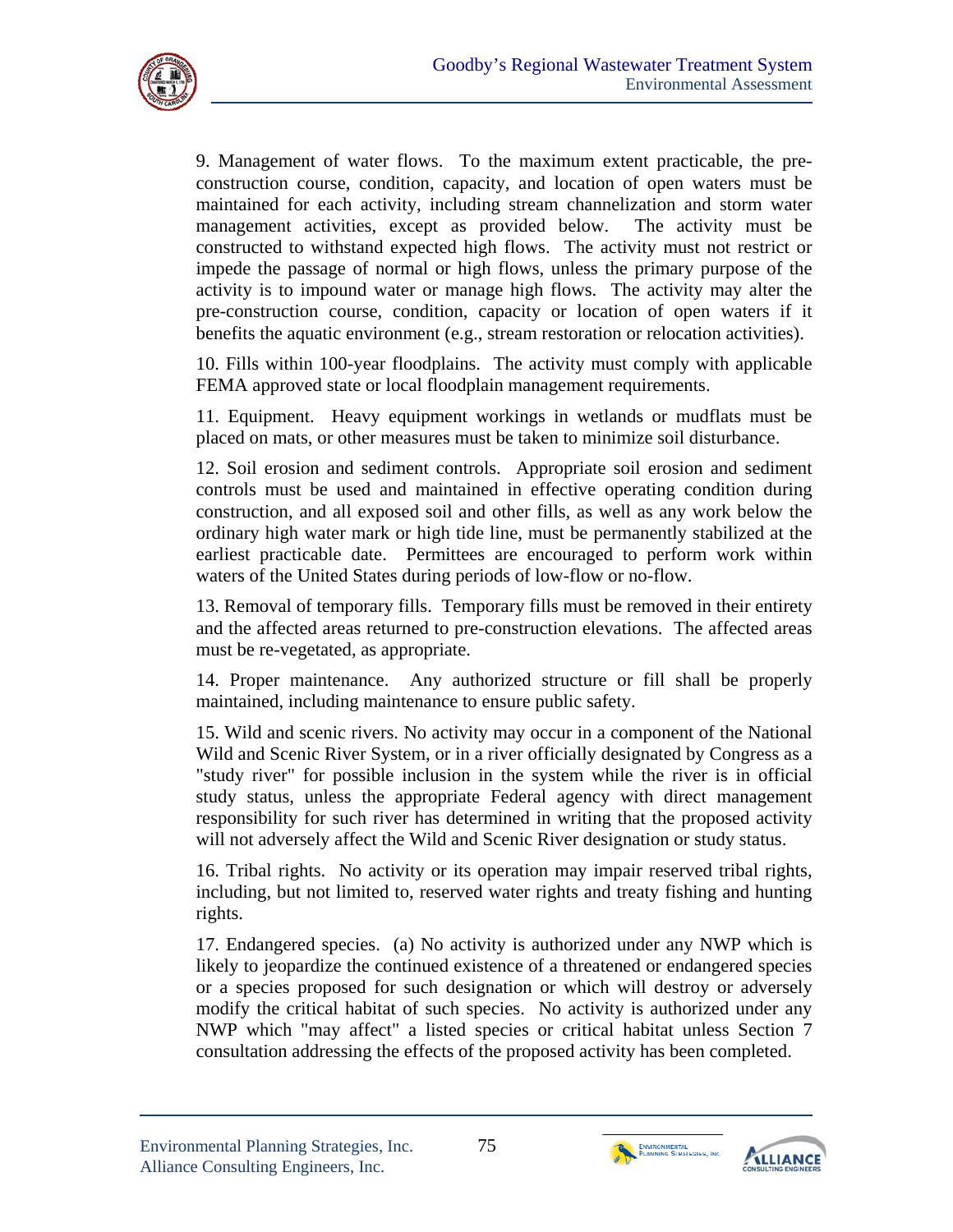

18. Historic properties. (a) In cases where the district engineer determines that the activity may affect properties listed, or eligible for listing in the National Register of Historic Places, the activity is not authorized until the requirements of Section 106 of the National Historic Preservation Act (NHPA) have been satisfied.

19. Designated critical resources waters. Critical resources waters include National Oceanic and Atmospheric Administration (NOAA) -designated marine sanctuaries, National Estuarine Research Reserves, state natural heritage sites, and outstanding national resource waters or other waters officially designated by a state as having particular environmental or ecological significance and identified by the district engineer after notice and opportunity for public comment. (a) Discharge of dredged or fill material into waters of the United States are not authorized by NWP 12 and notification is required in accordance with general condition 27, for any activity proposed in the designated critical resource waters including wetlands adjacent to those waters.

20. Mitigation. The district engineer will consider the following factors when determining appropriate and practicable mitigation necessary to ensure that adverse effects on the aquatic environmental are minimal:

(a) The activity must be designed and constructed to avoid and minimize adverse effects, both temporary and permanent, to waters of the United States to the maximum extent practicable at the project site.

(b) Mitigation in all its forms (avoiding, minimizing, rectifying, reducing, or compensating) will be required to the extent necessary to ensure that the adverse effects to the aquatic environment are minimal.

(c) Compensatory mitigation at a minimum of one-for-one ratio will be required for all wetland losses that exceed 1/10 acre and require preconstruction notification, unless the district engineer determines in writing that some other form of mitigation would be more environmentally appropriate and provides a project-specific waiver of this requirement. For wetland losses of 1/10 acre or less that require pre-construction notification, the district engineer may determine on a case-by-case basis that compensatory mitigation is required to ensure that the activity results in minimal adverse effects on the aquatic environment. Since the likelihood of success is greater and the impacts to potentially valuable uplands are reduced, wetland restoration should be the first compensatory mitigation option considered.

(d) For losses of streams or other open waters that require pre-construction notification, the district engineer may require compensatory mitigation, such as stream restoration, to ensure that the activity results in minimal effects on the aquatic environment.

(e) Compensatory mitigation will not be used to increase the acreage losses allowed by the acreage limits of the NWPs….However, compensatory



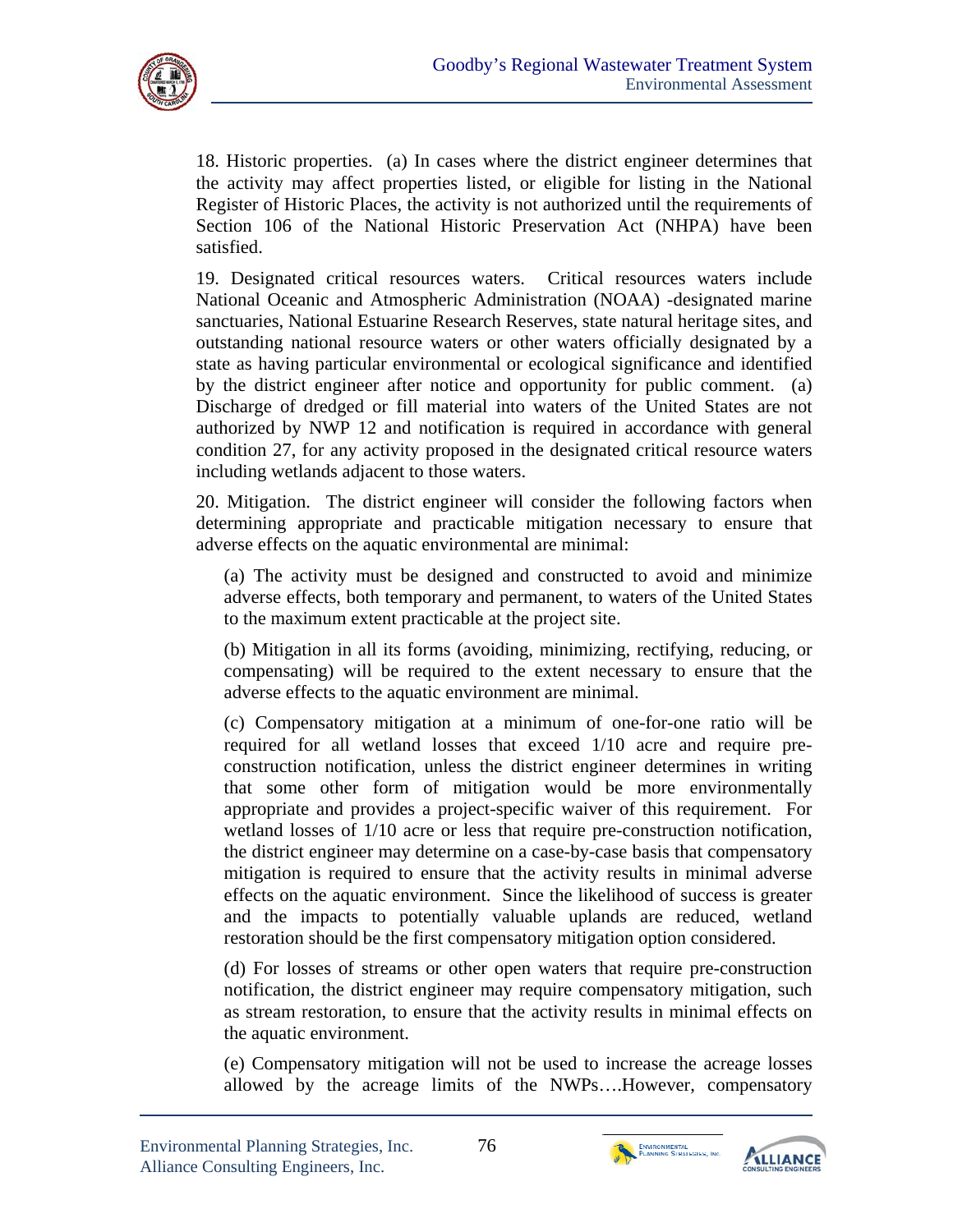

mitigation can and should be used, as necessary, to ensure that a project already meeting the established acreage limits also satisfies the minimal impact requirement associated with NWPs.

(f) Compensatory mitigation plans for projects in or near streams or other open waters will normally include a requirement for the establishment, maintenance, and legal protection (i.e. conservation easements) of riparian areas next to open waters. In some cases, riparian areas may be the only compensatory mitigation required. Riparian areas should consist of native species. The width of the required riparian area will address documented water quality or aquatic habitat loss concerns. Normally the riparian area will be 25 to 50 feet wide on each side of the stream, but the district engineer may require slightly wider riparian areas to address documented water quality or habitat loss concerns. Where both wetlands and open water exist on the project site, the district engineer will determine the appropriate compensator mitigation (i.e., riparian areas and/or wetlands compensation) based on what is best for the aquatic environment on a watershed basis. In cases where riparian areas area determined to be the most appropriate form of compensatory mitigation, the district engineer may waive or reduce the requirement to provide wetland compensatory mitigation for wetland losses.

(g) Permittees may propose the use of mitigation banks, in-lieu fee arrangements or separate activity-specific compensatory mitigation. In all cases, the mitigation provisions will specify the party responsible for accomplishing and/or complying with the mitigation plan.

(h) Where certain functions and services of waters of the United States are permanently adversely affected, such as the conversion of a forested or scrubshrub wetland to a herbaceous wetland in a permanently maintained utility right of way, mitigation may be required to reduce the adverse effects of the project to the minimal level.

21. Water quality. Where States or authorized Tribes or EPA where applicable have not previously certified compliance of a NWP with CWA Section 401, individual 401 Water Quality Certification must be obtained or waived. The district engineer or State or Tribe may require additional water quality management measures to ensure that the authorized activity does not result in more than minimal degradation of water quality.

22. Coastal zone management. Not applicable to the proposed Goodby's Creek project.

23. Regional and case-by-case conditions. The activity must comply with any regional conditions that may have been added by the Division Engineer (see 33 CFR 330.4(e)) and with any case specific conditions added by the Corps or by the state, Indian Tribe, or U.S. EPA in its section 401 Water Quality Certification, or by the state in its Coastal Zone Management Act consistency determination.



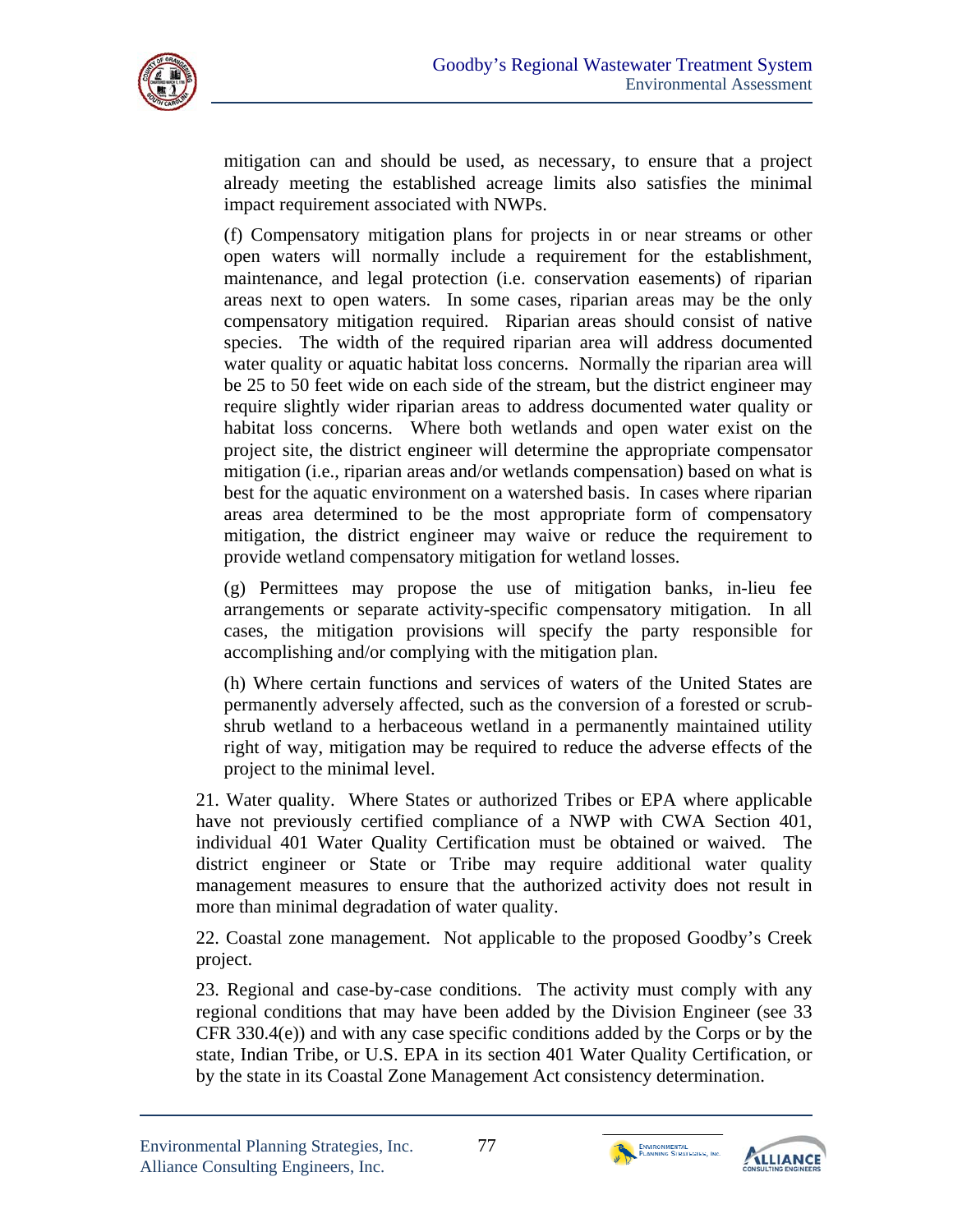

24. Use of multiple nationwide permits. The use of more than one NWP for a single and complete project is prohibited, except when the acreage loss of waters of the United States authorized by the NWPs does not exceed the acreage limit of the NWP with the highest specified acreage limit. For example, if a road crossing over tidal waters is constructed under NWP 14, with associated bank stabilization authorized by NWP 13, the maximum acreage loss of waters of the United States for the total project cannot exceed 1/3-acre.

25. Transfer of nationwide permit verifications. Not applicable to the proposed Goodby's Creek project.

26. Compliance certification. Each permittee who received an NWP verification from the Corps must submit a signed certification regarding the completed work and any required mitigation.

#### 27. Pre-construction notification.

(a) Timing. Where required by the terms of the NWP, the prospective permittee must notify the district engineer by submitting a pre-construction notification (PCN) as early as possible. The district engineer must determine if the pre-construction notification is complete within 20 calendar days of the date of receipt and, as a general rule, will request additional information necessary to make the PCN complete only once. However, if the prospective permittee does not provide all the requested information, then the district engineer will notify the prospective permittee that the PCN is still incomplete and the PCN review process will not commence until all of the requested information has been received by the district engineer [NOTE: see general condition 27 for information on the content and form of the PCN].

(b) Agency coordination. The district engineer will consider any comments from Federal and state agencies concerning the proposed activity's compliance with the terms and conditions of the NWPs and the need for mitigation to reduce the project's adverse environmental effects to a minimal level.

(c) District engineer's decision. In reviewing the PCN for the proposed activity, the district engineer will determine whether the activity authorized by the NWP will result in more than minimal individual or cumulative adverse environmental effects or may be contrary to the public interest. If the proposed activity requires a PCN and will result in a loss of greater than 1/10 acre of wetlands, the prospective permittee should submit a mitigation proposal with the PCN. Applicants may also propose compensatory mitigation for projects with smaller impacts. The district engineer will consider any proposed compensatory mitigation the applicant has included in the proposal in determining whether the net adverse environmental effects to the aquatic environment or the proposed work are minimal….



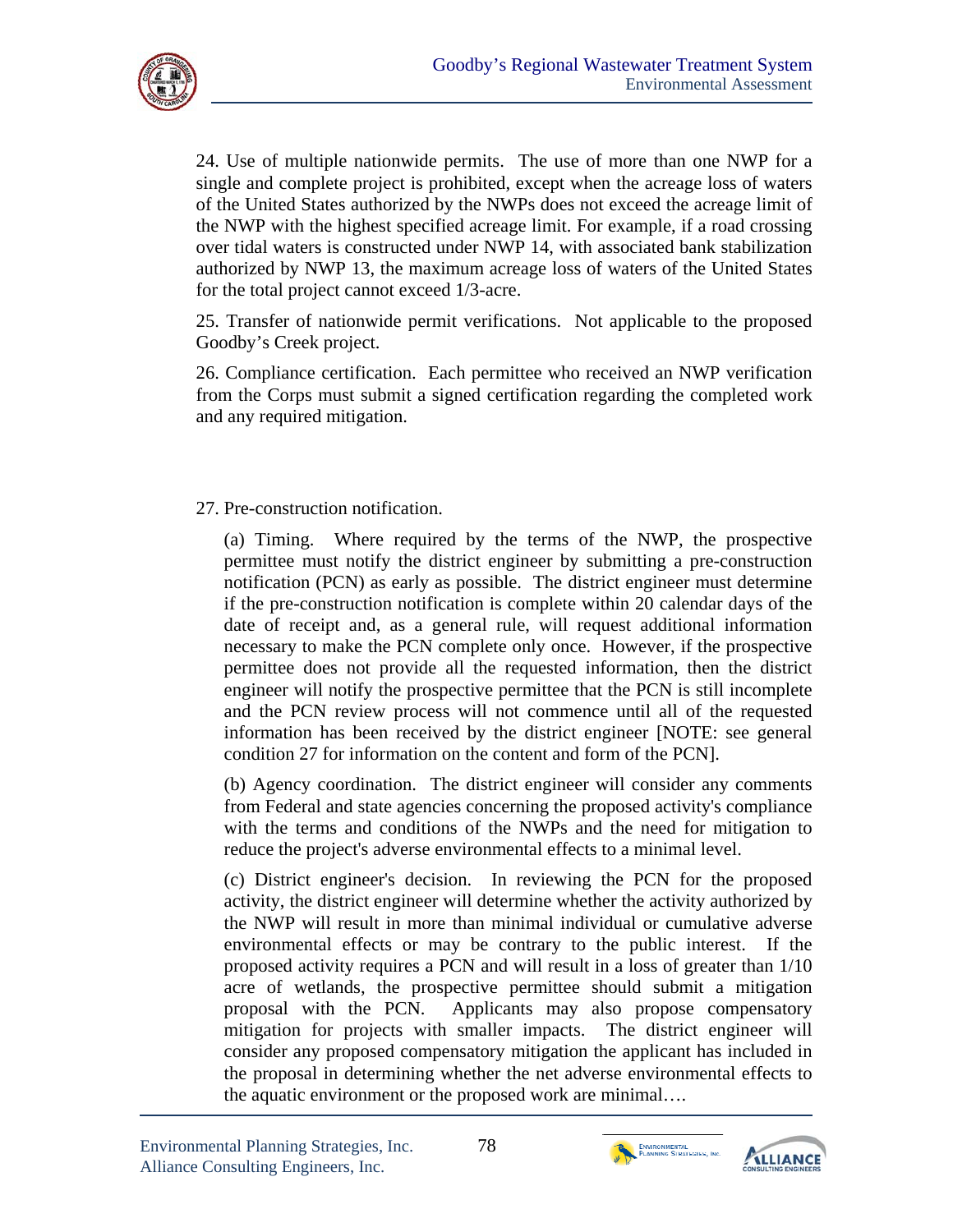

28. Single and complete project. The activity must be a single and complete project. The same NWP cannot be used more than once for the same single and complete project.

### **3.5.2 Mitigation for the Goodby's Regional Wastewater System for Wetlands**

Overall, the USFWS, USEPA, USACE, and SCDHEC have clearly identified mitigation for impacts to wetlands, with a focus on avoidance, directional boring under wetlands, and use of BMPs during construction. NWP 12 has general conditions that are similar to those mitigation measures, with an additional option of compensation for mitigating for minimal wetland losses. All agencies have agreed that, with the use of such mitigation, no adverse impacts would occur to wetlands. See Section 4.4 for details on mitigation. These mitigations would be incorporated into the proposed Goodby's Regional WWTP project through contractual requirements.

USFWS stated in three different letters (dated August 2, 2006 (See Appendix C, Exhibit C.23), July 29, 2008 (See Appendix C, Exhibit C.19 ), and April 23, 2009 (See Appendix C, Exhibit C.20)) that the Service applauds the use of directional drilling under wetlands and placement of pipelines in previously disturbed ROW.

The USFWS requested that any construction and maintenance activities in forested wetlands should take place outside of the breeding season for migratory birds (March through August). However, all construction involved in placing collection pipelines would occur in existing disturbed rights-of-way and therefore this condition would not apply. Construction of the WWTP would occur on an approximately 10-acre forested site and outside of the existing rights-of-way. The construction would possibly occur during the period of the migratory bird breeding season (March through August). This would be mitigated through a provision included in the contract documents requiring clearance from the USFWS prior to starting clearing operations. The Jafza Park is private property and any mitigations regarding protection of wetlands would occur through future on-site wetlands permits per Section 404 of the Clean Water Act and land disturbance permits through SCDHEC.

#### **3.5.3 Potential Cumulative Impacts to Wetlands**

Previous environmental documents prepared per NEPA and preliminary engineering reports have identified the following potential impacts to wetlands for the existing and proposed water and wastewater projects in the project area as described in Chapter 2 and summarized in Table 5.



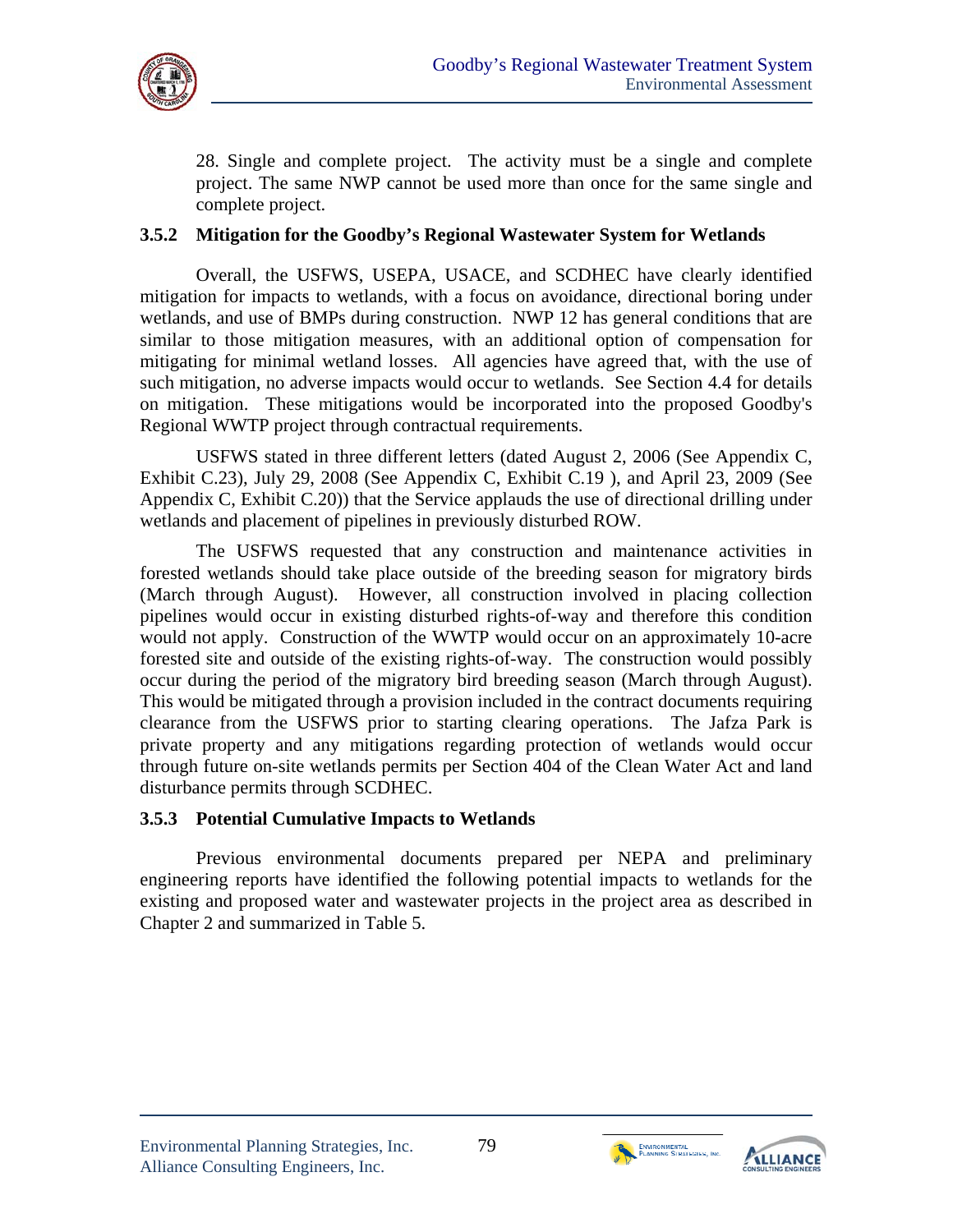

### **Table 5: Potential Wetlands Impacts due to Proposed Water and Wastewater Projects**

| Project                                                                                                              | <b>Document</b>                                                                                                                   | <b>Summary of Impacts</b>                                                                                                                                                                                                                                                                                                                                                                                                                                                                                                                                                                                                                                                        |  |  |  |  |
|----------------------------------------------------------------------------------------------------------------------|-----------------------------------------------------------------------------------------------------------------------------------|----------------------------------------------------------------------------------------------------------------------------------------------------------------------------------------------------------------------------------------------------------------------------------------------------------------------------------------------------------------------------------------------------------------------------------------------------------------------------------------------------------------------------------------------------------------------------------------------------------------------------------------------------------------------------------|--|--|--|--|
| Town of<br>Bowman<br>Proposed<br>Wastewater<br>Expansion<br>Town of<br>Bowman<br>Proposed<br>Wastewater<br>Expansion | Draft PER 5/14/10<br><b>USDA</b> Approved<br>6/24/10<br>Final EA 8/10/10<br><b>USDA</b> Approved<br>08/25/10<br>Draft PER 5/14/10 | Wastewater collection pipelines located only within existing road<br>rights-of-way. Wastewater lines will use directional boring crossing<br>wetlands. Location of five proposed pump station sites and the<br>WWTP expansion will be constructed on sites that the USACE<br>determines will not require a CWA Section 404 permit and therefore<br>will not impact wetlands. The wetland approximation report and<br>supporting documentation submitted to USACE indicated no permits<br>required for the five sites and WWTP (3/30/10).<br>Some buffers may be required near wetland areas. BMPS such as<br>sediment and erosion control devices required by construction plans |  |  |  |  |
|                                                                                                                      | <b>USDA</b> Approved<br>6/24/10<br>Final EA 8/10/10<br><b>USDA</b> Approved<br>08/25/10                                           | and contracts.<br>Bowman will mitigate potential for unplanned growth by affirming a<br>binding covenant that prohibits the extension of utility services to<br>structures located in wetland areas and specifying that no new<br>customer taps are to be installed in association with future<br>development that may adversely affect a wetland, attached to USDA-<br>RD Loan Resolution,                                                                                                                                                                                                                                                                                      |  |  |  |  |
|                                                                                                                      |                                                                                                                                   | USFWS 1/12/10: Avoid wetland areas, and unavoidable impacts<br>including temporary ones must be mitigated under USACE SOP 02-01<br>(Section 404 of the Clean Water Act). Contact USACE to determine if<br>wetlands are present and if a Section 404 permit is required. Provided<br>these mitigations are incorporated into project design, it is Service's<br>determination that this action is not likely to adversely affected<br>federally protected species and/or designated critical habitat.                                                                                                                                                                             |  |  |  |  |
|                                                                                                                      |                                                                                                                                   | USFWS concerned about residential and commercial development that<br>will result from installation of centralized water services, impairing<br>water through direct construction runoff, altered hydrology from<br>increased impervious surface runoff, nutrient loading from wastewater<br>discharge, and increased water temperatures from increased<br>deforestation, among others.                                                                                                                                                                                                                                                                                           |  |  |  |  |
| Town of<br>Bowman<br>Proposed                                                                                        | PER 5/10/10<br><b>USDA</b> Approved<br>06/30/10                                                                                   | Directional drilling will be performed under wetlands. Sediment and<br>erosion devices (BMPs) required by the construction plans and<br>contract documents.                                                                                                                                                                                                                                                                                                                                                                                                                                                                                                                      |  |  |  |  |
| Water<br>Expansion                                                                                                   | Final EA 06/23/10<br><b>USDA</b> Approved<br>06/29/10                                                                             | To avoid wetland areas, all water mains constructed within existing<br>road ROWs except for two storage tanks, which would not be<br>constructed in wetlands or in any area needing a USACE 404 permit.                                                                                                                                                                                                                                                                                                                                                                                                                                                                          |  |  |  |  |
|                                                                                                                      |                                                                                                                                   | USACE 3/23/10: No permits would be required for elevated water<br>storage tanks.<br>Future impacts on wetlands would be mitigated by affirming a binding<br>covenant that prohibits the extension of utility services to structures<br>located in wetland areas. This covenant will be effective on the date<br>that the Town of Bowman signs the Loan Resolution with USDA-RD.<br>The covenant will specify that no new taps are to be installed in                                                                                                                                                                                                                             |  |  |  |  |



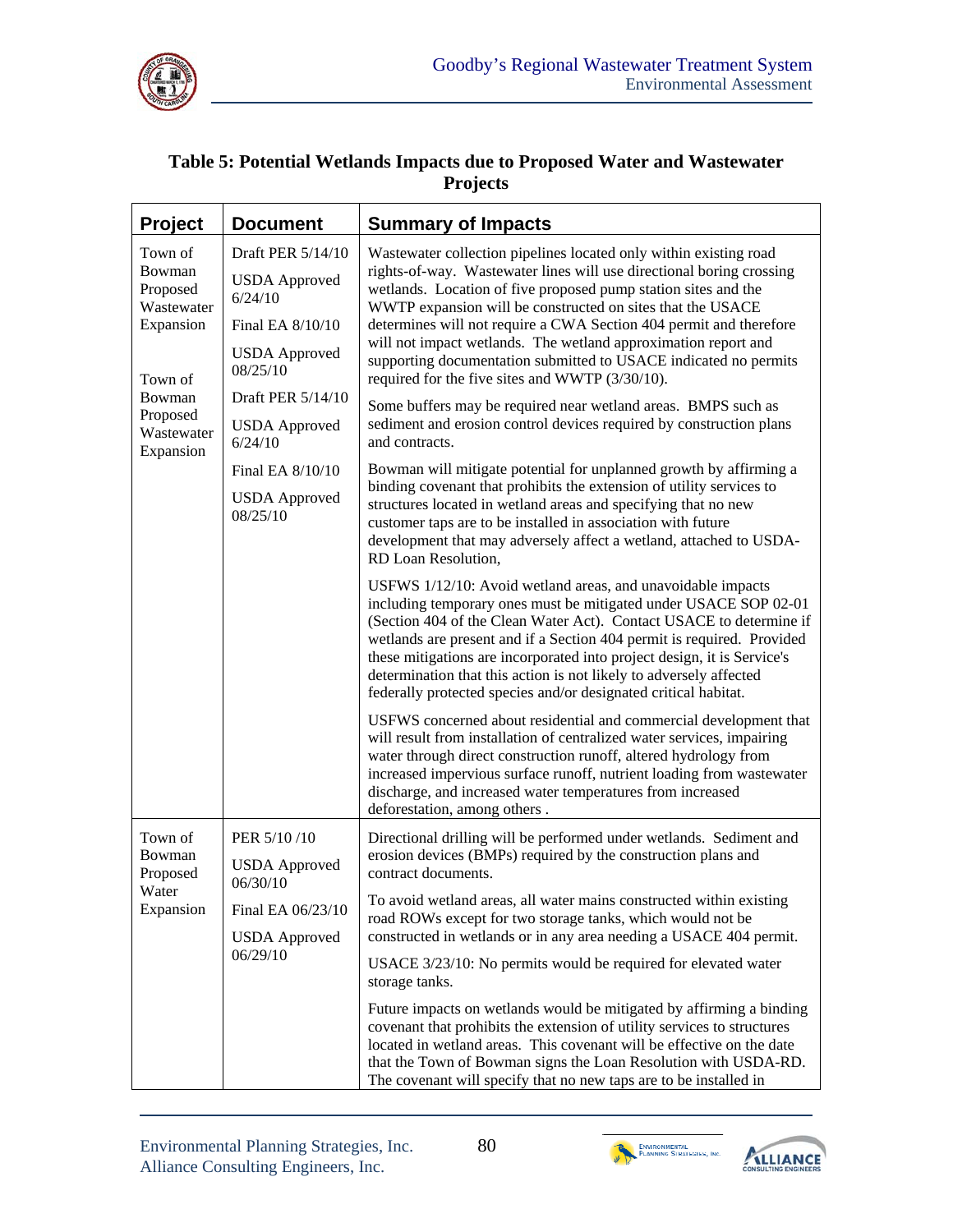

|                                            |                                                      | association with future development that may result in an adverse<br>impact to a wetland area.                                                                                                                                                                                                                                                                                                                                                                                                                                                                                                                                                                                                                                                                                                                                                                                                                                                                                                                                                                                                                                                                                   |
|--------------------------------------------|------------------------------------------------------|----------------------------------------------------------------------------------------------------------------------------------------------------------------------------------------------------------------------------------------------------------------------------------------------------------------------------------------------------------------------------------------------------------------------------------------------------------------------------------------------------------------------------------------------------------------------------------------------------------------------------------------------------------------------------------------------------------------------------------------------------------------------------------------------------------------------------------------------------------------------------------------------------------------------------------------------------------------------------------------------------------------------------------------------------------------------------------------------------------------------------------------------------------------------------------|
| Town of<br>Vance<br>Water<br>System        | Environmental<br>Report 4/10                         | Two wetlands would be crossed by underground directional boring,<br>therefore no adverse impacts to wetlands. The remainder of the project<br>in upland areas would use open trenching, which would temporarily<br>disturb approximately 0.1 acres of wetlands. SCDNR and USFWS<br>indicate that if proper methods of construction are used to ensure the<br>site is properly returned to pre-existing conditions or use construction<br>techniques that avoid impacting wetlands, no adverse effects on<br>identified wetland areas.                                                                                                                                                                                                                                                                                                                                                                                                                                                                                                                                                                                                                                            |
|                                            |                                                      | USACE indicates that proposed action would result in minimal<br>individual or cumulative adverse environmental effects and is not<br>contrary to the public interest. As the proposed action would impact<br>less than 0.5 acres, the proposed project meets the conditions of NWP<br>12. Induced growth is not anticipated as Orangeburg County would be<br>the entity responsible for granting service taps along the proposed<br>water main and could restrict water service to any structures, thereby<br>inhibiting development in identified areas.                                                                                                                                                                                                                                                                                                                                                                                                                                                                                                                                                                                                                        |
|                                            |                                                      | Short-term impacts would be mitigated by these conditions: 1) prevent<br>oil, tar, trash, other pollutants from entering adjacent waters or<br>wetlands, 2) excavated material will be returned to the trench and<br>remaining material to be placed on upland sites; 3) substrate<br>containing roots, rhizomes, seeds etc. must be kept viable and replaced<br>at the surface of the excavated site 4) impacted wetlands will be<br>allowed to naturally re-vegetate from replaced substrate and/or<br>replanted with native wetlands species; 5) each individual wetland<br>crossing would be stabilized immediately following completion of<br>construction at that crossing; 6) erosion control measures will be<br>placed between disturbed area and affected wetland;7) no fill material<br>will be placed in wetlands or streams; 8) adjacent access roads and<br>drainage ditches will not alter the natural flow regimes through<br>wetland stream areas; 9) pipeline construction must be accomplished<br>in existing disturbance corridors where applicable. Contract<br>documents will include BMPs identified by SCDNR/USFWS: prior to<br>construction initiation. |
|                                            |                                                      | SCDHEC stormwater permit must be obtained prior to the project to<br>ensure regulatory compliance and use of BMPs.                                                                                                                                                                                                                                                                                                                                                                                                                                                                                                                                                                                                                                                                                                                                                                                                                                                                                                                                                                                                                                                               |
|                                            |                                                      | Long-term impacts caused by induced growth shall be avoided through<br>implementation of a binding covenant such that no structures erected<br>after funding approval and located within delineated wetlands are<br>granted drinking water services from the funded project.                                                                                                                                                                                                                                                                                                                                                                                                                                                                                                                                                                                                                                                                                                                                                                                                                                                                                                     |
| Orangeburg<br>County<br>Water<br>Expansion | Final EA 6/16/10<br><b>USDA</b> Approved<br>06/16/10 | Wetlands would not be impacted by the proposed water mains because<br>of directional boring at wetland crossings, and USACE determined<br>that no permits would be required for any tanks $(3/23/10)$ .<br>Construction could have an indirect impact, including induced<br>potential for future development. Using direction drilling, burying all<br>water mains within SCDOT and Orangeburg County road rights of-<br>way, and the use of sediment- and erosion-control BMPs, would<br>minimize impacts to wetlands.                                                                                                                                                                                                                                                                                                                                                                                                                                                                                                                                                                                                                                                          |



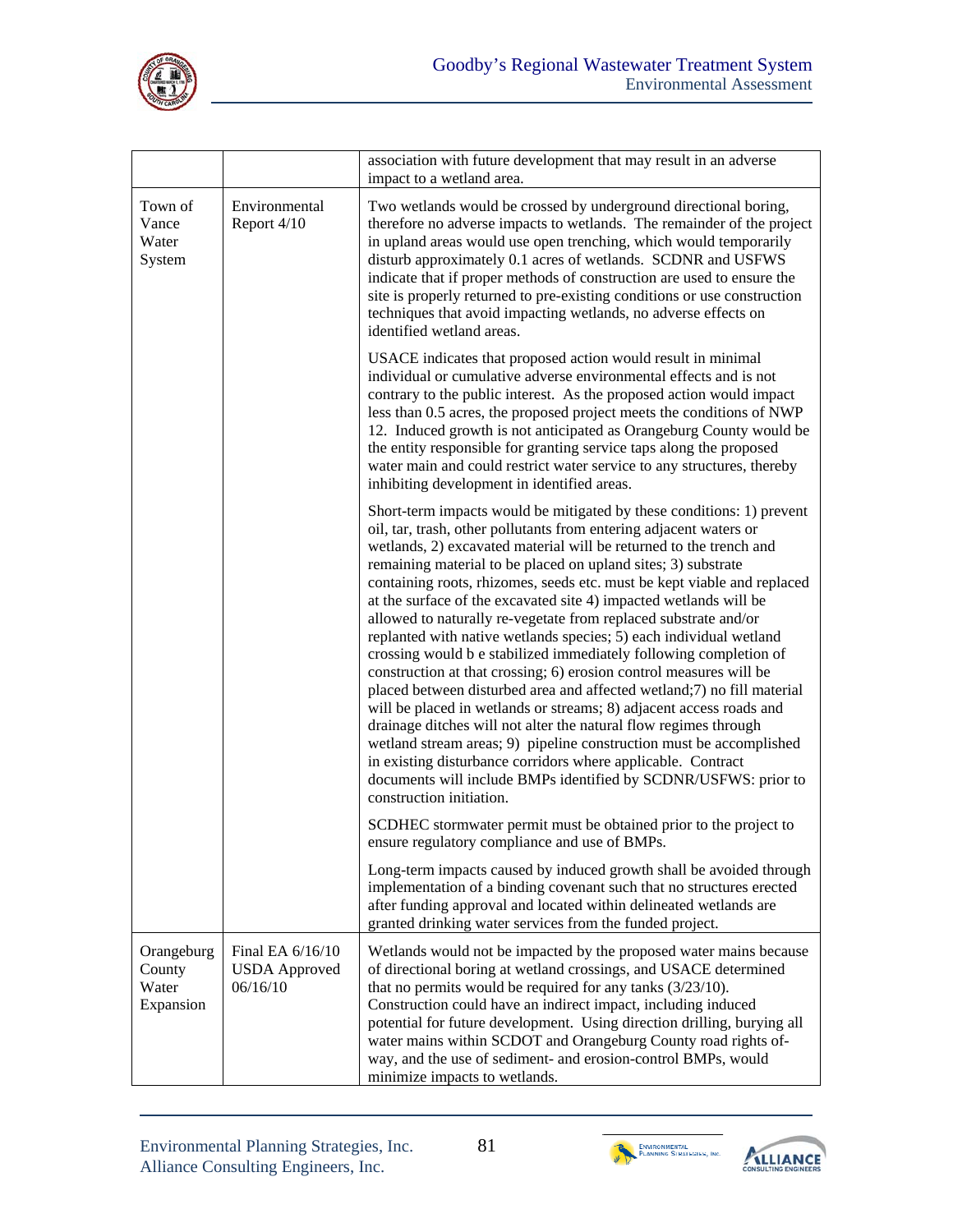

|                                                   |                                                                                     | A binding covenant that that would be effective on the date that<br>Orangeburg County signs the loan resolution with USDA RD specifies<br>that no new customer taps are to be installed in association with any<br>future development that may result in an adverse impact to wetlands<br>would control potential indirect effects.                                                                                                                                                                                              |
|---------------------------------------------------|-------------------------------------------------------------------------------------|----------------------------------------------------------------------------------------------------------------------------------------------------------------------------------------------------------------------------------------------------------------------------------------------------------------------------------------------------------------------------------------------------------------------------------------------------------------------------------------------------------------------------------|
| <b>LMRWA</b><br>Five-<br>County<br>Water          | Final<br><b>USACE/USEPA</b><br>EA (undated)                                         | 107 jurisdictional wetlands and stream crossings would be crossed via<br>either directional drilling or cut and cover, and would be covered by<br>CWA Nationwide Permit 12.                                                                                                                                                                                                                                                                                                                                                      |
| System<br>Phase II                                | Final<br><b>USACE/EPA</b><br><b>FONSI 2/12/04</b>                                   | BMPs to impacts on wetlands and streams such as silt fencing, hay<br>bales, directional drilling, and bridge suspension across streams and<br>wetlands would be implemented where appropriate.                                                                                                                                                                                                                                                                                                                                   |
|                                                   | Final<br>Environmental<br>Information<br>Document (EID)<br><b>USACE 10/03</b>       |                                                                                                                                                                                                                                                                                                                                                                                                                                                                                                                                  |
| Southern<br>Calhoun<br>County<br>Phase I<br>Water | Draft EA 3/2/10                                                                     | All wetlands will be avoided during construction by modifying the<br>alignment of the water lines by using direction drilling; With this<br>mitigation, USACE determined that a CWA Section 404 permit not<br>needed because no direct impact or conversion of wetlands would<br>occur.                                                                                                                                                                                                                                          |
| System<br>Expansion                               |                                                                                     | Indirect impacts to wetlands are not anticipated because of binding<br>covenants prohibiting service to any new structures that would be<br>located in jurisdictional wetlands.                                                                                                                                                                                                                                                                                                                                                  |
| Jafza Park                                        | Section 404 Permit<br>Application 12/08                                             | The project would impact 0.12 acres of federally jurisdictional<br>wetlands, which are freshwater ditch wetlands connected to wetlands.<br>As of 2008, the Jurisdictional Determination was pending. Conceptual<br>project plans have almost completely avoided jurisdictional wetlands<br>except for fill and culverts at four roadway crossings along the main<br>ditch (0.12 acres). Jafza would coordinate with the USACE to use 0.8<br>mitigation credits from a USACE-approved mitigation bank, such as<br>Beidler Forest. |
| <b>MIP</b>                                        | Green Energy<br>draft EA v.2<br>(undated)<br><b>MIP</b> Site<br>Certification 01/10 | Thirteen wetlands and four streams; seven jurisdictional wetlands<br>located along the western portion of the site hydraulically connected to<br>Four Hole Swamp, and six non-jurisdictional wetlands scattered<br>throughout site.                                                                                                                                                                                                                                                                                              |
|                                                   |                                                                                     | USACE letter (3/6/03): 133 acres of defined jurisdictional freshwater<br>wetlands and approximately 8 acres of defined non-jurisdictional<br>wetlands.                                                                                                                                                                                                                                                                                                                                                                           |
|                                                   |                                                                                     | No wetlands associated with Four Hole Swamp would be adversely<br>impacted by any tenants of the MIP.                                                                                                                                                                                                                                                                                                                                                                                                                            |



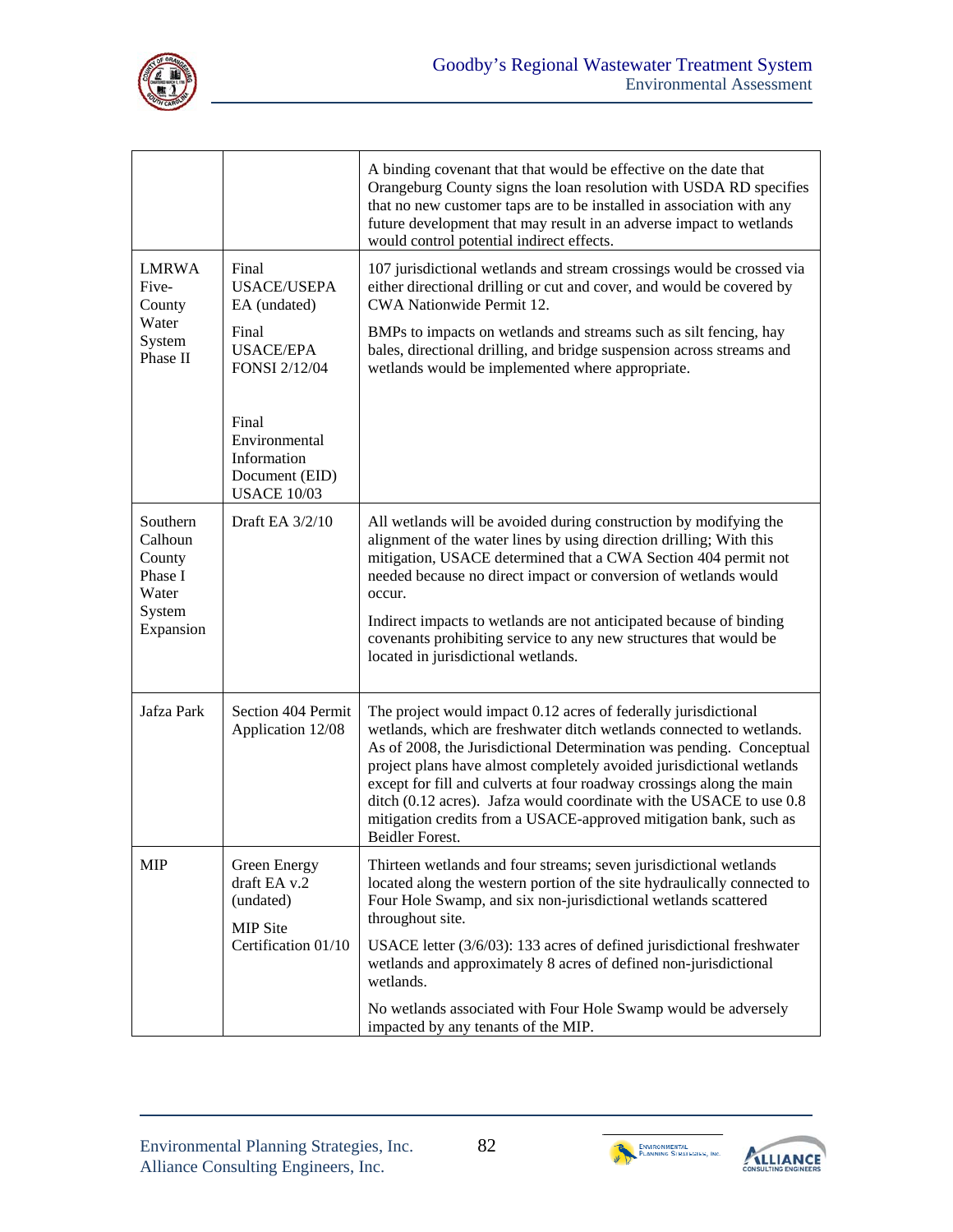

### **3.6 Potential Impacts to Water Quality from the Goodby's Regional Wastewater System**

Both Goodby's and Four Hole Swamp are classified on the 303(d) list as "FW" freshwater that is suitable for primary and secondary contact recreation and as a source of drinking water with a site-specific classification that requires a dissolved oxygen (DO) level not less than 4.0 mg/L and pH between 5.0 and 8.5. Both swamps are monitored as part of SCDHEC statewide water quality monitoring program. All other streams are FW: suitable for primary and secondary recreation and source of drinking water. Goodby's, Four Hole, and Providence Swamps, and Big Poplar Creek are monitored by DHEC for water quality upstream and downstream of WWTP site.

The 2008 South Carolina list of Impaired Waters (303(d) list), the most recent list, has the following designations and TMDL target dates and is illustrated in **Table 6**.

| <b>Basin</b> | <b>HUC</b>   | Location                                                                                                        | <b>County</b> | <b>Use</b>           | <b>Cause</b>                               | <b>TMDL</b><br><b>Target</b><br><b>Date</b> |
|--------------|--------------|-----------------------------------------------------------------------------------------------------------------|---------------|----------------------|--------------------------------------------|---------------------------------------------|
| Edisto       | 030502050105 | Goodby's<br>Swamp at US<br>176 6 mi SW of<br>Elloree                                                            | Orangeburg    | Aquatic<br>Life      | Macroinvertebrate<br>community<br>impaired | 2013                                        |
| Edisto       | 030503050108 | Four Hole<br>Swamp at US<br>301                                                                                 | Orangeburg    | Fish                 | Mercury                                    | 2017                                        |
| Edisto       | 030502050108 | Four Hole<br>Swamp at SC<br>210                                                                                 | Orangeburg    | Recreation           | Fecal coliform<br>bacteria                 | 2009                                        |
| Edisto       | 030502050108 | Unnamed<br>Tributary to<br>Four Hole<br>Swamp at<br>County Road S-<br>38-93 5.5 miles<br>northeast of<br>Bowman | Orangeburg    | Aquatic<br>Life      | Macroinvertebrate<br>community<br>impaired | 2017                                        |
| Edisto       | 030502050302 | Providence<br>Swamp at E<br>frontage road to<br>I-95 northwest<br>of Holly Hill                                 | Orangeburg    | Aquatic<br>Life      | Copper, dissolved<br>oxygen                | 2014,<br>2014                               |
| Edisto       | 030502050305 | Four Hole<br>Swamp at SC<br>453                                                                                 | Dorchester    | Aquatic<br>Life/Fish | Dissolved<br>oxygen/mercury                | 2014/<br>2017                               |

**Table 6: Impaired Waters in the Orangeburg County Region** 



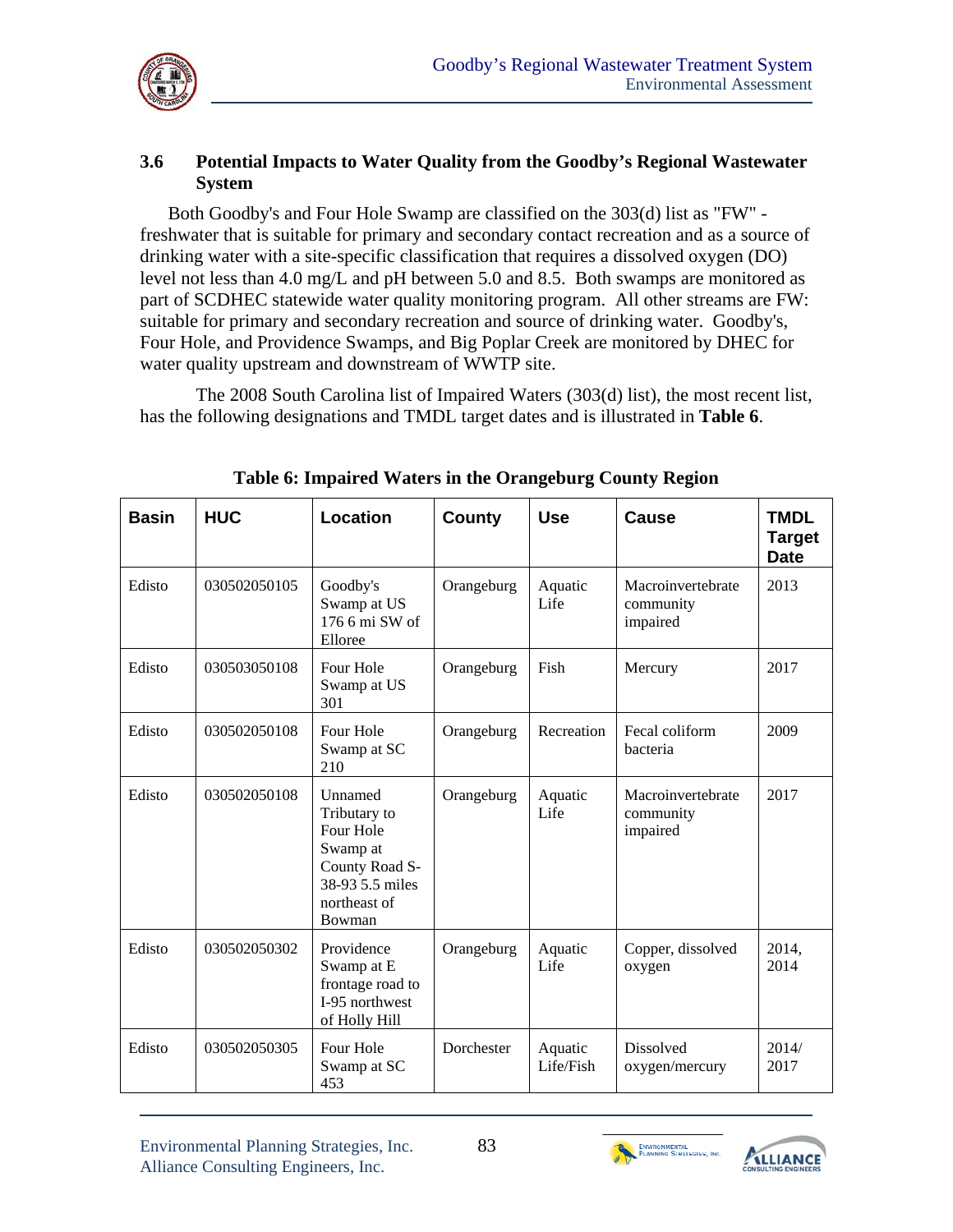

The reasons for impairment of the various surface waters monitored by SCDHEC per Section 303(d) of the Clean Water Act (Table 6) are:

- Four Hole Swamp is designated as impaired due to either high coliform bacteria or high levels of mercury in fish. It is designated as FW\*, which means that it is freshwater suitable for primary and secondary contact recreation and a source of drinking water, with standards set for dissolved oxygen and pH.
- Goodby's Swamp next to the WWTP site shows impairment due to high fecal coliform and impaired macroinvertebrate communities. It is designated as FW, meaning that it is suitable for primary and secondary contact recreation and a source of drinking water.
- Providence Swamp shows impairments due to high fecal coliform, low DO, and high copper levels. It is designated as FW, meaning that it is suitable for primary and secondary contact recreation and a source of drinking water.
- Big Poplar Creek downstream of the proposed lines showed impairments due to low DO levels. It is designated as FW, meaning that it is suitable for primary and secondary contact recreation and a source of drinking water.

A letter from SCDHEC (dated August 9, 2006; conclusions still valid) concurred that it does not appear that the proposed work for Goodby's Regional wastewater system would adversely affect water quality or contravene water quality standards. SCDHEC recommended the following issues be addressed when planning and constructing any non-point discharges into a stream or river from construction of areas of 1 acre or more:

- will require a Department-administered Stormwater Management and Sediment Control Permit;
- A Construction in Navigable Waters Permit will be required for all construction within navigable waters of SC;
- With new businesses and other commercial/industrial operations, wastewater pretreatment permits and/or other local approvals may be required;
- The project would require SCDHEC to approve a preliminary engineering report and issue a land application permit and associated wastewater construction permits. DHECs final review of the suitability of the project would be during these processes;
- Drinking water construction requires a permit from SCDHEC. Department review of acceptability will occur with review of the application for permit. The applicant should also check with local water utility on availability capacity;
- Sewer system construction requires a permit from DHEC. Department review of acceptability will occur with review of the application for permit. Check with local sewer utility on available capacity.



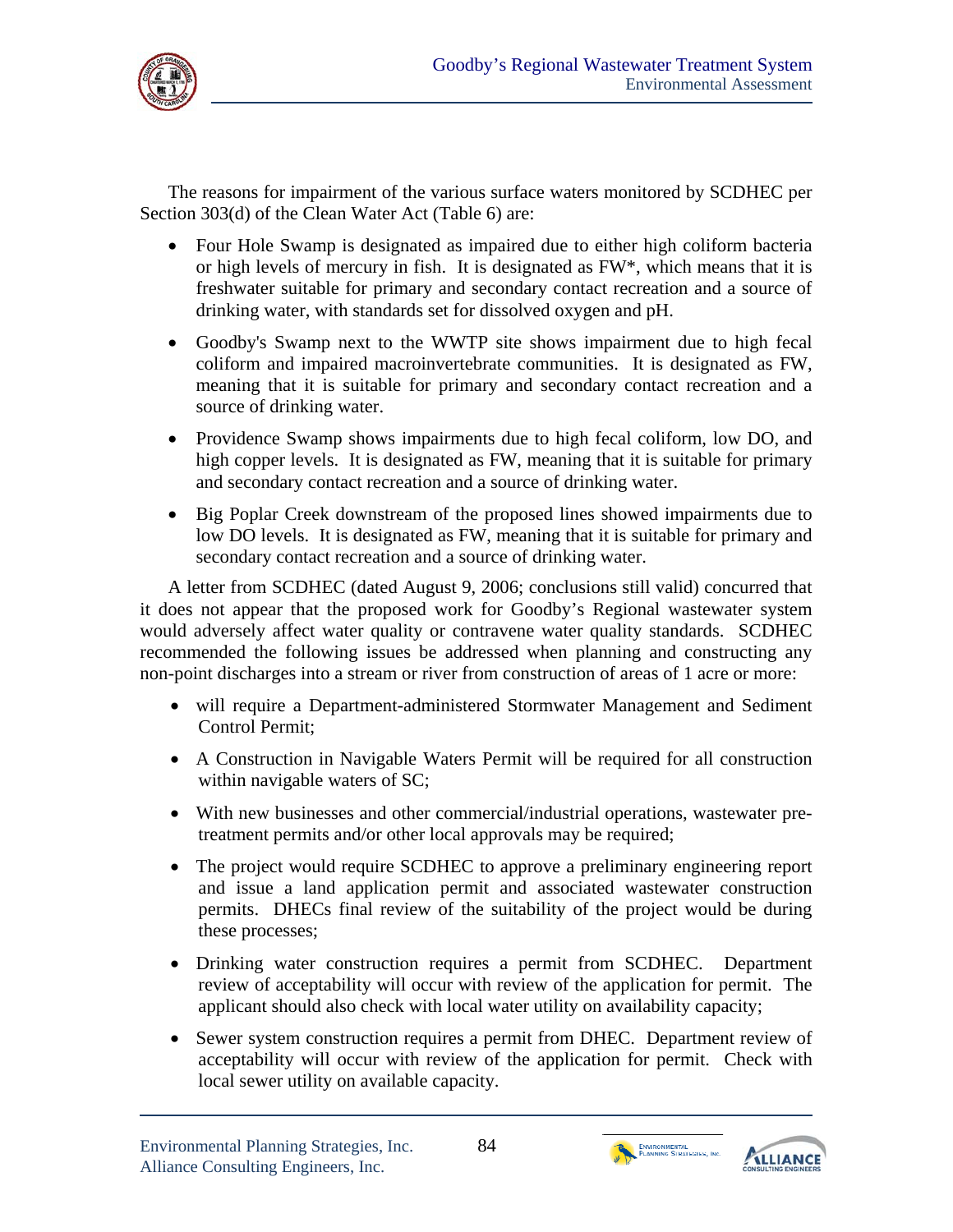

Treated effluent from the proposed WWTP would be applied via underground drip irrigation at Sanders Pointe Farm across US 176 from the WWTP site. This effluent would have potential nutrient loads (nitrogen and phosphorus); however, effluent would be treated to tertiary levels, including ultraviolet (UV) disinfection system, which reduces typical effluent characteristics by 90-100%. Nitrate nitrogen would be treated at the disposal site by filtering through the underground drip system will further reduce nutrient loading.

Therefore, the Goodby's Regional WWTP would have no direct adverse effects on surface water quality and could have positive effects on Four Hole Swamp by eliminating failing on-site septic systems at the residences at Bush Branch and Providence Swamp on US 176.

### **3.6.1.1 Protection of Water Quality Through Orangeburg County Ordinances**

Section 2.4 of the Orangeburg County Zoning Ordinance, Section 2.4, Table 2 FN states that a *"riparian buffer setback not less than 40 feet* [on each side] *or one-third the depth of a lot or parcel, whichever is less, shall be provided along the banks of all lakes, streams or rivers. The buffer area shall remain undeveloped, except for piers, docks, and pervious access paths to the water's edge."* 

The SCDHEC Stormwater Management and Sediment and Erosion Control Plan Review Checklist for Design Professionals requires: *"Delineation of all waters of the State, including wetlands, shown and labeled on plans (delineation not required if a 100 foot undisturbed buffer can be maintained between the waters of the State and all landdisturbing activities).*" Therefore, delineation of jurisdictional wetlands by the US Army Corps of Engineers per Section 404 of the Clean Water Act is not required if 100-foot undisturbed buffers are retained on either side of waters of the State (as shown on the National Wetlands Inventory Map, reviewed and approved by SCDHEC and verified through the Orangeburg County GIS mapping service and building permitting process), which includes Four Hole Swamp and its tributaries. This provides incentive to retain at least 100-foot buffers along Four Hole Swamp and its tributaries.

The land topography along Four Hole Swamp and its tributaries is generally flat and most swamps and creeks have a natural floodplain buffer that varies greatly. Using aerial photos and topographical maps, average buffer widths along tributaries to the Four Hole Swamp within the GLT are approximated to be 500 feet on each side, varying from zero feet to several miles in some areas (See Appendix B, Exhibits B.6, B.7, B.12, and B.13). Orangeburg County Flood Damage Prevention Ordinance (2009-07-20-05) controls new structural development in FEMA-designated floodplains, which includes the wetland sections of the floodplain. Again, it is approximated that the average distance between the edge of the wetland and the edge of the floodplain (which is typically dry except in times of actual flooding) is generally 500 feet. Therefore, as existing County, state, and federal ordinances and regulations control structural development in floodplains and wetlands sufficiently to protect water quality in Four Hole Swamp and its



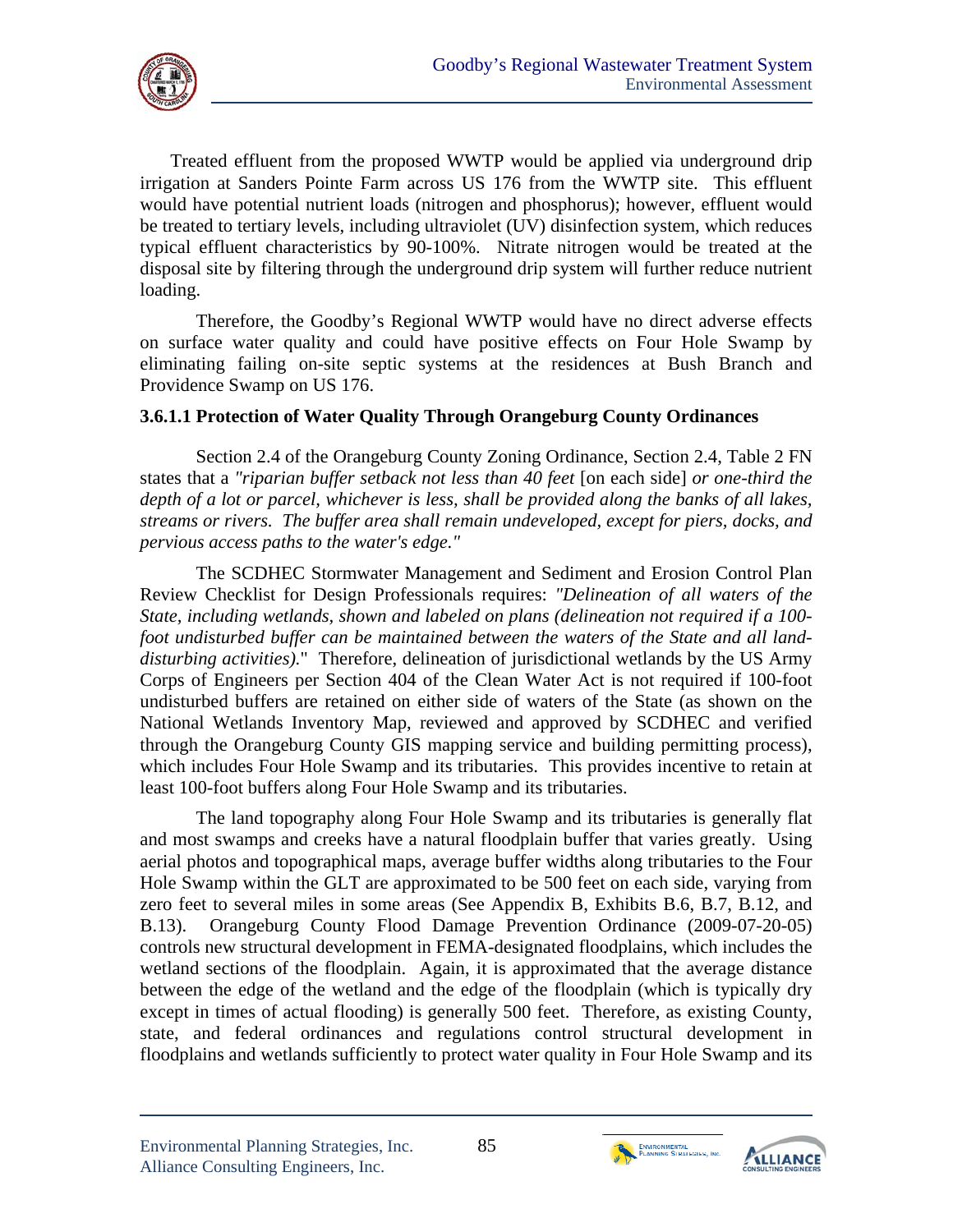tributaries, no additional buffer protections would be required along US 176, SC 210, and US 15.

In summary, wetlands in the GLT vicinity will be protected by existing Orangeburg County Regulations including Orangeburg County Land Use Ordinances and Orangeburg County Flood Prevention Ordinances. The Land Use Ordinances prevent indirect impacts such as increased runoff through restricting density adjacent to wetlands. Additionally, SCDHEC would serve as the state agency prohibiting development within the 100 foot buffer area. Although the boundaries of the existing wetlands have not been delineated, they have been identified and located through the use of National Wetlands Inventory Mapping (See Appendix B, Exhibit B.6). The wetlands in the vicinity are buffered by the 100-year floodplain, which is generally 500 feet beyond the boundary of the wetlands, as designated by FEMA and verified through the FEMA flood mapping (See Appendix B, Exhibit B.7) and National Wetlands Inventory Maps. Also, the existing Orangeburg County Flood Damage Prevention Ordinance (2009-07-20-05) deters growth and development in FEMA-designated floodplains which in general, averages a distance of 500 feet beyond the boundary of the wetlands. Where the floodplain boundary is less than 100 feet from the boundary of the wetlands as shown in the NWI Mapping verified by Orangeburg County GIS Mapping Services, state regulations set forth by SCDHEC will deter development within the required buffer by requiring a wetland delineation subject to SCDHEC and USACE regulations. These ordinances and regulations combined will effectively ensure that a 100-foot wetland buffer will be maintained and development will not encroach upon the existing wetlands in the Goodby's region including the Four Holes Swamp.

# **3.6.1.2 Mitigation for the Goodby's Regional Wastewater System for Water Quality**

The following mitigation will be included in construction contracts for the Goodby's Regional WWTP and collection and conveyance systems:

- No herbicides would be applied for the Goodby's Regional wastewater systems and water system expansions within or adjacent to wetland areas;
- No fill would be placed in wetlands;
- Adjacent access roads and drainage ditches will not alter natural flow regimes through wetland areas;
- Prior to initiation of construction activities, appropriate erosion control measures, such as silt fences, silt barriers, or other suitable devices, will be placed between the construction site and affected waterways and maintained in a functioning capacity until the area is permanently stabilized upon project completion;
- All necessary steps would be taken to prevent, oil, tar, trash, debris, and other pollutants from entering adjacent waterways and/or wetlands;



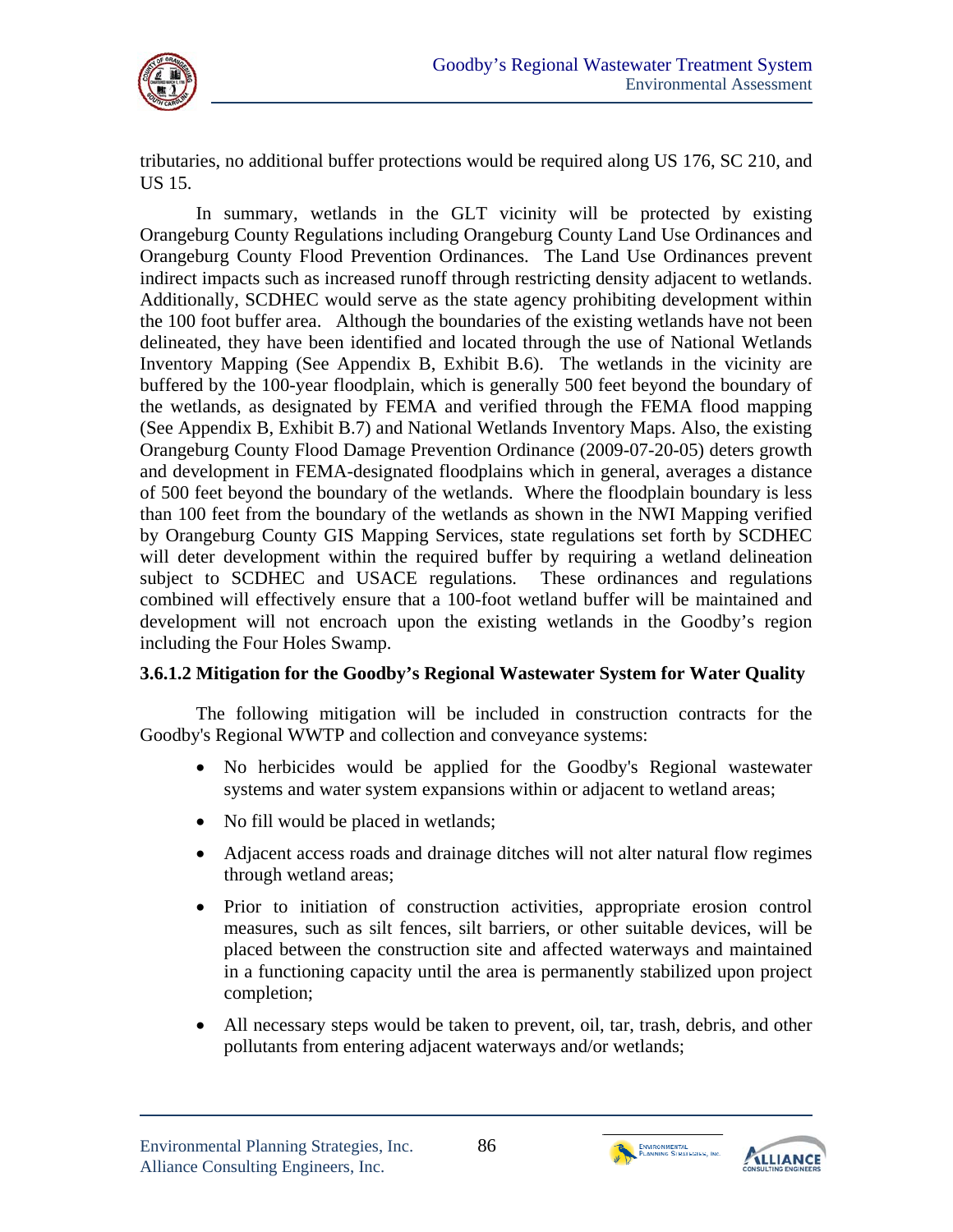

- Construction activities would avoid, to the greatest extent practical, encroachment into any wetland areas. Where practicable, sidecast soil material from trench excavation would be placed on the side of the trench opposite streams and wetlands.
- Cut and cover operations use backhoes and track hoes for digging trench, and bulldozers for necessary backfill and for hauling debris. In areas that cannot support the equipment, trucks would be used to place fill on the ground to stabilize the work area. Fill material would be placed in unstable areas to allow construction, but the material would be removed and the area restored to natural elevations following construction.

A local land use disturbance/construction permit and an NPDES stormwater permit will also be required, and these should be referenced in the plans and in the specifications.

For the proposed Goodby's Regional WWTP system and associated collection system, Orangeburg County has agreed to a binding covenant consistent with Orangeburg County land use ordinances to control the number and size of wastewater connections along US 176, US 15, and SC 210 to control development (Section 3.2.4).

#### **3.6.1.3 Potential Cumulative Impacts to Water Quality**

Previous environmental documents prepared per NEPA and preliminary engineering reports have identified the following potential impacts to water quality for the existing and proposed water and wastewater projects in the project area as described in Chapter 2 and summarized in Table 7.

Per SCDHEC 303(d) water quality monitoring data, water quality in Four Hole Swamp, Goodby's Swamp, Providence Swamp, and other tributaries is impaired for fish, recreation, and/or macroinvertebrate aquatic life, depending on the monitoring station and wetland. A primary concern is coliform bacterial impairment, which can be caused by livestock and failing septic systems. This is also a potential problem with the shallow drinking water wells used throughout the area. The Town of Bowman proposed expansion of the municipal wastewater system is intended to minimize that problem to protect Cow Castle Creek. The Goodby's Regional WWTP would also provide for connections to the existing community near Bush Branch off US 176, and the community at Providence Swamp, both of which have known older failing septic systems (Section 3.5), removing a source of potential pollutants to Four Hole Swamp. No TMDLs have been established for this section of Four Hole Swamp, with earliest target dates beginning in 2013 according to SCDHEC 303(d) list for 2008. No additional TMDL monitoring is proposed or needed as effluent from the WWTP is being land-applied and will be monitored via groundwater monitoring wells regulated by SCDHEC.

Overall, the USFWS, USEPA, USACE, and SCDHEC have clearly identified mitigation for impacts to water quality, with a focus on avoidance, directional boring under wetlands, and use of BMPs during construction. NWP 12 has general conditions



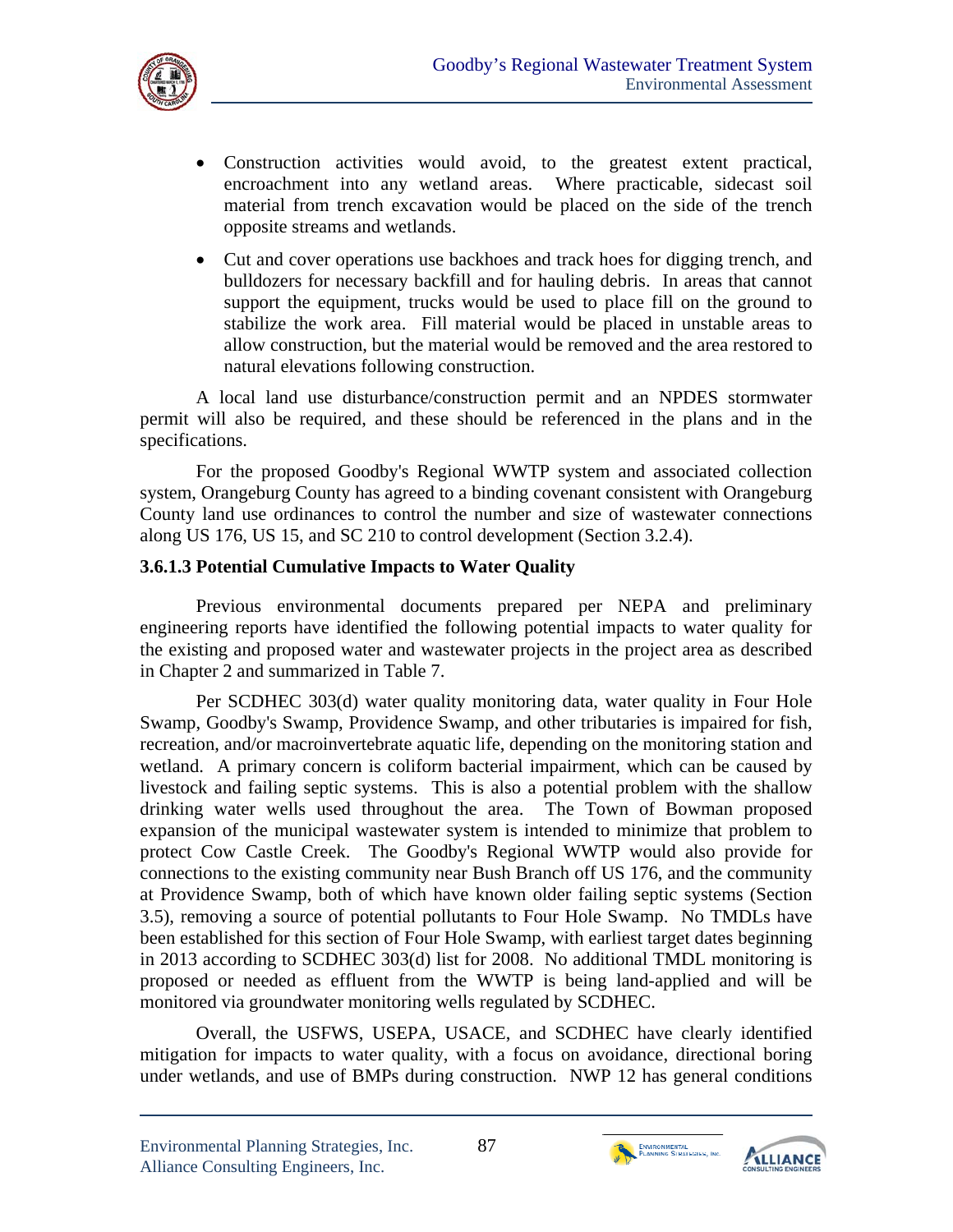

that are similar to those mitigation measures, with an additional option of compensation for mitigating for minimal wetland losses. All agencies have agreed that, with the use of such mitigation, no adverse impacts would occur to water quality. These mitigations have been incorporated into the various projects, and would be incorporated into the proposed Goodby's Regional WWTP project through contractual requirements.

To control development potentially induced by the various water projects, the Towns of Bowman and Vance, and Calhoun and Orangeburg Counties have agreed to binding covenants consistent with Orangeburg County land use ordinances to control the number and size of taps and the conditions under which taps would be approved for connecting to existing and proposed water distribution systems associated with the LMRWA (Section 3.2.4).

To control development potentially induced by the Town of Bowman proposed wastewater project, Bowman has agreed to a binding covenant to control the number and size of taps and the conditions under which taps would be approved for connecting to the proposed wastewater collection system for the Town of Bowman. For the proposed Goodby's Regional WWTP system and associated collection system, Orangeburg County has agreed to a binding covenant consistent with Orangeburg County land use ordinances to control the number and size of wastewater connections along US 176, US 15, and SC 210 (Section 3.2.4).

The use of avoidance, directional boring, BMPs, and binding covenants controlling future development also controls the potential for pollutants to flow into the various wetlands in the area from the water and wastewater existing and proposed projects. For the Goodby's Regional WWTP project, the effluent would be applied into the Sanders Pointe Farm and regulated by SCDHEC. The effluent would be treated to tertiary rather than secondary standards, which results in killing pathogens, as well as further removing pollutants. The effluent would also be filtered by the soils. Monitoring would be conducted on site to ensure that operation is in compliance with SCDHEC permits for land disposal of effluents. It is possible that tenants to the Matthews Industrial Park would also use effluent for process and cooling operations, which would substantially reduce the amount of effluent necessary for land disposal. The potential biomass electrical generating plant proposed for the MIP has proposed using the treated effluent for non-contact cooling water.

For the Goodby's Regional WWTP and collection system, the primary concern with impacts to wetlands, floodplains, and water quality is the potential for inducing growth along the US 176 corridor for the collection system proposed for Exits 90 and 93 on I-95. As US 176 flows parallel to Four Hole Swamp, Audubon South Carolina has expressed concern with the potential for impairing the water quality of Four Hole Swamp, which is protected by the Beidler Forest, owned and managed by Audubon South Carolina, on the Nationwide Rivers Inventory, and is a Ramsar designated site (Section 3.7.3). Therefore, protecting Four Hole Swamp is a priority for Orangeburg County. The binding covenant consistent with Orangeburg County land use ordinance and Comprehensive Plan Future Land Use Plan would best control the potential for



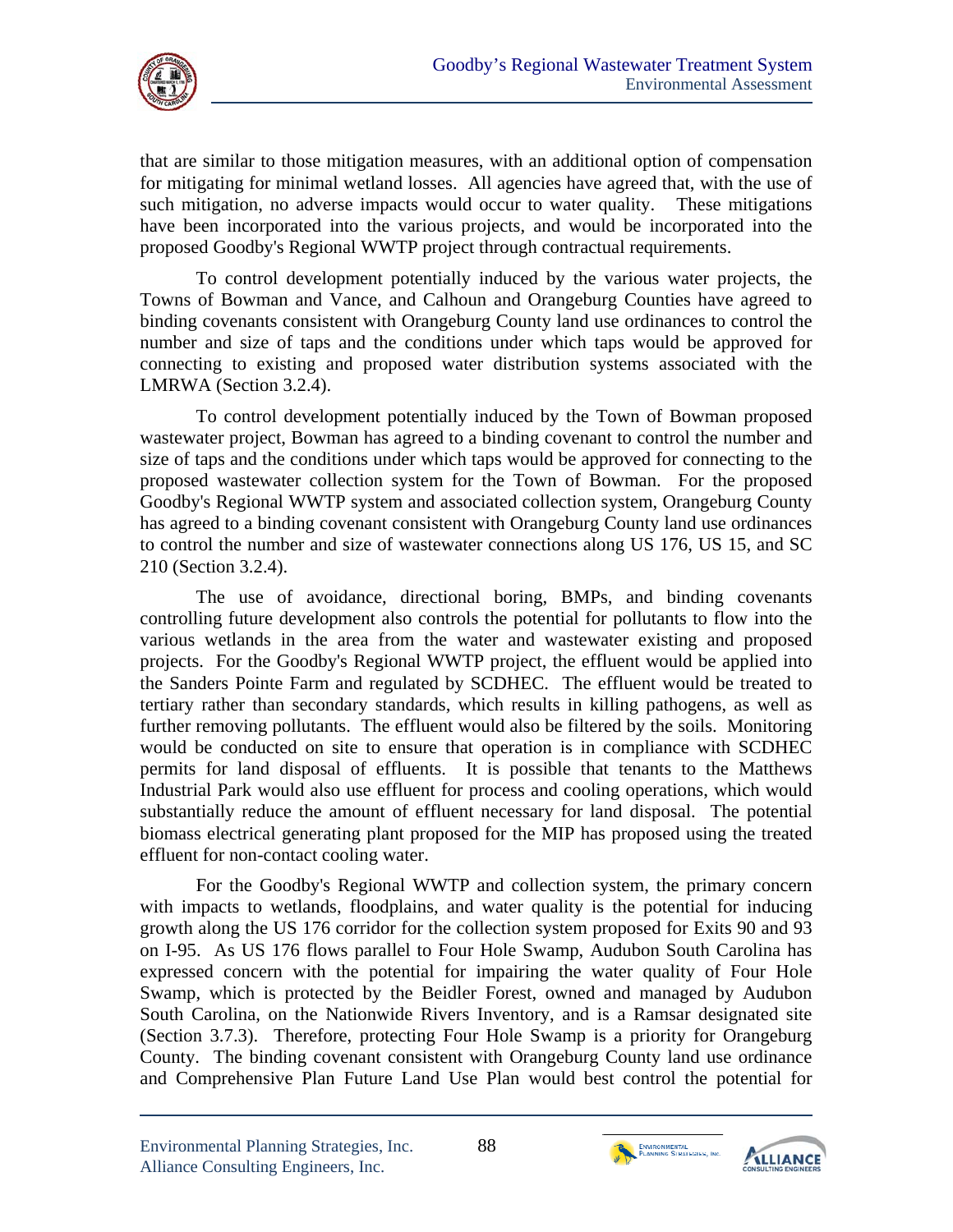

development, especially residential development, along US 176 (See Section 3.2.4). Undisturbed buffer strips along wetlands required by federal, state, and county regulations and ordinances implemented along US 176, US 15, and SC 210 would sufficiently protect water quality in Four Hole Swamp and its tributaries.

With mitigation identified in Chapter 4, compliance with federal and state regulations and Orangeburg County ordinances, and the binding covenants (Section 3.2.4), no adverse direct, indirect or cumulative impacts are anticipated to water quality from the various existing and proposed water and wastewater projects.

| Project                                                  | <b>Document</b>                                                                                              | <b>Summary of Impacts</b>                                                                                                                                                                                                                                                                                                                                                                                                                                                                                                                                                                                                                                                                                                                                                                                                 |
|----------------------------------------------------------|--------------------------------------------------------------------------------------------------------------|---------------------------------------------------------------------------------------------------------------------------------------------------------------------------------------------------------------------------------------------------------------------------------------------------------------------------------------------------------------------------------------------------------------------------------------------------------------------------------------------------------------------------------------------------------------------------------------------------------------------------------------------------------------------------------------------------------------------------------------------------------------------------------------------------------------------------|
| Town of<br>Bowman<br>Proposed<br>Wastewater<br>Expansion | Draft PER 5/14/10<br><b>USDA</b> Approved<br>6/24/10<br>Final EA 8/10/10<br><b>USDA</b> Approved<br>08/25/10 | SCDHEC determination is that Cow Castle Creek is impaired for<br>aquatic life and recreation use due to high fecal coliform<br>(SCDHEC 303(d) listing). Use BMPs regarding soil erosion<br>during construction. Minimize soil disturbance and using silt<br>fences to reduce sediment loads entering waterways. NPDES<br>permit from SCDHEC meeting strict treatment limits for<br>quantities and qualities of priority pollutants of concern that can<br>be discharged in effluent. Bowman existing NPDES permit limits<br>discharge to Cow Castle Creek to 236,000 gpd.                                                                                                                                                                                                                                                 |
|                                                          |                                                                                                              | Excess stormwater runoff would be controlled by BMPs.                                                                                                                                                                                                                                                                                                                                                                                                                                                                                                                                                                                                                                                                                                                                                                     |
|                                                          |                                                                                                              | SCDHEC Stormwater Discharges from Large and Small<br>Construction Activities Permit required.                                                                                                                                                                                                                                                                                                                                                                                                                                                                                                                                                                                                                                                                                                                             |
|                                                          |                                                                                                              | All lines crossing wetlands would use directional boring.                                                                                                                                                                                                                                                                                                                                                                                                                                                                                                                                                                                                                                                                                                                                                                 |
|                                                          |                                                                                                              | USFWS is concerned about residential and commercial<br>development that could result from installation of centralized<br>water services, impairing water through direct construction runoff,<br>altered hydrology from increased impervious surface runoff,<br>nutrient loading from wastewater discharge, and water<br>temperatures from increased deforestation, among others.                                                                                                                                                                                                                                                                                                                                                                                                                                          |
| Town of<br>Bowman<br>Proposed<br>Water<br>Expansion      | Draft EA draft<br>5/10/10<br>Final EA 06/23/10<br><b>USDA</b> Approved<br>06/29/10                           | Water systems of the Town of Bowman and LMRWA are<br>monitored regularly for compliance with SCDHEC's State<br>Primary Drinking Water Regulations. The project will need<br>formal construction permits and Operating Permits from<br>SCDHEC Bureau of Water. SCDHEC will also have to approve<br>formal Notices of Intent for Stormwater Discharges from Large<br>and Small Construction Activities.<br>The system will have no impact on existing raw water quality or<br>quantity. Areas surrounding the proposed construction sites,<br>including ROWs and road ditches, will be leveled, excavated, and<br>grassed or landscaped to prevent excess stormwater runoff. Each<br>site will be restored for natural drainage and/or landscaped so that<br>no major impacts would occur. The construction contractor will |

# **Table 7: Potential Impacts to Water Quality due to Proposed Water and Wastewater Projects**



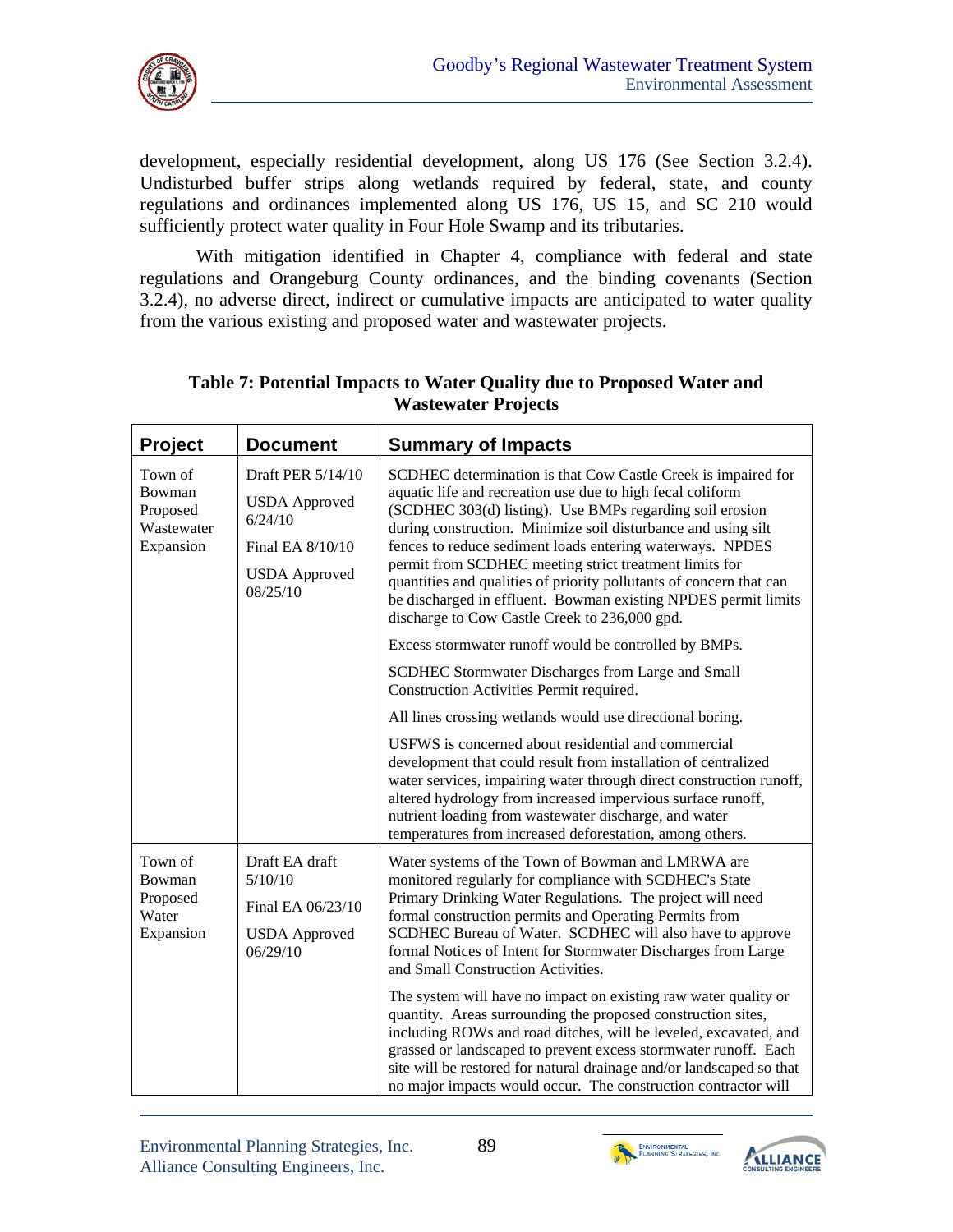

|                                                         |                                                                                 | be required to follow the most current BMPs for sediment and<br>erosion control.                                                                                                                                                                                                                                                                                                                                                                                                                    |
|---------------------------------------------------------|---------------------------------------------------------------------------------|-----------------------------------------------------------------------------------------------------------------------------------------------------------------------------------------------------------------------------------------------------------------------------------------------------------------------------------------------------------------------------------------------------------------------------------------------------------------------------------------------------|
| Town of<br>Vance Water<br>System                        | Environmental<br>Report 4/10                                                    | This project would eliminate numerous wells with potentially<br>contaminated water. Surface waters could temporarily be affected<br>by nearby construction activities, but BMPs will be used<br>throughout to control all surface stormwater runoff and<br>sedimentation associated with land disturbing activities.                                                                                                                                                                                |
|                                                         |                                                                                 | Water quality monitoring station downstream associated with the<br>Santee River Basin is located in Lake Marion; the Lake is<br>impaired for total phosphorus, but total maximum daily Load<br>(TMDL) is established and regulated for this area. The closest<br>downstream station in the Edisto river basin is Four Hole Swamp<br>near SC 453, which indicates that this reach is impaired for<br>dissolved oxygen (DO) and mercury contamination, but no TMDL<br>established for DO and mercury. |
| Orangeburg<br>County Water<br>Expansion                 | Final EA 6/16/10<br><b>USDA</b> Approved<br>06/16/10                            | Project will need Construction Permits and Operating Permits<br>from SCDHEC's Bureau of Water.                                                                                                                                                                                                                                                                                                                                                                                                      |
|                                                         |                                                                                 | No impact on existing raw water quality or quantity; areas<br>surrounding proposed construction sites including ROWs and<br>ditches along roads will be leveled, excavated, and grassed or<br>landscaped to prevent excess runoff of stormwater. SCDHEC will<br>have to approve Notices of Intent for Stormwater Discharges from<br>large and small construction Activities.                                                                                                                        |
|                                                         |                                                                                 | Each site will be restored to mimic natural drainage patterns<br>and/or landscaped so that no major impacts will occur. BMPs will<br>be implemented for sediment and erosion control and directional<br>boring will be used for crossing wetlands.                                                                                                                                                                                                                                                  |
| <b>LMRWA</b><br>Five-County<br>Water System<br>Phase II | Final<br><b>USACE/USEPA</b>                                                     | Using BMPs for erosion/siltation, and remediation procedures will<br>prevent any long-term impacts and degradation of water quality;                                                                                                                                                                                                                                                                                                                                                                |
|                                                         | EA (undated)<br>Final USACE/EPA<br>FONSI 2/12/04                                | The water treatment plant is not expected to produce additional<br>plant growth or impact clarity or water temperature during<br>construction and operation.                                                                                                                                                                                                                                                                                                                                        |
|                                                         | Final<br>Environnemental<br>Information<br>Document (EID)<br><b>USACE 10/03</b> | The water produced would be consistent with SC water quality<br>regulations and meet antidegradation requirements for point and<br>nonpoint sources.                                                                                                                                                                                                                                                                                                                                                |
|                                                         |                                                                                 | No water shortages within the LMRWA system are anticipated,<br>nor would this project adversely affect the withdrawal capacities<br>of present users of the raw water supply.                                                                                                                                                                                                                                                                                                                       |
|                                                         |                                                                                 | USACE received 401 certification from SCDHEC for this<br>proposal on $7/25/03$ .                                                                                                                                                                                                                                                                                                                                                                                                                    |
|                                                         |                                                                                 | Along the northern transmission pipeline route within the<br>TawCaw and Potato Creek watersheds:                                                                                                                                                                                                                                                                                                                                                                                                    |
|                                                         |                                                                                 | TawCaw Creek, aquatic life is not supported due to low<br>DO levels and high total phosphorus concentrations;<br>recreational uses not supported due to fecal coliform.<br>Potato Creek, aquatic life is present and recreational use                                                                                                                                                                                                                                                               |



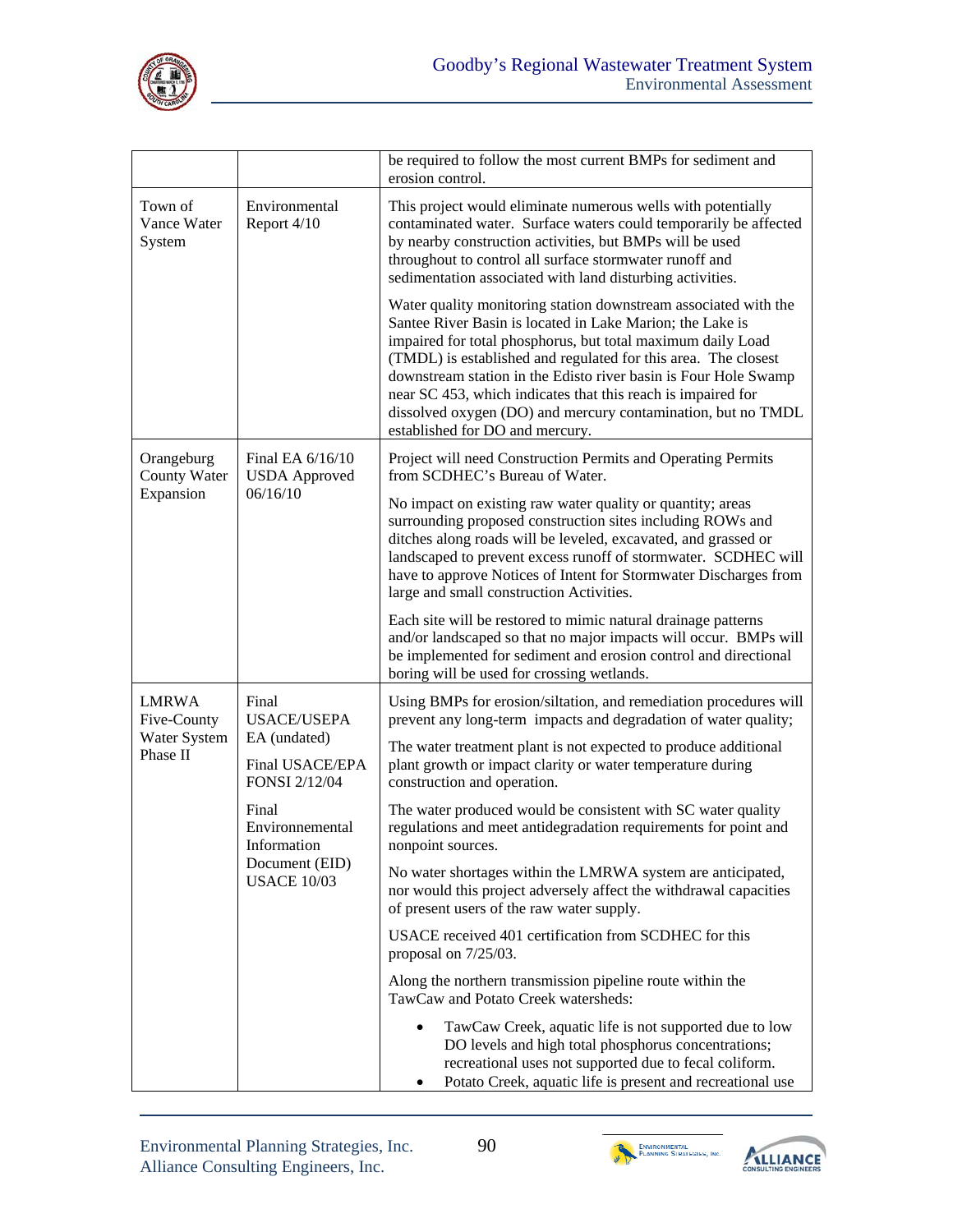

| <b>LMRWA</b><br>Five-County<br>Water System<br>Phase II                      | Final<br><b>USACE/USEPA</b><br>EA (undated)<br>Final USACE/EPA<br>FONSI 2/12/04<br>Final<br>Environnemental<br>Information<br>Document (EID)<br><b>USACE 10/03</b> | is only partially supported due to fecal coliform bacteria.<br>Along the southern transmission pipeline route in the Four Hole<br>Swamp, Horse Range Swamp, Indian Field Swamp, Providence<br>Swamp and Target Swamp watersheds in Orangeburg and<br><b>Dorchester Counties:</b>                                                                                                                                                                                                                                                                                                                                                                                                                                                                                                                                                                                                                                                                                                                                                                      |
|------------------------------------------------------------------------------|--------------------------------------------------------------------------------------------------------------------------------------------------------------------|-------------------------------------------------------------------------------------------------------------------------------------------------------------------------------------------------------------------------------------------------------------------------------------------------------------------------------------------------------------------------------------------------------------------------------------------------------------------------------------------------------------------------------------------------------------------------------------------------------------------------------------------------------------------------------------------------------------------------------------------------------------------------------------------------------------------------------------------------------------------------------------------------------------------------------------------------------------------------------------------------------------------------------------------------------|
|                                                                              |                                                                                                                                                                    | Horse Range and Target Swamp are blackwater systems,<br>with naturally low pH and DO levels; recreational uses<br>are partially supported due to fecal coliform bacteria.<br>Providence Swamp is stable for aquatic life communities,<br>with decreasing trend of DO and high zinc; is a black<br>water system naturally low in DO and pH; suitable for<br>fishing and other recreational uses.                                                                                                                                                                                                                                                                                                                                                                                                                                                                                                                                                                                                                                                       |
|                                                                              |                                                                                                                                                                    |                                                                                                                                                                                                                                                                                                                                                                                                                                                                                                                                                                                                                                                                                                                                                                                                                                                                                                                                                                                                                                                       |
|                                                                              |                                                                                                                                                                    |                                                                                                                                                                                                                                                                                                                                                                                                                                                                                                                                                                                                                                                                                                                                                                                                                                                                                                                                                                                                                                                       |
|                                                                              |                                                                                                                                                                    | Pinewood hazardous waste landfill near Pinewood SC is located<br>approximately 1,200 feet from the shore of Lake Marion<br>approximately 13 miles north northwest of the water treatment<br>plant intake. No known releases of wastes from landfill's<br>containment system and although the potential exists, safeguards<br>are in place that significantly reduce risk to Lake Marion Regional<br>System's water supply, including groundwater monitoring wells<br>would detect releases before contaminants reached the lake. If<br>contaminants did reach the lake, the release rate would be slow,<br>and have significant diffusion in the lake waters, with a resulting<br>significant reduction in contaminant concentration before<br>contaminants reached the raw water intake. If contaminants did<br>reach the intake, concentrations would be very low and activated<br>carbon unit in the treatment plant would remove contaminants<br>from water. The threat posed by the Pinewood Landfills to the<br>system's water supply very low. |
|                                                                              |                                                                                                                                                                    | DHEC 12/23/02: We feel that keeping the water lines within<br>highway and existing utility line rights-of-way will minimize<br>impacts. Additional opportunities to mitigate impacts include<br>directional drilling at wetland crossings, not maintaining ROWs,<br>actively re-vegetating crossings, limiting corridor widths,<br>accessing project sites from uplands and NWP 401 conditions.                                                                                                                                                                                                                                                                                                                                                                                                                                                                                                                                                                                                                                                       |
| Southern<br>Calhoun<br><b>County Phase</b><br>I Water<br>System<br>Expansion | Draft EA 3/2/10                                                                                                                                                    | This project will have no wastewater discharges.<br>All water would be purchased wholesale from LMRWA treatment<br>facility, which meets all current SCDHEC and USEPA regulations<br>of SCDHEC and EPA for drinking water.                                                                                                                                                                                                                                                                                                                                                                                                                                                                                                                                                                                                                                                                                                                                                                                                                            |
|                                                                              |                                                                                                                                                                    | Because of the extensive agricultural nature of Calhoun County<br>and current irrigation practices by agricultural entities, installation<br>of a potable water system service by a surface water source will<br>relieve potential overuse and withdrawal from the aquifer.                                                                                                                                                                                                                                                                                                                                                                                                                                                                                                                                                                                                                                                                                                                                                                           |



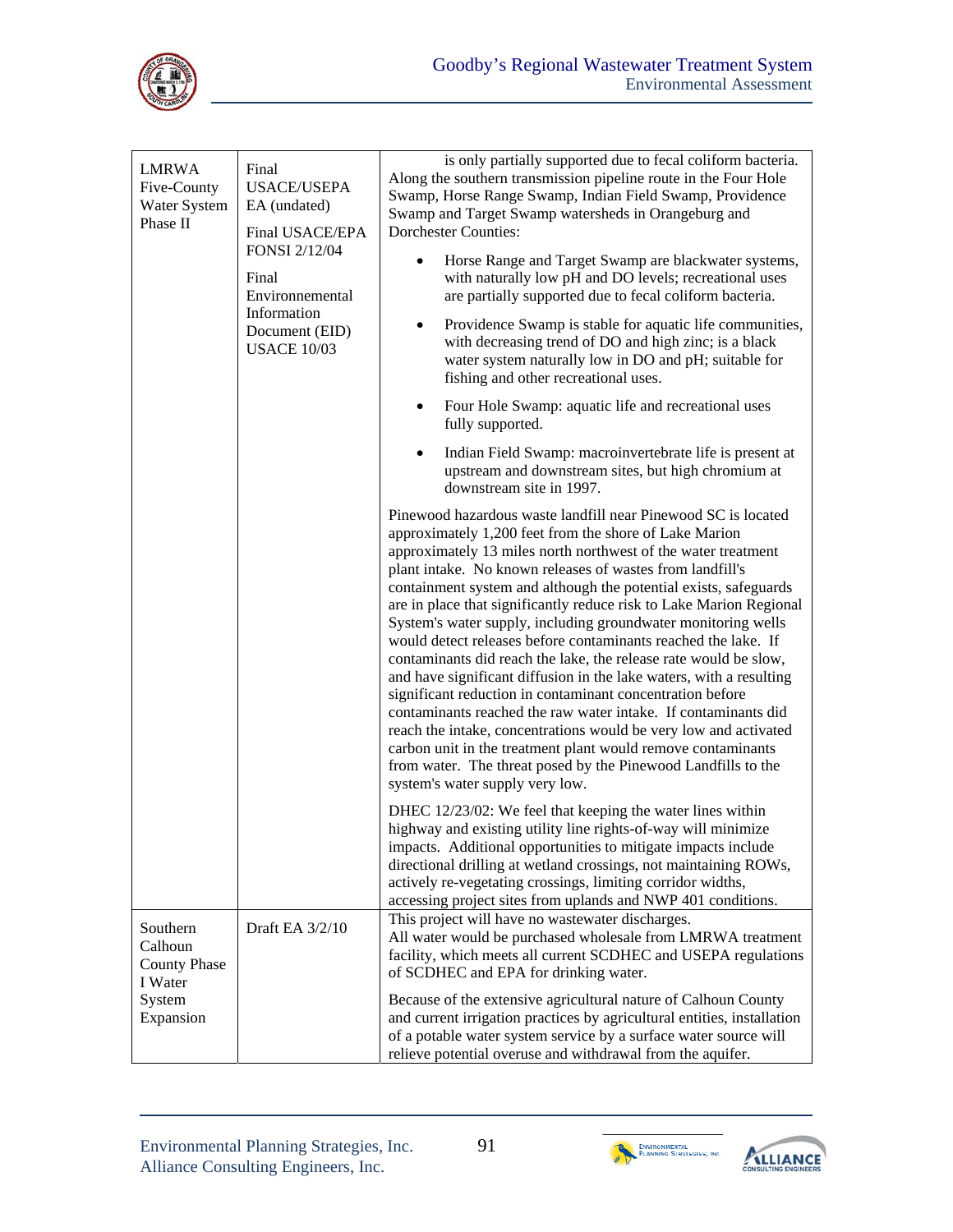

# **3.7 Potentially Impacts to Formally Classified Lands**

#### **3.7.1 Context for Impacts**

There would be no adverse impacts to formally classified lands except the potential for effects from runoff from potentially induced residential development near Bowman and along US 176 into Four Hole Swamp (Section 3.7.3), which is on the Nationwide Rivers Inventory (NRI). The rationale for this conclusion is found in Section 3.7.6. The Congaree and Wateree NRI are not located within or near the GLT.

 $E.8.$  No commercial, residential or industrial development would be approved within any of these Formally Classified Lands by the authorized managing entity and the GLT is not in close proximity to any of these lands. Therefore, none of the existing or proposed projects have direct or indirect impacts on Formally Classified Lands*.* Mapping associated with formally classified lands can be found in Appendix E, Exhibit E.1 thru

Therefore, the analysis in Section 3.7 will focus on potential impacts to Four Hole Swamp as a segment of the Edisto River, a designated river on the NRI.

#### **3.7.2 Nationwide Rivers Inventory and Four Hole Swamp**

#### **3.7.2.1 Context for Impacts**

The NRI is a listing of more than 3,400 free-flowing river segments in the United States that are believed to possess one or more "outstandingly remarkable" natural or cultural values judged to be of more than local or regional significance. Under a 1979 Presidential Directive and associated Council on Environmental Quality (CEQ) procedures, all federal agencies must seek to avoid or mitigate actions that would adversely affect one or more NRI segments. The North and South Forks of the Edisto River, including portions of Four Hole Swamp, are on the NRI. The protected reach of Four Holes Swamp spans from its intersection with US 301 to its confluence with the Edisto River. The confluence of the North and South Forks of the Edisto River is located approximately seventeen (17) miles southwest of the limits of the GLT, but the proposed project area is at the headwaters of Four Hole Swamp, with its major tributaries of Goodby's Swamp and Providence Swamp. There would be no direct impacts to these portions of the listed river. However, the Goodby's Regional WWTP and collection and conveyance pipelines along US 176 are located within the general vicinity of Four Holes Swamp.

Per the NRI requirements, in order to determine if an adverse impact would occur, the environmental reviewer shall consult the National Park Service if the project involves any of the following three (3) requirements:

- Involves withdrawing water from the protected river or discharging water from a point source such as a wastewater treatment plant or
- Would be located within one-quarter mile of the banks of the protected river, or





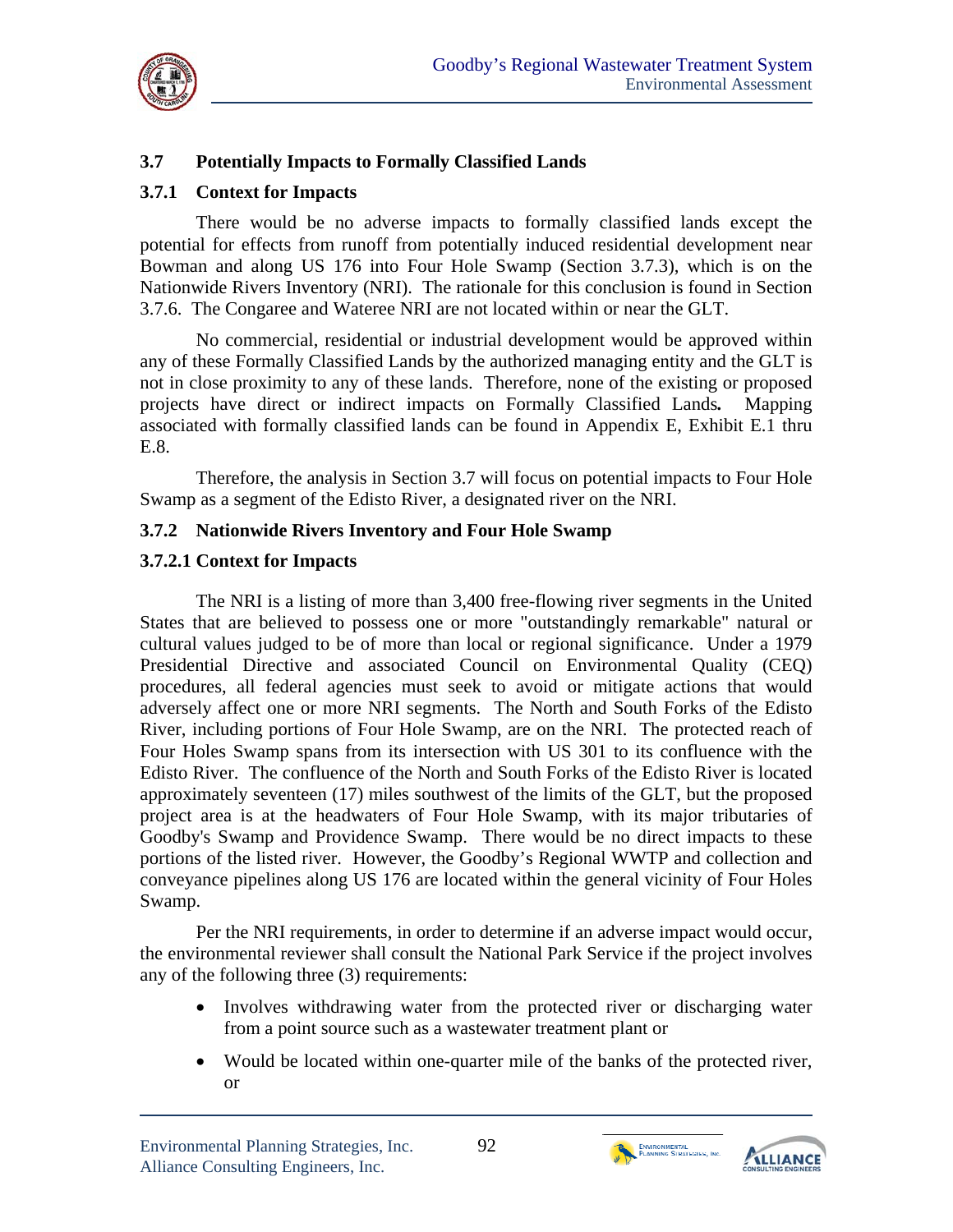

Would be visible from the banks of the protected river.

Purchased by the Audubon Society (Audubon South Carolina) and The Nature Conservancy in 1969, the Francis Beidler Forest, which is within Four Hole Swamp, is the largest area of virgin bald cypress and tupelo gum braided blackwater swamp forest in the world, including 1,500 year old trees. Audubon South Carolina has been continuously purchasing tracts of land in Four Hole Swamp to protect unique habitat, and received a \$1 million grant from the US Fish and Wildlife Service to purchase more land in Dorchester County, announced June 21, 2010. Four Holes Swamp feeds one-third of the flow into the Edisto River, which then feeds two-thirds of the water into the ACE basin, the landmark public and private conservation effort that has preserved more than a quarter-million conservation acres along the rapidly-developing Low Country coast. In addition to its unique ecosystems, it is a critical component of the Atlantic flyway for migrating birds.

The Ramsar Convention on Wetlands (Ramsar) is a worldwide treaty which provides a non-regulatory structure for the conservation of wetlands within a nation's borders, in conjunction with international cooperation for the conservation and best practices for the use of wetlands and their resources. It was created in 1971 in the city of Ramsar, Iran and ratified in 1975. Although non-regulatory, the Ramsar designation has considerable strength and has been pivotal in providing education and protecting wetlands worldwide. The Ramsar designation focuses on conservation, not protection, and the Ramsar Convention recognizes that wetlands are an important part of a nation's economy and food web and, while they may need to be protected, they can also be used sustainably. The three basic tenets of the Ramsar Convention are: 1) Designate specific wetlands as Wetlands of International Importance; 2) apply a "wise use" philosophy to the designated wetland; and 3) engage in international cooperation. Wetlands submitted for consideration must meet at least one of nine ecological criteria and be selected by the Ramsar Secretariat. For submittal of a site in the US, the site must have local support from the state natural resources agency and from at least one member of Congress, and all landowners must consent to the designation. In the US, Ramsar designation tends to increase the potential for obtaining grants for land acquisition, support for the site and surrounding areas, and, to a lesser extent, scientific research and ecotourism. (Garner, R.C. and K.D. Connolly. 2007. The Ramsar Convention on Wetlands: Assessment of International Designations in the United States. 37 ELR 10089-10113). As of June 2010, the United States has 26 sites included on the Ramsar List of Wetlands of International Importance (of a total of 1890 sites worldwide), and others are in the application process. The Francis Beidler Forest was designated as a Ramsar site on May 30, 2008.

### **3.7.2.2 Analysis of Impacts to NRI Characteristics of Four Hole Swamp from Goodby's Regional Wastewater System**

As the Goodby's Regional WWTP would be constructed on upland areas within the site, no fill of Four Hole Swamp or Goodby's Creek would occur. The pipeline from the WWTP to the Sanders Pointe effluent disposal site would be placed using directional



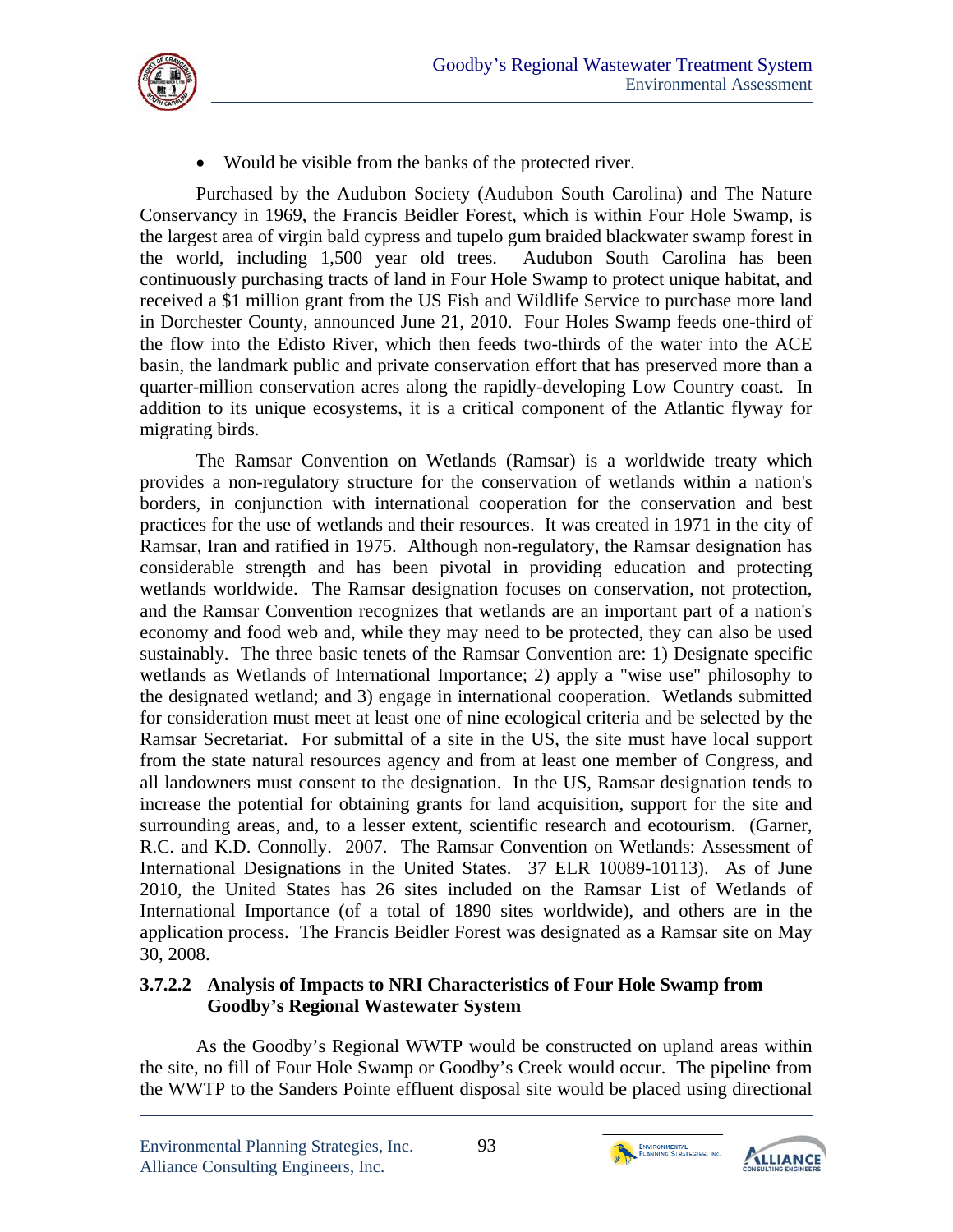

drilling under Goodby's Creek. No discharge from the WWTP would occur into surface waters. Therefore, no direct impacts to Four Hole Swamp or Goodby's Creek would occur.

The primary concern with Four Hole Swamp is the potential for Goodby's Regional wastewater service, proposed to be constructed along US 176 from its junction with US 301 to I-95, in combination with proposed public water service, to facilitate development, primarily residential, on smaller tributaries to Four Hole Swamp and Providence Swamp.

As US 176 parallels Four Hole Swamp, development along this road has the greatest potential to impact the Swamp. The water service proposed for construction along US 176 would serve the existing older residential development near Bush Branch, and a lift station for wastewater service is also proposed to service this community. However, it would be sized for the current service, not to encourage more residential housing in the area. A wastewater lift station to serve the collection system for exit 93 on I-95 via Vance Road (SC 210) and a localized older community (Providence Swamp) is proposed at the intersection of SC 210 and US 176, but again, it is not intended to encourage residential growth. The commitment to binding covenants regarding tap size for water and wastewater service that is consistent with Orangeburg County land use ordinances (Section 3.2), is intended to limit new development along US 176. Existing federal, state and county laws, regulations, and ordinances protect floodplains and wetlands along US 176, US 15, and SC 210 (Section 3.2). Proposed wastewater service to the community at Bush Branch and Providence Swamp would also eliminate old onsite septic systems that have been reported to be failing, further protecting Four Hole Swamp.

Therefore, the proposed Goodby's Regional wastewater system would not adversely impact, either directly or indirectly, the NRI characteristics of Four Hole Swamp.

### **3.7.2.3 Mitigation for the Goodby's Regional WWTP for Protection of NRI Characteristics of Four Hole Swamp**

See Section 3.2.4 for wording for the binding covenant for the Goodby's Regional wastewater system to supplement the Orangeburg County Zoning and Development ordinances to control residential and commercial development outside of designated areas, especially along US 176. Orangeburg County has the authority to control the location and type of commercial/industrial growth through its land use ordinances, policies, and decisions.

Any new development in the area outside of the Matthews Industrial Park, the County/City Industrial Park and the Jafza Logistics Park is expected to consist of residential or small commercial development. Outside of these development zones, the County would restrict the amount and type of development that is served by the proposed Goodby's Regional wastewater system through ordinances supplemented by the binding covenant, which would be instituted as part of the USDA RD loan agreement or the USACE PPA.



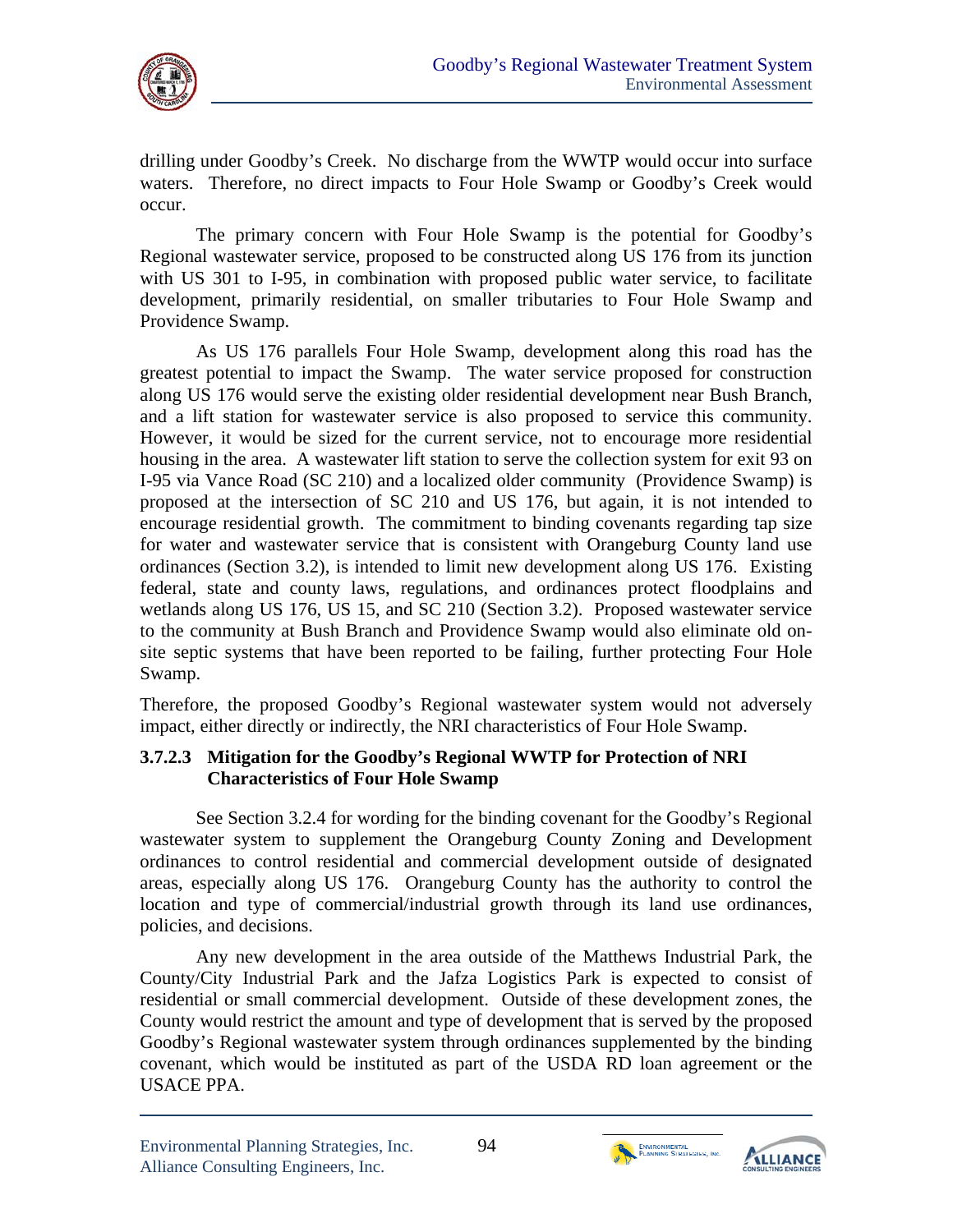

No additional mitigation is required.

### **3.7.2.4 Potential Cumulative Impacts to NRI Characteristics of Four Hole Swamp**

The Orangeburg County proposed water expansion will cross through Four Hole Swamp along SC 210 within the existing SCDOT road embankment and will cross existing bridged wetlands using directional boring to avoid impacts. The USDA-RD State Environmental Coordinator determined no impact on Four Hole Swamp for the proposed Orangeburg County Water System Expansion; the National Park Service concurred in letter dated March 3, 2010. See Appendix C, Exhibit C.25. The water main along US 301 has already crossed Four Hole Swamp using directional drilling, with no adverse impacts.

The analysis of the potential for induced growth (Section 3.2), indicates that US 301 is designated as a growth corridor for mixed development (industrial/commercial and residential). Water service is already present and wastewater service is planned as part of the Goodby's Regional wastewater system. Development along US 301 would not occur in wetland areas, including Goodby's Swamp, and therefore development along this route would not adversely impact Four Hole Swamp. No adverse impacts would be caused to Four Hole Swamp, either physically or through degradation of water quality through construction or operation of the Goodby's Regional WWTP and its collection and conveyance system. Elimination of failing septic systems in the existing communities near Bush Branch and at Providence Swamp would potentially improve the quality of the water flowing into Four Hole Swamp from these areas. None of the existing or proposed water or wastewater projects would adversely affect Four Hole Swamp or its ecological and other qualities that led to its designation on the NRI or as a Ramsar site. The potential for induced residential growth along US 176, US 15, and SC 210 would be controlled as described in Section 3.2.

# **3.7.3 Other Formally Classified Lands**

- **Coastal Barriers and/or National Seashores:** Orangeburg County is not considered one of the eight coastal counties in South Carolina and therefore none of the projects has the potential for direct or indirect impact on either Coastal Barriers or National Seashores.
- **National Forests:** Portions of Orangeburg County are located in the Santee Cooper Lakes region of the State of South Carolina. There are no National Forests in the immediate project area that could be impacted directly or indirectly as depicted in the Francis Marion and Sumter National Forest map, which shows the location of all National Forests within South Carolina. See Appendix E, Exhibit E.1.
- **Natural Landmarks:** South Carolina currently has six areas included in the National Registry of Landmarks: The Francis Beidler Forest in Berkeley and Dorchester Counties, John de La Howe Forest and Stevens Creek Natural Area in McCormick County, Congaree River Swamp in Richland County, Flat Creek



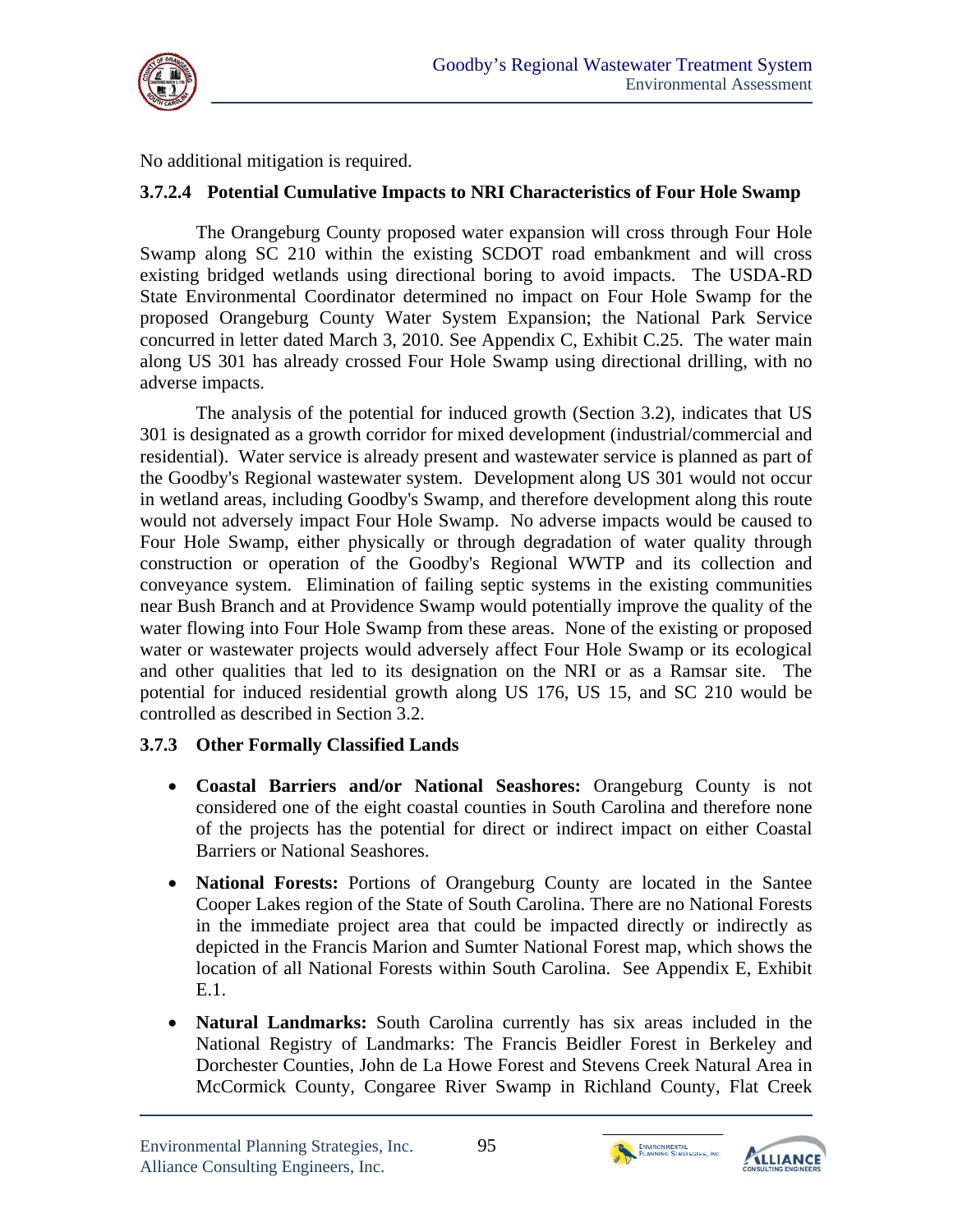

Natural Area, Forty Acre Rock in Lancaster County, and St. Phillips Island in Beaufort County. This project area is geographically removed from any of these Natural Landmarks with the exception of the Francis Beidler Forest which is discussed in Section 3.7.3.

- **National Parks and Monuments:** The closest National Park or Monument is the Congaree National Park near Hopkins, SC, which is not in the vicinity of the project area. The closest National Battlefield and Historic Park Site is the Fort Sumter National Monument in Charleston Harbor, SC, which is not in the vicinity of the project area. See Appendix E, Exhibit E.2 (1-4)
- **National Seashores and Trails:** South Carolina is bisected by the Overmountain Trail; however, the proposed project area is not in this region of the state. There are no local trails in this region of Orangeburg County as illustrated in National Parks, Battlefields, Monuments, Sites, Trails, and Corridors Map and the Location Map of National Trials in Orangeburg County, South Carolina. There are no National Seashores or Lakeshores in South Carolina. See Appendix E, Exhibit E.3.
- **Wild and Scenic Rivers:** Based on a review of the National Wild and Scenic Rivers listed in South Carolina for South Carolina, none of the water and wastewater projects would affect a river or portion of a river included in the Wild and Scenic Rivers System, as the only Wild and Scenic River in South Carolina is the Chattooga River, which is not in the vicinity of the proposed project. See Appendix E, Exhibit E.4 (1-3).
- **State Parks:** The Santee State Park is located in Orangeburg County along the southern shores of Lake Marion adjacent to the proposed Lakewilde and Blackwater Plantation residential developments in southern Calhoun County. However, no residential, commercial, or industrial development would be approved within the boundaries of the state park. See Appendix E, Exhibit E.6  $(1-2)$ .
- **National Wildlife Refuges and National Wildernesses:** The closest wilderness area is the Congaree National Park near Hopkins, SC, which is not in the vicinity of the project area. Orangeburg County does have a National Fish Hatchery located along the banks of the North Fork of Edisto River near the City of Orangeburg. The National Fish Hatchery is located approximately sixteen miles west of the limits of the proposed project area. The closest national Wildlife Refuge is the Santee National Wildlife Refuge in Summerton, SC, which is approximately nine miles northeast of the project area. See Appendix E, Exhibit E.7 and Exhibit E.8.
- **Native American-Owned Lands:** The closest Reservation is the Catawba Indian Reservation near Rock Hill, SC, which is not in the vicinity of the project area.